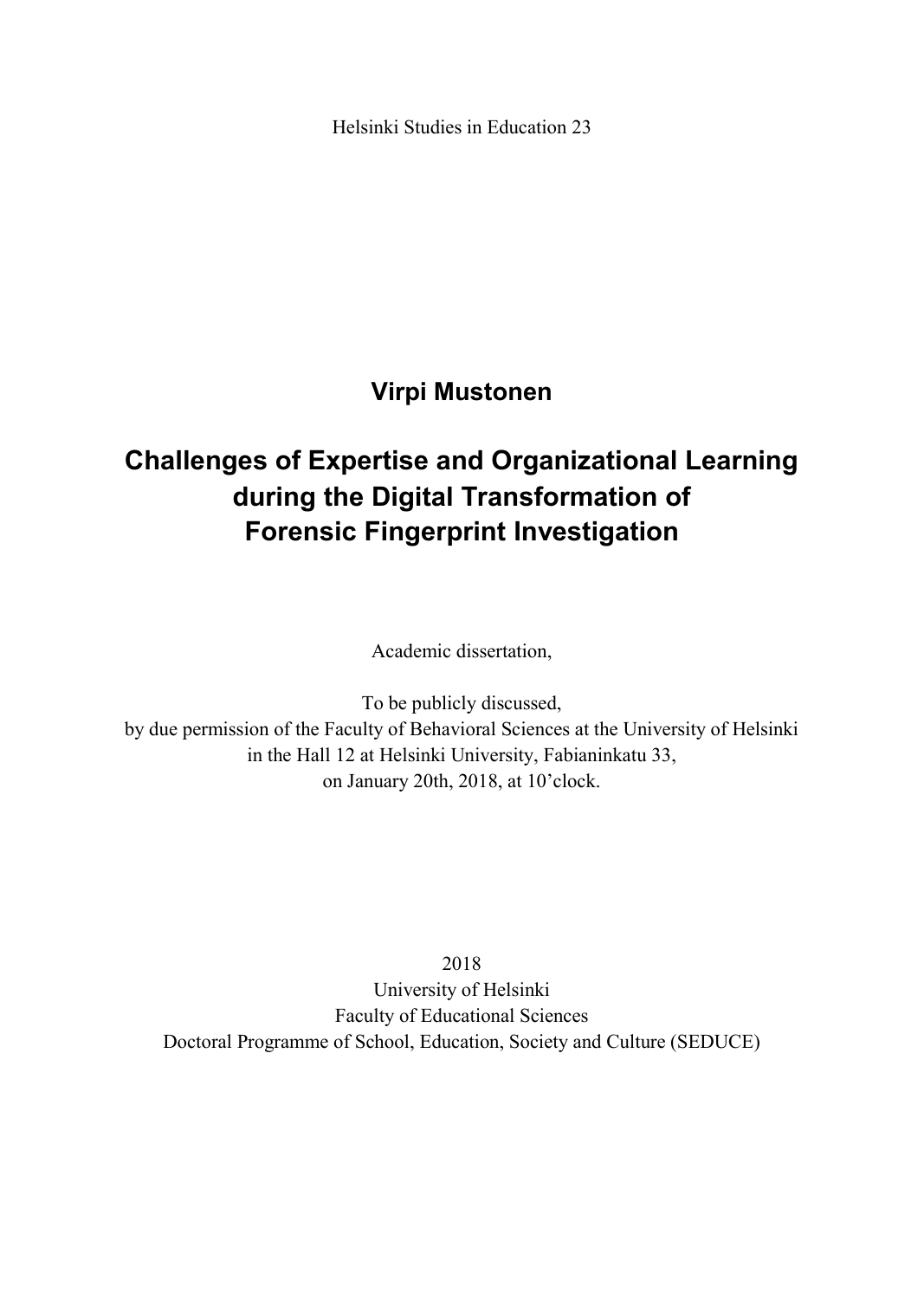### **Supervisors**

Professor Kai Hakkarainen, University of Helsinki Associate Professor Juha Tuunainen, Oulu Business School, University of Oulu PhD Pasi Pohjola, Ministry of Social Affairs and Health

#### **Reviewers**

Professor Hans Gruber, Universität Regensburg Professor Matti Vartiainen, Aalto University

### **Opponent**

PhD Itiel E. Dror, University College London

Layout: Virpi Mustonen and the original publisher of the articles

ISBN 978-951-51-3955-9 (nid) ISBN 978-951-51-3956-6 (pdf) ISSN 1798-8322 ISSN 2489-2297

Unigrafia, Helsinki 2017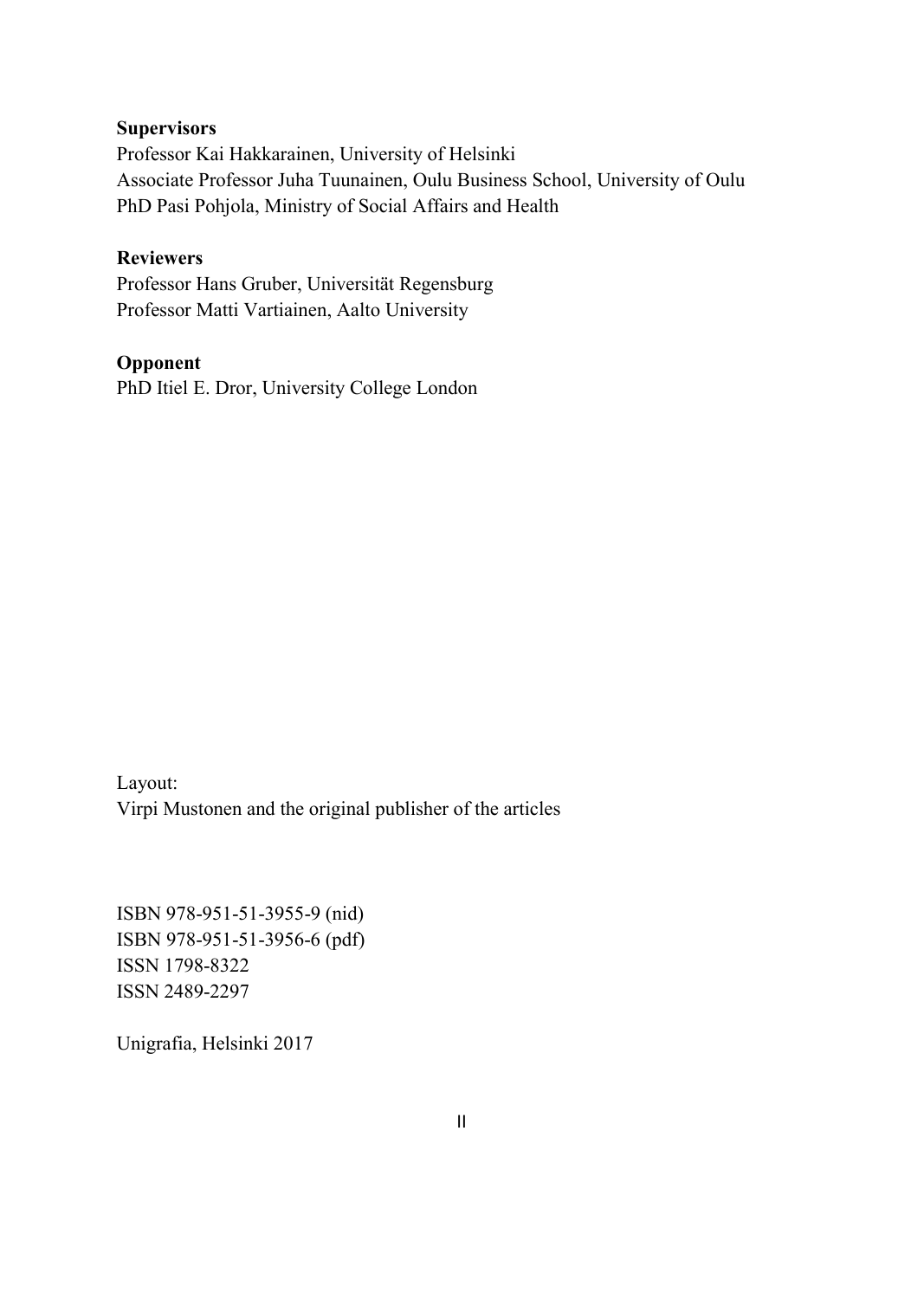For my children

Satu and Anu

 Lapsilleni Satulle ja Anulle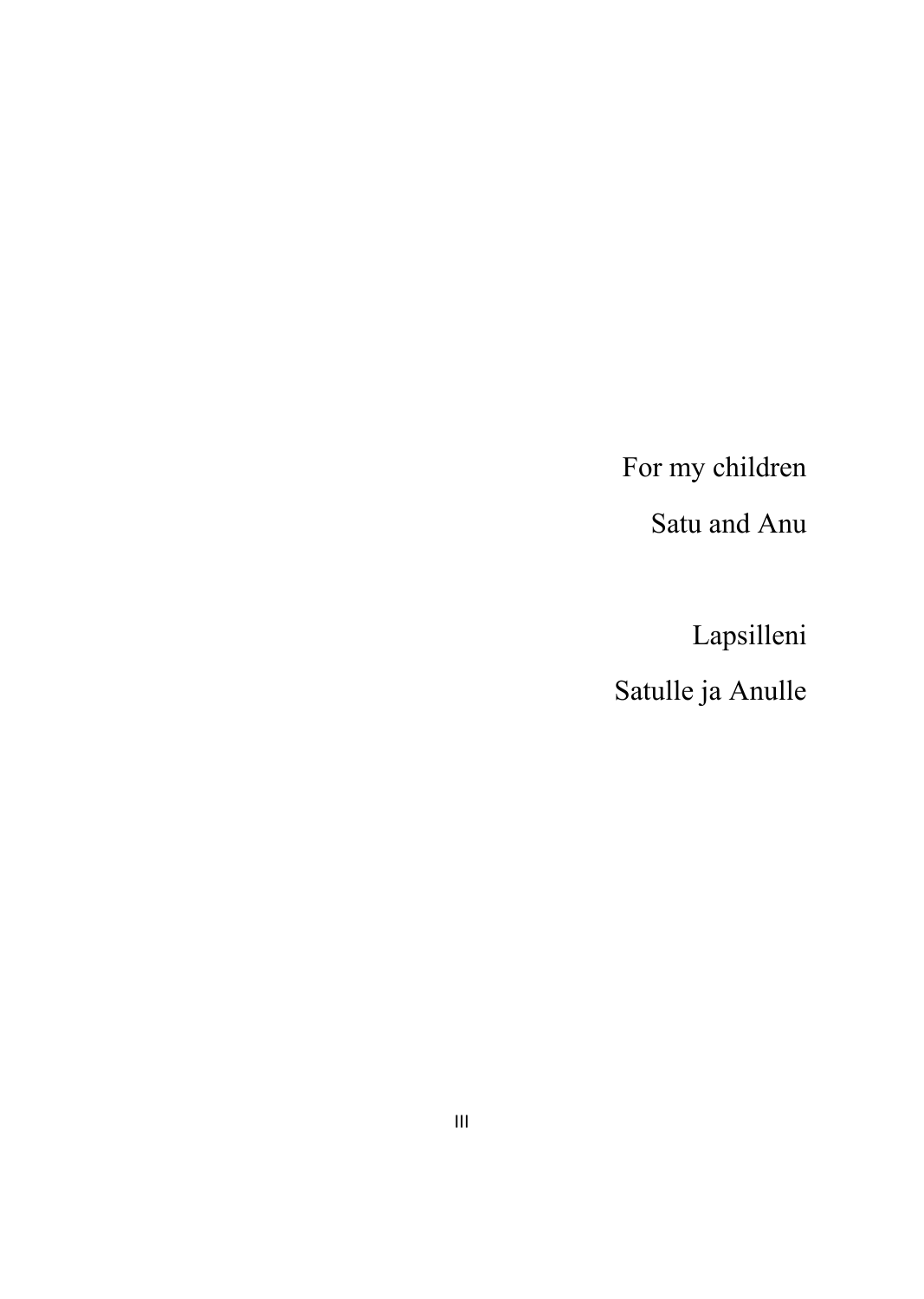## **Abstract**

The focus of the present dissertation is on personal and collaborative expertise in fingerprint examination, and the carrying out of interventions supporting the organizational transformation of forensic practices of learning and working. The study took place in the context of the digital transformation of fingerprint examination that involved moving from individuals working with real physical samples and analogical documentation to collective processes of analyzing digital fingerprint data. Internal and external criticism is forcing forensic communities to make improvements in terms of further harmonizing criteria, processes and competence requirements. The aim is to improve the quality of forensic investigation at the Fingerprint Laboratory of the Finnish National Bureau of Investigation (NBI) by creating a culture of collectively sharing and enhancing professional knowledge and competence among investigators. A further aim is to deepen understanding of forensic expertise on the personal, collective and organizational level. The conceptual foundations of the research lie in sociocultural frameworks such as adaptive expertise, professional vision, and collective knowledge creation.

The assessment of personal and collaborative expertise in fingerprint examination is based on multiple case studies and action-research methods. The dissertation comprises this summary and three sub-studies published as internationally refereed articles. Study A traces the development of adaptive expertise in fingerprint examination in two apprentices across a two-year training program. The program was designed by the present researcher to support the acquisition of more reflective, collaborative and development-oriented professional competences. Study B addresses critical aspects of collectivized fingerprint-investigation practices that involve distributing analyses of fingerprints across several independent examiners. The study involved organizing, documenting, and analyzing "discrepancy" meetings between examiners who had ended up with conflicting judgments and decisions regarding challenging latents, i.e., fingerprints found from a crime scene. Study C reports discourse interaction in a series of developmental seminars in which the fingerprint laboratory reflected on the transforming of fingerprint-investigation methods and operational guidelines, and worked out new analytic criteria and guidelines for using digital instruments. The multifaceted data consisted of audio-recorded interviews and group discussions, reflective learning diaries, fingerprint analyses and their written and visual documentation, the results of fingerprint examinations, delayed self-assessments, and jointly constructed PowerPoint notes and quality documentation. The data was iteratively analyzed by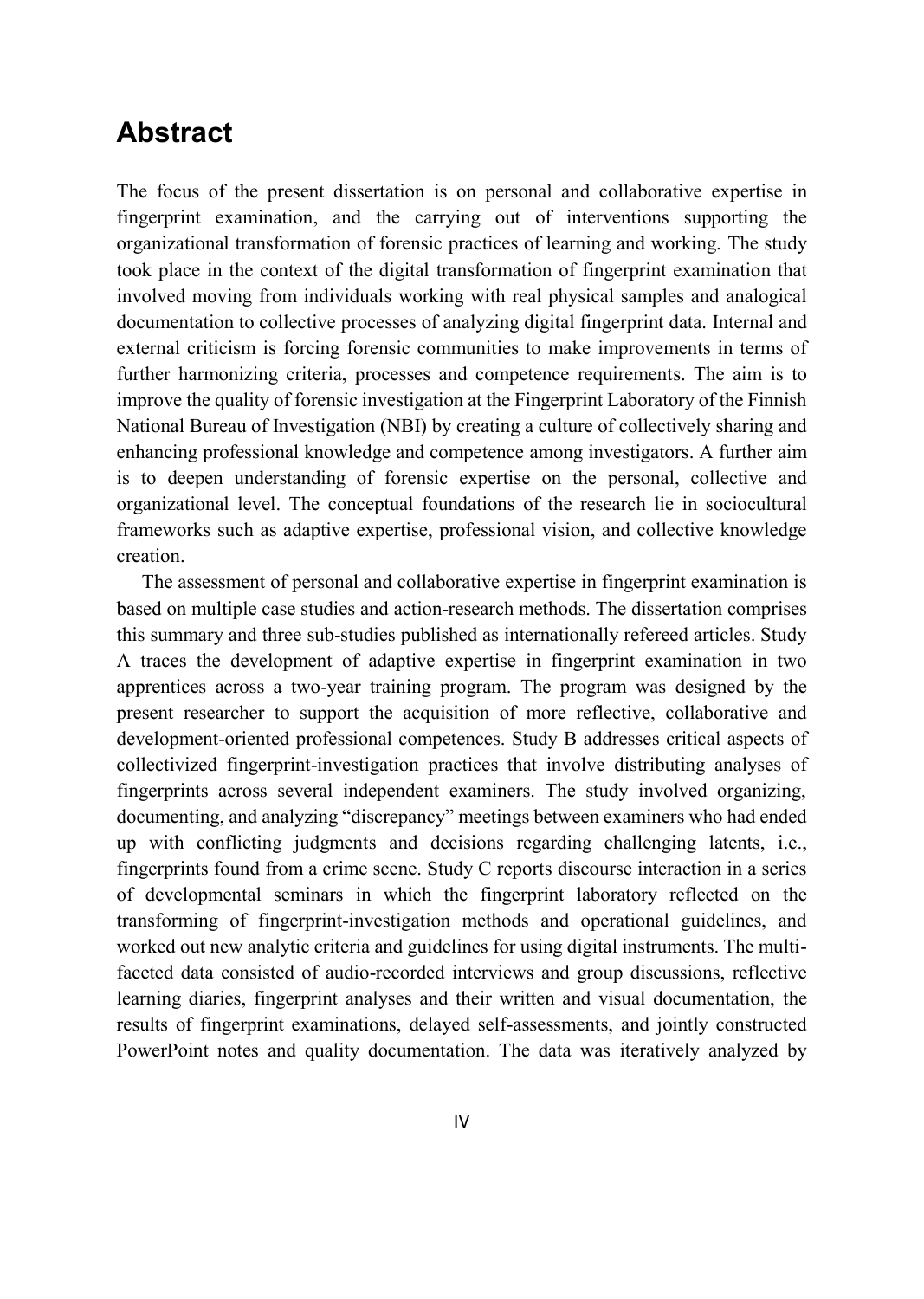means of qualitative content analysis.

The findings from the studies were as follows. First, the new training methods enabled the apprentices to acquire sophisticated professional competences although their personal ways of reflecting on evolving professional performance differed. Second, the discrepancy meetings revealed how the experienced examiners used partial and limited information in making reconstructive inferences justifying their diverging judgments about the poor-quality latents. The meetings helped with regard to working out more refined criteria for assessing challenging cases and ending up with more coherent decisions. Third, analyses of the developmental seminar discussions revealed that the fingerprint examiners collectively succeeded in verbalizing and constructing their perceptions and interpretations toward a more refined, joint understanding of the criteria of no-value fingerprints, criteria for color-coding and work-out procedures for dealing with discrepant cases, and documentation and other aspects of using the digital instruments. The results of the research were incorporated into some of the NBIFL operational guidelines and quality requirements, as well as guidelines on professional activity in the laboratory.

*Keywords:* forensic, fingerprint investigation, adaptive expertise, professional vision, discrepancy, decision-making, collective knowledge creation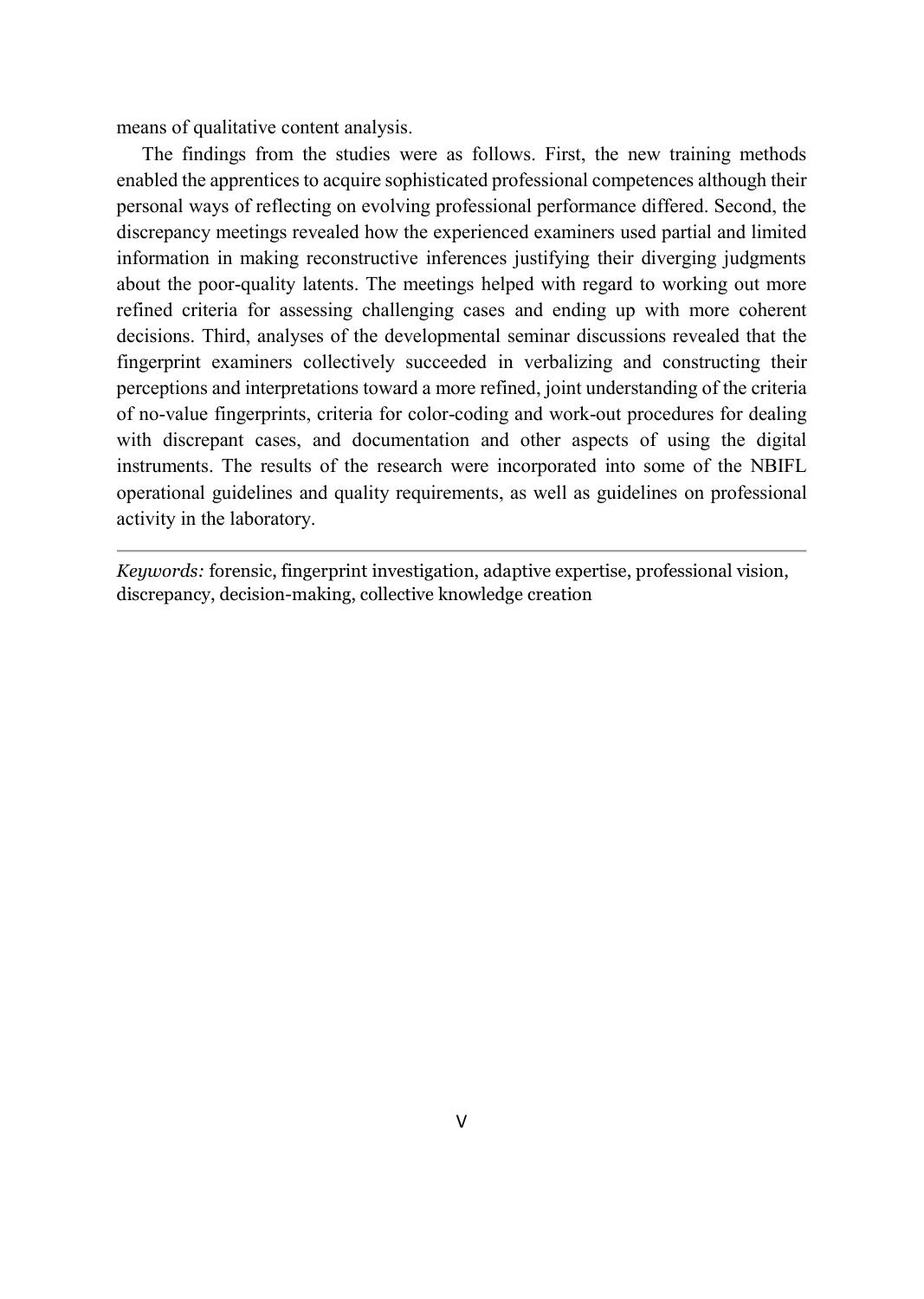## **Tiivistelmä**

Digitalisaatio on olennaisesti muuttanut sormenjälkitutkimuksen välineitä, prosesseja ja käytäntöjä. Samaan aikaan kritiikki rikostutkimusyhteisön sisältä ja ulkoa ovat pakottaneet forensiikan palveluiden tuottajat tavoittelemaan toimintansa harmonisoimiseksi yhtenäisiä kriteereitä, prosesseja ja osaamisen pätevyysvaatimuksia. Tämä väitöskirjan tavoitteena on tuottaa syvempää ymmärrystä sormenjälkitutkimuksen asiantuntijuuden kehittämisen haasteista yksilön, yhteisön ja organisaation tasoilla. Väitöstutkimus erittelee adaptiivisen asiantuntijuuden, oppimisen, ammatillisen näkemisen ja kollektiivisen tiedon luomisen käytänteitä sosiokulttuurisesta näkökulmasta.

Tutkimus on luonteeltaan tapaustutkimus ja toimintatutkimus. Väitöskirjan kolmessa osatutkimuksessa kuvataan ja eritellään sormenjälkitutkimusten eritasoisia haasteita. Tutkimuksessa A seurataan kahden harjoittelijan kehittymistä kohti adaptiivista asiantuntijuutta ylitse kaksivuotisen koulutuksen ja harjoittelun. Tutkimuksessa B eritellään haastavien sormenjälkien ristiriitaisiin tulkintoihin liittyvää päätöksentekoa ja tutkimusprosessia. Tutkimuksessa C seurattiin sormenjälkitutkijayhteisön ja yhteisten työprosessien kehittämistä digitaalisen muutosprosessin aikana. Tutkimusaineisto pitää sisällään puhtaaksikirjoitettuja nauhoituksia, reflektiivisiä oppimispäiväkirjoja, itsearviointeja, digitaalisten työkalujen avulla tuotettuja dokumentaatioita, Powerpoint muistiinpanoja ja erilaisia laatudokumentteja. Aineistoon sisältyi suuri joukko analysoituja sormenjälkiä. Tutkimusaineisto analysoitiin laadullisella sisällönanalyysillä.

Tulokset ohjaavat tarkastelemaan forensisen alueen haasteita, jotka liittyvät koulutukseen, sormenjälkitutkimusten tulkintaan ja päätöksentekoon, dokumentointiin, laatuun, jaettujen sääntöjen luomiseen ja myös eri työprosessien ja tutkimusmenetelmien kehittämiseen. Tulokset osoittivat, että harjoittelijat saavuttivat ammatillisen pätevyyden ja heidän yksilöllisen tapansa reflektoida ammatillisesti. Toiseksi, tulokset osoittivat kuinka osallistujat käyttivät rajoittunutta tietoa arvioidessaan heikkolaatuisia sormenjälkiä. Kolmanneksi, tulokset osoittivat kuinka sormenjälkitutkijat tuottivat ja verbalisoivat kollektiivisesti tietoa ja kurottelivat oman pätevyytensä uudelle tasolle, tunnistivat kriittisiä käytänteitä ja löysivät tutkimuksille, prosesseille ja dokumentaatioihin liittyviä yhteisiä ratkaisuja kohti harmonisoidumpia tuloksia.

*Avainsanat:* forensiikka, sormenjälkitutkimus, adaptiivinen asiantuntijuus, ammatillinen näkeminen, ristiriita, päätöksenteko, kollektiivinen tiedon luominen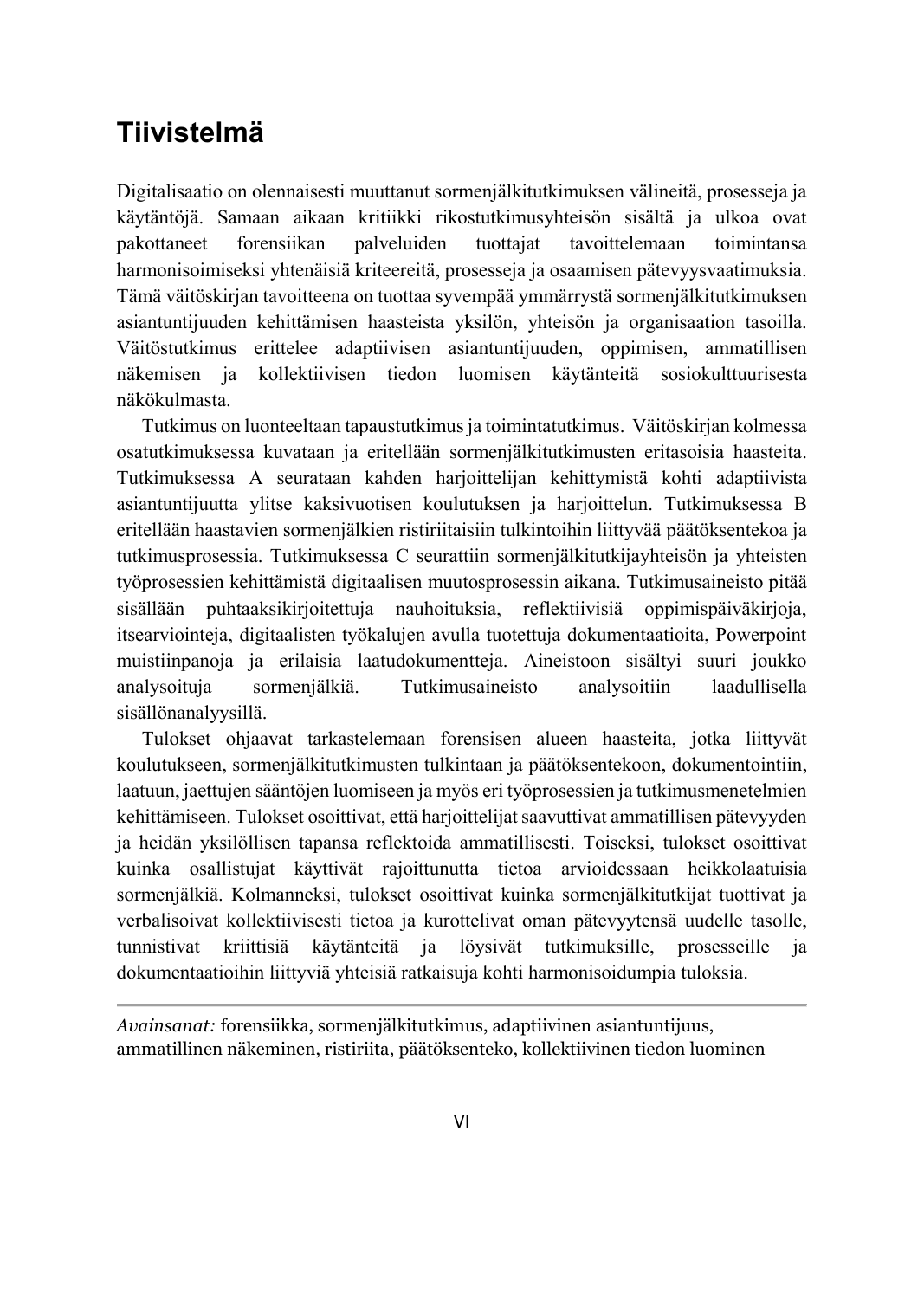## **Acknowledgements**

I would like to express my deepest appreciation to everyone who has supported me in conducting this doctoral thesis. The whole PhD journey has been exciting, inspiring, encouraging, enjoyable and rewarding in every way. I have always been intensely curious to learn, understand and find new creative angles for my thinking processes. My aim has been not only to learn facts, but also to train my mind to think and find answers to my endless store of questions.

For over 25 years, I have been privileged to work and develop my expertise in the fascinating world of forensics. Forensic science as a whole became my subject of interest due the variety of "black boxes" there are to encounter and conquer. My PhD studies made it possible for me to open some of these boxes.

I have been working in the midst of organizational and digital change. In addition to finding a balance between new responsibilities, my inspiring research and my demanding work, I have been studying at Helsinki University: I have wavered between exhaustion and feelings of "flow". Feelings of flow have been driving me toward this goal.

During this PhD journey I have been privileged to work with three excellent supervisors whose expertise, knowledge and creative thinking have been quite amazing. They have wisely and patiently guided me on my path toward a new, wider and richer way of understanding and constructing the existing world and its complexity. They have opened up new paths and windows of thinking through which to gaze and wonder.

I owe my deepest and endless gratitude to Professor Kai Hakkarainen for everything. He has always been patient, he has shared his excellent knowledge of theoretical perspectives, and above all he has shared with me his inspiring and creative way of thinking and working. He has affected how I construct the "big picture" more than I could have believed was possible. His personal and collective practices have been part of my learning story during this journey.

I am deeply grateful to my supervisors Associate Professor Juha Tuunainen and Pasi Pohjola, PhD. I am amazed at their ability to share their knowledge and their intelligence in shaping new models and categories. They have provided me with new perspectives on which to construct my thinking. My gratitude extends to their supportive and endlessly inspiring comradeship.

I have also been very fortunate to have excellent colleagues at the National Bureau of Investigation and in the Forensic Laboratory (NBIFL). This thesis would not have materialized without them. I will be forever grateful to all of you.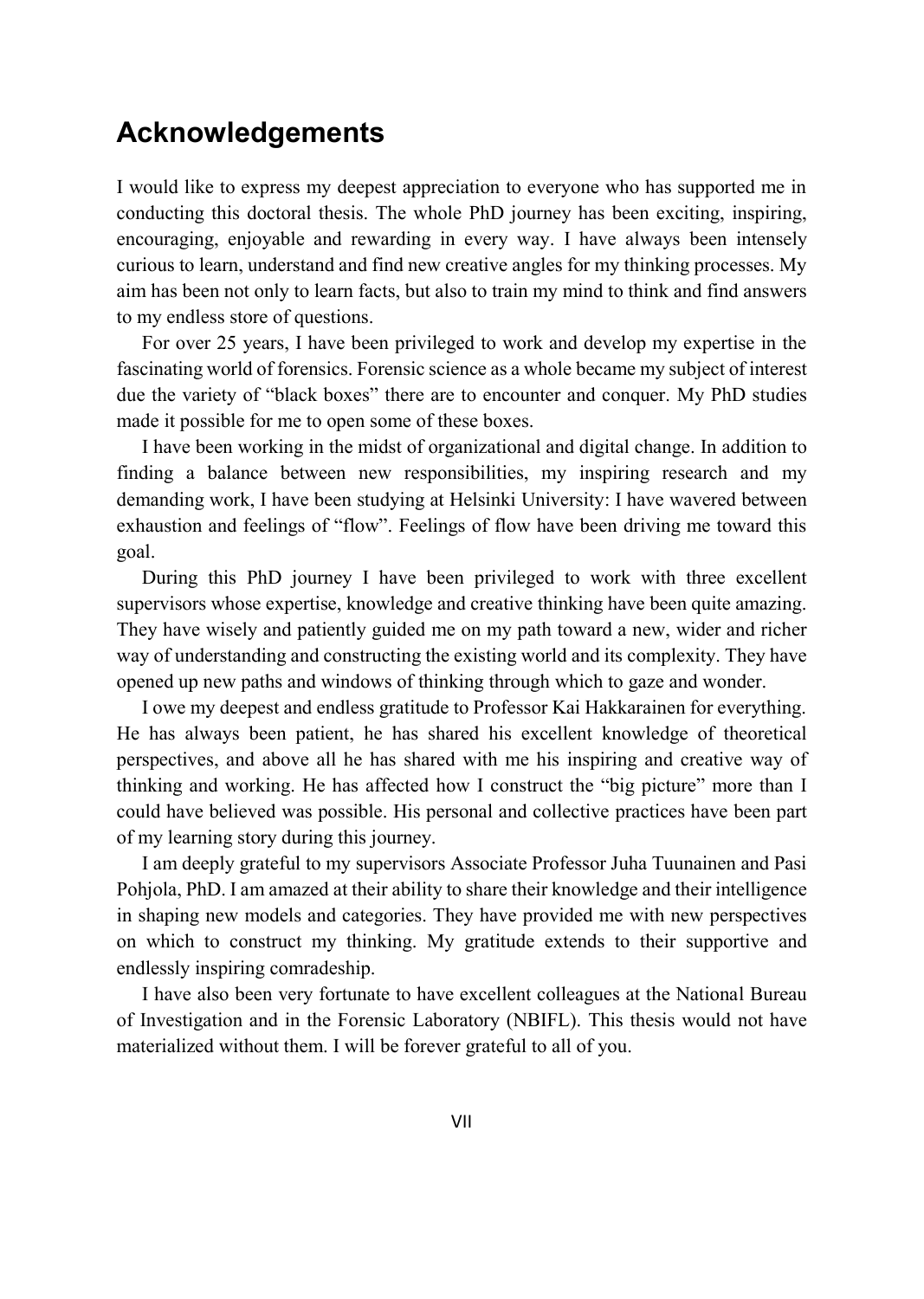I would also like to give my special thanks to Professor Jyri Manninen from the University of Eastern Finland. He supervised me in his innovative way when I was doing my Master's thesis: I found new perspectives to conquer.

When I started my doctoral studies I became deeply inspired by the lectures and the collective way of working within the doctoral community of Professor Yrjö Engeström, who with his professorial colleague helped me to characterize the world around me in a highly interesting and sense-making way. Their way of sharing knowledge and reflecting on it provided me with an excellent example of how to learn and transfer this kind of activity to my working community. My special, thankful thoughts to all of you.

I will always be grateful to my mother and father, who passed away during the course of my doctoral studies. Their endless, unconditional, encouraging and loving support has meant everything to me. I want them to be proud of me.

I am privileged to have dear, understanding friends. When I had hard times, they supported me and stood by me. You are forever in my heart.

My deepest gratitude goes to my family. Throughout the many ups and downs during this doctoral process, and in life in general, they have stood by me and have simply loved me. You know what I mean when I say, "Thank you and I'm sorry".

I dedicate this dissertation to my beloved, wonderful daughters Satu and Anu. I want to encourage you just to believe in yourselves. Hold on to your dreams. You both mean everything to me. I love you!

Tuusula, December 2017 Virpi Mustonen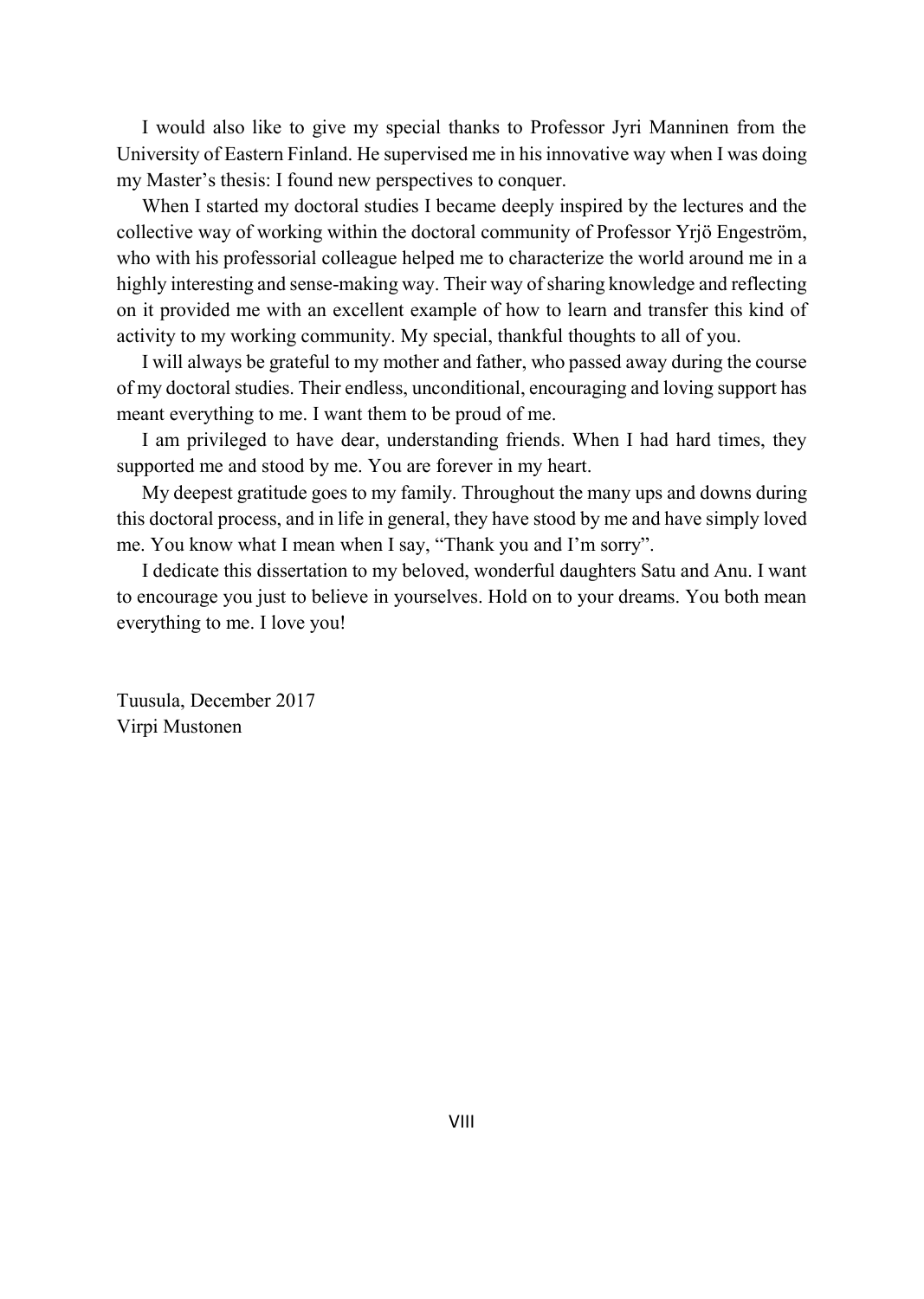# **List of original studies**

This dissertation is based on the following studies, which are referred to in the text by their corresponding letters A, B and C:

| $\mathbf{A}$  | Mustonen, V., & Hakkarainen, K. (2015). Tracing two apprentices'<br>Trajectories toward Adaptive Professional Expertise in Fingerprint<br>Examination. <i>Vocations and Learning</i> , 8:185–211. DOI:<br>10.1007/s12186-015-9130-7.                                                                           |
|---------------|----------------------------------------------------------------------------------------------------------------------------------------------------------------------------------------------------------------------------------------------------------------------------------------------------------------|
| B             | Mustonen, V., Hakkarainen, K., Tuunainen, J. & Pohjola, P. (2015).<br>Discrepancies in expert decision-making in forensic fingerprint<br>examination. Forensic Science International, 254, 215-226. DOI:<br>10.1016/j.forsciint.2015.07.031.                                                                   |
| $\mathcal{C}$ | Mustonen, V., Tuunainen, J., Pohjola, P. & Hakkarainen, K. (2017).<br>Organizational learning in forensic fingerprint investigation: Solving<br>critical challenges with organizational rule construction. <i>Learning</i> ,<br>Culture and Social Interaction, 13, 75-89. DOI:<br>10.1016/j.lcsi.2017.03.001. |

The articles are reprinted with the permission of the copyright holders.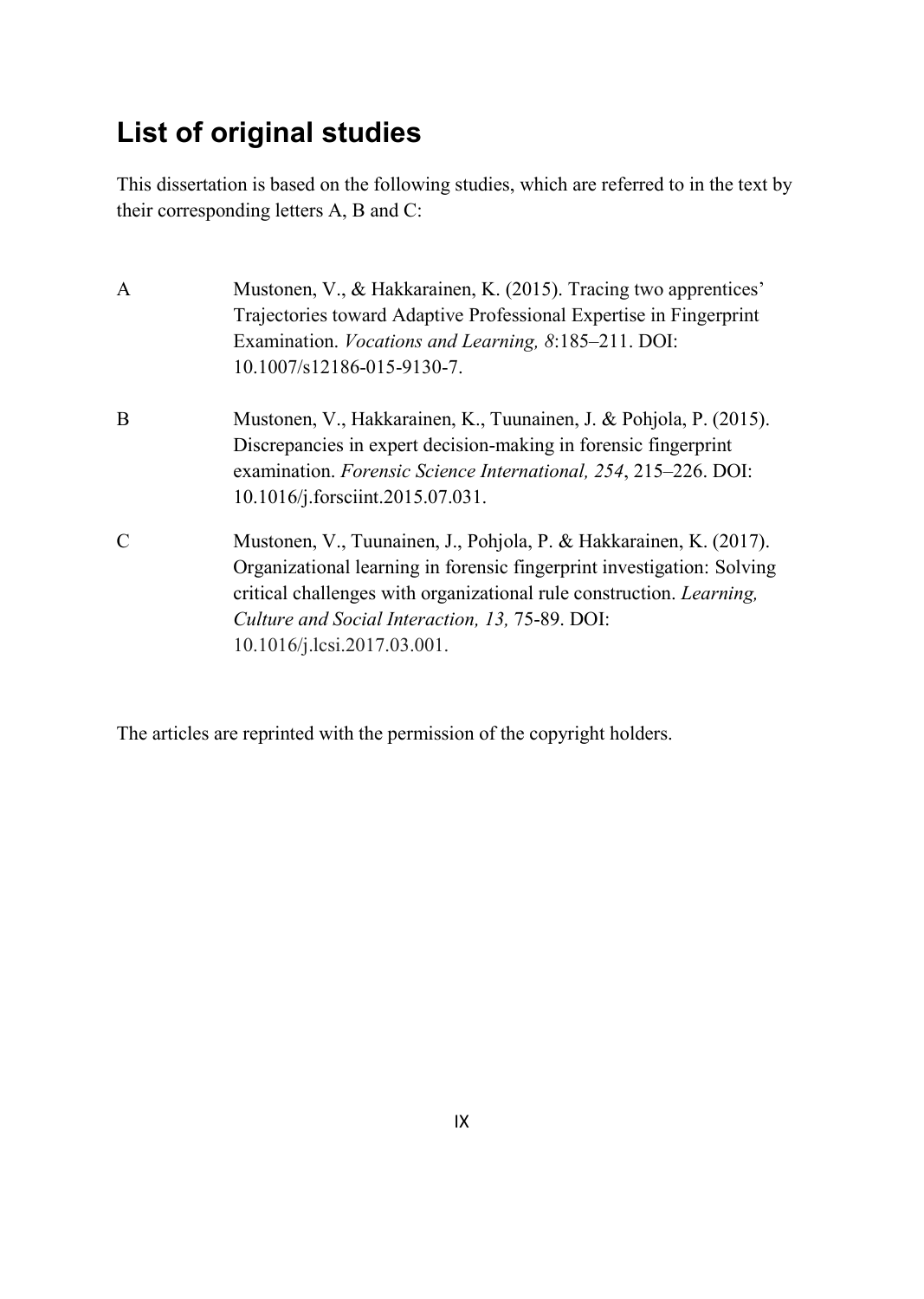# **Table of Contents**

### **List of Tables**

Table 1. The main research questions, the nature of each study and the names of the publications.

Table 2. A summary of the research data.

#### **Table of Figures**

Figure 1. Conceptual dimensions in the framework of this dissertation.

Figure 2. An overview of the research framework.

Figure 3. The structure of the program for training fingerprint experts.

Figure 4. The overall police forensic-investigation process.

Figure 5. The old fingerprint-examination process.

Figure 6. The NBIFL's new phases of fingerprint work.

Figure 7. An overall description of the novel examination process.

Figure 8. The analysis process in Study A.

Figure 9. An example of color-coding done by an apprentice (green stands for goodquality minutiae, yellow for mediocre-quality minutiae, red for uncertain or poorquality minutiae, and orange for minutiae marked during the comparison stage). In compliance with NBI safety policy, the image has been manipulated to preserve anonymity.

Figure 10. Phases of the analysis process in Study B.

Figure 11. Case examples of discrepant latents. Images a and b show the different codings of two examiners. They were also differently manipulated (green stands for good-quality minutiae and yellow for mediocre-quality minutiae; the orange circles are AFIS minutiae markers added during the comparison stage). In compliance with NBI safety policy, the images have been manipulated to preserve anonymity.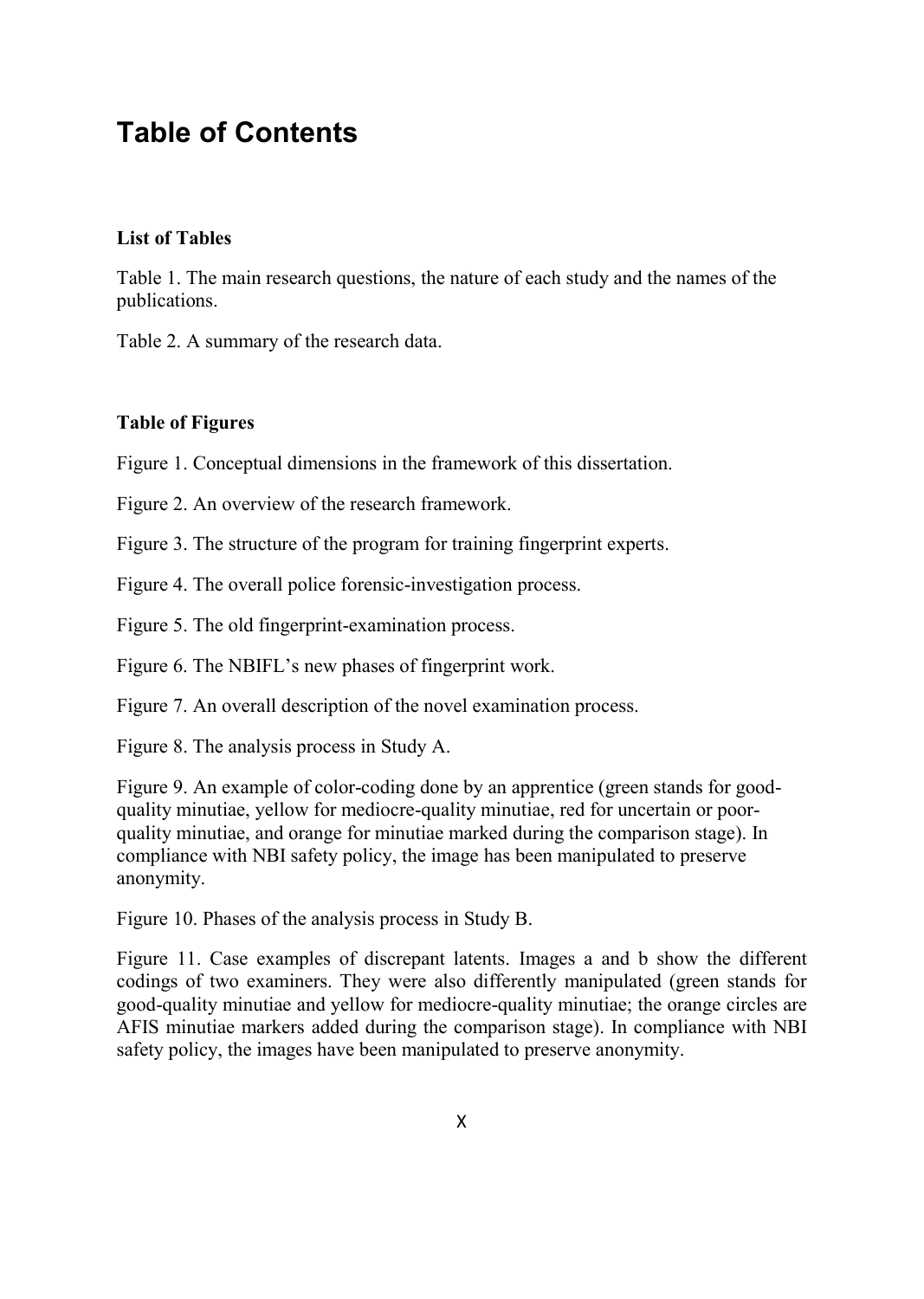Figure 12. Phases of the analysis process in Study C.

Figure 13. A preliminary task for the examiners to analyze and assess as being of value or of no value. Three examiners produced divergent highlighting of the same latent. (Green stands for good-quality minutiae, yellow for mediocre-quality minutiae, and red for uncertain, poor quality). In compliance with NBI safety policy, the images have been manipulated to preserve anonymity.

Figure 14. The professionals were given a preliminary task in the developmental seminars and were asked to color-code one (the same latent) with all the information analyzed (green stands for good quality, yellow for mediocre quality, red for uncertain, poor quality). The images represent six examiners' divergent ways of coding the same latent. In compliance with NBI safety policy, the images have been manipulated to preserve anonymity.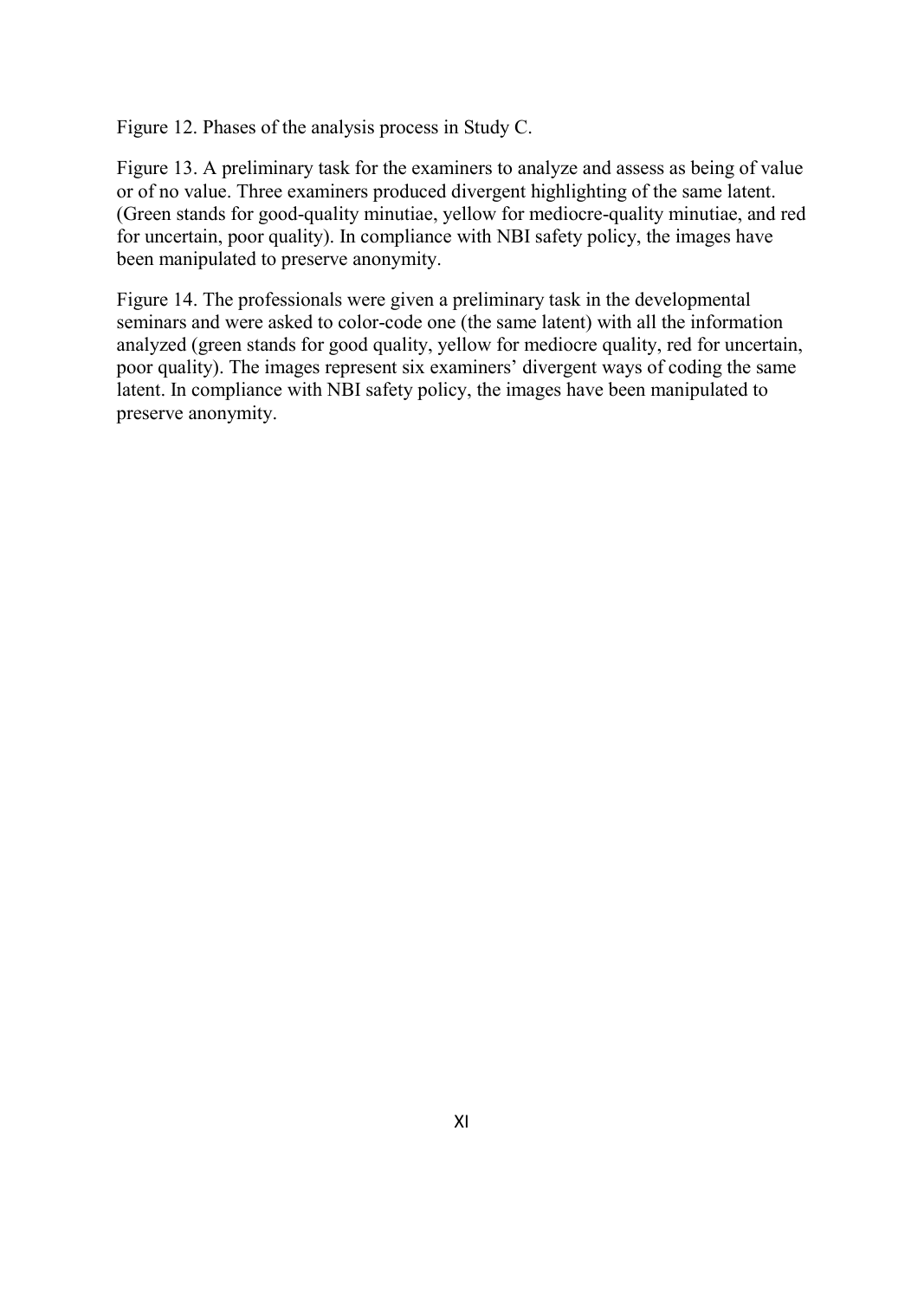# **Glossary of fingerprint terminology**

| ACE-V         | The acronym for a fingerprint investigation method; Analysis,<br>Comparison, Evaluation, and Verification.                                                                                                                                                                                                                                                                                                       |            |  |
|---------------|------------------------------------------------------------------------------------------------------------------------------------------------------------------------------------------------------------------------------------------------------------------------------------------------------------------------------------------------------------------------------------------------------------------|------------|--|
| <b>AFIS</b>   | The acronym for Automated Fingerprint Identification System<br>of digital fingerprint storage and matching. AFIS is biometric<br>software that uses digital imaging technology to obtain, store<br>and analyze fingerprint data. It provides a list of possible, more<br>likely candidates for the match. Experts examine these possible<br>candidates and determine which one (if any) is an<br>identification. |            |  |
| <b>Bias</b>   | Bias effects are perceptual or mental processes that affect the<br>reliability and validity of observations and the conclusions of<br>the examiner, the tendency to search for data or interpret<br>information in a manner that supports one's preconceptions, or<br>the effect of information or outside influences on the evaluation<br>and interpretation of the data.                                       |            |  |
| Color-coding  | Coding fingerprint information using colors. According to the<br>GYRO system, green dots mean certain, yellow ones uncertain,<br>red ones very uncertain, and orange ones indicate minutiae<br>marked at the comparison stage (see Langenburg & Champod,<br>$2011$ ).                                                                                                                                            |            |  |
| Distortion    | Variances in friction skin captures caused by contact surface,<br>lateral pressure or movement.                                                                                                                                                                                                                                                                                                                  |            |  |
| Examination   | One single latent in the examination process.                                                                                                                                                                                                                                                                                                                                                                    |            |  |
| Fingerprint   | An impression of the friction ridges of any part of the finger.                                                                                                                                                                                                                                                                                                                                                  |            |  |
| Fingerprint   | Right hand:                                                                                                                                                                                                                                                                                                                                                                                                      | Left hand: |  |
| numbers       | F1 thumb                                                                                                                                                                                                                                                                                                                                                                                                         | F6 thumb   |  |
|               | F <sub>2</sub> index                                                                                                                                                                                                                                                                                                                                                                                             | F7 index   |  |
|               | F3 middle                                                                                                                                                                                                                                                                                                                                                                                                        | F8 middle  |  |
|               | F4 ring                                                                                                                                                                                                                                                                                                                                                                                                          | F9 ring    |  |
|               | F5 little                                                                                                                                                                                                                                                                                                                                                                                                        | F10 little |  |
| Investigation | Overall fingerprint examination processes.                                                                                                                                                                                                                                                                                                                                                                       |            |  |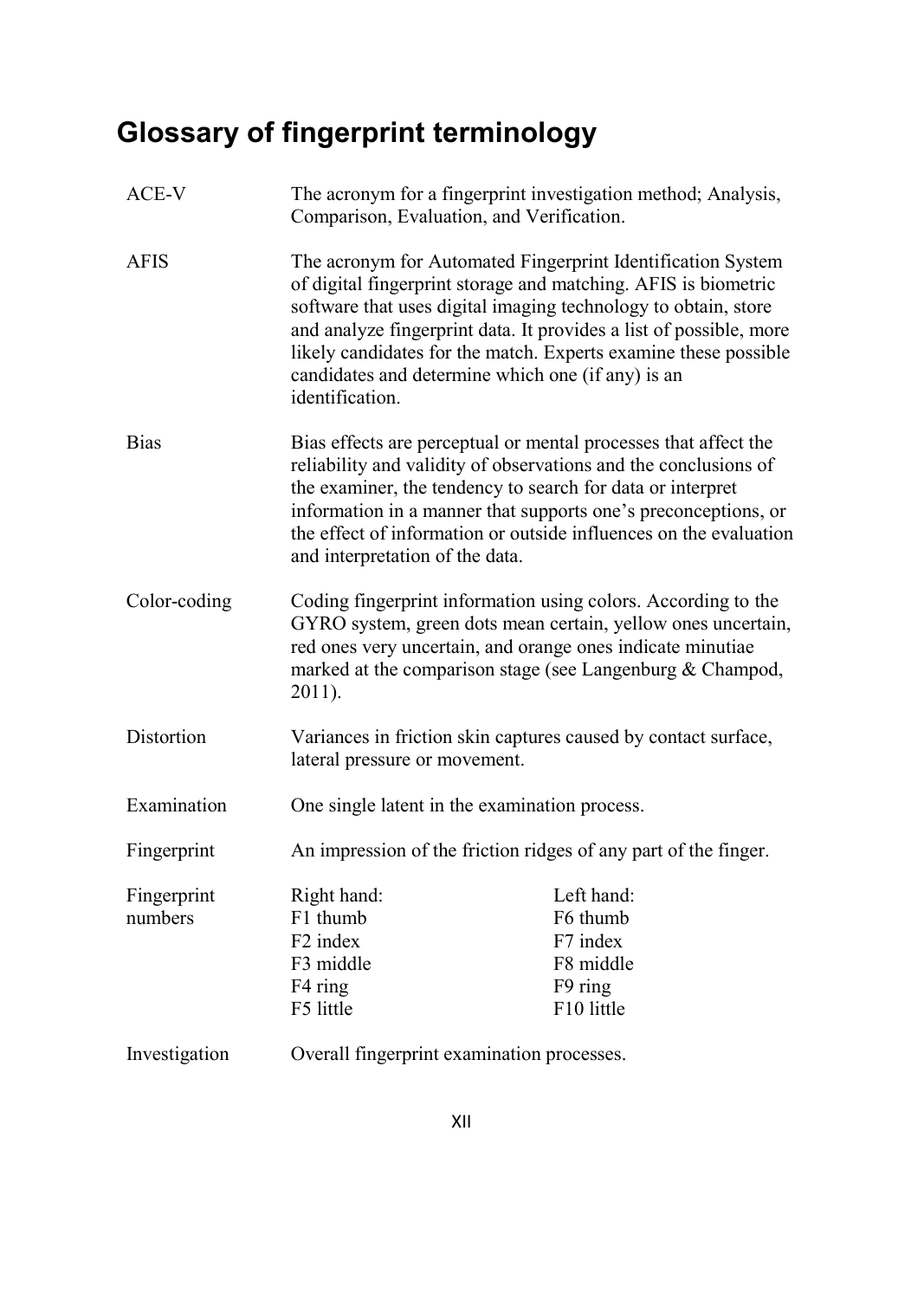| Latent       | Friction ridge details (e.g., fingerprint) found from the scene of<br>the crime.                                                                                                                                                                             |  |
|--------------|--------------------------------------------------------------------------------------------------------------------------------------------------------------------------------------------------------------------------------------------------------------|--|
| <b>LIMS</b>  | The acronym for Laboratory Information Management System.<br>A Laboratory Information Management System is software that<br>records, manages and stores data in the NBIFL. It enables<br>investigated cases to be recorded, traced, and tracked.             |  |
| Minutiae     | Features in fingerprint ridges; bifurcations, ending ridges, and<br>dots. Minutiae are also known as Galton details.                                                                                                                                         |  |
| <b>NBIFL</b> | National Bureau of Investigation Forensic Laboratory.                                                                                                                                                                                                        |  |
| <b>OSAC</b>  | Organization of Scientific Area Committees (OSAC) for<br>Forensic Science in the National Institute of Standards and<br>Technology (NIST) See for details:<br>https://www.nist.gov/topics/forensic-science/organization-<br>scientific-area-committees-osac. |  |
| Pattern type | The fundamental patterns of the fingerprint are arch, loop, and<br>whorl.                                                                                                                                                                                    |  |
| Ridge        | Morphology of friction-ridge skin.                                                                                                                                                                                                                           |  |
| Ridge flows  | The direction of one or more friction ridges in a fingerprint.                                                                                                                                                                                               |  |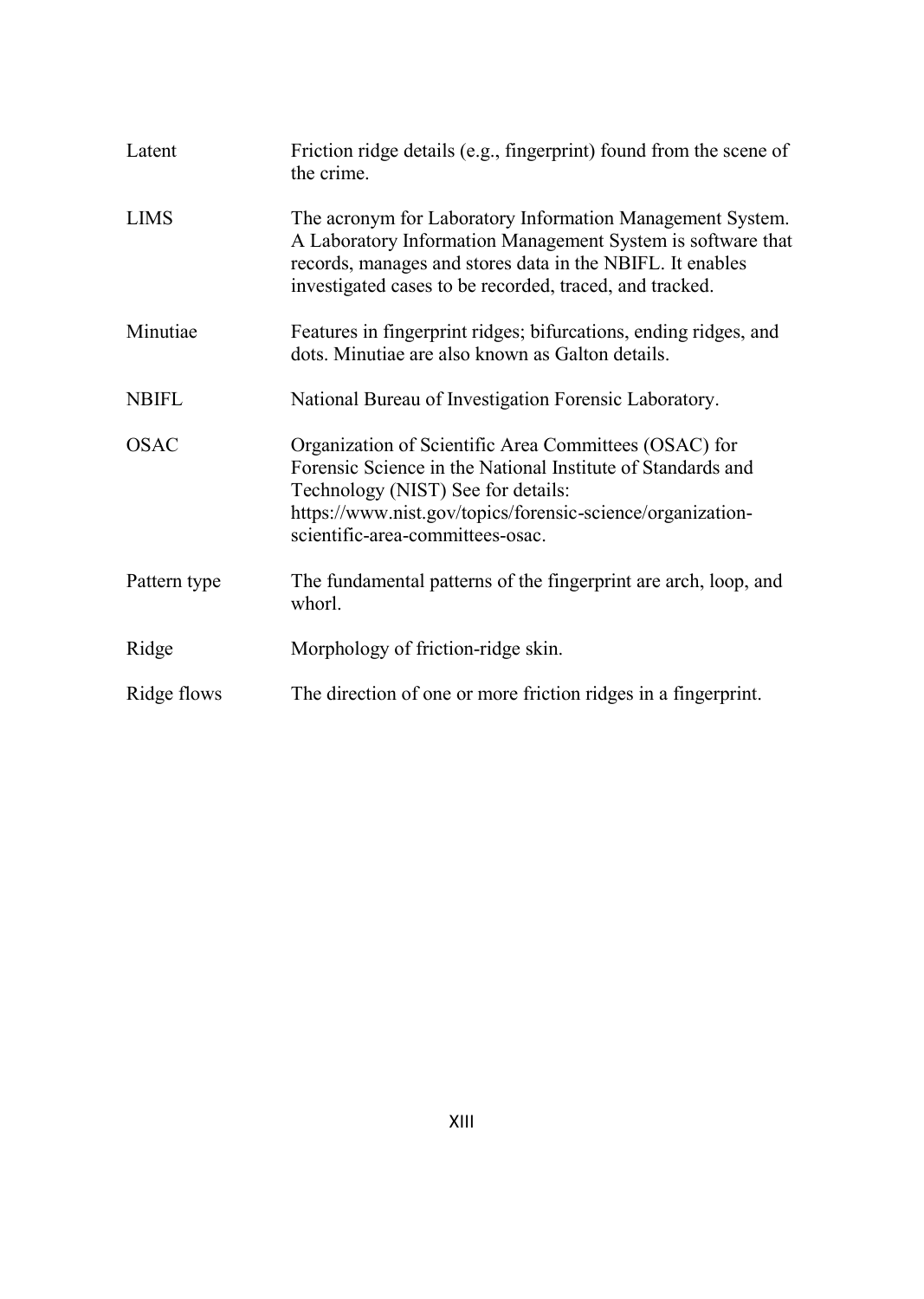# **Contents**

| $\mathbf{1}$   |                                                                                                                                             |  |
|----------------|---------------------------------------------------------------------------------------------------------------------------------------------|--|
| 1.1            |                                                                                                                                             |  |
| 1.2            | Enhancing practices in forensic fingerprint identification in Finland 5                                                                     |  |
| 1.3            |                                                                                                                                             |  |
| $\overline{2}$ | New challenges related to forensic fingerprint expertise11                                                                                  |  |
| 2.1            |                                                                                                                                             |  |
| 2.2            |                                                                                                                                             |  |
| 2.3            | Expertise as a process of personal and social transformation17                                                                              |  |
| 2.4            |                                                                                                                                             |  |
| 3              | Research setting: The Finnish system of fingerprint examination 23                                                                          |  |
| 3.1            |                                                                                                                                             |  |
| 3.2            |                                                                                                                                             |  |
| $\overline{4}$ |                                                                                                                                             |  |
| 5              |                                                                                                                                             |  |
| 5.1            |                                                                                                                                             |  |
| 5.2            |                                                                                                                                             |  |
| 5.3            |                                                                                                                                             |  |
| 6              |                                                                                                                                             |  |
| 6.1            | Study A: Tracing two apprentices' trajectories toward adaptive professional                                                                 |  |
| 6.2            | Study B: Discrepancies in expert decision-making in forensic fingerprint                                                                    |  |
| 6.3            | Study C: Organizational learning in forensic fingerprint investigation<br>- constructing community rules to overcome critical challenges 49 |  |
| 6.4            |                                                                                                                                             |  |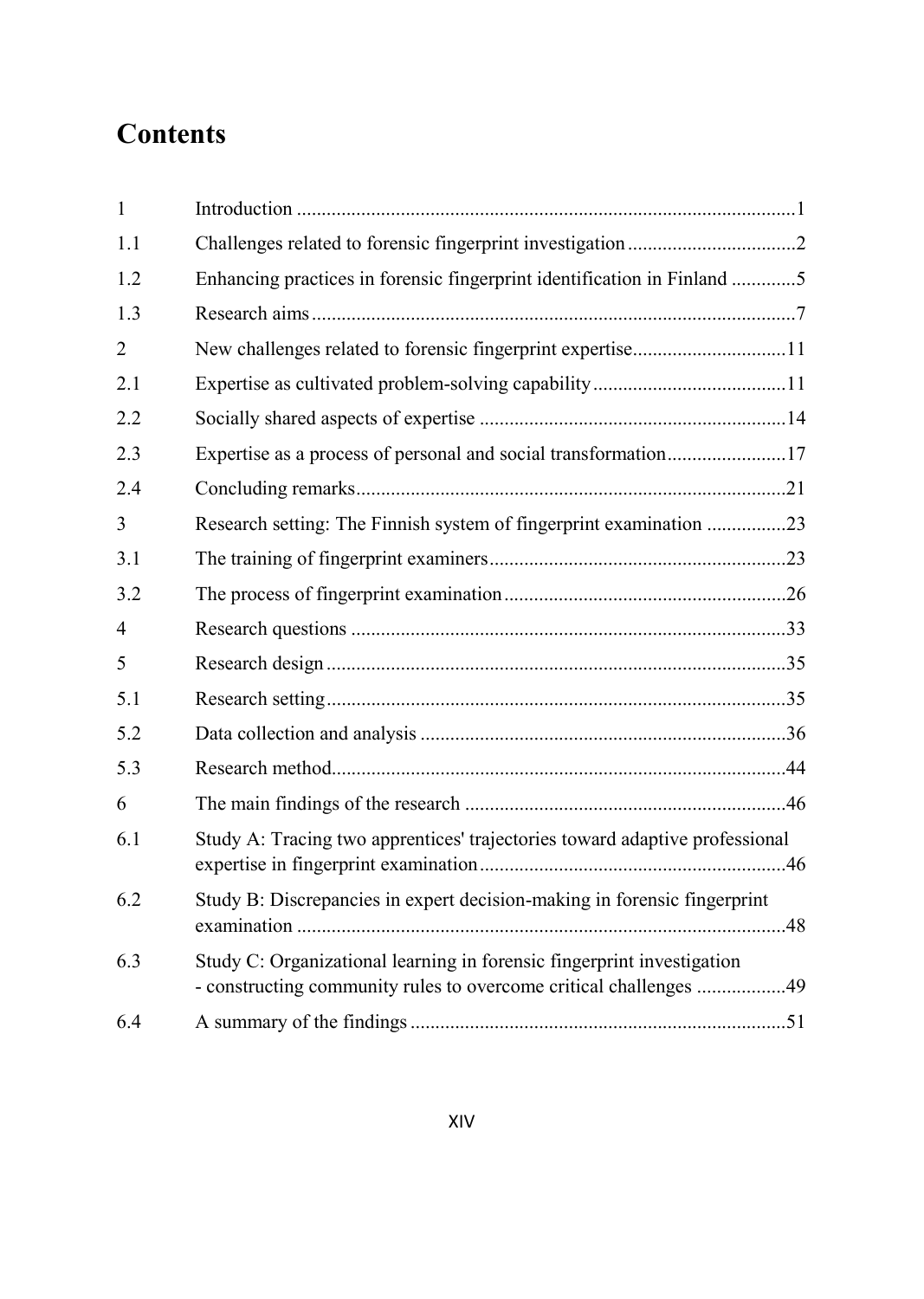| $7\degree$ |                                                                 |  |
|------------|-----------------------------------------------------------------|--|
| 7.1        |                                                                 |  |
| 7.2        |                                                                 |  |
| 7.3        | Implications regarding the methods and practices of fingerprint |  |
|            |                                                                 |  |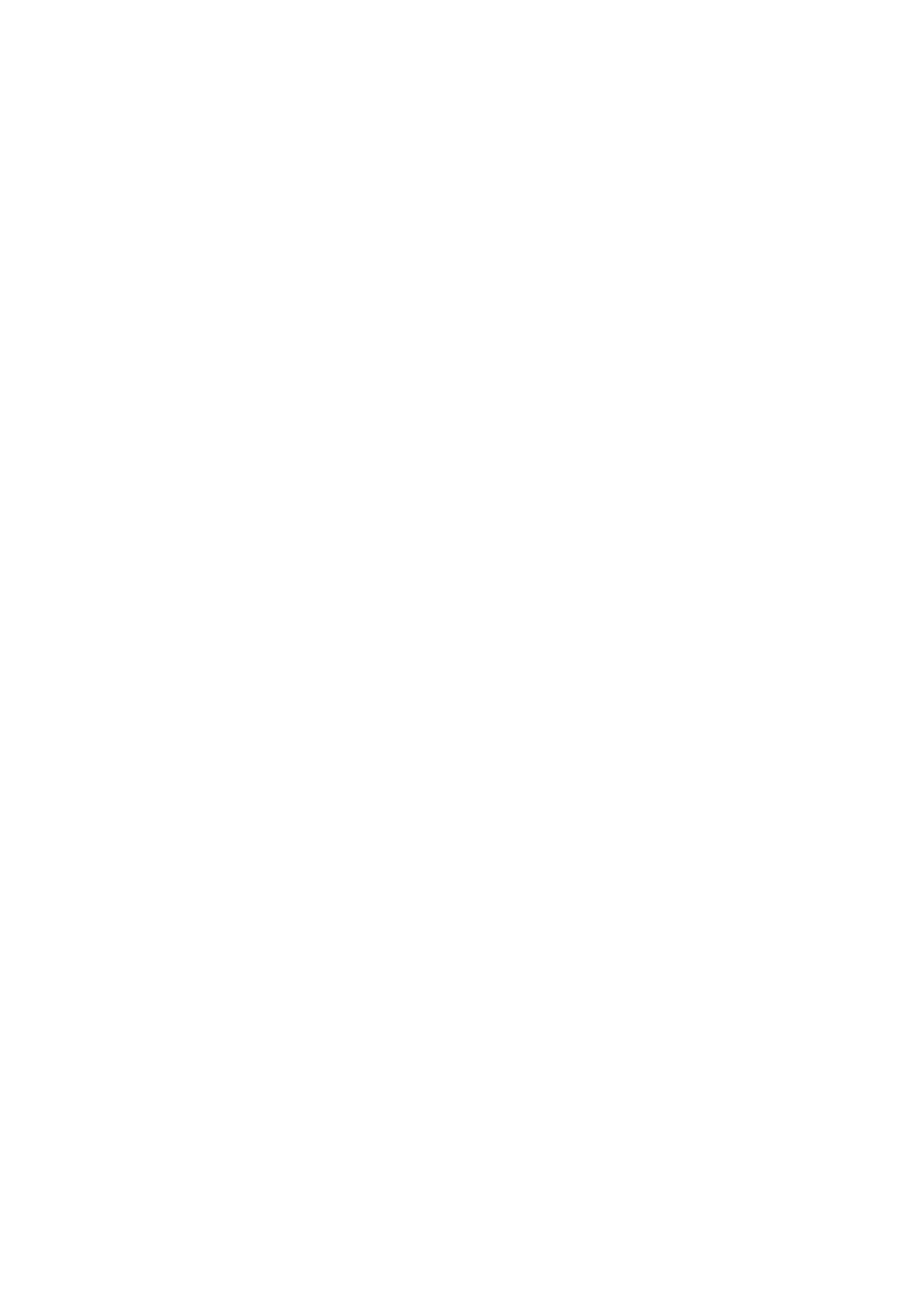# **1 Introduction**

Forensic fingerprint investigation and forensics in general are facing major challenges because of globalization and digitalization. Such drivers of change have resulted in turbulence in working life, and have transformed professional practices (Palonen, Boshuizen & Lehtinen, 2014; Hakkarainen et al., 2011; Mustonen et al., 2015). Forensic investigators have to engage in immediate and instant, local and global interactions, and to work in extended professional networks adapting to rapid changes and functioning in heterogeneous networks of technologies, instruments, and experts. Forensic institutions have also had to develop new ways of learning and innovating, and to cope with pressures of time to save costs through mass production.

Coping with rapid nonmonotonic changes requires that professionals cultivate collaborative expertise across many domains. Novel, digitally mediated workflows allow the social distribution of many tasks that were traditionally carried out individually, leading to new transparency, quality, and accountability requirements. Professionals making decisions and justifying suggested changes in operational practices have to rely on more rigorous criteria based on established national and international standards (Jensen, 2012; Jensen & Nerland, 2015; Lahn & Christiansen, 2012). Coping with these changes requires new forms of expertise, institutional efforts supporting competence development, and the pursuit of organizational improvement (Lehtinen, Hakkarainen & Palonen, 2014; Tynjälä & Newton, 2014). Closer integration of professional and scientific knowledge is needed to solve emerging complex problems and to improve examination practices (Lehtinen, Hakkarainen & Palonen, 2014; Tynjälä & Newton, 2014; Tynjälä, & Gijbels, 2012).

Forensic service providers in Finland have been aware for years of the necessity to develop the National Bureau of Investigation Forensic Laboratory's (NBIFL) methods and processes to adapt to the modern and digital age. The NBIFL has been determined to develop such processes, and at the same time has actively implemented new technical solutions and introduced new services. This developmental work has been challenging for the laboratory, but has also provided novel opportunities for improving investigation practices from the training of examiners to complying with real-time operational requirements. These developmental processes and actions gave me the possibility to focus and to look deeply into one area of forensic specialism.

The focus of this dissertation is on the personal practices, interpretations and judgments of fingerprint examiners on the one hand, and the emerging, socially shared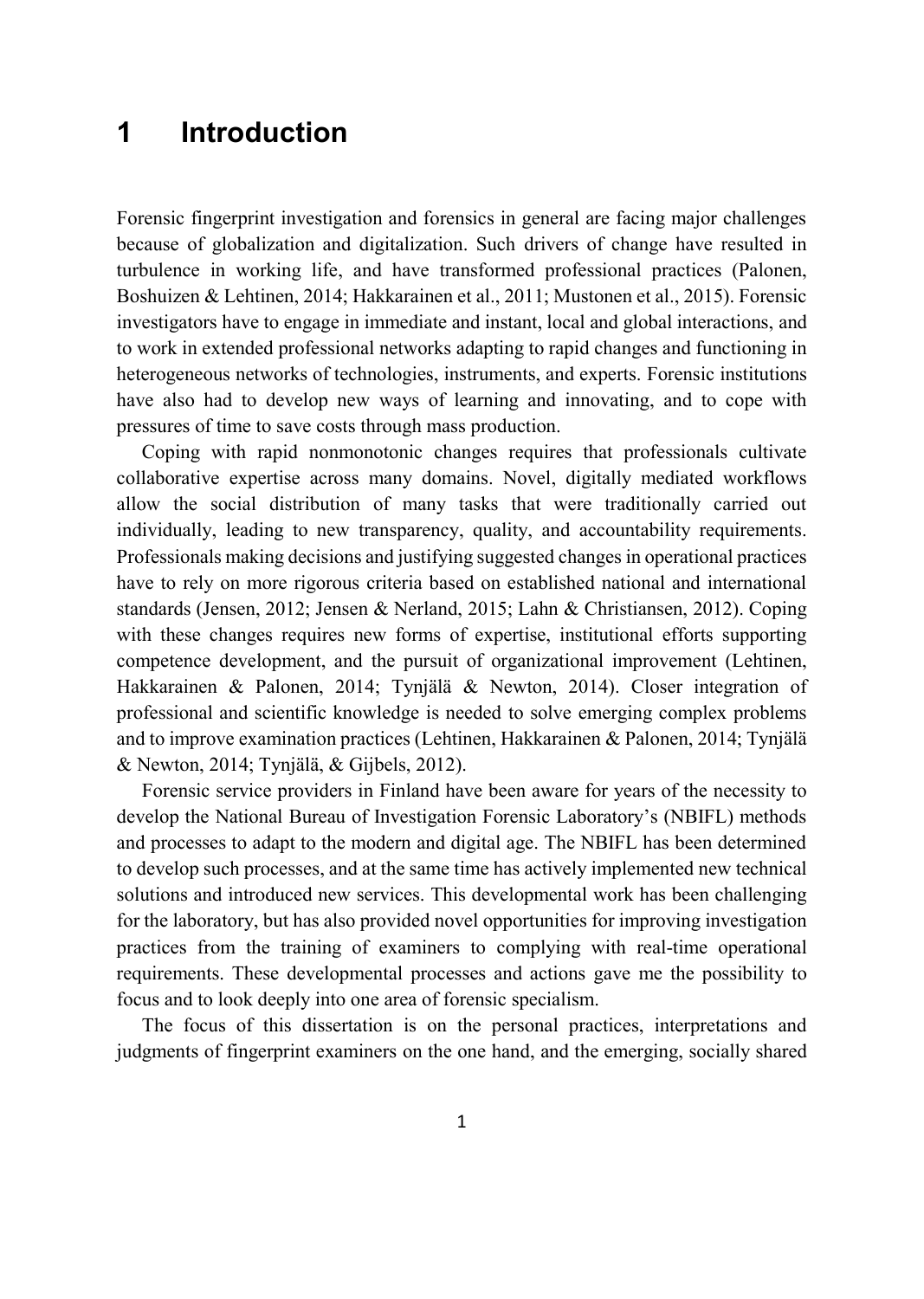and collective processes and practices among forensic research teams on the other. Fingerprint examination in this context refers to personal interpretative processes of analyzing fingerprints, whereas fingerprint investigation means the overall forensicinvestigation process of fingerprinting.

My purpose in this dissertation is to deepen understanding of fingerprint investigation and the various processes it involves, as well as to enhance knowledge and provide models for developing professional competences and supporting organizational learning during a major digital transformation of practices. The aim is to integrate various theoretical perspectives that elaborate the concept of adaptive, professional expertise in the context of fingerprint examination. The resulting knowledge and understanding will facilitate the advancement of fingerprint-investigation practices through a novel training program and in the working out of collectively improved operational and decisionmaking practices. In pursuit of this aim I collected comprehensive data covering individual, collective, and organizational aspects of fingerprint investigation. The dissertation focuses on developing methods for analyzing processes of making interpretations, judgments and decisions related to fingerprint examination, and documenting the decisions.

The overall objective of the present investigation was to investigate the personal and organizational challenges involved in developing professional expertise in fingerprint investigation that emerge from the digitalized instruments, processes and practices of forensic investigation. To that end, I conducted a series of studies and published three original articles in international, refereed, scientific journals. Each of these studies had specific focuses and research questions related to: 1) apprentices' personal trajectories toward adaptive professional expertise in fingerprint examination; 2) examiners' judgement and decision-making in challenging fingerprint cases; and 3) organizational learning connected with resolving critical challenges arising from organizational ruleconstruction in collective knowledge creation. I address fingerprint investigation in relation to scientific research on expertise, professional vision, and organizational transformation.

## **1.1 Challenges related to forensic fingerprint investigation**

It is evident that fingerprint-related processes and practices are among the oldest techniques and most well-known identification methods in forensics. Given its long history, fingerprint identification has been considered the gold standard in forensic investigation because of each fingerprint's uniqueness and the richness of the data.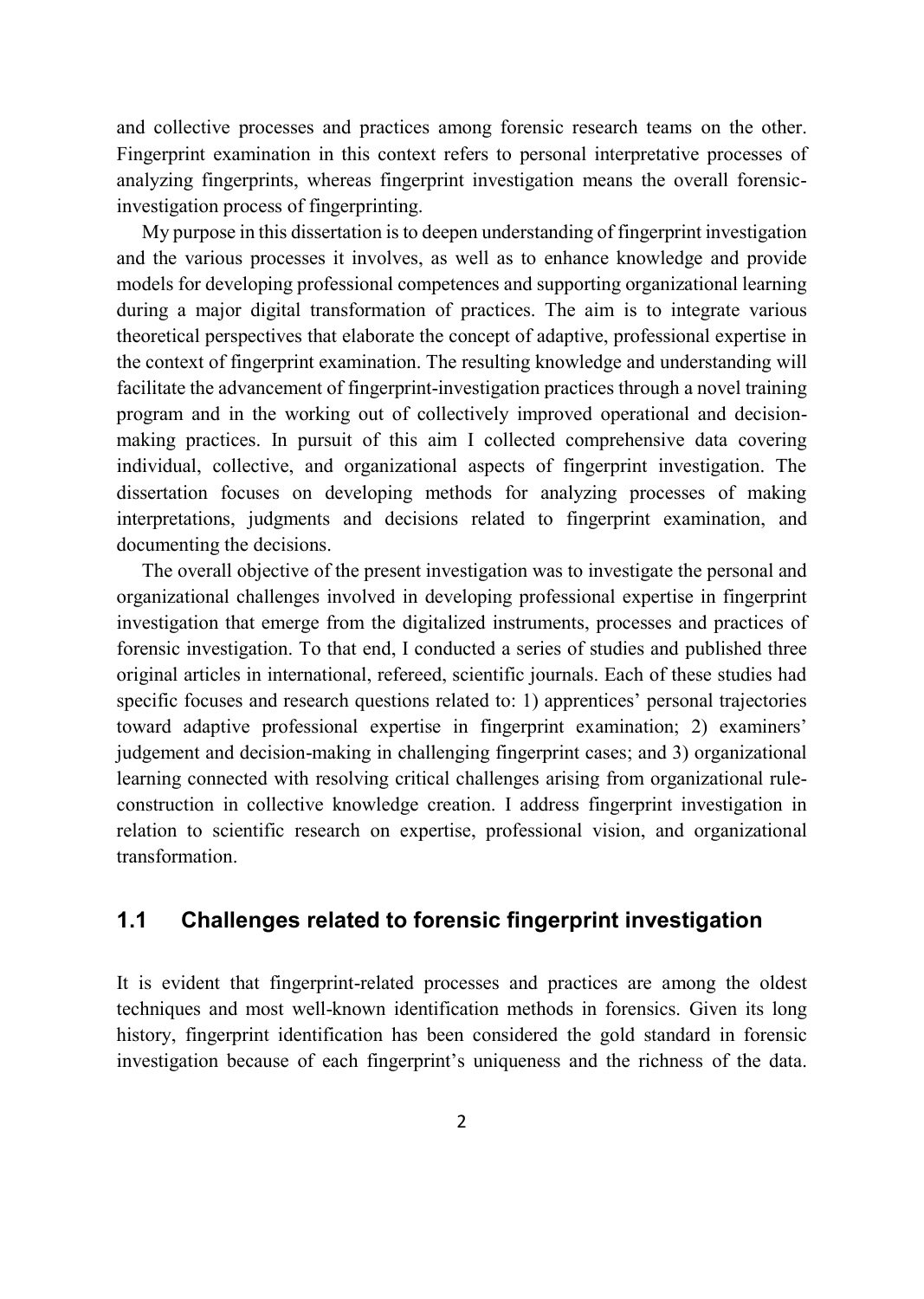Fingerprints provide indisputable evidence and constitute a valuable tool for criminal investigation. Professional fingerprint examiners have to meet high expectations regarding the production of accurate and precise results. Professionals are also expected to document their working processes transparently, and to make decisions based on highquality evidence. When requested, they are expected to go to court to present and defend their decisions. In general, the forensic service provider's results are taken as correct and considered to represent "the truth," and fingerprint identification is seldom questioned at court. Fingerprint identification or non-identification carries a great deal of weight as evidence in court: a single, crucial piece of fingerprint evidence and the resulting identification may have devastating consequences for the accused.

Traditional fingerprint identification has faced crises and a diminished reputation in recent decades because of identification errors in high-profile cases. Fingerprint analyses based on limited and incomplete information have also been criticized on the grounds of opaqueness in the methods of identification and decision-making. Several high-profile cases investigated in the United States and elsewhere during the past 20 years have shown that forensic examiners sometimes make mistakes, and that they might face challenges in reporting their findings to law-enforcement officials or juries. Following various US Supreme Court rulings, fingerprint-examination and identification processes have been questioned and challenged because of embarrassing fingerprint misidentifications: examples include the Mayfield case in the USA in 2004 (see https://oig.justice.gov/special/s0601/exec.pdf), and the Shirley McKie case in the UK in 1999 (see https://locardslab.com/2015/05/12/forensic-fails-the-shirley-mckiefingerprint-scandal/). Since these cases, forensic service providers have been forced to consider whether the results of fingerprint examination should be assumed, in reality, to represent an infallible, error-free culture of investigation (see Lynch & Cole, 2005). In addition, many forensic studies reveal variances in the basis of judgements, and biased decisions (Dror, 2017; Dror & Charlton, 2006; Mustonen, Hakkarainen, Tuunainen & Pohjola, 2015). Challenging situations also emerge when forensic service providers are required to improve the quality of their investigative activities (e.g., NAS, 2009; Saks  $\&$ Koehler, 2005). The reliability and credibility stakes are high given the requirements of transparent quality on every level, including the methods, processes, training and competences of forensic experts as well as the changing environment due to digitalization (Mustonen & Hakkarainen, 2015; Mustonen et al 2015).

Behind the misidentification and variance in decisions are significant hidden factors and processes, such as bias effects (Dror et al, 2005; Dror & Stoel, 2014). According to the results of studies in the field of ethnographic science and technology, laboratory work is much more messy, opportunistic and contingent than normative perspectives on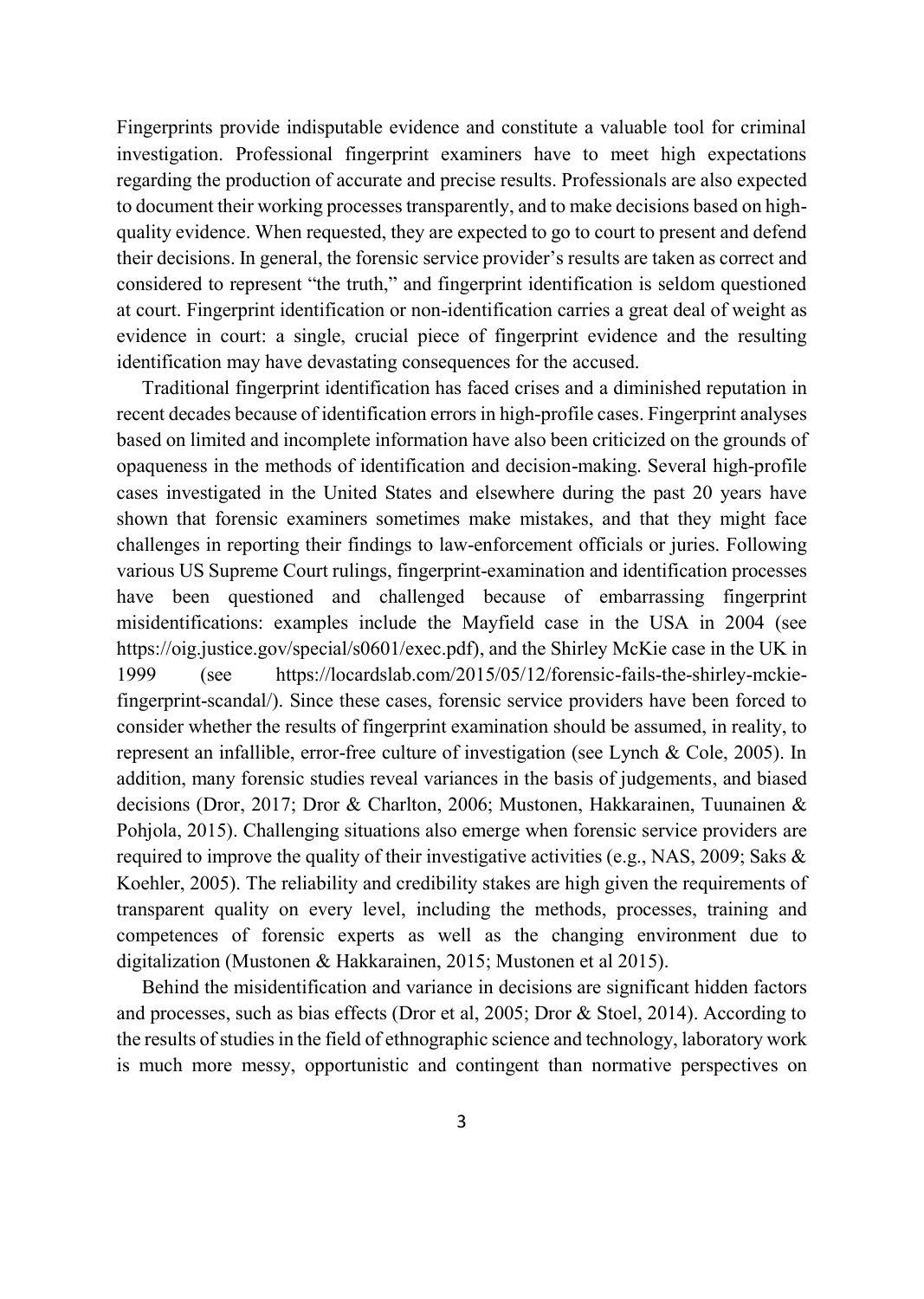forensic methods and other formal practices indicate (e.g., Latour & Woolgar, 1979; Lynch & Cole, 2005). Fingerprint examination consists of a series of steps involving the analysis, comparison and evaluation of a latent print found at a crime scene in relation to a known print. Risk-related human factors emerge in all phases of the analysis and comparison (Ulery et al. 2015). Potential risks and errors may be attributable to inadequate training, poor judgment, complex digital technology, challenges in the methods and processes, a lack of standards, or inadequate quality control. For instance, the use of the vast databases in the Automatic Fingerprint Identification System (AFIS) to find matching fingerprints for latents involves risks because of infrequent occurrences of highly similar 'random' matches (Dror & Mnookin, 2010). Many studies have also shown wide variations in poor-quality latent results and interpretations of fingerprint casework involving erroneous exclusions, missed identifications, and inappropriate inconclusive and no-value decisions (Black, 2012; Dror & Charlton, 2006; Kruger & Dunning, 1999; Ulery et al, 2012). In addition, there are reported cases showing evidence of biased decisions (Dror & Charlton, 2006; Dror & Mnookin, 2010). Dror's findings indicate that contextual factors play an important role in the analysis and interpretation of fingerprints. Awareness of a colleague's decision tends to confirm rather than disconfirm erroneous judgments of identification. Knowing that a subject was in prison at the time of a crime may affect an examiner's judgment and decision. Nevertheless, these previously mentioned identification errors do not happen on a daily basis, and most interpretation difficulties relate to low-quality fingerprints (Mustonen et al, 2015; Ulery et. al, 2011).

Misidentifications and other challenges mentioned above are forcing forensic institutions to make major changes in the socio-technical systems of fingerprint investigation. Service providers have to pursue a more open culture in which the inevitability of human error is acknowledged and preventative operational procedures are developed. Openness in relation to the potential occurrence of errors will probably lead to improvements in practices. In their efforts to avoid potential errors, forensic laboratories, as well as international actors and institutions, have worked to reduce the risk by improving analysis procedures and practices of latent-print examination, as well as in other forensic disciplines based on comparison. Rapidly changing digital technologies are changing the nature of forensic investigation in many ways, and are making formerly implicit and personal examination processes and workflows more explicit and transparent. Within this development, it is essential to open the "black box" of evaluation relating to service credibility and reliability to improve the quality of fingerprint-investigation processes. The term 'black box' is used to indicate some component (set of unspecified elements) in the process, the specific mechanisms,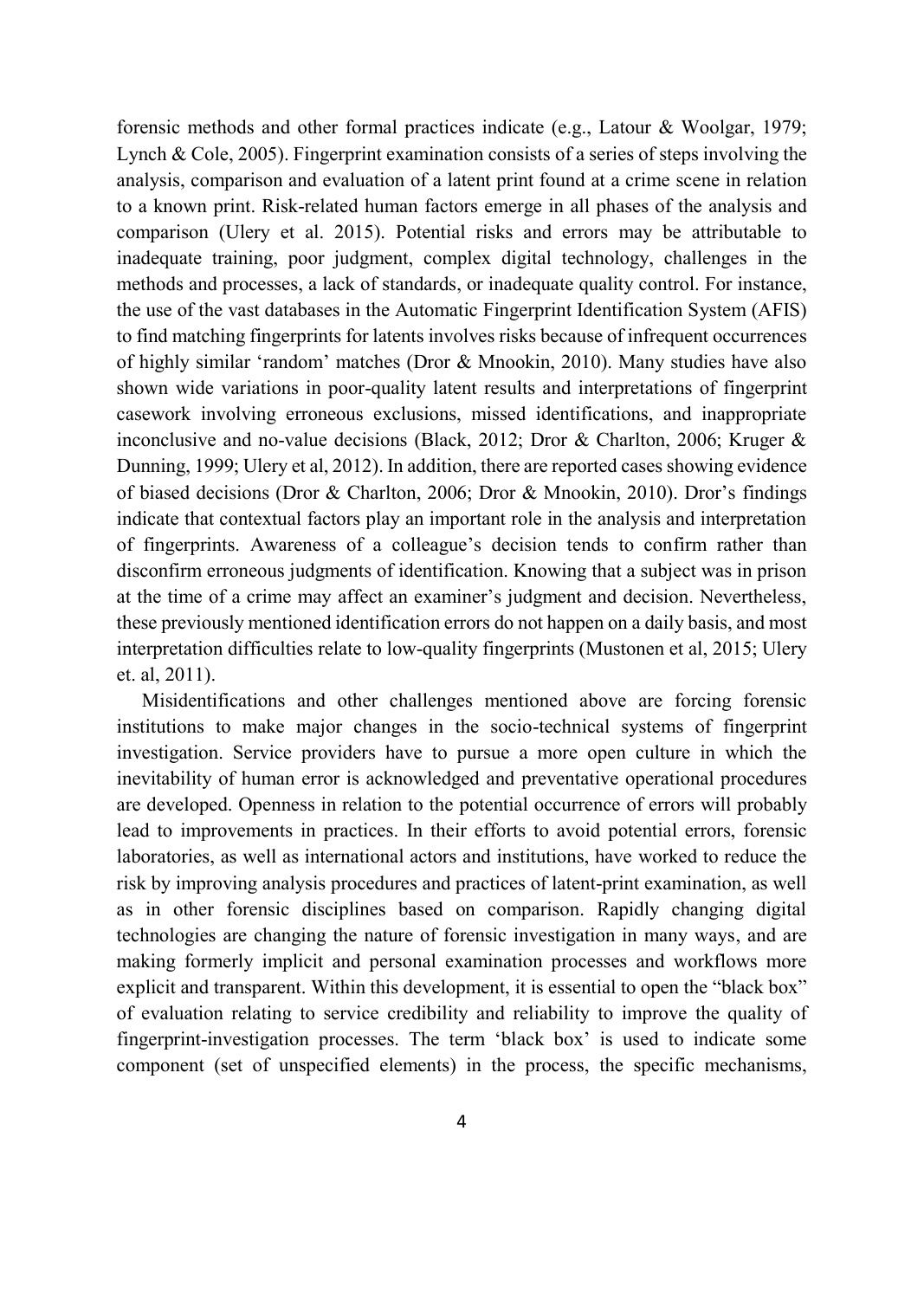elements and sub-processes of which are unknown, unspecified or implicit.

In the past, many international forensic laboratories followed the commonly accepted international quantitative standard that required 12 certain minutiae in a fingerprint to be determined so as to qualify for identification. The consensus about the sufficient number of minutiae was not shared by all countries, and some deviating nations required different numbers of minutiae. Many forensic laboratories have changed their decision criteria in an integrative or synthetic direction, however, which is said to offer a more "holistic" and "scientific" basis for the identification of fingerprints than the "old" method of counting specific minutiae (Anthonioz et al., 2008; Cole, 2001). The National Bureau of Investigation Forensic Laboratory (NBIFL) in Finland also moved to the holistic approach in 2001, which was an international trend at the time. Further, the ACE-V (Analysis, Comparison, Evaluation and Verification) framework used in fingerprint examination has shaped this holistic process, which does not give the fingerprint examiner the tools for producing arguments concerning decisions; but merely provides a frame of reference. The lack of validated and transparent thresholds is a recognized weakness of the ridgeology approach and the ACE-V protocol (NIJ, 2017), hence new methods of fingerprint analysis have to be considered.

New transparency, productivity, and quality requirements are forcing forensicscience service providers to find new ways of improving their efficiency without lowering the reliability of the investigation. The absence of shared rigorous investigative standards and internationally agreed and shared training requirements makes the situation challenging. These challenges related to the training, the process, and the decision-making, as well as the methodological deficiencies have encouraged forensicservice providers actively to develop the forensic discipline further to reflect the new digital age. Digitalization is playing a major role in these developmental efforts to improve investigation practices. It carries the potential to bring the discipline to the next levels of transparency and scientific knowledge, as well as to collect the "big data" and statistical knowledge that support novel decision-making. Given the history and demands associated with opening the forensic "black box" in terms of specifying subprocesses and documenting how they unfold, this dissertation is intended to help in resolving these challenges.

## **1.2 Enhancing practices in forensic fingerprint identification in Finland**

This dissertation research took place in the context of a major transformation regarding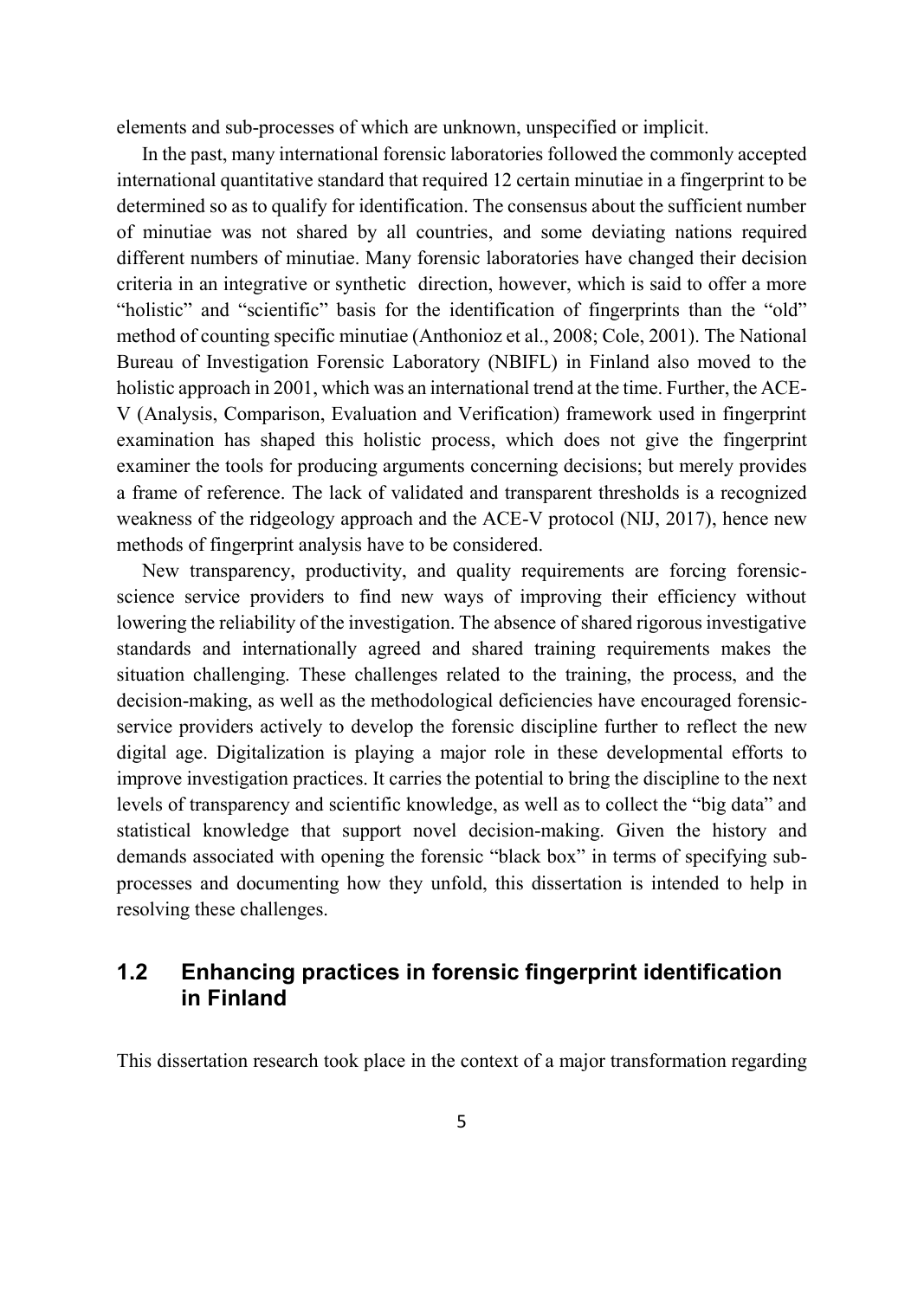technological instruments and methods of fingerprint investigation that involved moving from physical samples and analogical documentation to digitalized fingerprint data and processes. Finland's National Bureau of Investigation Forensic Laboratory's (NBIFL) investigative system was transformed in 2011, mediated by the Laboratory Information Management System (LIMS) to ensure consistent compliance with quality requirements and to make the fingerprint-investigation process more explicit, unbiased, and reasoned. In the traditional examination process an individual examiner analyzed all the latents (i.e., fingerprints found at a crime scene) related to a case. The new system under development distributes the fingerprint examination among several independent examiners, thereby replacing the former approach according to which each examiner was individually responsible for his or her "own" cases. The transformed process of the National Bureau of Investigation Forensic Laboratory (NBIFL) changed the division of labor among the examiners, and made the investigation more collective in nature.

In response to the previously mentioned challenges and needs, in 2011 I organized developmental seminars for all fingerprint examiners, and specific meetings concerning discrepancy decisions in fingerprint identification, as part of the broader developmental program of the NBIFL. *The developmental seminars* focused on verbalizing and reflecting on the examiners' different levels of knowledge and collectivizing their practices through joint rule construction; I also sought to renew the examination process mediated in the LIMS. The purpose of the seminars was to organize a set of reflective intervention meetings and collectively to create rules, criteria, and processes and reach a collective understanding of the complex, digitalized environment of fingerprint examination on the personal and the collective level. A further aim was to focus in detail on the challenges of verbalizing interpretations and fingerprint images, as well as the profound justification of decision-making, as well as to pursue some sub-targets. The harmonizing of documentation was also discussed. The developmental seminars thus provided a context and framework within which to facilitate organizational learning and collectivize organizational practices of fingerprint identification.

The practical organization of *discrepancy meetings* between examiners who had ended up with different decisions was also developed during the seminars. After starting to use LIMS and associated practices of having examiners analyze fingerprints independently, discrepant decisions became highly visible, and divergent interpretations and their justifications more explicit. The occurrence of discrepant decisions justified the organization of specific discrepancy meetings with the examiners (see Mustonen et.al. 2015). These meetings focused the reflection of the participating examiners on differences and similarities in perceptions, interpretations and judgment, as well as on the resulting decisions made in fingerprint identification. My aim was to make the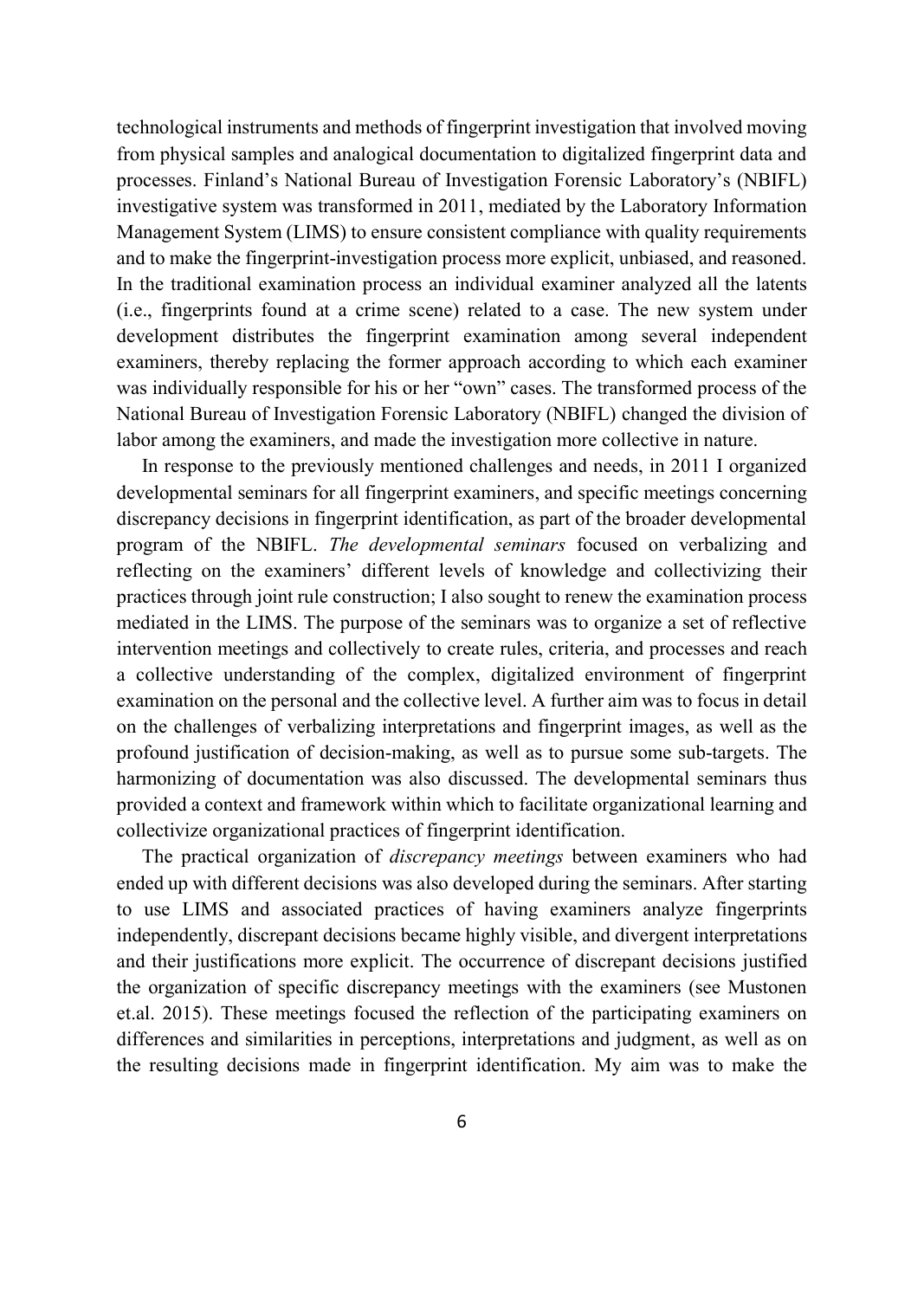fingerprint examiners' activity more coherent and to share, collectively, the criteria used.

In addition, the NBIFL hired two new apprentices in the spring of 2011. I had devised the novel training program in 2010 (Mustonen & Himberg, 2011), and it was carried out in 2011-2012, during the *two apprentices' training process*. The NBIFL set high expertise requirements and expectations for future fingerprint examiners, and it was considered necessary to improve training practices to meet the new quality, reliability, and transparency standards called for in the collectivized and digitalized practices of forensic investigation. Accordingly, adaptive expertise came to be considered critical for investigative working. To that end, sophisticated conceptual competences together with flexible procedural skills supported by the laboratory's professional learning environment needed to be cultivated in a more expansive direction. The pedagogic structure of the novel training program supported the activity carried out during the NBIFL developmental actions.

The training of the new apprentices, the discrepancy meetings and the developmental seminars were overlapping, and influenced all the developmental actions pursued in the NBIFL fingerprint laboratory at the time. The further development of instructions covering documentation processes and methodological guidelines continued (Mustonen et al., 2017; Mustonen & Hakkarainen, 2015; Mustonen et al, 2015). The NBIFL aim was to respond to challenges and proactively to develop fingerprint investigation to meet the requirements of the emergent digital operating environment.

## **1.3 Research aims**

The overall research aim was to improve the quality of forensic investigation at the Fingerprint Laboratory by creating a culture of collectively sharing and creating professional knowledge and competence among examiners. The objective of the developmental efforts was to challenge the fingerprint community to engage in reflective interaction, the creation of novel criteria and the development of innovative work practices. The present dissertation traces the development of forensic fingerprint expertise and examines the influence of digitalization on the collectivization of fingerprint-research methods, processes, and decision-making practices. It also addresses the tensions and discrepant relations between the developmental paths of personal expertise and the historically learned and socially constructed collective practices that emerged in the course of facing the challenges of digitalization in the context of the NBIFL organization in Finland.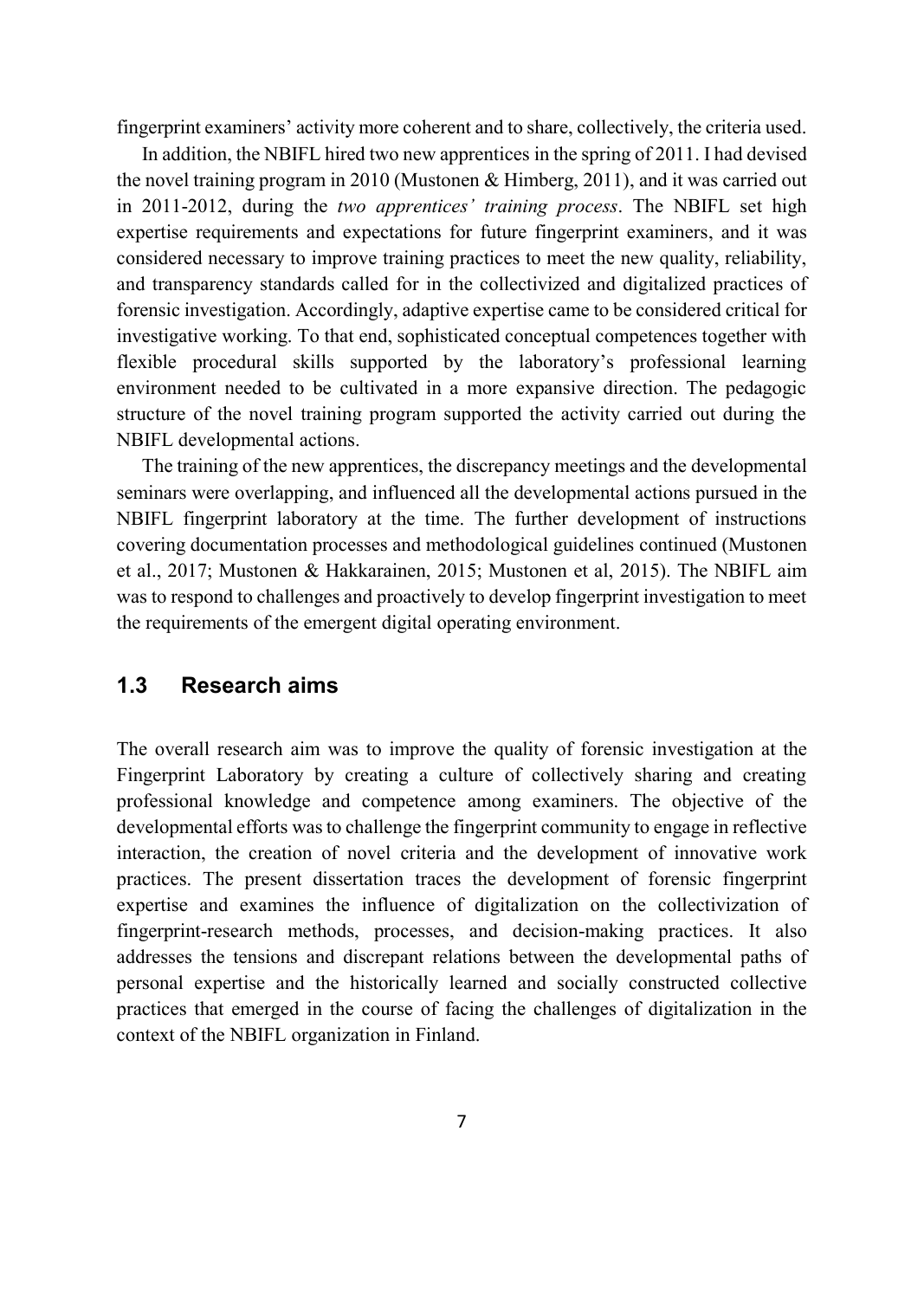The investigation was socio-cultural in nature. I was influenced by socio-cognitive theories of expertise (Bereiter & Scardamalia, 1993; Hakkarainen, Palonen, Paavola, & Lehtinen 2004; Hatano & Inagaki, 1992; Lin, Schwartz & Bransford, 2007), the theory of professional vision (Goodwin, 1994), theories of learning through participating in professional practices (Wenger, 1998; Nonaka & Takeuchi, 1995; Lave & Wenger, 1991; Engeström, 1999; 2016), and activity theory, particularly concerning the collective construction of mediating criteria and rules (Engeström, 1987; Heritage, 1984). My aims were to expand socio-cognitive theories of expertise in a sociocultural direction, as well as to adapt activity-based and participatory theories of learning to the examination of personal and social developmental trajectories of professional learning in forensics. The activity-theoretical background inspired and shaped my studies, and led me to see the signs of challenges, tensions and contradictions, as well as the potential in the investigation process.

To meet the needs mentioned above I carried out research on the development and socialization of the new fingerprint apprentices hired at the NBIFL (National Bureau of Investigation Forensic Laboratory), and conducted a series of developmental seminars and discrepancy meetings. The main objective of this dissertation is to trace the development of adaptive personal and collective expertise in fingerprint investigation, and to make explicit the process and sub-processes of the collective learning and construction of knowledge to meet the challenges inherent in the new transparency and quality requirements. I focused my efforts on examining the reasons for the divergent interpretations, justifications and associated decisions, and discuss the examiners' perceptions and impressions of the latents, especially where there was disagreement. I also documented associated processes in which tensions and challenges related to past, current, and future work in this field arose, and used the findings to improve the quality of fingerprint-investigation practices.

Figure 1 summarizes the three sub-studies included in the present dissertation, pointing out the specific respective main focuses, theoretical foundations, methodological approaches and contributions.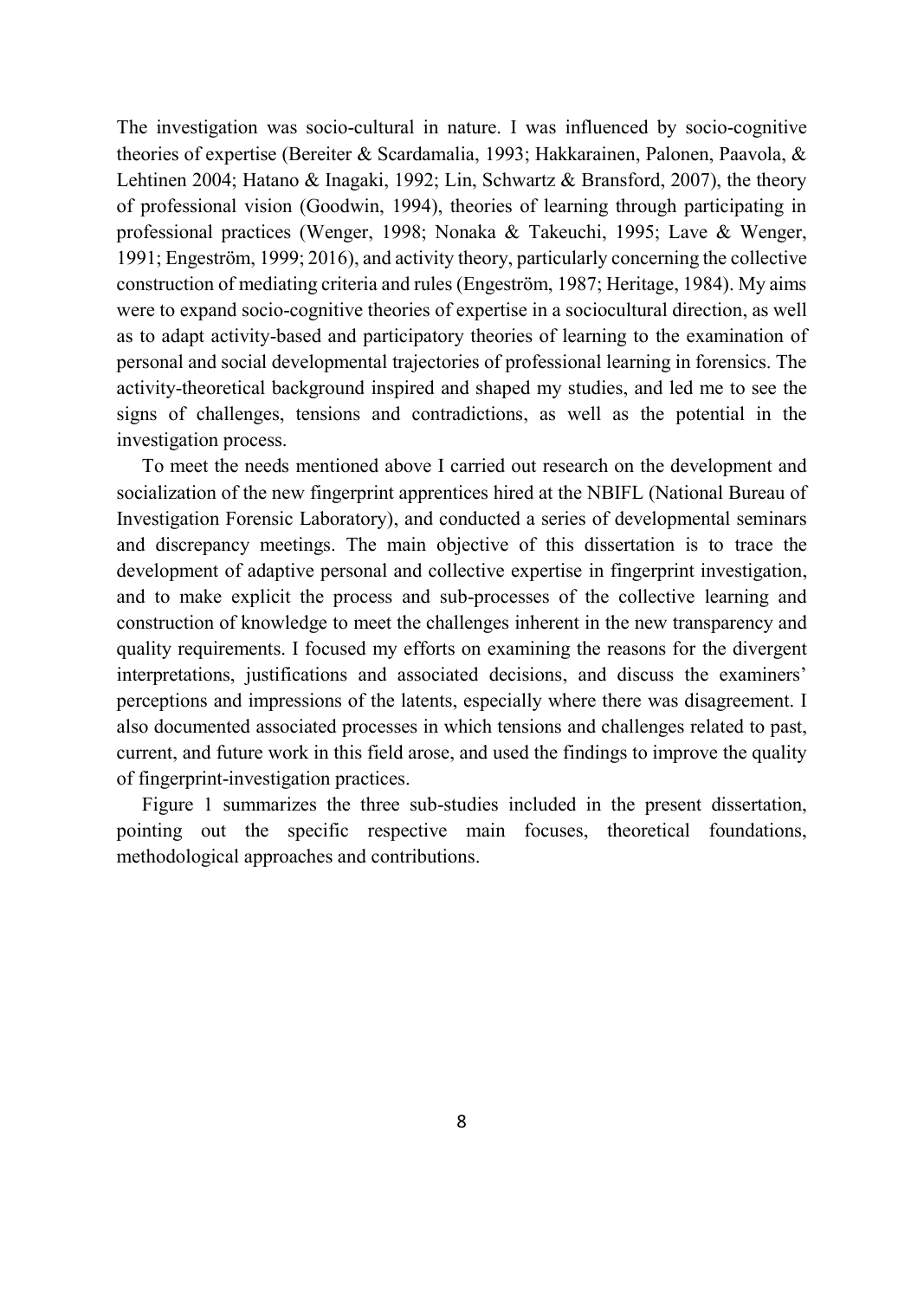|                                   | <b>Study A</b>                                                                                                                                                                                                                                       | <b>Study B</b>                                                                                                                                                                                                               | <b>Study C</b>                                                                                                                                                                                                                                     |
|-----------------------------------|------------------------------------------------------------------------------------------------------------------------------------------------------------------------------------------------------------------------------------------------------|------------------------------------------------------------------------------------------------------------------------------------------------------------------------------------------------------------------------------|----------------------------------------------------------------------------------------------------------------------------------------------------------------------------------------------------------------------------------------------------|
| <b>Main focus</b>                 | The process of adopting<br>fingerprint-investigation<br>knowledge and<br>competence                                                                                                                                                                  | Decision-making in the<br>context of conflicting<br>interpretations and<br>judgments                                                                                                                                         | Organizational learning<br>and the construction of<br>rules                                                                                                                                                                                        |
| <b>Theoretical</b><br>foundations | Adaptive expertise<br>Professional vision                                                                                                                                                                                                            | Elements of<br>developmental work<br>research<br>Professional vision                                                                                                                                                         | Collective knowledge<br>creation<br>Studies on organizational<br>learning                                                                                                                                                                          |
| Methodological<br>approach        | Multiple case study of<br>two apprentices'<br>trajectories toward<br>becoming professional<br>fingerprint experts                                                                                                                                    | Analyzing a series of<br>discrepancy meetings in<br>which professional<br>fingerprint examiners<br>negotiated diverging<br>interpretations and<br>judgments                                                                  | Analyzing developmental-<br>seminar interventions in<br>the fingerprint examiners'<br>community<br>Action research; Multiple<br>case study                                                                                                         |
| Contribution                      | Reports new pedagogical<br>approaches in the training<br>of two apprentices, and<br>describes the trajectories<br>of their development<br>toward acquiring the<br>necessary adaptive<br>expertise to meet<br>professional competence<br>requirements | Making contradictions in<br>the fingerprint-<br>examination process<br>visible, setting up a new<br>social mechanism for<br>negotiating diverging<br>interpretations, and<br>contributing to novel<br>operational guidelines | Carrying out a series of<br>developmental seminars<br>for reflecting on and<br>transforming examination<br>practices and working out<br>new guidelines and rules<br>for using instruments,<br>documenting<br>examinations, and making<br>decisions |

**Figure 1.** Conceptual dimensions in the framework of this dissertation.

The overall contribution of this dissertation is to provide forensic laboratories with tools to develop and implement organizational learning. It examines elements of personal and social learning and analyses collective knowledge-creation processes across the organization, concurrently analyzing the expansion of the tools and instruments along with the enhancement of processes and rules. I take a social approach to apprentices' training and provide an implemented and documented training program for forensic laboratories. In addition, I offer a new social mechanism for negotiating diverging interpretations and building knowledge according to operational guidelines constructed with professionals.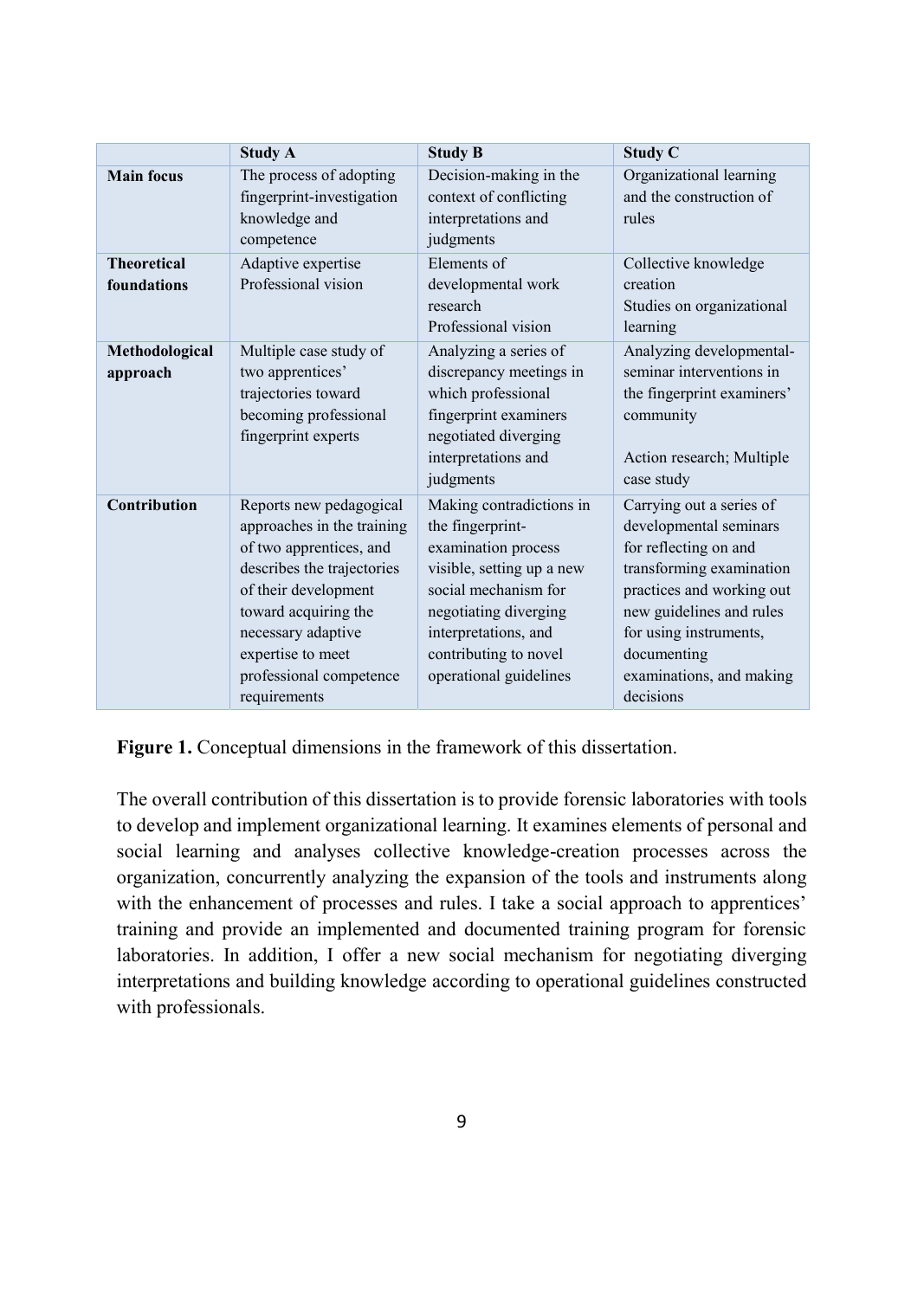Figure 2 gives an overview of the dimensions within the framework of this dissertation. It illustrates the reflective nature of the dissertation in researching organizational learning on the personal, collective, and organizational levels, and reveals the dialogical nature of developmental actions related to rule construction, the integration of tools and instruments, and the development of processes.



**Figure 2.** An overview of the research framework.

The aims of the present dissertation are thus to create a coherent and critically evaluated synthesis suggesting how expertise in fingerprint investigation may best be developed on the personal, community and organizational levels to facilitate productive and transformative coping with current challenges.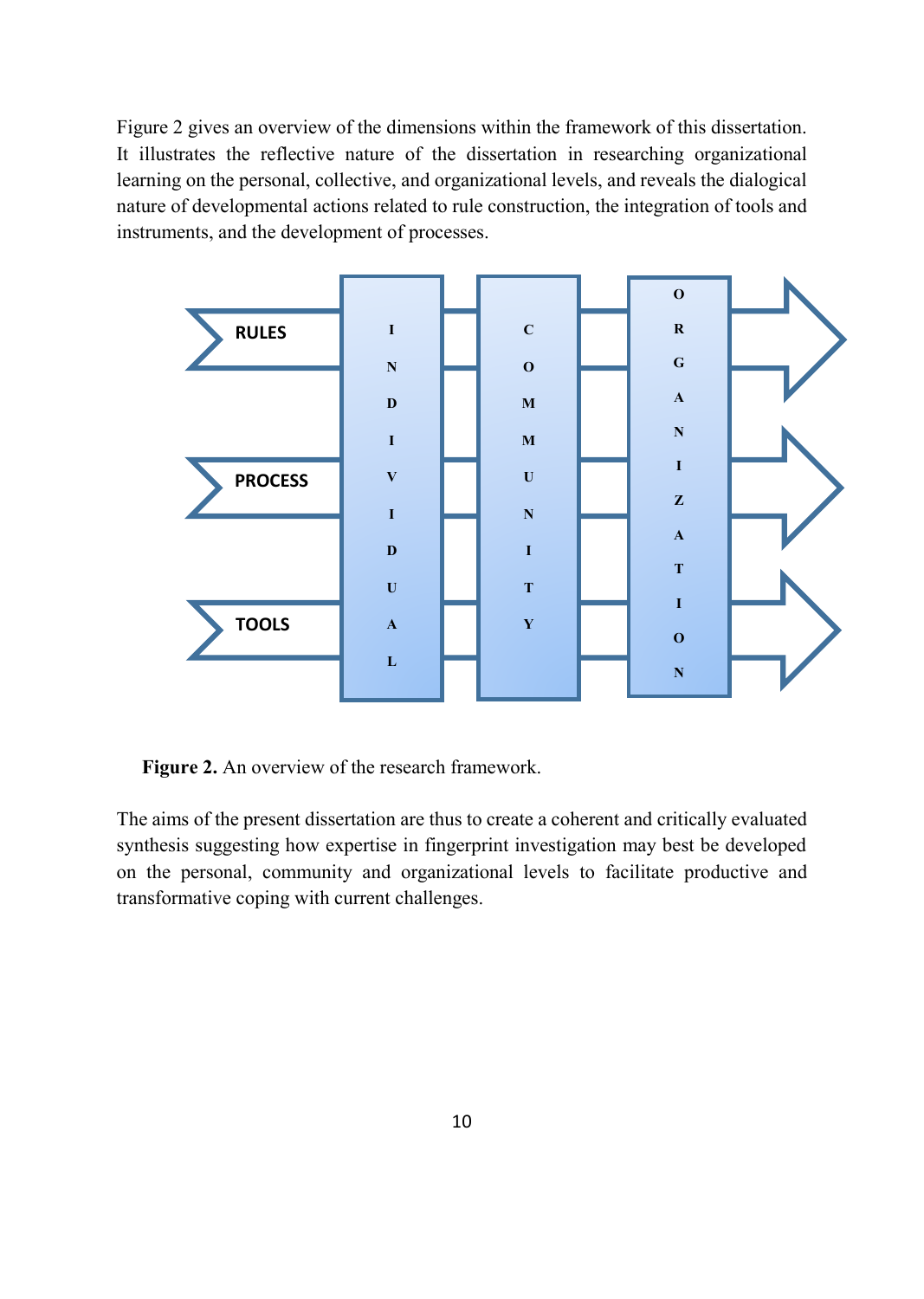# **2 New challenges related to forensic fingerprint expertise**

Forensic research is based on sophisticated skills. To preserve high levels of competence, integrity and credibility it is necessary for institutional providers of forensic services to have experts who are able to integrate conceptual knowledge into their everyday practice (Markauskaite & Goodyear, 2017), and have the capability as well as the willingness continuously to improve their professional expertise. The present investigation took place after digitalization had radically transformed the socio-material basis of forensic investigation, in other words the technologies, work flows, and social organization (Fenwick & Nerland, 2014). As a consequence of such changes, fingerprint examiners work with digital fingerprints rather than physical samples, share their expertise socially rather than working alone, and follow national and international quality standards and guidelines rather than mere personal judgment.

Digitalized instruments and methods give rise to new kinds of skill and competency requirements, and a need to cultivate new kinds of collaborative, dynamic expertise. The challenge is to utilize bodies of expert research to develop coherent forensic methods, practices and programs for training fingerprint experts. The findings of expert research provide guidance for improving many aspects of the forensic laboratory's procedures and facilitating the development of associated expertise. My aim is to integrate such findings with efforts to develop methods of fingerprint investigation, and to offer workable solutions for cultivating future forensic expertise.

In the following sections I briefly review the research on expertise that is relevant to fingerprint investigation from three partially overlapping perspectives: 1) individual problem-solving capability, 2) the social nature of professional expertise, and 3) the transformative processes involved in expertise.

## **2.1 Expertise as cultivated problem-solving capability**

Expertise has traditionally been examined in terms of exceptional individual capabilities to effectively solve complex problems, developed through sustained training and practice. It could be defined as the individual mastery of a well-organized body of usable knowledge that the person employs to focus selectively on the critical aspects of complex problems in a given domain, and thereby achieves an exceptionally high level of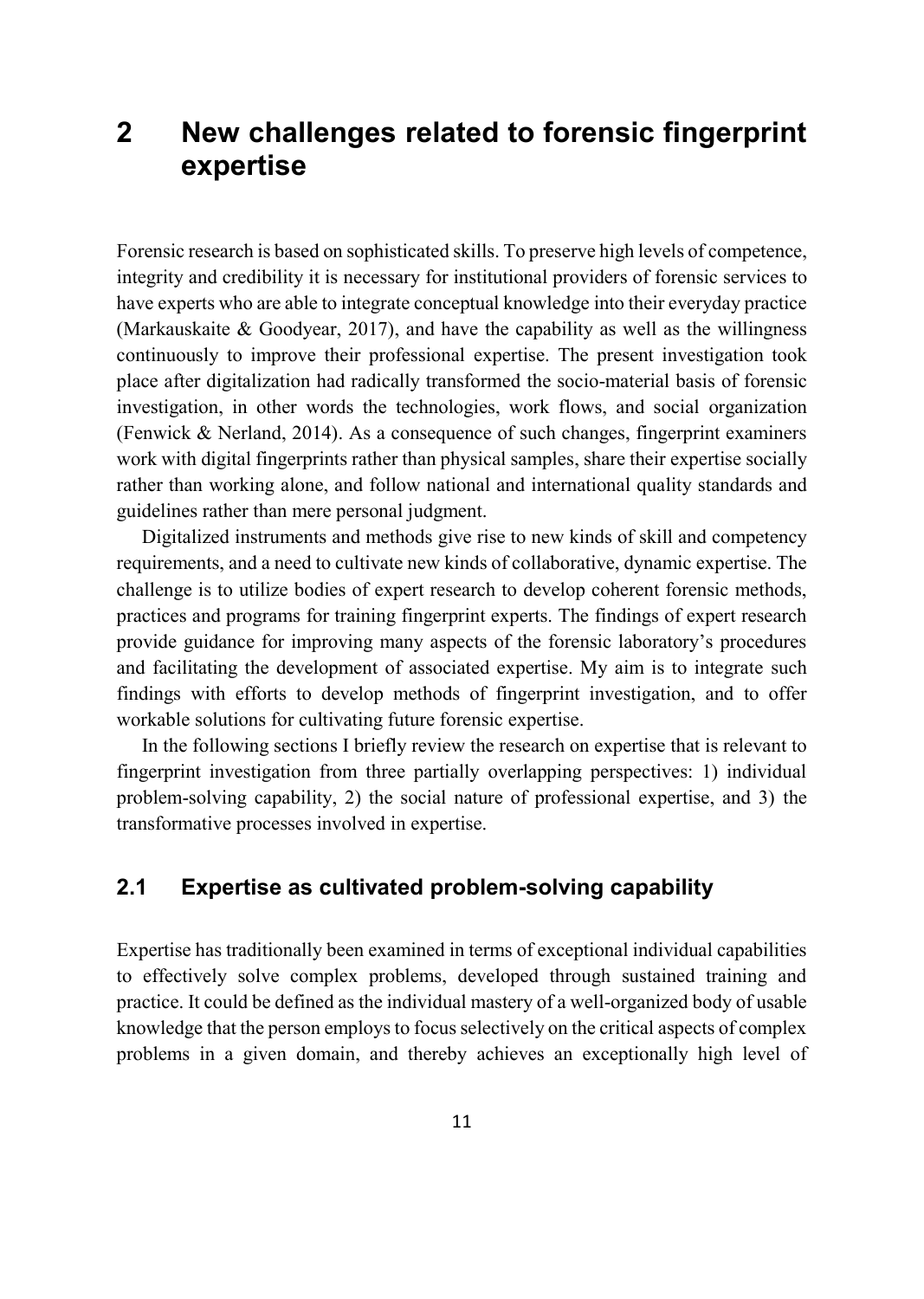performance in his or her trained domain of activity (Ericsson 2006; Ericsson & Pool, 2016). Professional expertise is, to a large extent, based on tacit or implicit knowing: experts know more than they can tell and often cannot provide a reliable verbal description of their reasoning processes (Polanyi, 1966). This is especially true in visualization-rich disciplines of expertise such as interpreting x-ray images or analyzing fingerprints, in which pattern recognition plays a crucial role.

Generally, people learn throughout the waking hours of their lives. However, there is a difference between experts and non-experts in terms of professional activity. Skillful performance depends on the professional's level of knowledge, how well it is integrated and how effectively it is geared to performance (Bereiter  $\&$  Scardamalia, 1993). However, dynamic problem-solving processes are key elements of expert performance. Experts need knowledge, but they also effectively solve problems that may be complex and interconnected with the social environment. They tackle problems more efficiently than non-experts, which also adds to their expertise over time. There is always a higher level from which a problem can be approached, taking more variables into account, reaching a higher standard of accomplishment or meeting a larger and more subtle range of requirements, continually incorporating already-mastered skills into more advanced procedures. This kind of expert capacity is called progressive problem-solving. Nonexperts, in turn, tend to tackle problems that do not require them to extend themselves; they work routinely and are skeptical of most innovations (Bereiter & Scardamalia 1993).

Bereiter and Scardamalia (1993) point out in their discussion of medical expertise that the majority of medical doctors' cases are unchallenging and can be solved by relying on routine procedures. However, 5-10 percent of the cases are very challenging and require doctors to work at the edge of their own expertise. It appears to me that these observations also apply to forensic fingerprint investigation. Most of the cases can be solved by relying on routines, and here forensic expertise is not highly challenged. Then there are complex cases with limited and partial information, when forensic expertise is challenged in an especially demanding way. In such cases, experts have to go beyond routine solutions toward higher-level problem-solving procedures that stretch their own capabilities. Various reasoning strategies and iterative knowledge-building efforts enable experts, who also use critical self-reflection, to find workable solutions to complex problems in spite of human cognitive limitations. Experts invest resources released from accumulating experience to work at the edge of their competence, acquiring progressively higher levels of competence in return.

Hatano and Inagaki (1992) characterize *adaptive expertise* as a continuous, active search for opportunities to develop one's professional knowledge and understanding.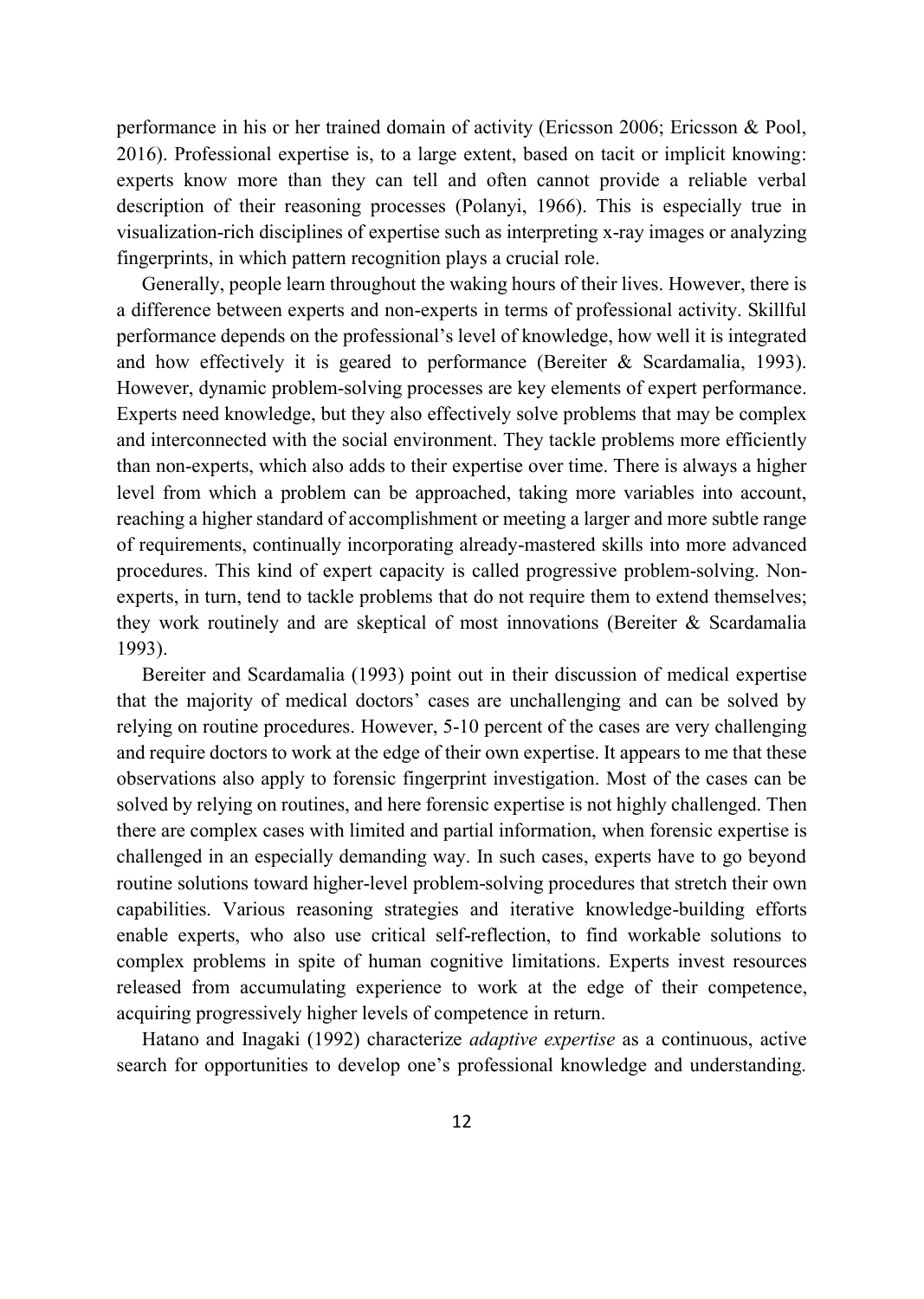The knowledge of the adaptive expert derives from his or her formal, procedural and self-regulative knowledge. Formal knowledge comprises theoretical, conceptual, and professional understanding, on which experts' reflecting-in-practice (during activity) and reflecting-on-practices (retrospective reflection) within the social environment is based (Schön, 1987). Procedural knowledge builds on practical activity, which generates valuable experience, "know how" and reflective, tacit knowledge. Self-regulative knowledge relies on metacognition, reflection, planning, observation and evaluation within elements of the social environment (Hatano & Inagaki, 1992). Metacognitive capabilities have an important role in professional development and advancement. Novices as well as professional fingerprint examiners use metacognitive strategies in planning, controlling, observing and adapting their investigative processes. In the present study, metacognitive processes were in evidence in the training of apprentices as well as in discussions at discrepancy meetings, when experienced examiners justified their decisions.

Within Hatano's framework, professional routines could be described as highly specific, cultural tools, the unreflective application of which in seemingly usual cases could easily lead to errors (Cole, 2007). Adaptive experts are characterized by their deliberate efforts to understand the meaning of professional practices and associated inventive and flexible performance, rather than their direct assimilation of established routines (Hatano & Inagaki, 1992). Adaptive expertise entails procedural flexibility in terms of adapting existing procedures according to the cases encountered, and critically reflecting on mistakes and errors (Rittle-Johnson, Star & Durkin, 2012). The flexible and adaptive use of procedures requires the integration of formal and informal knowledge. Successful analysis of complex cases requires fingerprint examiners to integrate conceptual, visual and procedural knowledge in the context of application. To cultivate such competences, it is essential to work with varied cases, to apply multi-faceted procedures, and to enact diverse reflective practices (Lin, Schwartz & Bransford, 2007).

Furthermore, competent experts make decisions in highly specialized domains by mutually negotiating disagreements between diverging views and investing cooperative efforts in reaching reliable, joint conclusions. As described earlier, the reliability of forensic experts has been challenged in many ways, and this does not only concern fingerprint decisions (Dror & Hampikian, 2011; Mustonen et al. 2015). The reliability of forensic investigation is connected to the broader issue of how unbiased decisions are reached. The exclusion of irrelevant contextual information, countering the human tendency to confirmation, and expected-frequency biases are challenges to forensic expertise (Dror, 2016). Such contextual information could indicate that another expert has identified the fingerprint or that a suspect has already confessed to the crime, for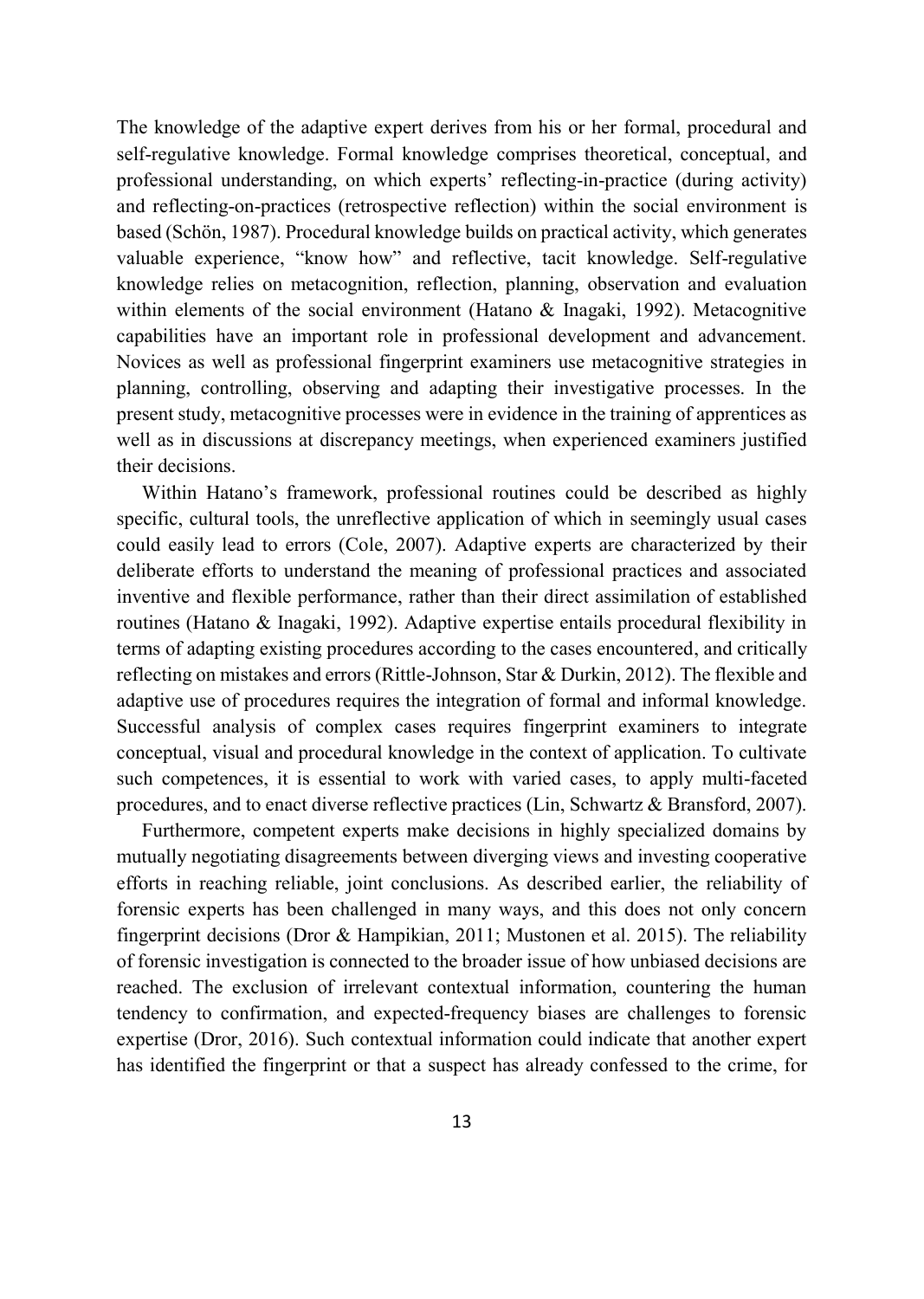instance. Forensic experts have to be trained to identify different kinds of bias effects, and to be consciously aware when they are in the "bias danger zone".

In sum, expertise could be described as a personally cultivated, problem-solving capability. Adaptive efforts to continuously improve professional expertise, instead of merely mastering prevailing routines, are critical in rapidly transforming professional environments. Indeed, expertise is not only a matter of personal professional competence but also, to a significant degree, represents shared practices and methods of expert cultures and networks (Bereiter & Scardamalia, 1993; Hakkarainen et al., 2004). Consequently, it would seem necessary to expand the examination of expertise beyond the individual cognitive approach to incorporate socially shared or distributed aspects. In the following sections I consider expertise in terms of socially shared learning, competence and practices in forensic communities.

## **2.2 Socially shared aspects of expertise**

Although cultivated individual competences truly matter (Billett, 2006), professional expertise is embedded in social practices of organized professional communities and networks, and in the broader institutional environment regulating experts' activities (Lave & Wenger, 1991; Wenger, 1998). Expert knowledge represents the culturalhistorical evolution of the professional disciplines, and is embodied in the social practices of expert communities and networks (Hakkarainen et al., 2004; Lave & Wenger, 1991). Socio-culturally-oriented researchers examine expertise in terms of socializing and growing into a professional culture, appropriating its shared practices, norms, values and, further, developing an associated professional identity. As I see it, personal competences are embedded in the socially shared competences of expert cultures (Billett, 2006).

Learning to do fingerprint analysis requires the acquisition of sophisticated expertise through in-depth socialization during years of training and practical experience. Fingerprint examiners have traditionally been trained in a mentor-apprentice setting (Lave & Wenger, 1991) by the forensic institutions themselves, which rely strongly on experience or seniority. The scientific forensic community has criticized such experiential training practices. According to these critics, the trainee's knowledge of modern professional educational and training methods as well as of quality requirements has been too strongly dependent on the idiosyncratic personal preferences of the senior mentors. Many of these persons are highly qualified, but their work has not always met desirable quality standards, such as transparency in terms of the criteria and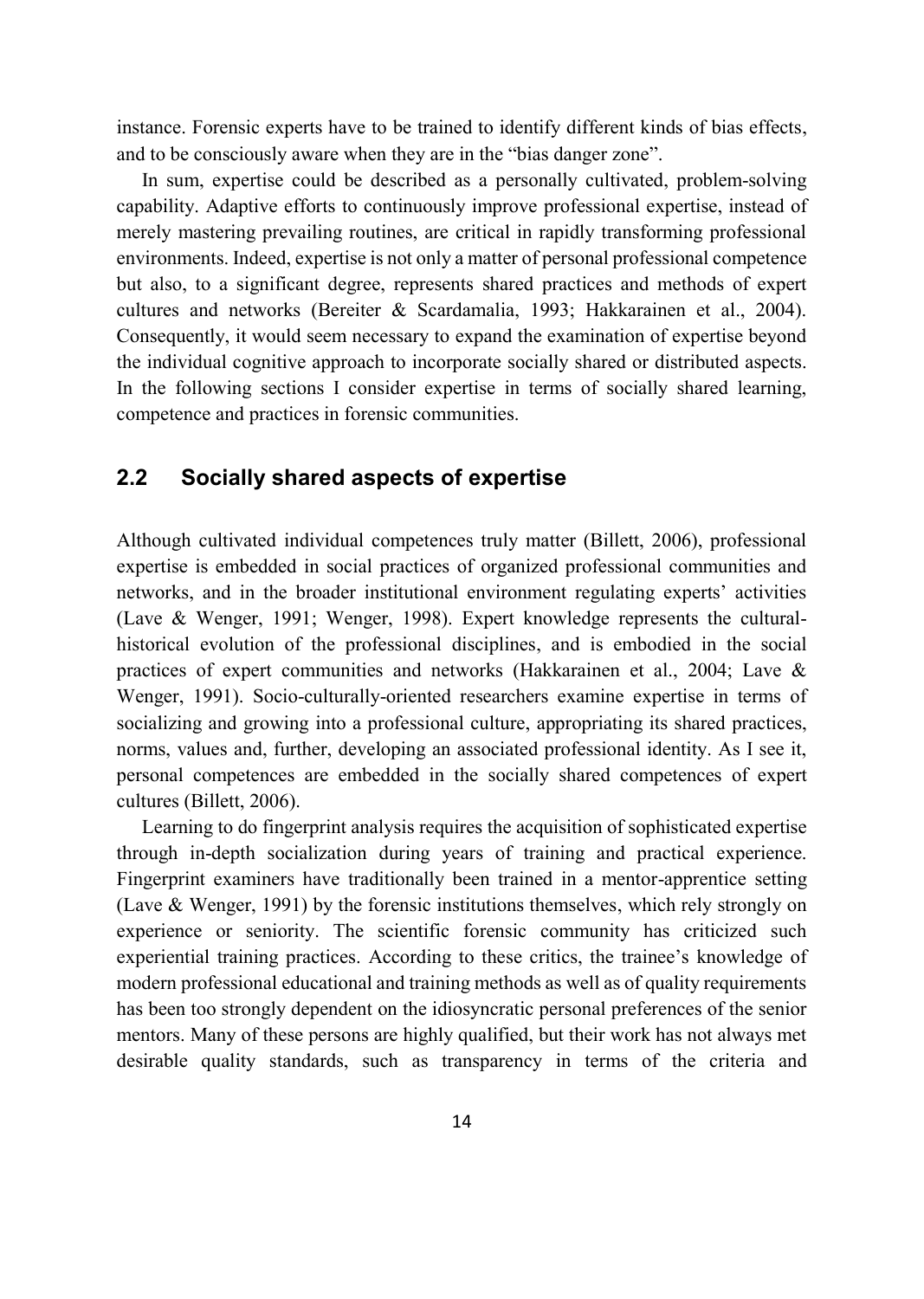documentation of examination processes. The process has undoubtedly produced competent routine experts, but more effort should be invested in the development of reflective forensic experts with a high level of self-regulative skills who can adaptively respond to the challenges of the continuously changing and digital working environment (NAS, 2009; NIJ, 2010, 2017).

From the socio-cultural perspective, expert competences are thoroughly mediated by cultural knowledge and practices, including visual-recognition and interpretation capabilities. The internalized professional knowing of examiners provides the psychological tools (Vygotsky 1978) for separating, within a visual field, significant cues and signs from a non-significant background. Such capabilities allow experts to make well-justified inferences relying only on partial and limited information, which are therefore crucially dependent on all aspects of their visual and visual-processing capabilities. The task of analyzing fingerprints is very challenging, especially in poorquality latents, because each fingerprint is unique. Latents collected from crime scenes are often partial and distorted, and examiners have to be able to determine in uncertain circumstances whether the latents and prints on ten print-cards found in the archives indeed come from the same person.

Expertise in fingerprint examination relies to a great extent on pattern recognition, particularly on the visual level (Dror & Cole, 2010). Similar to how radiologists and fighter pilots operate, fingerprint examiners use the powerful human visual system as their main instrument for making judgments. Professional fingerprint examiners have to be able to combine their vision, speech, gestures, and other embodied resources to make sense of the fingerprint images (Styhre, 2010). Rather than being a one-directional flow of information from the outside to the inside, pattern recognition is a constructive process driven by the participant's own culturally mediated schemes and expectations (D'Andrade, 1992; Neisser, 1976). A key aspect of expertise in fingerprinting is a deliberately cultivated professional vision (including interpretation) capability (Goodwin, 1994), meaning the experience-based and socially organized visual capabilities needed for "seeing" (perceiving, recognizing, comprehending, and interpreting) signals and events of fingerprint images relevant to the interests and purposes of the fingerprint-examination community. Goodwin (1994) categorized professionals' visual activity in terms of three practices: coding, highlighting, and producing and articulating material representations. Coding by marking minutiae in latents enables one to make AFIS database searches and comparisons with the suspect's fingerprints. By highlighting disturbances and color-coding ridge flows (i.e., details) or minutiae, the examiner makes his or her perceptions visible to other experts. Constructing external material representations involves manipulating fingerprint images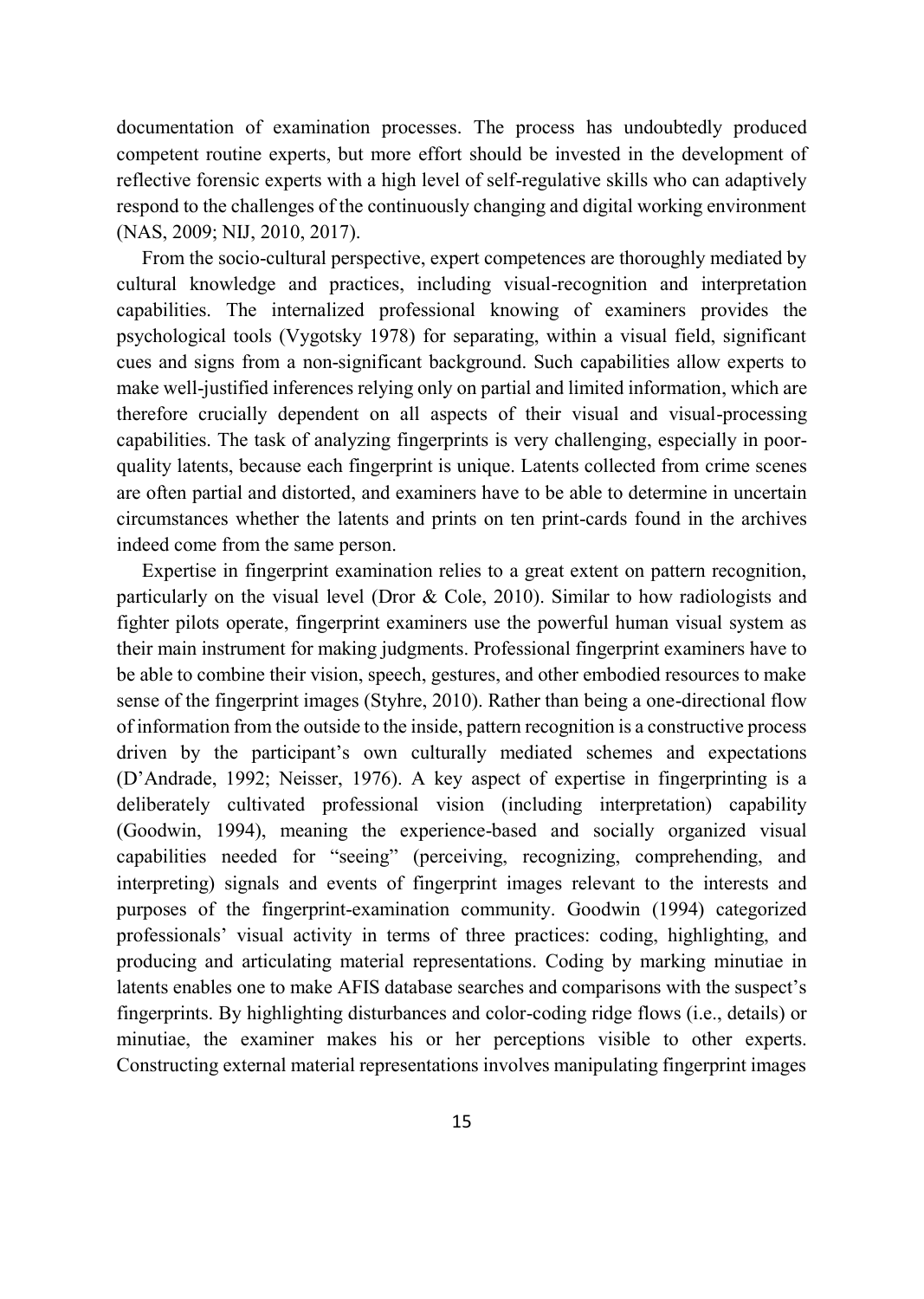in various ways by means of AFIS software and Photoshop, and also by producing written annotations that ground and justify one's interpretations.

Professional coding represents the transformation of observed phenomena into concepts and categories that are relevant to the profession (Goodwin, 1994). Accordingly, examiners' visual cognition is socio-culturally shaped by deliberate and sustained training to recognize normatively determined meaningful patterns (Fleck, 1979). Extended deliberate training gradually builds the required visual competences that allow professionals to recognize meaningful patterns in spite of partial, noise-laden, and distorted information. Professional vision emerges through this noise, and is embedded in practices of systematic coding, the highlighting of fingerprint images, and producing and articulating associated material representations (e.g., documentation). Producing and articulating material representations, and marking and highlighting them in some fashion, make phenomena in this complex perceptual field salient. My studies address many aspects of the professional visual capability of fingerprint examiners, revealing the value of this theoretical framework for forensic investigation.

As Schatzki (1996, 2002) notes, practices of fingerprint examination could be understood as rule-governed forms of repeated social actions based on shared practices. Fingerprint examination as such appears to rely on internalized and often unconsciously followed local, personal, and social rules. Organizational efforts are needed to collaboratively agree on examination norms and regulations, and to create policies and standards of appropriate practices that support investigators' shared efforts and guide the justification of their decisions. It is therefore critical in a digitalized environment for communities of fingerprint examiners to work out shared norms and standards that individual examiners will deliberately follow, even in complex cases. The problem, however, is that any rule can be followed in an infinite number of ways in practice (Wittgenstein, 1953). Professional conduct is thus challenging because even agreed rules do not provide actors with specific instructions regarding how they are to be followed in a given situation. Instead, rules (as used) appear to be context-dependent, meaning that professionals utilize them interpretatively to construct their sense of appropriate behavior in any concrete situation (Heritage 1984; Leiter 1980).

Expert decisions, despite their sophistication, are not infallible. Critique of such decisions has been severe: they are reportedly affected by irrelevant biases, inconsistent rules and criteria in organizational guidelines, and fingerprint examiners' procedures (see Dror, 2017). Fingerprint examiners carry out a whole series of AFIS searches that result in similarity scoring of potentially relevant fingerprints from huge archives. A particular result of AFIS scoring, even if irrelevant, may affect subsequent analyses by creating expectations (i.e., expected frequency bias), and along with other irrelevant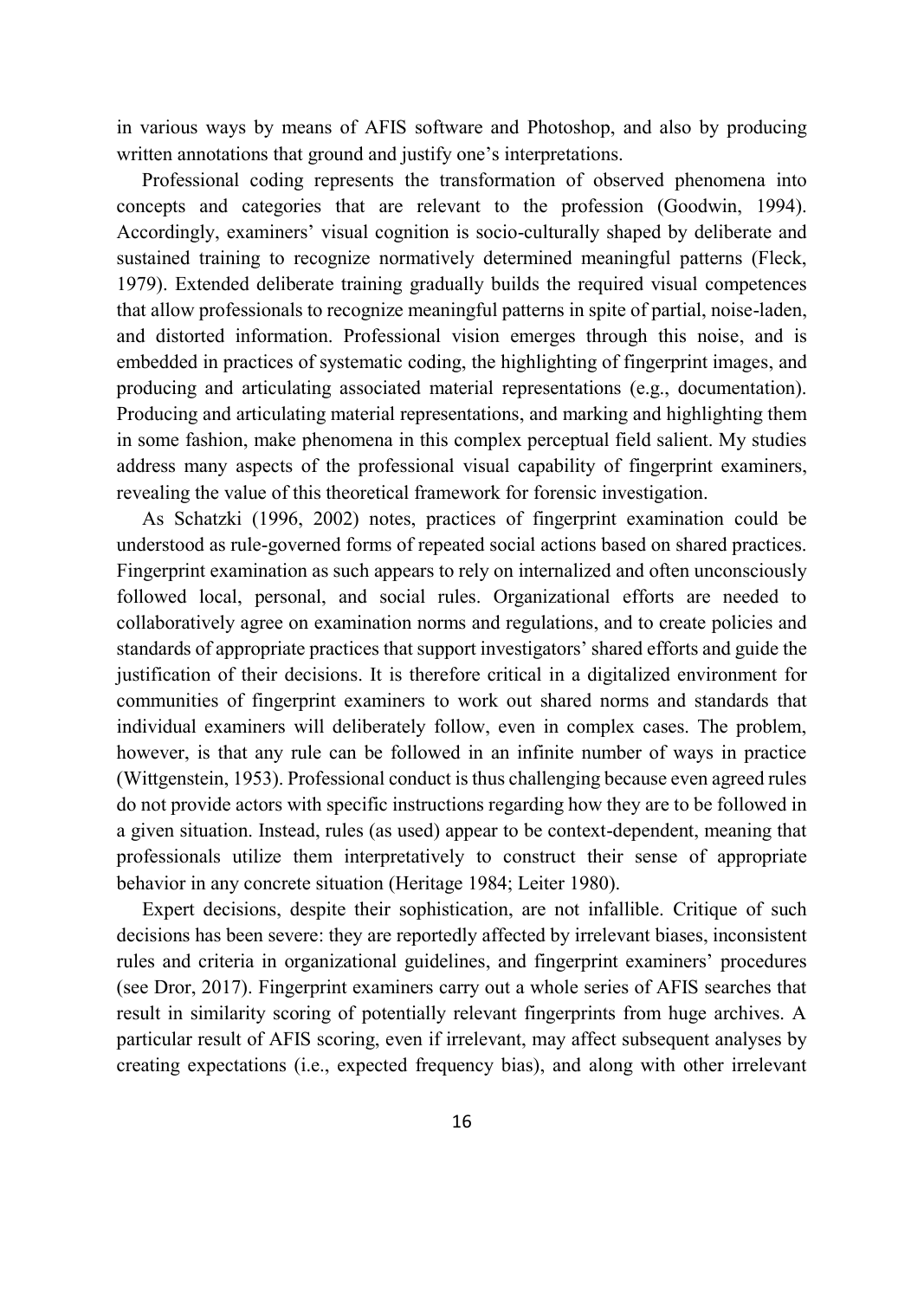information influence expert decision-making (Dror, 2013; Dror & Stoel, 2014; Houses of Parliament, 2015a, 2015b).

Responding to this critique, many forensic laboratories are trying collectively to define practical rules and criteria for improving the coherence of investigation processes and harmonizing decision-making. When decisions are made by several independent examiners without knowing what the other examiners decided, contextual bias may be encountered. That said, knowing one's colleague has made an identification may result in confirmation bias. The collective and digitalized examination process has challenged expertise by embedding individual examination in socially shared rules and distributed activities. Through the making of varying decisions, highly visible, digital practices support and require the transformation of examiners' personal and social activities.

The focus in the present dissertation is on the rules for examining fingerprints in the context of moving to a digitalized examination process, which is inherently more transparent and collective in nature. Socially and culturally mediated elements of selfregulative knowledge and processes will help to deepen the discussion on adaptive expertise embedded in transforming organizational practices.

## **2.3 Expertise as a process of personal and social transformation**

Many investigators argue that social transformation and the deliberate pursuit of novelty and innovation characterize the professional expertise found to be characteristic of our time (Engeström, 1987; Hakkarainen et al., 2004; Paavola et al., 2004). This approach was already anticipated by Bereiter and Scardamalia (1993), who examined expertise as a process that could be realized through the careers of an individual, a team, a corporation or a whole society functioning in an expert way (Bereiter & Scardamalia 1993). Experts who apply sophisticated skills to meet broader social needs and use talents in other areas of value to the community are developing the whole community at the same time. The expert who shares his or her knowledge and experience effectively is taking part in creating an innovative knowledge community (Hakkarainen et al., 2004): the expert needs the community to develop his or her expertise and, further, to advance the community's capabilities.

Given the introverted and organizational tradition of training individuals in fingerprint examination there have been few opportunities for collective knowledge creation and collaboration, for structured efforts that go beyond the best prevailing practices. The conservative nature of the traditional mentor-apprentice training system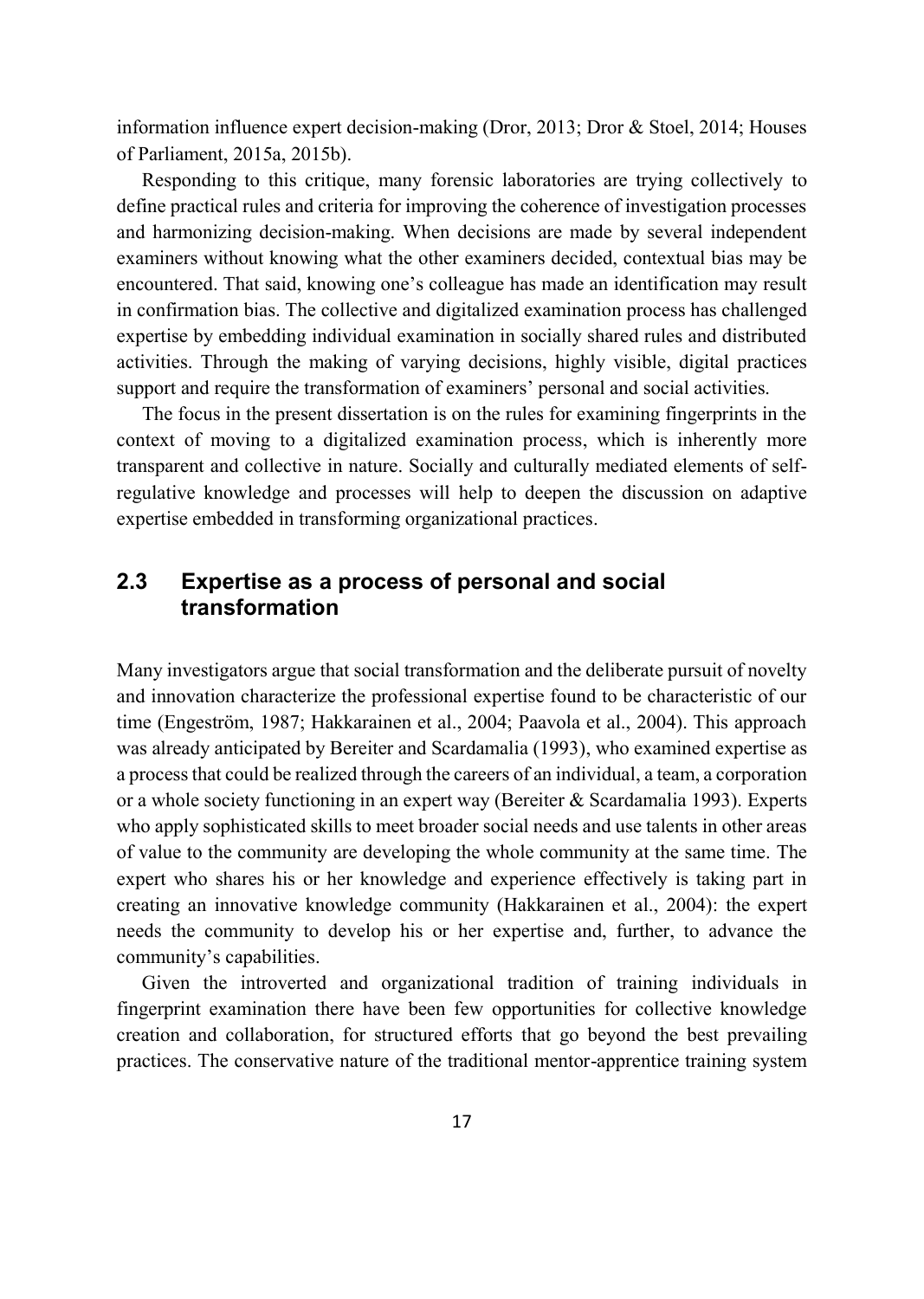used in forensic organizations has been criticized by the highly respected National Academy of Science (NAS, 2009). Traditionally, a fingerprint examiner's work has been individualistic in nature: he or she chooses the case to be examined, analyzes all the latents found at a crime scene, and works alone on the case until a research report is produced. Because of the idiosyncratic and opaque nature of the examiner's local analytical and interpretative practices, it has been very hard to make his or her work more transparent and subject to quality assessment. The investigation process has embodied a great deal of tacit knowledge, as well as potentially hidden confirmation bias (Dror et al., 2005). The examiner's perceptions, interpretations, and rationale in making decisions have not, in general, been systematically documented.

Digitalization has transformed many aspects of forensic investigation. Investigators rely increasingly on information-management systems in terms of mediating working with professional objects, structuring work flows, making them transparent, and providing sophisticated instruments for searching for and analyzing information (Fenwick & Nerland, 2014; Nerland, 2012). Digitally mediated workflows allow for the social distribution of work tasks, which were traditionally carried out individually. Simultaneously, digital work processes appear to lead to new kinds of transparency and accountability requirements, transforming many personal and social aspects of work in the forensic domain. Furthermore, fingerprint experts have to learn to reflect on their professional practices and to share their professional knowledge with their colleagues. It is necessary to reflectively evaluate and compare one's interpretations with those of one's colleagues. Moreover, coping with the new challenges that emerge in rapidly changing environments of professional activity necessitates the building of internal and external networks that give support in terms of solving problems, sharing knowledge and competences, and fostering the development of expertise. It is essential to create a culture of sharing expertise and to build learning organizations.

As the above analysis reveals, forensic experts' activities in global professional environments offering digital-technological solutions are becoming more and more complex. These experts have to have flexible and transformative as well as expansive, higher-level socio-cognitive skills, collaborative professional capabilities, and the ability collectively to share professional knowledge. Naturally, norms and values play an important role in expert work. I understand adaptive expertise in forensics as a socioepistemic practice that shapes the everyday work of examiners, and their relationships with other examiners. It involves second-order activity eliciting proactive adaptation to fingerprint work. Professional development also entails negotiation between collective norms and practices, as participants evolve in their subjectivities and identities (Billett, 2011). Appropriate practices of adaptive expertise cultivate examiners' epistemic agency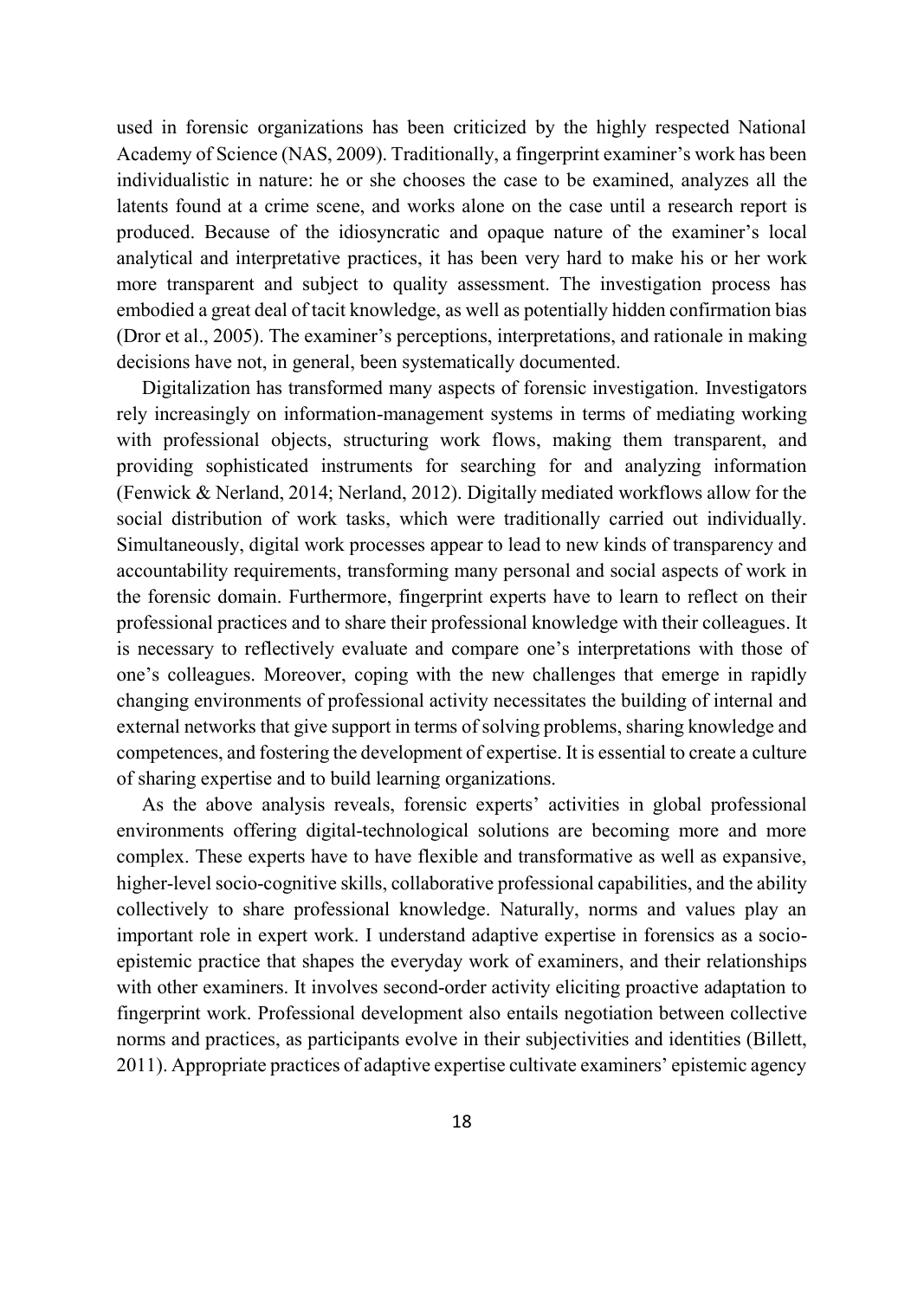(Billett, 2011), in other words their interest, motivation, and capability of learning and deepening participation in the expansive activities of the fingerprint community.

Given the transforming technologies and practices of fingerprint investigation, this dissertation addresses the social, collective and networked aspects of expertise. Frameworks put forward by Hakkarainen and his colleagues (2004; 2016), Edwards (2011) and Stetsenko (2008) facilitate consideration of the socially distributed, relational, transformative and expansive aspects of expertise. An understanding of the socially and culturally mediated nature of self-regulative knowledge and processes serves to deepen the discussion on adaptive expertise. An adaptive expert's continuous internal and collegial dialogues provide him or her with the opportunity to improve his or her personal expertise and to contribute to the expert community. With its shared practices that guide experts deliberately to reflect on their interpretations and judgements and compare them to those of colleagues, a transformative approach to professional practices could become a habit and a continuous process. Adaptive expertise is considered a critical aspect of investigative working habits and sophisticated conceptual competences. A professional learning environment supports the development of expertise in an expansive direction with flexible and cultivated procedural skills.

The present investigation also draws upon cultural-historical activity theory (Engeström, 1987), according to which one would consider expert work in terms of activity systems that mediate the participants' work by means of tools, objects, shared norms, and a certain division of labor. The transformation of professional activity is seen as a process of expansive learning cycles (Engeström, 1999) that involves 1) questioning current activities, 2) analyzing past and current activities, 3) envisioning and modelling new solutions, 4) examining and testing the new model, 5) implementing the new model, and 6) reflecting on the process. Engeström created a well-elaborated change-laboratory approach to systematically support organizational transformation processes. Activity theory functioned as a general inspirational background or epistemic resource for the present dissertation, and helped me to understand the systemic changes in the process of fingerprint investigation.

Efforts to conceptualize new challenges to expertise in the age of digitalization and globalization have shown results in recent discourse related to professional epistemic cultures (Knorr Cetina & Reichmann, 2015). Expert work in knowledge-intensive domains cannot be understood merely in terms of practices because local and global knowledge plays such a central role. Studies on the development of expertise in professional fields have focused on complex knowledge-intensive disciplines, humanautomation collaboration, and network communities, as well as on workplaces. The notion of professional epistemic cultures highlights the dynamic role of knowledge in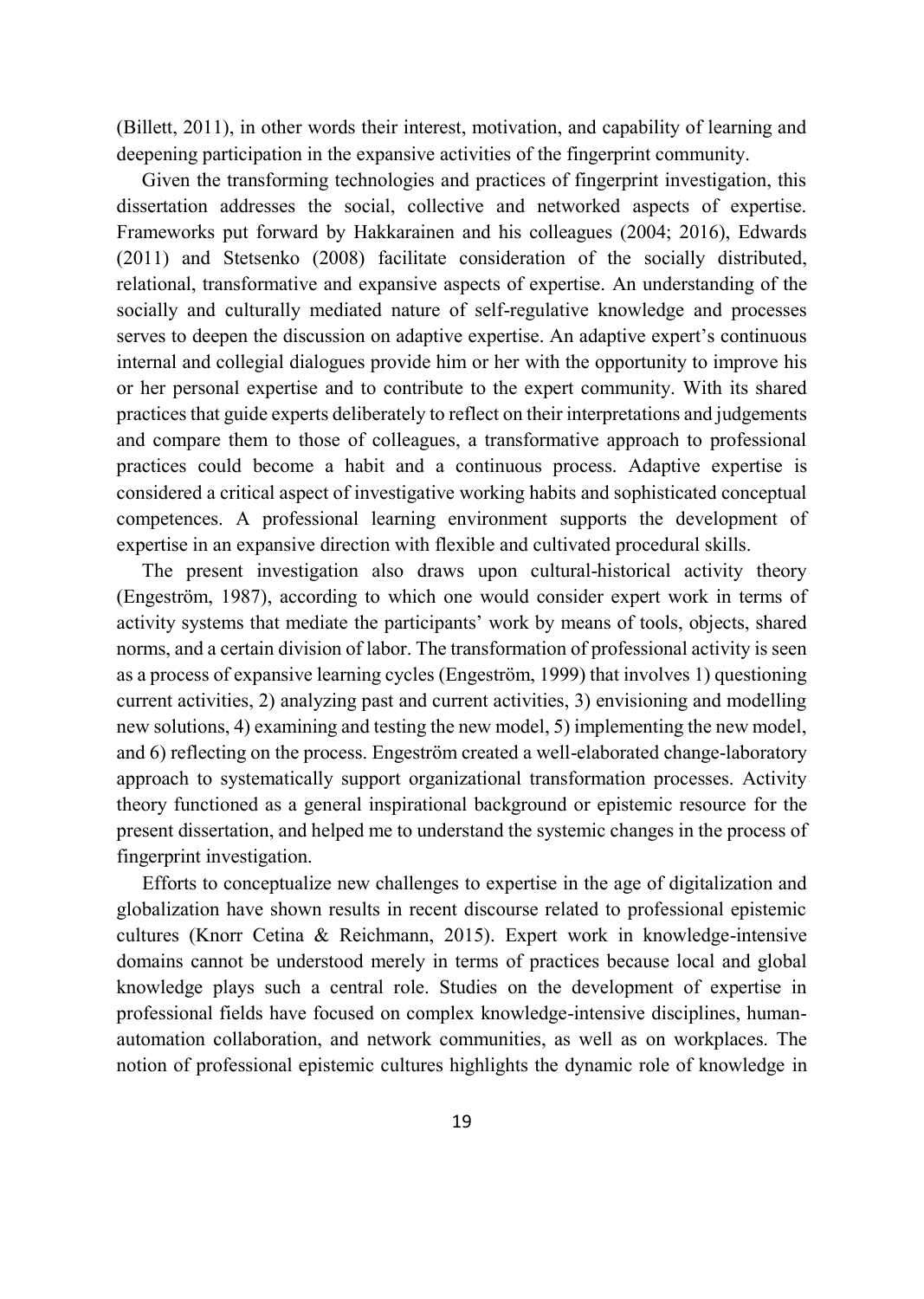overcoming the challenges of multi-disciplinary work that requires collaboration across the boundaries of academic and professional organizations (Knorr Cetina & Reichmann, 2015; Nerland, 2012; Edwards, 2012). Dealing with emerging complex problems requires non-monotonic learning that makes radically new innovations possible, and leads to a reconfiguration of the role of science in society and technology (Brown & Duquid, 2001; Kastenhofer, 2007). Objects of professional work are becoming increasingly complex and messy, and require advanced problem-solving, expansive learning and the creation of new knowledge. Coping with these rapid changes requires new forms of learning and innovation, as well as the closer integration of professional and scientific knowledge (Lehtinen, Hakkarainen & Palonen, 2014; Tynjälä & Newton, 2014; Tynjälä & Gijbels, 2012). Given the increased accessibility of scientific knowledge, methods, and practices, academic epistemic cultures are "spilling over" to the professions (Knorr Cetina & Reichmann, 2015). Consequently, professional expert systems may increasingly incorporate scientific instruments, methods or practices. There are higher expectations of creative and transformative rather than mere operational competences. Within this development, it is critical to improve the training of forensic examiners and to create advanced professional learning opportunities. Recent research on knowledge and expert networks (Hakkarainen et al., 2004; Phelps, Heidl & Wadhwa, 2012), mutual trust, and the creation of knowledge (Ellonen, Blomqvist & Puumalainen, 2008) as well as collaborative knowledge (Bereiter, 2002; Nonaka & Takeuchi, 1995; Paavola, Lipponen, & Hakkarainen, 2004) has revealed the importance of providing opportunities for communication and collaboration across organizational boundaries. Extended professional communities and networks play a crucial role in the productivity as well as the creativity of professional communities.

Fuller and Unwin (2004) argued that "restrictive" professional learning environments transmitted rigid routines and narrow practices, and provided limited opportunities for the development of the highest levels of expertise. Expansive environments, on the other hand, constantly engage professionals in deliberate acts of learning, professional reflection, and competence stretching. Expansive professional communities may establish shared and collective practices and routines that push experts to function in a more sophisticated and critical manner. Because of the introverted tradition of the investigative professions, it has been challenging to determine the best investigative practices and to cultivate shared national and international investigative norms. Such organizations invest efforts in engaging all employees in critically assessing their personal and shared activities, identifying problems and challenges, and promoting change. Such practices characterize learning organizations and innovative knowledge communities (Edwards, 2000; Paavola et al., 2004). In connection with the present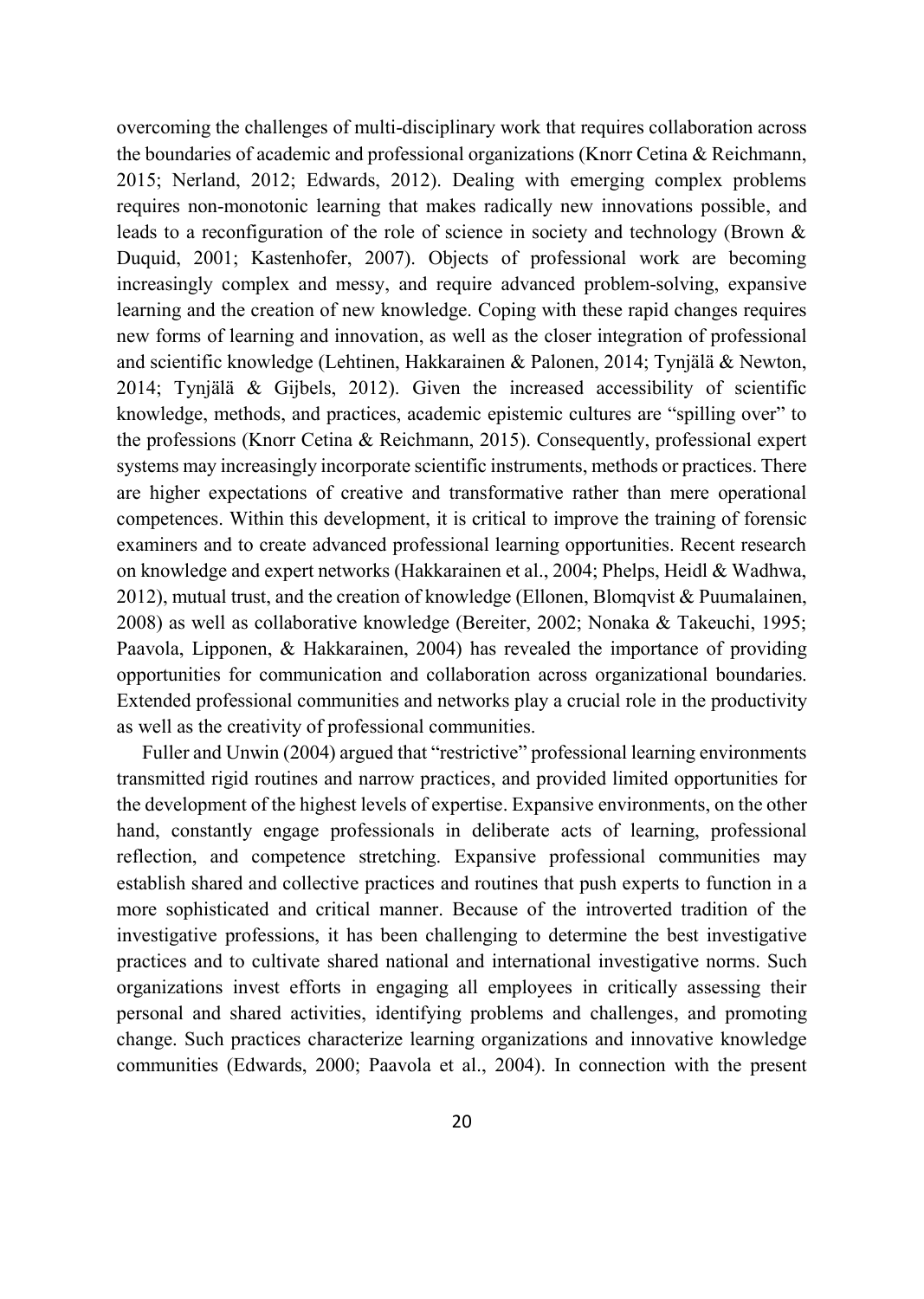dissertation I organized developmental seminars that engaged a whole community of fingerprint examiners in reflecting on and transforming their professional practices, and thereby in implementing practices of organizational learning in present-day institutions of forensic investigation.

## **2.4 Concluding remarks**

Professionals alter their thinking processes to ease their memory burdens and extend their socio-cognitive powers, relying on socially accumulated knowledge structures and mediating instruments that transform difficult cognitive and learning problems. If one wishes to cultivate future expert competence at workplaces one must have an in-depth understanding of the personal and social nature of expertise. Learning and using expert knowledge are intertwined within an object-oriented process of incidental and intentional knowledge building. Learning could be seen in terms of situated dialogue and the socially mediated efforts of expert communities. Collective participation occurs in work practices and networks in different types of developmental and implementation projects: organizations engage in multidisciplinary developmental projects or other reflective boundary-crossing processes that turn them into a learning entity. However, working in an expert community does not guarantee the personal development of a competent, adaptive expert with a high level of cognitive capacity and continuously expanding flexible skills and knowledge: one must consider the trainee's degree and type of engagement, among other things.

It is clear from the above that professional expertise in fingerprint examination is embedded in the institutional practices of forensic organizations based on certain legislation, regulations and rules, as well as on operational guidelines, ISO standards, and associated quality systems. Forensic expertise is exceptional in nature, specifically in terms of acting and making decisions as part of the societal rule of law. This requires high levels of ethics and morality. There needs to be constructive reflection on what constitutes the basis of knowledge and on the significance of attitudes, perceptions, ideas, practices and historically constructed policies. Cultivating expertise requires dynamic and critical reflection on novel knowledge and work practices. Self-directed learning processes play an important role in professional learning. Dynamic efforts to pursue expansive and innovative ways of working, combined with good dialogical skills, foster novel knowledge production and the development of both expert and organizational learning. It is necessary critically to review organizational policies, collective research policies, and approaches and methods of organizational training to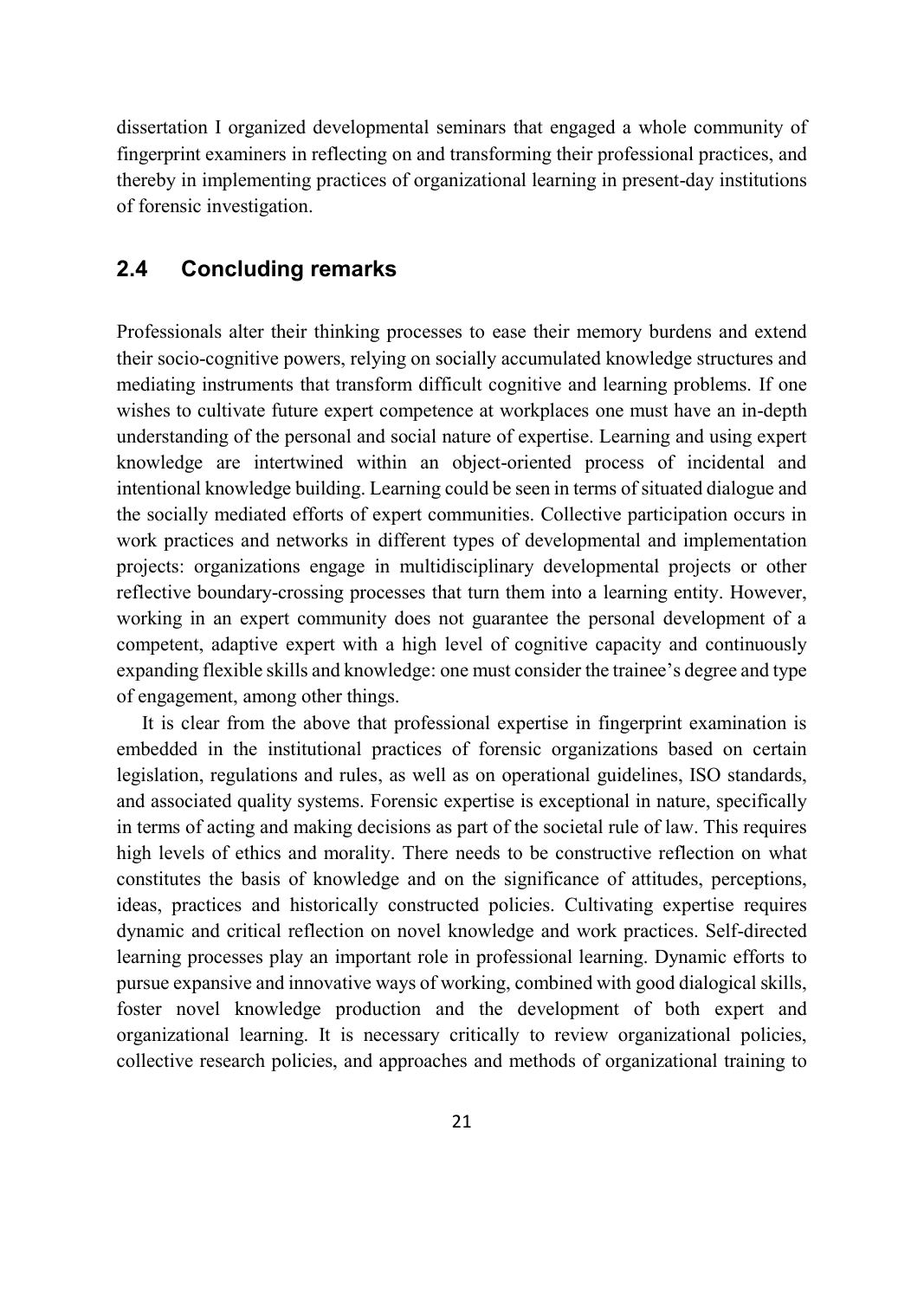support both personal and organizational learning. It is impossible to cope with digitalization and other global changes in the absence of systematic efforts to bring about organizational transformations that support the development of personal and social expertise.

Methods of fingerprint investigation have to be improved to meet the challenges related to globalization: one sees the emergence of more rigorous standards and collective knowledge creation. Developmental aims toward adaptive expertise and a learning organization require major changes and modifications in social activity. Forensic institutions have a constant need to apply modern educational methods in the training of a new generation of fingerprint experts. Digitalization is providing modern tools with which to meet these requirements (e.g., Laboratory Information Management System). By developing shared concepts, methods, and practices of fingerprint analysis, and having the same fingerprints examined independently by several examiners (to reach concordant judgements), criminal-investigation communities could facilitate critical thinking whereby more rigorous shared investigative norms may emerge. Professionals aiming collectively to share various aspects of expertise need to cultivate skills and competences enabling them to reflect on their professional activity on a meta-cognitive level, relate their own specialized expertise to the broader field of forensic investigation, and engage in critical professional discourse to improve their competences (Collins & Evans, 2002, 2007). If the NBIFL is to succeed in responding to such requirements, it has to be aware of these possibilities and the need to transform individualistic perspectives on professional expertise into a socially mediated, adaptive professional vision and the collegial cultivation of expertise.

In what follows, I will give a more detailed description of the specific context of forensic investigation in which the present doctoral study was conducted. I will start by describing the training of fingerprint examiners, and efforts made to develop a new training system in response to the above-mentioned challenges. I will then go on to describe the process of collecting and analyzing evidence in fingerprint examination.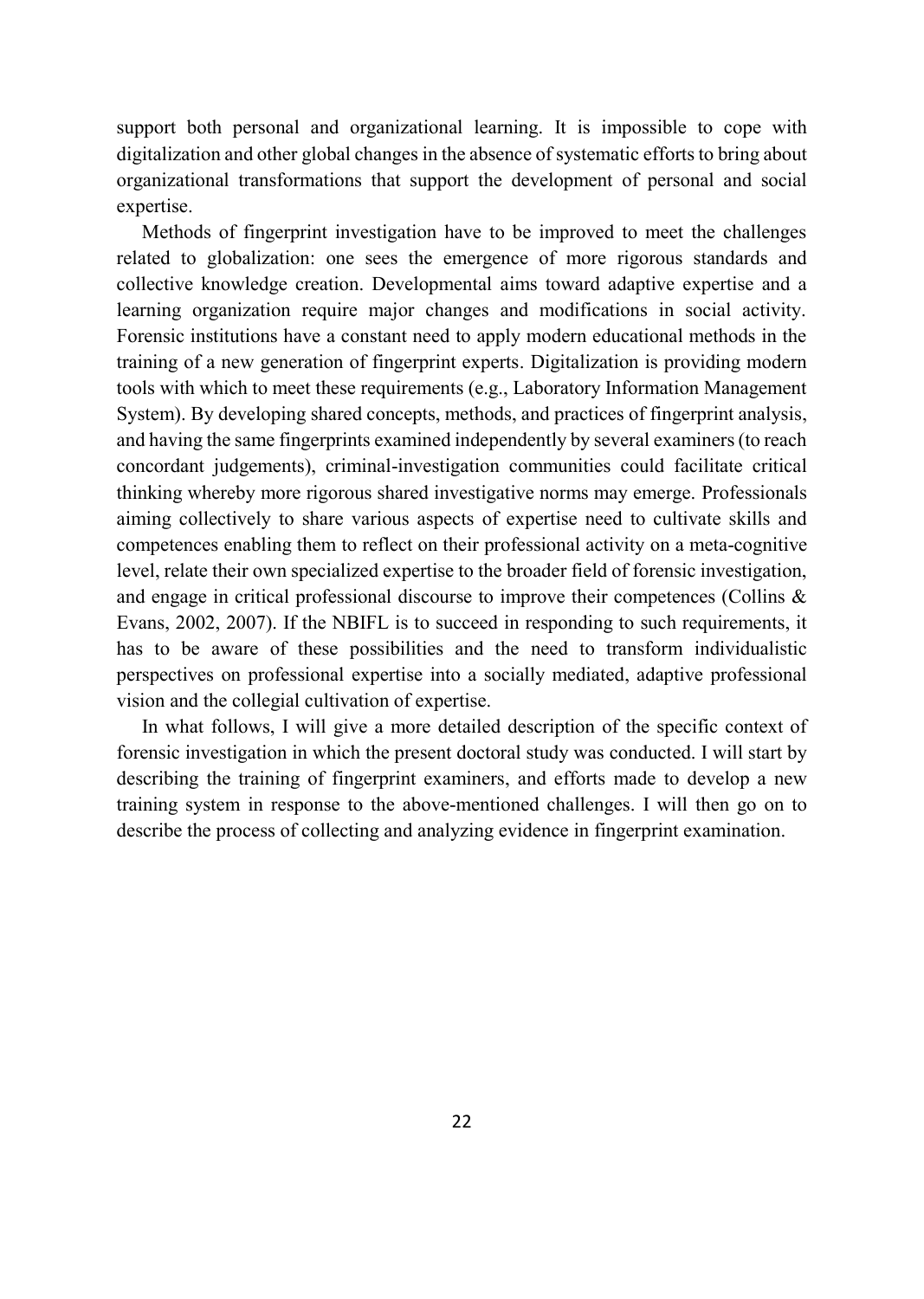# **3 Research setting: The Finnish system of fingerprint examination**

This chapter introduces the area of this study and the relevant practices of forensic fingerprint investigation in the NBIFL. In the first section I describe the traditional training of fingerprint examiners as well as the new training program developed at the time I started my dissertation process. The focus in the second section is on the traditional investigation process as well as the new digitally mediated process that constituted the starting point of my studies. This will help the reader to understand the context of the studies reported in the dissertation.

## **3.1 The training of fingerprint examiners**

The cultivation of adaptive personal and collaborative expertise to cope with the challenges arising from the transformation of fingerprint examination and investigation requires improvement in the training of forensic experts such as fingerprint examiners. These experts have traditionally relied on individual and subjective working practices, and it has been quite challenging to make this work more transparent to facilitate quality assessment. The NBIFL (National Bureau of Investigation Forensic Laboratory) identified these challenges and decided proactively to develop its training methods and examination processes.

There are no educational programs in Finland leading to a university degree in forensics: almost all the required training has to be carried out and organized inside the NBIFL. The NBIFL modernized the training program for fingerprint experts in 2009, introducing features such as apprenticeships and a social approach to expertise (see Mustonen & Himberg, 2011). The training was intended to promote transparency and collaboration in terms of encouraging experienced examiners to share their knowledge and skills with novices, flexibly connecting and adapting learning across time and space (Fuller & Unwin, 2011; Guile, 2011; Lave & Wenger, 1991).

The development of the novel training program was one of the outcomes of my developmental actions in the NBIFL when I started the dissertation process. The objective was to train adaptive experts to acquire a high level of conceptual knowledge and advanced metacognitive skills, who would actively seek opportunities to develop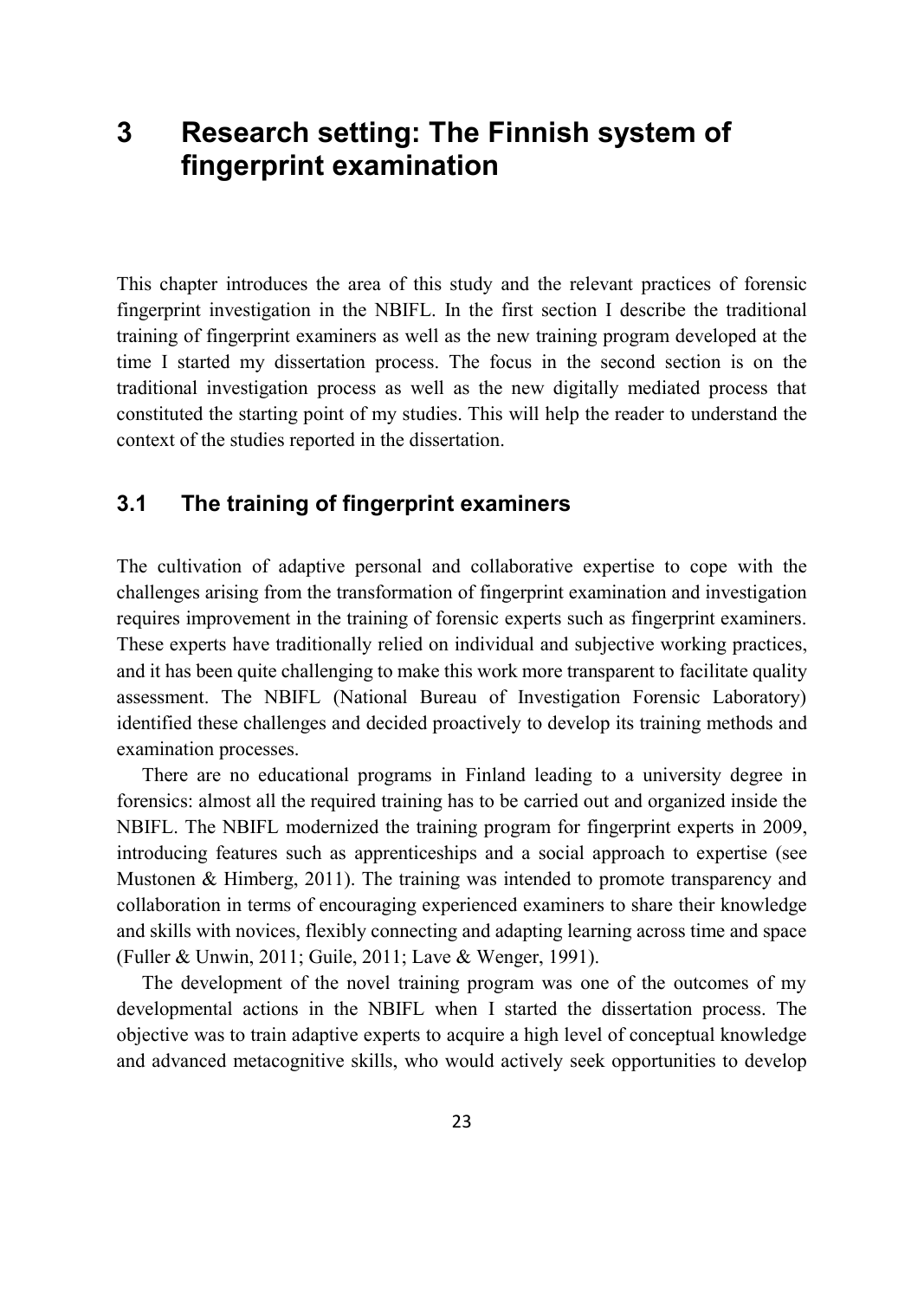their professional knowledge and understanding, and to solve new, challenging problems. My efforts focused on developing experts who were willing continuously to improve their professional skills, albeit with an awareness of their personal limitations and the associated risks. A further aim of the training program was to support the careerlong developmental path of novice examiners.

Fingerprint apprentices have traditionally been trained in organizational in-house mentor-apprentice settings based on seniority and long-standing practical case-work activity. This kind of experience-based training has attracted criticism from the forensic science community. This traditional training was a product of its time, but it does not meet the current requirements for forensic expertise.

The structures and practices of the training of fingerprint examiners are based on the pedagogy of adult education, focusing on high-quality and transparent documentation, and increased efficiency. The mentor-apprentice training has undoubtedly produced good routine examiners, but overcoming challenges related to the changing environment requires more. The training of the competent adaptive expert is expected to equip trainees with a deep conceptual understanding, advanced reflective, self-regulatory and problem-solving capabilities, sophisticated learning skills, a preference for challenges over routine, and a readiness to rely on collective and shared expertise rather than introverted individualism. Experts should also develop advanced interaction skills, appreciate the importance of continuous self-development, and show knowledge-based respect for professional values and ethics. They should be oriented toward actively seeking new knowledge from professional and scientific sources.

As mentioned above, Finland offers no academic degree programs in fingerprint examination. The novel training program in the NBIFL was created to simulate an academic program designed to foster adaptive expertise. It was decided that the new apprentices to be recruited should have a multidisciplinary background, varying scientific training and at least a Bachelor's degree. The program comprises six (6) modules worth 120 European credits and with an estimated duration of 1-2 years. Figure 3 depicts the structure of this new training program.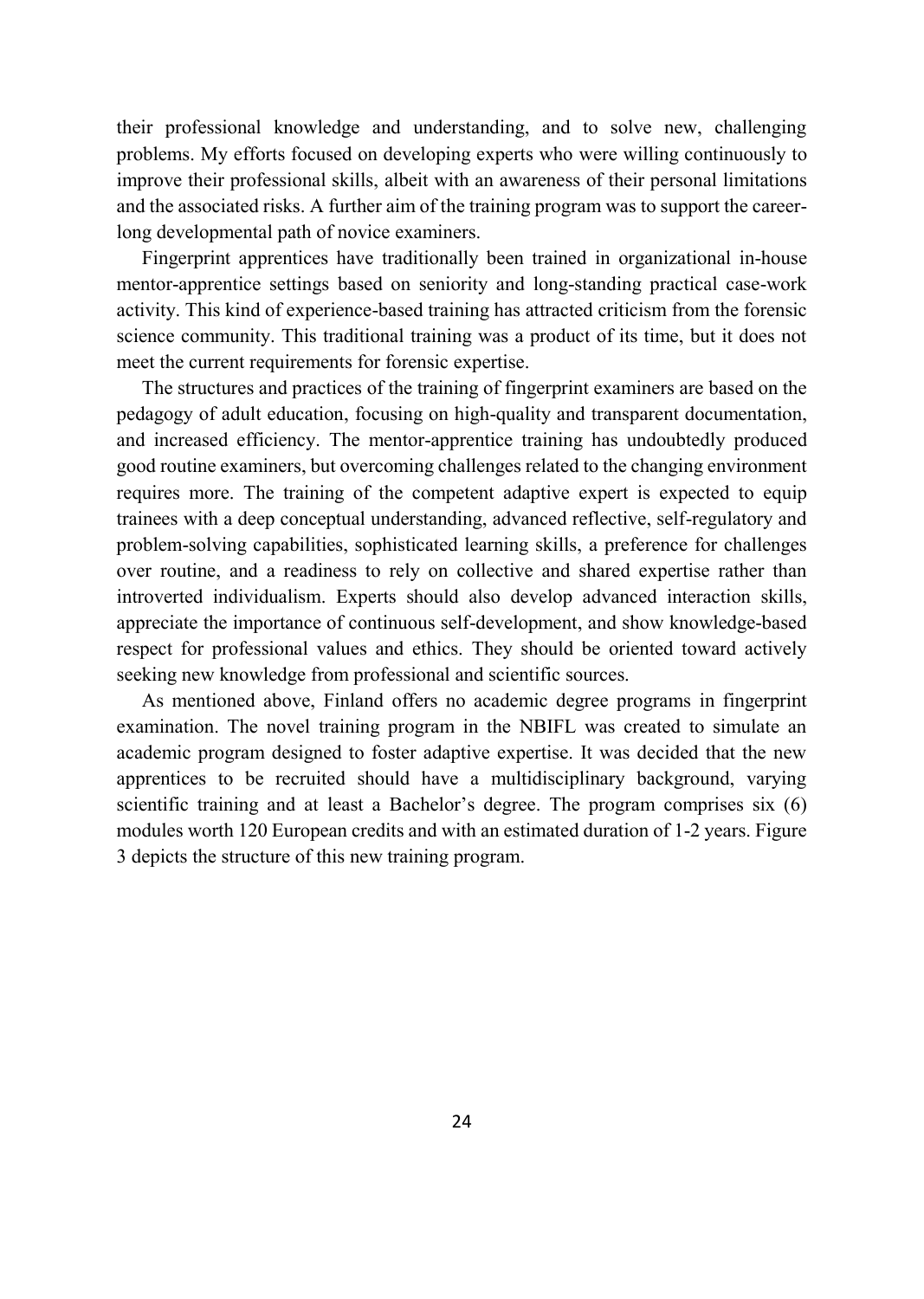

**Figure 3.** The structure of the program for training fingerprint experts

The training program is flexible in nature. To ensure flexibility in the schedules and a meaningful social structure the modules may be partly overlapping, although at the same time they are organized so as to have apprentices progress from basic to more specialized and integrative studies.

The quality documentation follows carefully described guidelines, and includes descriptions of the scope of the program, the means of implementation, evaluation and competence criteria, a list of required literature as well as a generic description of the study modules in a separate, detailed documentation package. Evaluation, implementation, and competence criteria are systematically structured and described, covering aspects such as roles, responsibilities, feedback, and measures of performance.

Internal and external evaluations are essential parts of the program. The NBIFL will invite academic experts from a local university to give external evaluations of the apprentices' scientific theses. It also organizes evaluation board meetings among laboratory supervisors, quality managers and managers to assess the apprentices' final examination and establish proper, internal certification. During the board meetings, the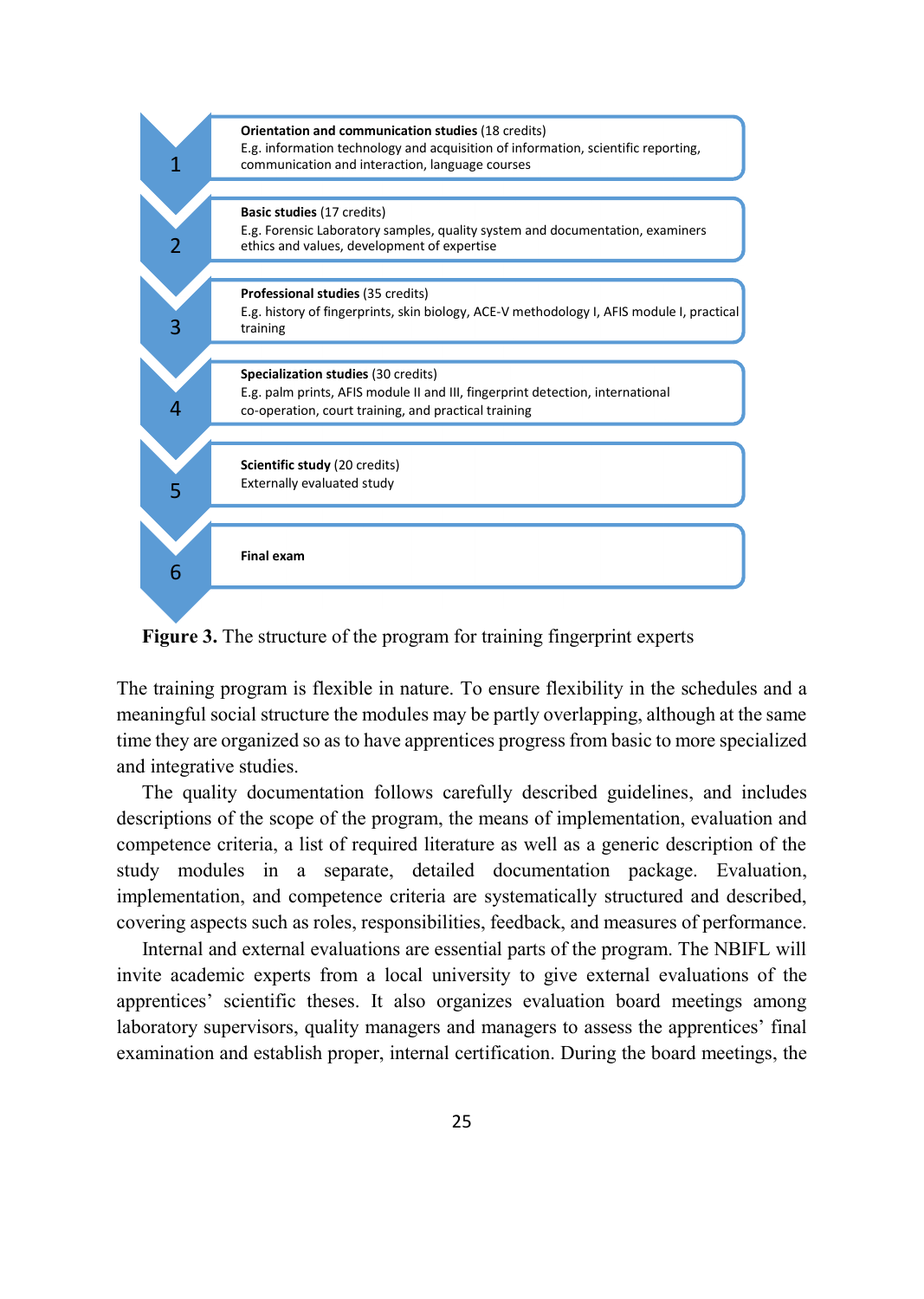supervisor gives a summary of the measurements of the apprentices' performance (portfolio, tests, writing tasks, reflection reports, learning day books) and a written assessment of the training results. Following a vote of acceptance from the board, the apprentice will be certified to work as a qualified fingerprint examiner (see Mustonen and Himberg, 2011 for more detailed information).

The competent fingerprint examiner will operate in the fascinating world of forensics, in a collective network of qualified experts working for different organizations nationally and internationally. Decisions have to be reliable, valid and based on transparent and well-documented high-quality criteria. In the next section I describe the forensic examination process from the crime scene to the court.

## **3.2 The process of fingerprint examination**

Citizens rarely confront criminality. When a crime takes place, according to official police strategy, the Finnish police begin to examine the case seeking to find out what happened and to identify possible suspects. The crime-investigation process usually starts when a civilian contacts the police and reports an offence. The first police patrol and specialized crime-scene investigators collect material evidence such as fingerprints, blood, secretion marks, fibers, paint, glass, gunpowder, and shoe prints, if available. Specialized crime-scene investigators in Finland process this evidence and attach relevant material to an official request for the services of the NBIFL. Nowadays, the police send the case request and relevant case material, including digitalized fingerprints, to the NBIFL's headquarters electronically (or by mail). The request is then forwarded electronically to the examiners. NBIFL examiners analyze and process the evidence, and send a report to the police electronically. Eventually, the police (or the head of the investigation along with the prosecutor) evaluate the evidence and bring it to court to be used in any proceedings. Figure 3 (below) depicts a very simplified model of the whole process of investigation, and describes the role of the NBIFL in the overall forensic investigation process.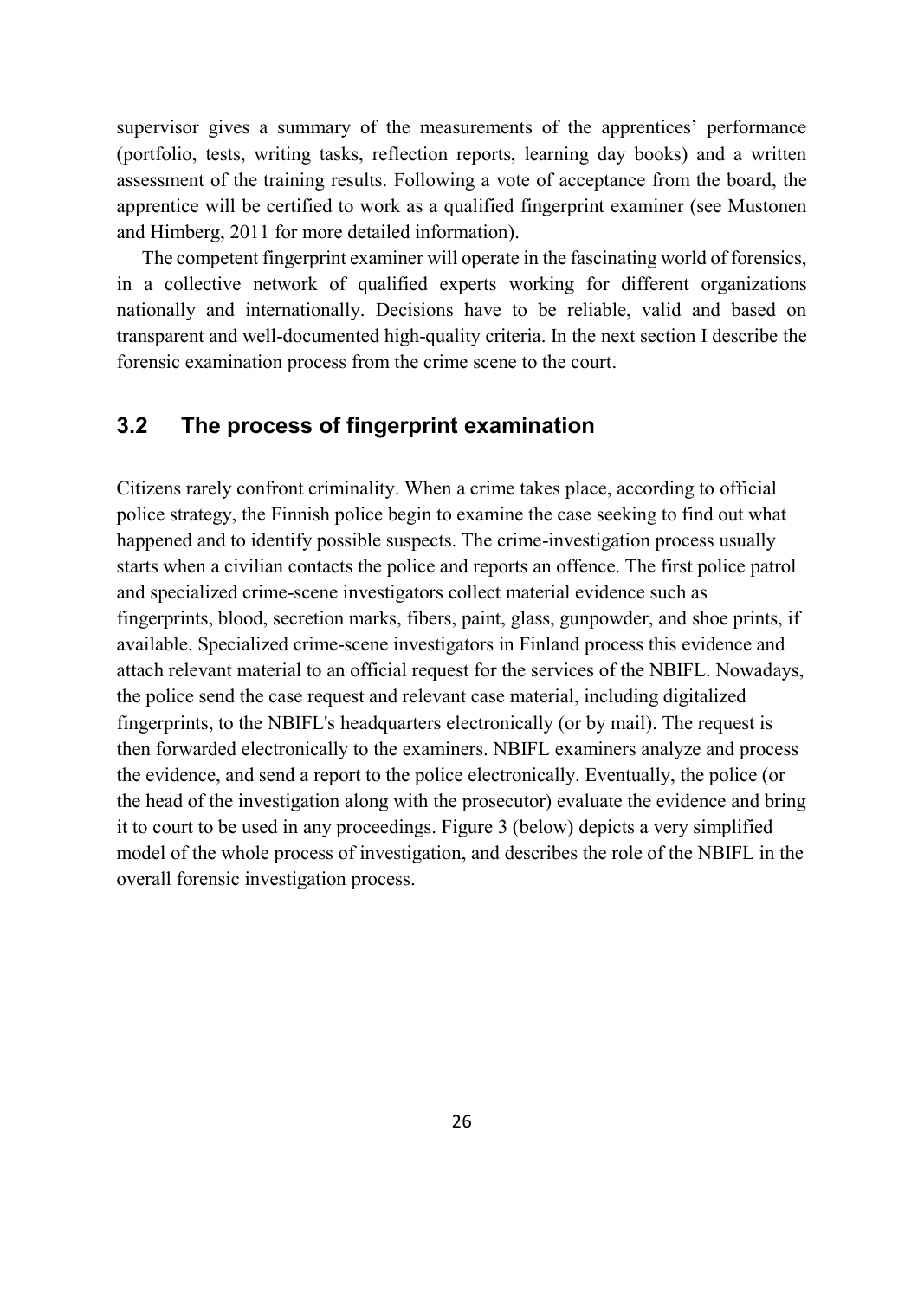

**Figure 4.** The overall police forensic investigation process.

The processing of fingerprint material has been digitized in the past decade and no longer relies only on paper, ink, photographs, and tapes. Sometimes, although very rarely nowadays, fingerprint requests include concrete physical objects such as tapes and papers. This physical evidence is processed and transformed into a digital format. It is clear that digitalization has had a dramatic influence in crime-scene units. Whereas fingerprint experts previously worked with concrete, physical evidence and instruments (such as a magnifying glass), they now work almost exclusively with digital tools and images: in other words, all the work is done with the assistance of computers and imaging technology. The Automatic Fingerprint Identification System (AFIS) facilitates this electronic transmission of case material.

The traditional fingerprint expert's work was an individual endeavor, each expert taking responsibility for his or her own analysis and identification. The old process was sometimes experienced as quite heavy on individual experts, who had to investigate many fingerprints from a crime scene, personally manage the case procedures, and meet the required quality of documentation (see Figure 5). The process also leaned on tacit knowledge and confirmation bias, the effects of which were hidden behind the daily work load (Hutchins, 1995).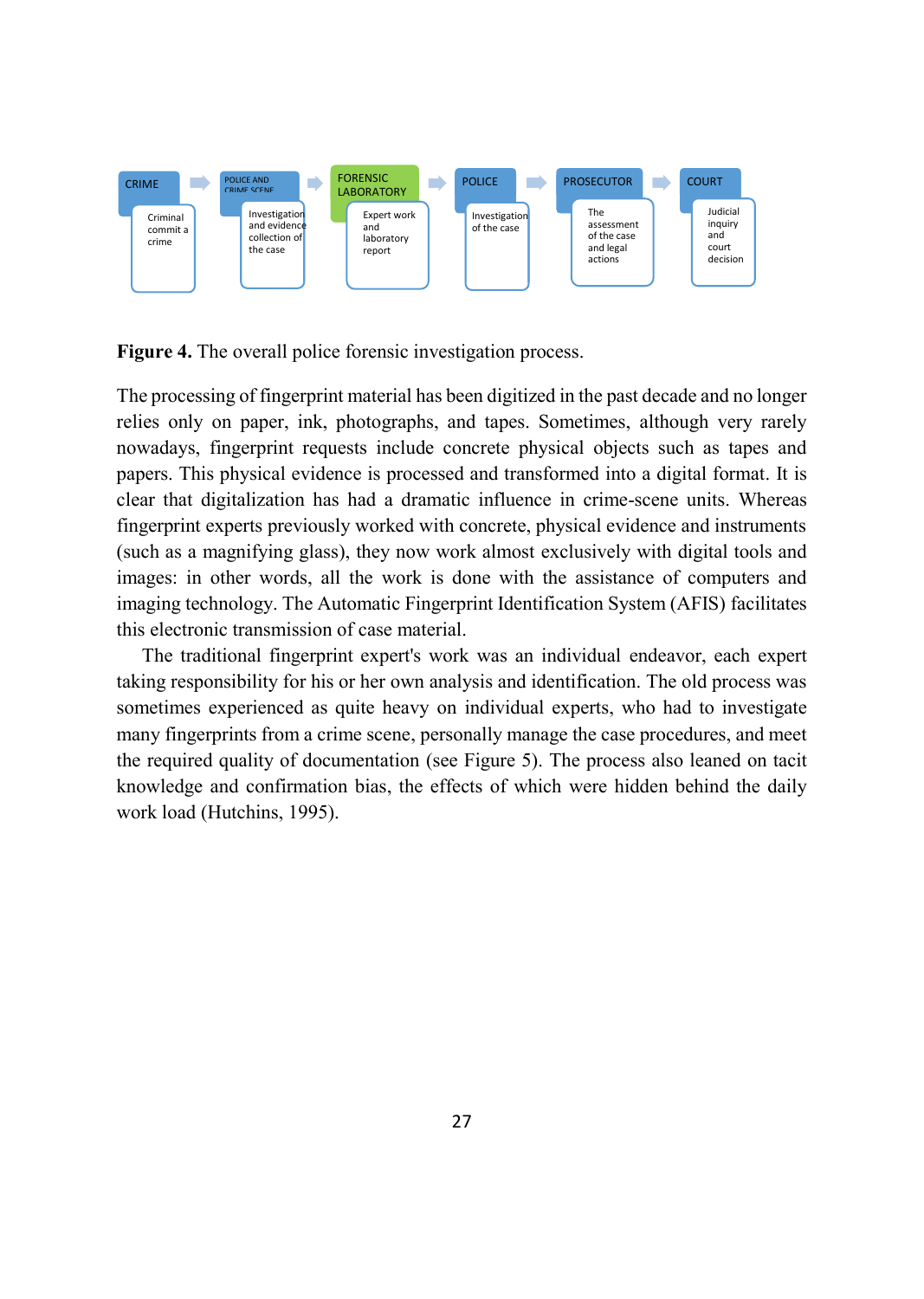

**Figure 5.** The old fingerprint-examination process.

Other experts became involved if the examiner needed a second opinion, regarding the identification of results or solving complicated fingerprint cases, for instance. In cases of lacking identification the examiner signed the report alone. If a second examiner was called in, he or she checked, accepted or rejected the identifications and no-value decisions of the first examiner as part of his or her own work process and practice. In cases of identification, the reports were signed by two examiners. Moreover the first examiner was able personally to select the second examiner who would give a second opinion and offer consultation. This increased the likelihood of producing nontransparent analyses based on locally developed criteria. What were documented as "facts" tended to be information about the technical actions and decisions made, such as a note to photocopy the identified person's name and the number of the identified finger. Documentation about perceptions, interpretations and the basis of decisions was missing, and identification discrepancies between examiners were not documented in any way. Moreover, the AFIS did not provide sufficient or supportive tools to document the latents, which were investigated but not saved in the unsolved-latent database.

The old process did not always provide sufficient possibilities for doing the required quality work, either, but it did have some strengths. The examiner worked with the same case (one case with many latents) and knowing and remembering the high quality of latent features, he or she usually found it possible efficiently to exclude or identify the high-quality latent from the suspects' fingerprints and to continue working with the case. Remembering the features and patterns did have its challenges and restrictions related to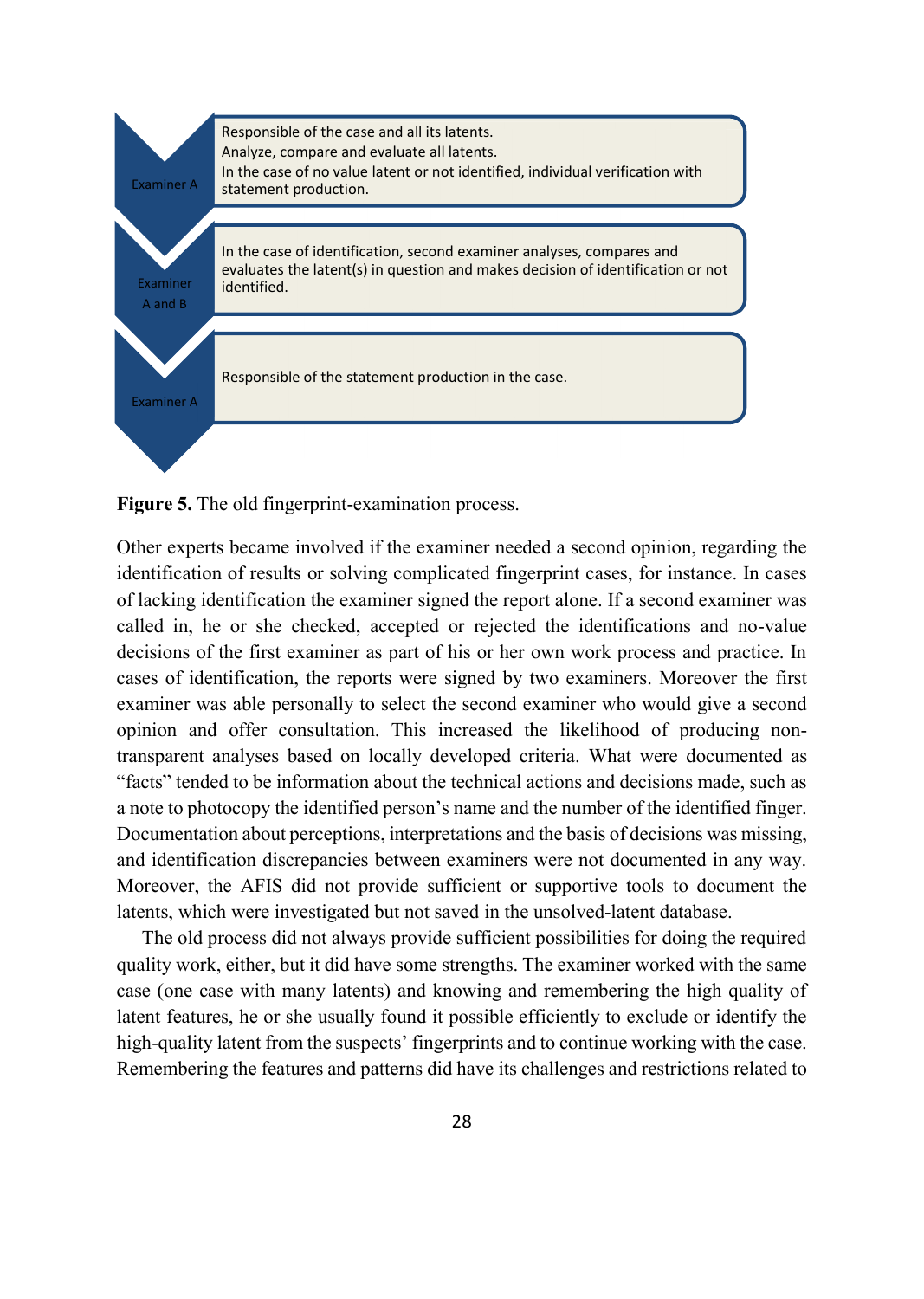bias effects, and there were other potentially sensitive issues to do with worrisome, dangerous errors, including simple errors in documentation.

The NBIFL developed many proposals about documentation (organizational reports) during the 2000s, without achieving its ambitious target of making decisions more explicit, unbiased and reasoned. A new kind of fingerprint-examination process was introduced that was intended to fulfill quality requirements (standards). This new procedure has its roots in the ACE-V method of fingerprint examination adopted by the NBIFL in the early 2000s.

The investigative system was altered in 2010 to comply with the new quality requirements (Mustonen & Himberg, 2011). The NBIFL transformed case management and documentation by moving from analogical to digital fingerprint data mediated by a Laboratory Information Management System (LIMS). The aim was to increase the transparency of forensic processes and change fingerprint examination from an individual to a collective work practice. The new investigative work process involved the independent examination and extensive documentation of fingerprints by several examiners, according to a certain division of labor, instead of one individual processing all the latents related to a case. Every fingerprint is examined and documented individually, and the result of the request is processed according to a division of labor. The new process comprises four steps: registration, screening, identification, and statement production (see Figure 6).



Figure 6. The NBIFL's new phases of fingerprint work.

In the registration phase (step 1) the customer-service worker checks the information entered and stored in LIMS, and a fingerprint expert checks the AFIS information as well as the quality of the fingerprints. If all the samples have the fingerprint quality "no value," the case will go straight to the statement-production stage. If the quality is good enough to warrant further investigation, the fingerprints are delivered to experts for screening.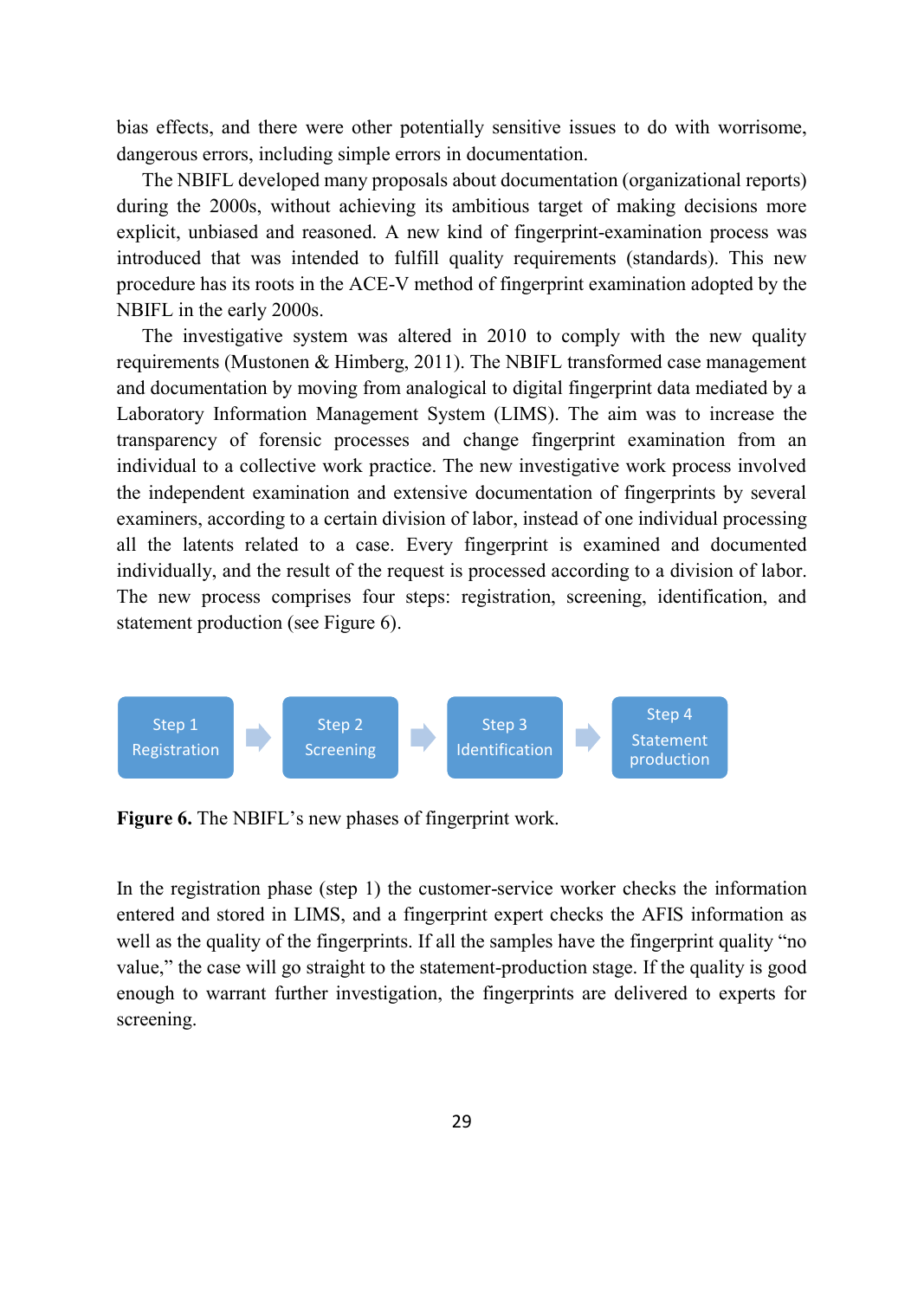During the screening phase (step 2) the fingerprint examiner examines one fingerprint at a time, and does a pre-analysis in accordance with the fingerprint-quality instructions and methods. The fingerprint analysis is based on the ACE-V methodological framework. The expert analyzes each fingerprint according to the following characteristics: clarity, deposition pressure, lateral pressure, tolerance and other anatomical aspects (for details, see Ashbaugh 1999). At this stage the expert also decides whether the fingerprint carries enough information to be possibly identified later. The analysis and the decision-making related to the fingerprint are documented in the LIMS system. If the quality turns out to be good enough the fingerprint goes further in the process. Next, the examiner excludes the fingerprints of people who had permission to touch the material, such as the police. After this, the examiner compares the suspect's fingerprints to those in the fingerprint register and carries out the AFIS searches, if possible. Sometimes the examiners do this in reverse order. As the examiner does the work he or she enters all the required documentation for each fingerprint into the LIMS system.

If the examiner's verdict at this stage is "no identification", the fingerprint goes to the statement-production stage. If, on the other hand, the expert finds two identical fingerprints, that of the suspect and a "hit" from the AFIS system, the former is sent for identification (step 3). At this stage, two examiners independently carry out complete analyses of the fingerprint in question, and also do the documentation and make the decision about the case individually, without knowing each other's findings. When both examiners are ready, the decision progresses to statement production (step 4). In most cases, a statement is produced and sent to the police almost immediately with the help of the LIMS system.

If there are discrepancies in two examiners' decisions the case will be reported to both of them as well as to the fingerprint-group quality manager, and a discrepancy meeting will be organized. These three people then compare each other's documentation, discuss the discrepancies in the identification, and make a decision. All this is documented in LIMS. Study B included discrepancy meetings, the aim being to find out how examiners presented and concluded their judgements and decisions.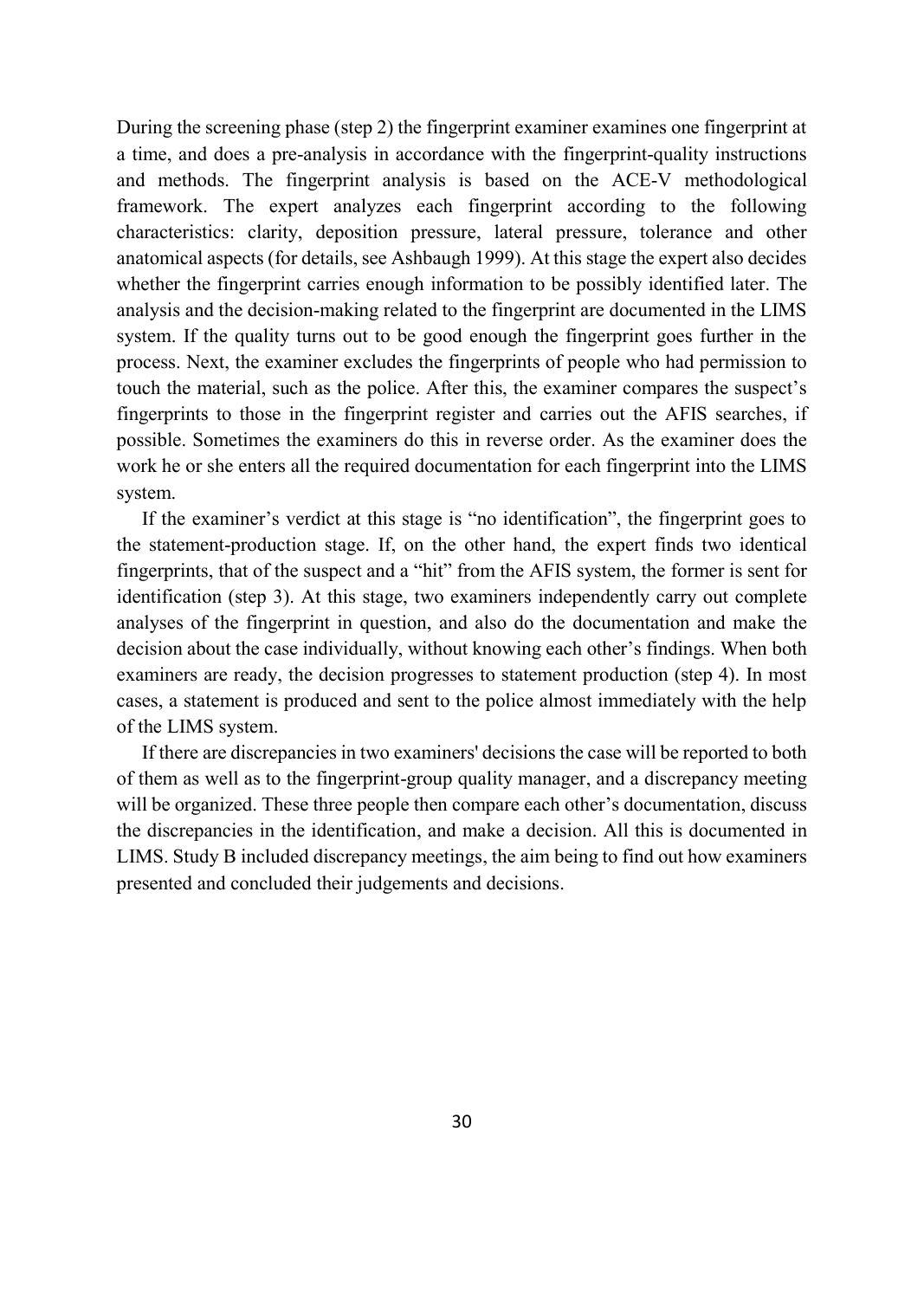

**Figure 7.** An overall description of the novel examination process.

Inherent in this transformed investigative working process, which was implemented during the present dissertation work, are many opportunities for improving the quality and overall transparency of fingerprint work. The examiners no longer need to rely exclusively on their own tacit knowledge because the new working process is based on a division of labor. Measures taken to overcome subjective bias related to working with one's "own" cases included collectivizing the work process and having different examiners working on different stages. However, these measures do not guarantee the exclusion of unintentional bias influences.

In sum, under the new system, every fingerprint is examined and documented individually, and the result of the request is processed according to a division of labor. The new investigative process was intended to facilitate the production of more transparent, detailed documentation and work descriptions. As well as being based on collective work, this novel process relies on the LIMS system and involves extensive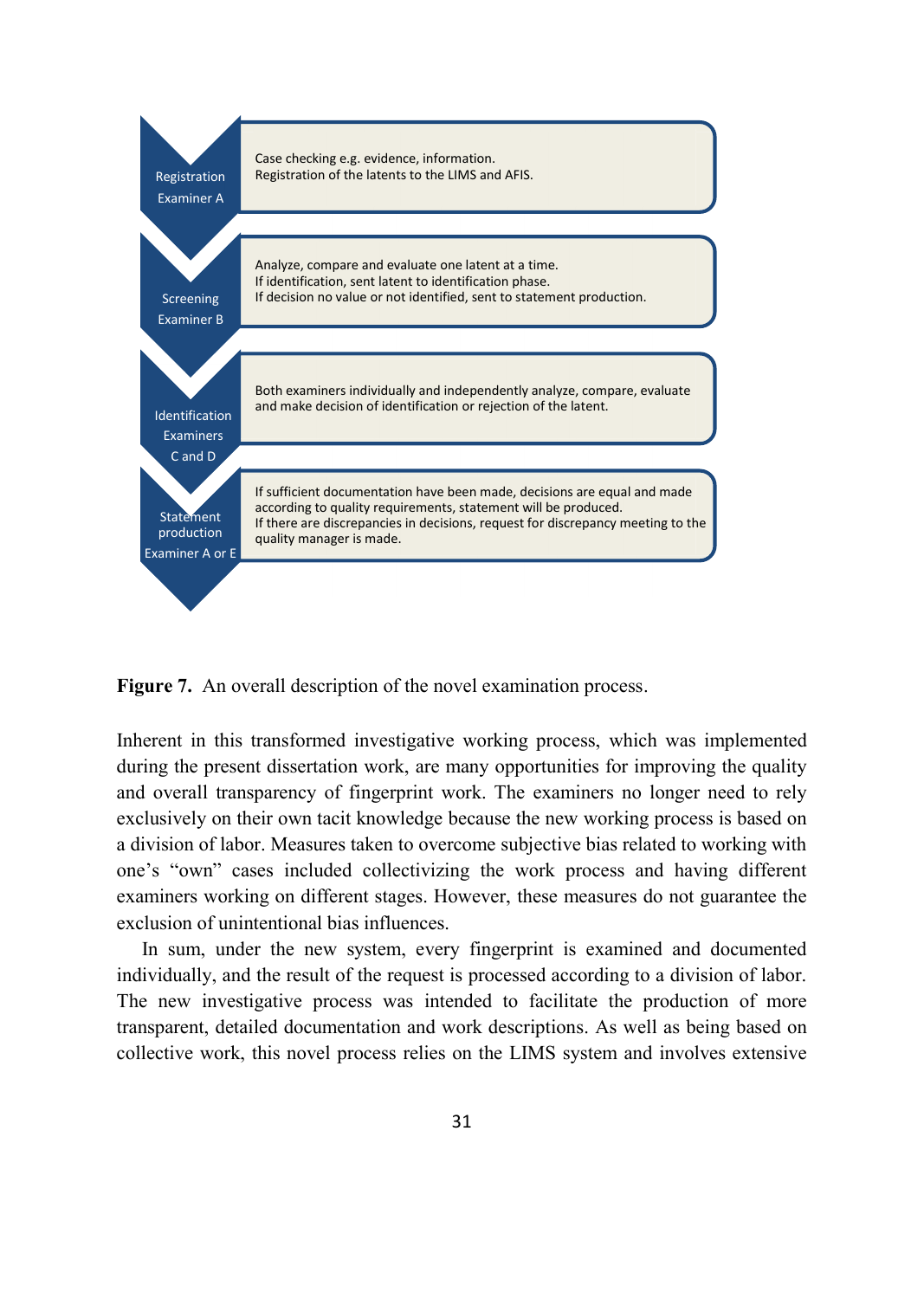documentation. As a result, the whole fingerprint-identification process and the separate actions involved are easily traceable afterwards, if necessary.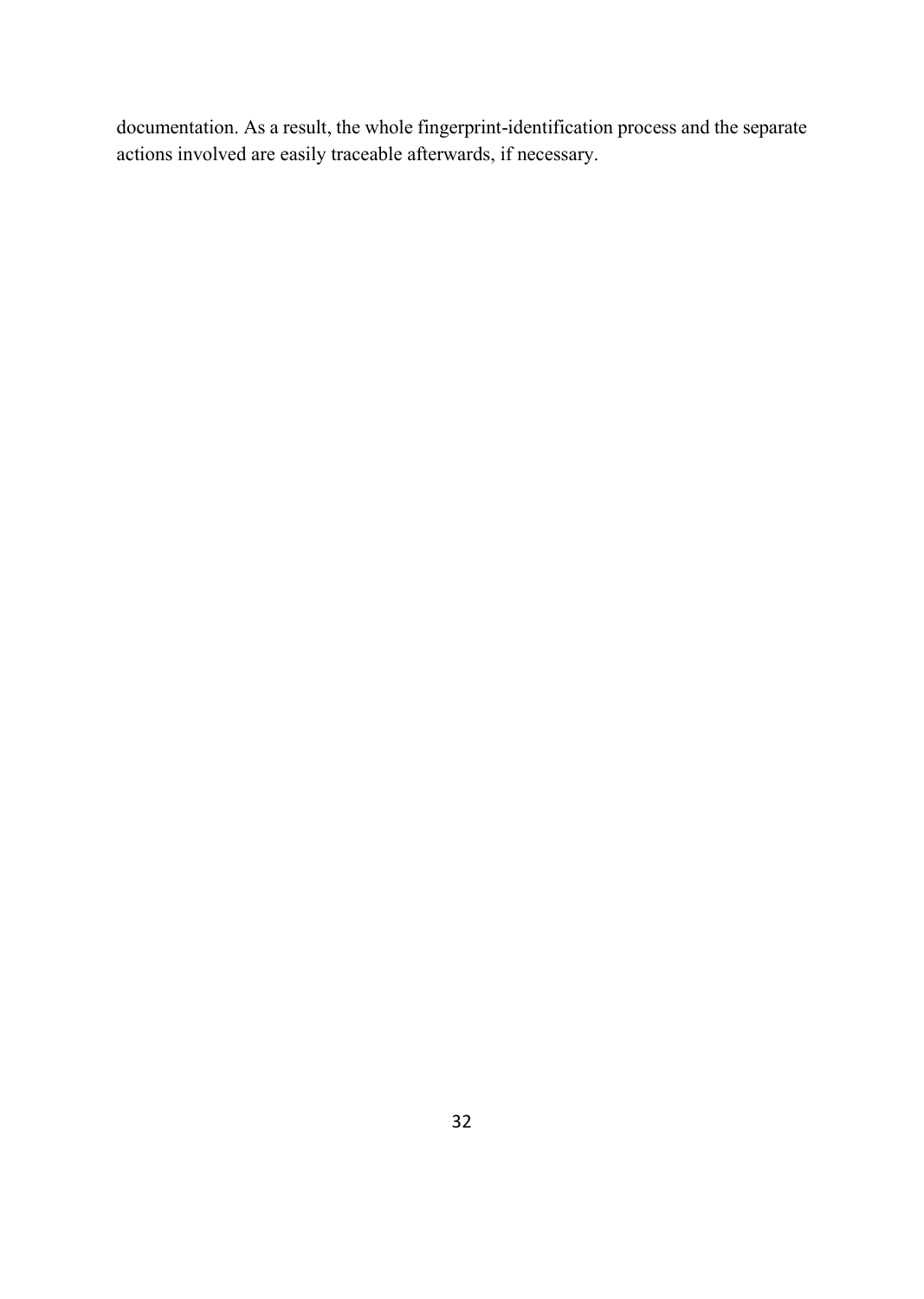# **4 Research questions**

The purpose of the present dissertation is to examine personal and collaborative expertise in fingerprint examination based on multiple case studies and using the methods of action research (Lewin, 1946; Noffke & Somekh, 2009). This type of action research with elements of social engineering and management studies facilitates transformation in real social action. Action research is practice-driven in nature, and thus is applicable to the scientific investigation of personal and social transformation in the process of changing the operational methods of fingerprint examination (Lewin, 1946). The present series of studies were carried out in the context of digitalizing fingerprint investigation and the profound transformation of the personal and collaborative processes involved.

The dissertation has theoretical, methodological and practical objectives. The overall objective is to enhance understanding of the major challenges in fingerprint investigation and its quality in the NBIFL context. One of the aims is to elaborate concepts and theoretical perspectives on adaptive, professional expertise, rule construction and organizational learning in fingerprint investigation. A more general aim is to address the personal and organizational challenges involved in developing expertise in fingerprint investigation in the context of digitalized forensic instruments and methods. The research questions were intended to examine: 1) trajectories of developing professional expertise on the personal and social level in the context of the fingerprint training program; 2) judgement and decision-making among experienced fingerprint examiners dealing with conflicting interpretations of complex cases; and 3) the collective transformation of fingerprint-investigation practices in the context of organizational change. These objectives were pursued in three studies that involved working out theoretical conceptions, methodological procedures and specific improvements regarding the practices of fingerprint examination.

In addressing these questions I collected data on the NBIFL fingerprint group focusing on individual, team-level, and organizational activities. The general aim of the study was to examine the processes and practices of forensic fingerprint investigation in terms of the challenges arising from digitalization and the changing quality and transparency requirements. Three separate but interlinked studies were conducted in pursuit of this aim, each of which had a specific research focus. I analyzed the trajectories of apprentices acquiring adaptive professional expertise, examiners' judgements and decision-making, and organizational efforts to develop fingerprinting processes in the midst of major transformation in research technologies.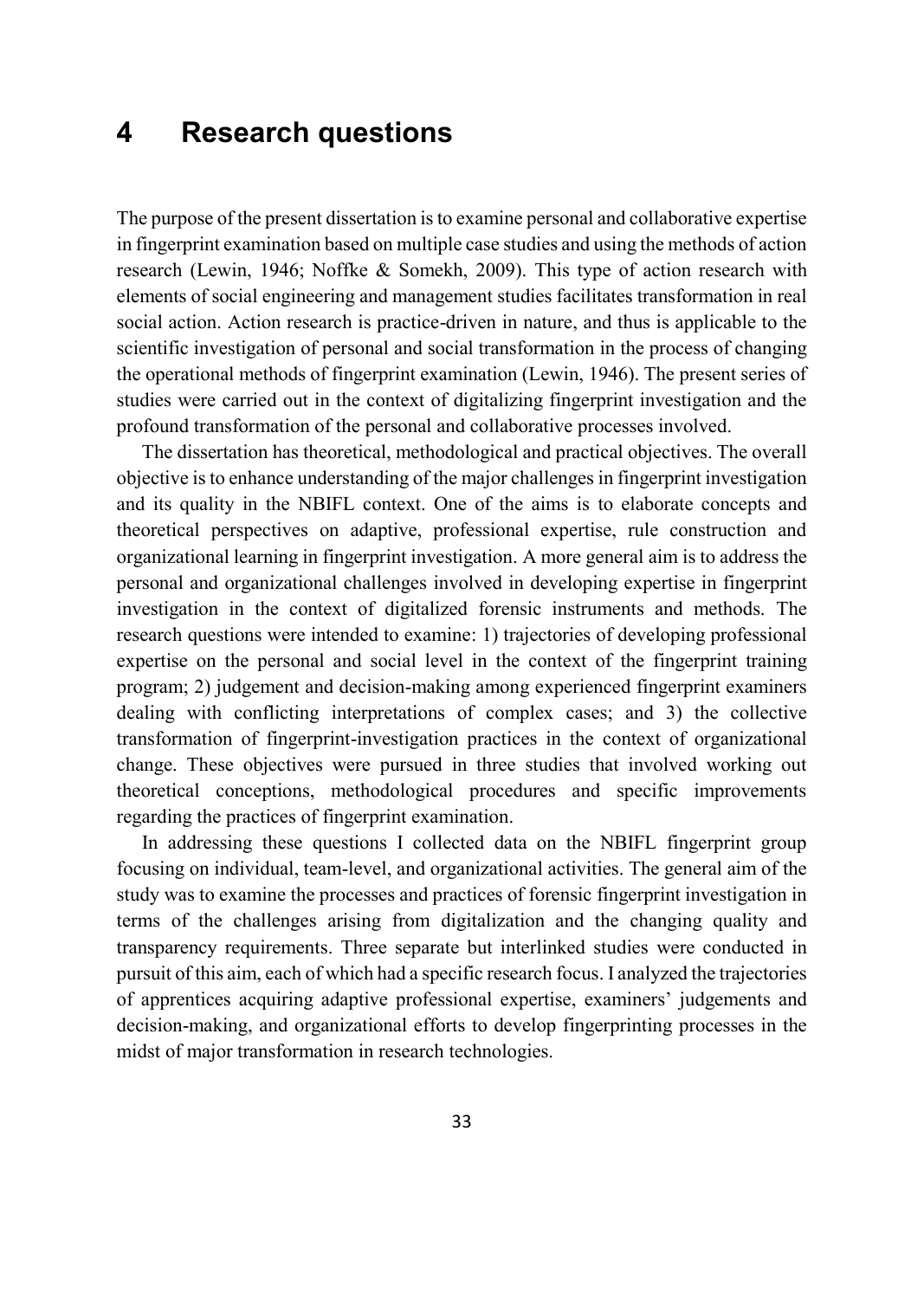Table 1 lists the publications consulted, the specific research questions they posed, and their general methodological approaches.

| <b>Research questions</b>                                                                                                                                                                             | Methodological<br>approach                                                             | <b>Publication</b>                                                                                                                                                                                                                                                                                |
|-------------------------------------------------------------------------------------------------------------------------------------------------------------------------------------------------------|----------------------------------------------------------------------------------------|---------------------------------------------------------------------------------------------------------------------------------------------------------------------------------------------------------------------------------------------------------------------------------------------------|
| <b>Study A:</b><br>How does the new<br>training program socialize<br>newcomers into acquiring<br>adaptive professional<br>expertise in fingerprint<br>investigation?                                  | Multiple-case study on<br>two apprentices                                              | Mustonen, V. & Hakkarainen, K. (2015).<br>Tracing two apprentices' Trajectories toward<br>Adaptive Professional Expertise in Fingerprint<br>Examination. Vocations and Learning, 8:185–<br>211. DOI: 10.1007/s12186-015-9130-7.                                                                   |
| <b>Study B:</b><br>How do fingerprint<br>examiners make<br>judgements during the<br>fingerprint-identification<br>process?                                                                            | Multiple-case study<br>focused on judgment<br>and decision-making                      | Mustonen, V., Hakkarainen, K., Tuunainen, J.<br>& Pohjola, P. (2015). Discrepancies in expert<br>decision-making in forensic fingerprint<br>examination. Forensic Science International.<br>254, 215-226. DOI:<br>10.1016/j.forsciint.2015.07.031.                                                |
| <b>Study C:</b><br>How are the challenges<br>related to the<br>digitalization of<br>fingerprint investigation<br>addressed in the<br>developmental seminars<br>organized by fingerprint<br>examiners? | An intervention aimed<br>at fostering<br>organizational<br>development and<br>learning | Mustonen, V., Tuunainen, J., Pohjola, P. &<br>Hakkarainen, K. (2017). Organizational<br>learning in forensic fingerprint<br>investigation: Solving critical<br>challenges with organizational rule<br>construction. Learning, Culture and Social<br>Interaction. DOI: 10.1016/j.lcsi.2017.03.001. |

**Table 1.** The main research questions, the nature of each study and the names of the publications.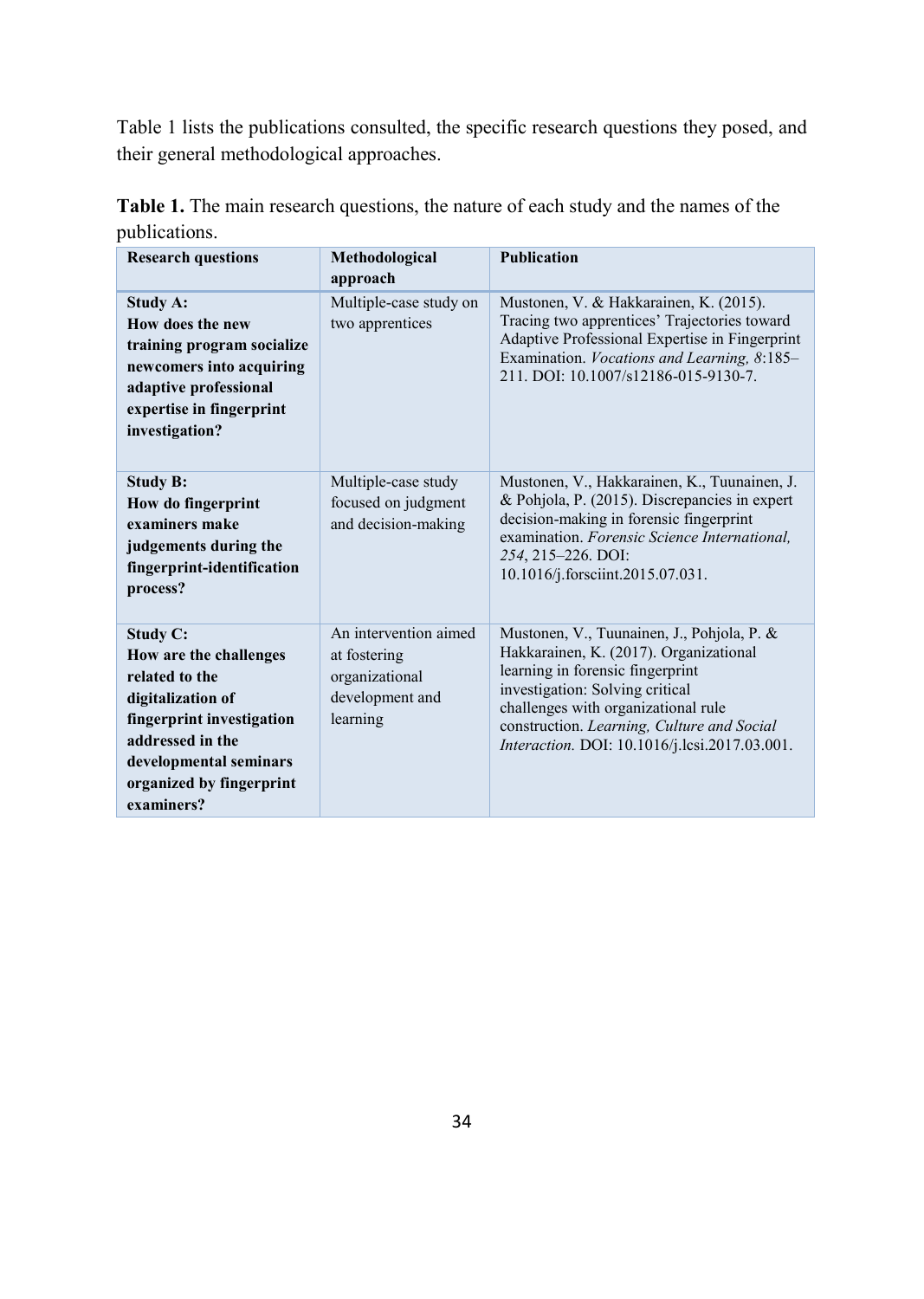# **5 Research design**

The aim of the research was to improve the quality of forensic services in fingerprint investigation. Toward that end, a series of studies was carried out to make fingerprint processes more transparent and to collectively generate solutions that would assist in meeting present and future challenges.

The focus in this chapter is on the research design and the methods used. The main research strategy was to adopt a case-study approach combined with an action-research perspective. I relied on action research in my efforts to shed light on and enhance understanding of the interrelated individual, collective and organizational activities involved in transforming practices of forensic investigation related to fingerprint examination (Noffke & Somekh, 2009). My research tasks for this dissertation included designing and carrying out interventions that could be considered case studies, which involved training new examiners, organizing a series of discrepancy meetings, and holding developmental seminars. The overall goal was to deepen understanding of the transforming practices of forensic investigation in the age of digitalization. The research strategy was to use the holistic and embedded multiple-case data collection, and to create general explanations that would fit each case and study context (Yin, 2009).

In accordance with the aims of the study I relied on qualitative research with an ethnographic orientation. The data collection focused on the development of professional expertise among the apprentices, the implementation of organizational rules and procedures, and poor-quality, discrepant cases of fingerprint analysis. This chapter describes the research methods in detail.

### **5.1 Research setting**

The present research was carried out in the National Bureau of Investigation's Forensic Laboratory (NBIFL), which operates under Finland's Ministry of the Interior. The National Bureau of Investigation comprises three divisions; criminal investigation, criminal intelligence, and the forensic laboratory. There is also a cyber prevention center, which overlaps in its activity with the three divisions.

In 2017, the NBIFL had approximately 120 experts representing different specializations. Its main mission is to provide a wide variety of forensic services to lawenforcement officials engaged in crime investigation, such as fingerprint analyses, DNA, narcotics, documents, secretion marks, gunpowder, handwriting, fibers, paint, glass, and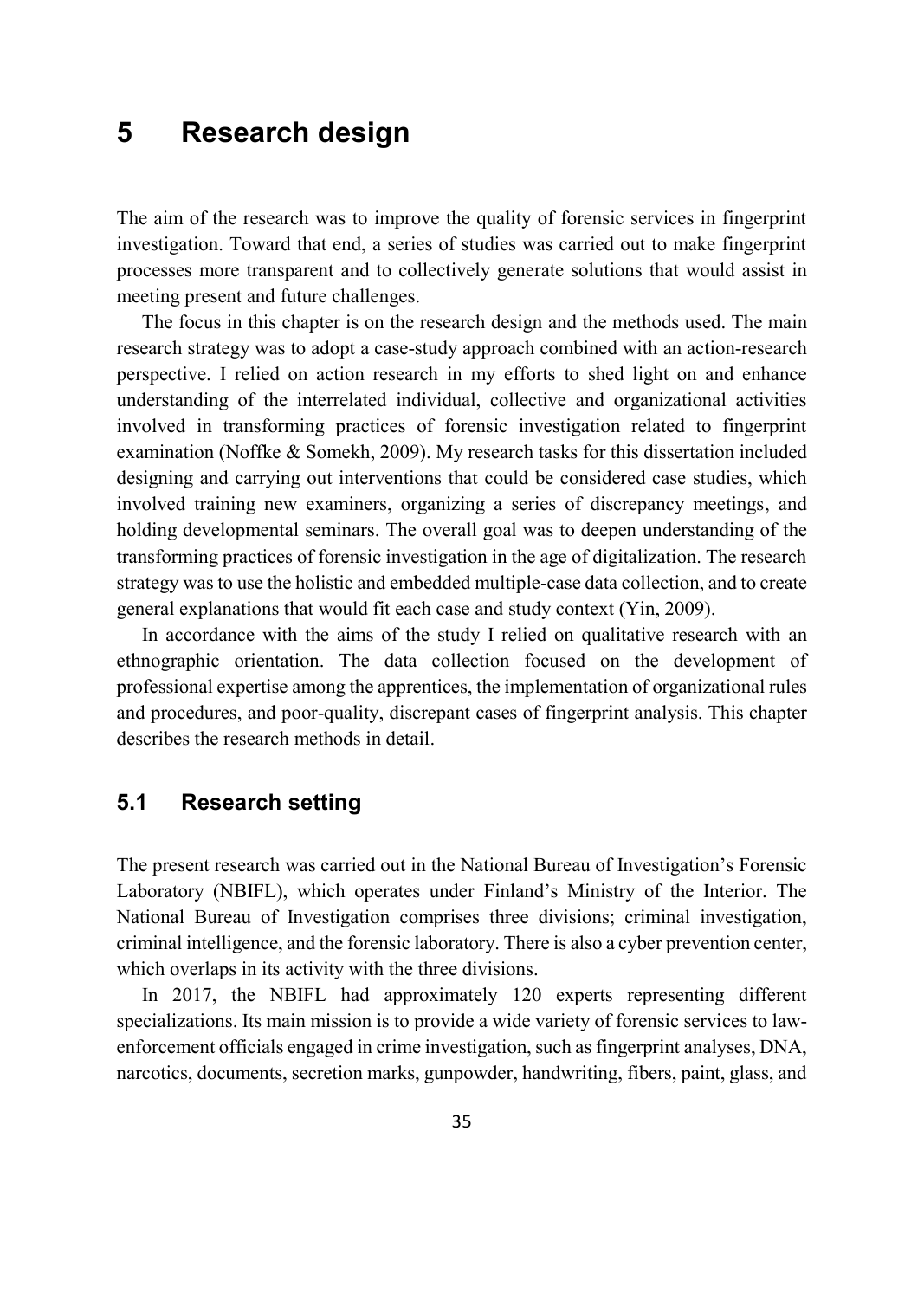chemicals. The Bureau is responsible, overall, for developing the quality of all crimescene investigation in Finland, and complies with the international standards of forensic laboratories. It is currently engaged in an ongoing process of ensuring the accreditation of all the crime-scene units in Finland, in accordance with the regulations of the European Union.

The NBIFL has a small number (14) of professionally qualified examiners specialized in analyzing fingerprints. The present author, a former fingerprint examiner and forensic scientist, was, at the time of the study, responsible for developing fingerprint-examination practices and quality at the NBIFL.

About 12 examiners working in the Forensic Laboratory's fingerprint group participated in different parts of the study. All of them, except one younger professional and the apprentices, had more than 10 years of experience in fingerprint research. There were approximately as many males as females. Three of the participants had a Master's degree from a university and the others had either a Bachelor's degree or a degree from a vocational college.

### **5.2 Data collection and analysis**

The data were collected in interviews and included recorded, collective discussions among examiners, work descriptions and documentation on actual fingerprint analyses and other work duties. The material comprises documents and physical artefacts, audio recordings of interactive sessions and presentations, records of semi-structured interviews, reflective learning diaries, documentation of professional training, selfassessments, and PowerPoint slides showing digital images of fingerprints, documentation of fingerprint analyses in study reports, and pictures taken from Laboratory Information Management System (LIMS). Automatic Fingerprint Identification System (AFIS) search results with score lists and analyzed digital images were also used as supportive material in the analysis. As explained above, qualitative content analysis was used in each study. Table 2 summarizes the research data.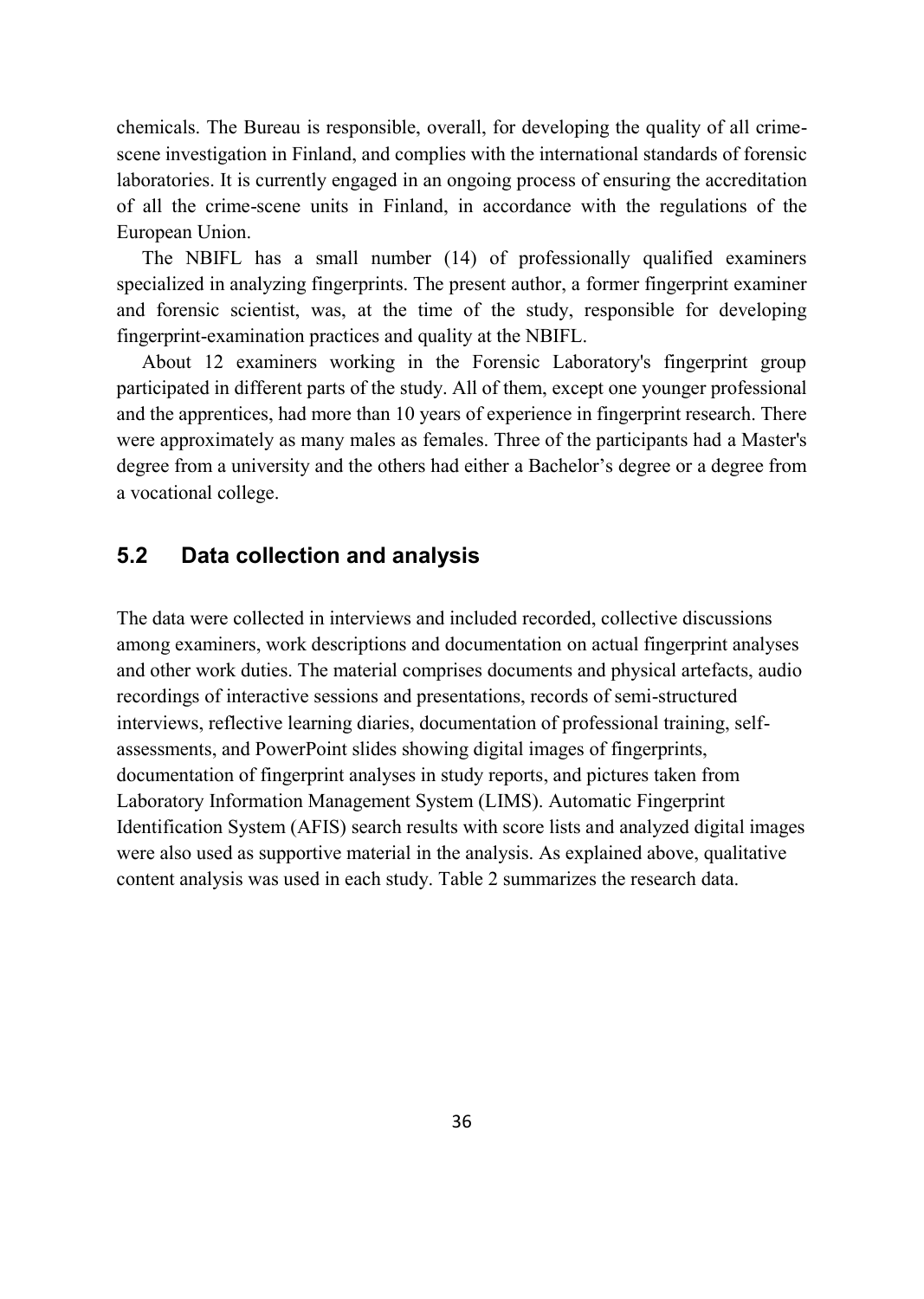|                                      | <b>Study A</b>                                                                                                                                                                                                                                                                                                                                                                                            | <b>Study B</b>                                                                                                                                                                                                                                           | <b>Study C</b>                                                                                                                                                                                                                                                                                                                                                                                                                                                        |
|--------------------------------------|-----------------------------------------------------------------------------------------------------------------------------------------------------------------------------------------------------------------------------------------------------------------------------------------------------------------------------------------------------------------------------------------------------------|----------------------------------------------------------------------------------------------------------------------------------------------------------------------------------------------------------------------------------------------------------|-----------------------------------------------------------------------------------------------------------------------------------------------------------------------------------------------------------------------------------------------------------------------------------------------------------------------------------------------------------------------------------------------------------------------------------------------------------------------|
| <b>Methods of data</b><br>collection | Focused interviews<br>Learning diaries                                                                                                                                                                                                                                                                                                                                                                    | Audio-recordings                                                                                                                                                                                                                                         | Audio-recordings                                                                                                                                                                                                                                                                                                                                                                                                                                                      |
|                                      | Documentation of<br>fingerprint analyses and<br>training processes                                                                                                                                                                                                                                                                                                                                        | Documentation of<br>fingerprint analyses                                                                                                                                                                                                                 | Documentation of<br>analyzed fingerprints<br>Operational guidelines and<br>quality documents                                                                                                                                                                                                                                                                                                                                                                          |
| Participants                         | 2 apprentices and 2 senior<br>fingerprint examiners*                                                                                                                                                                                                                                                                                                                                                      | 6 discrepancy meetings<br>involving a total of 10<br>fingerprint examiners                                                                                                                                                                               | 12 fingerprint examiners,<br>supervisors and other<br>community members                                                                                                                                                                                                                                                                                                                                                                                               |
| <b>Methods of data</b><br>analysis   | Qualitative content<br>analysis of transcribed<br>interviews<br>Qualitative content<br>analysis of reflective<br>textual learning diaries<br>Qualitative analysis of<br>documented fingerprint<br>analyses<br>Qualitative analyses of the<br>documented Practical<br>Training I and II processes<br>CTS and ENFSI tests and<br>results<br>Qualitative analysis of<br>delayed self-assessment<br>(written) | Qualitative content<br>analysis of transcribed<br>conversations during<br>discrepancy meetings<br>Quality reports<br>Qualitative analysis of<br><b>LIMS</b> and AFIS<br>documentation with<br>quality reports, color-<br>coding and AFIS-<br>screenshots | Qualitative content<br>analysis of transcribed<br>developmental seminar<br>sessions<br>Qualitative content<br>analysis of PowerPoint<br>notes of developmental<br>seminars<br>Qualitative analysis of the<br>pre-task documentation<br>related to the<br>developmental seminars<br>Qualitative analysis of<br><b>LIMS</b> and AFIS<br>documentation with<br>quality reports, color-<br>coding, and AFIS-<br>screenshots with<br>descriptions of the<br>justifications |
|                                      |                                                                                                                                                                                                                                                                                                                                                                                                           |                                                                                                                                                                                                                                                          | Quality reports                                                                                                                                                                                                                                                                                                                                                                                                                                                       |

#### **Table 2.** A summary of the research data.

Note:\* Documentation with 2 professional fingerprint supervisors from Practical Training modules.

### **Study A. Methods of studying: the trajectories of the two apprentices**

The focus in Study A was on the development of adaptive expertise in fingerprint examination in two apprentices across a two-year training program. I designed the novel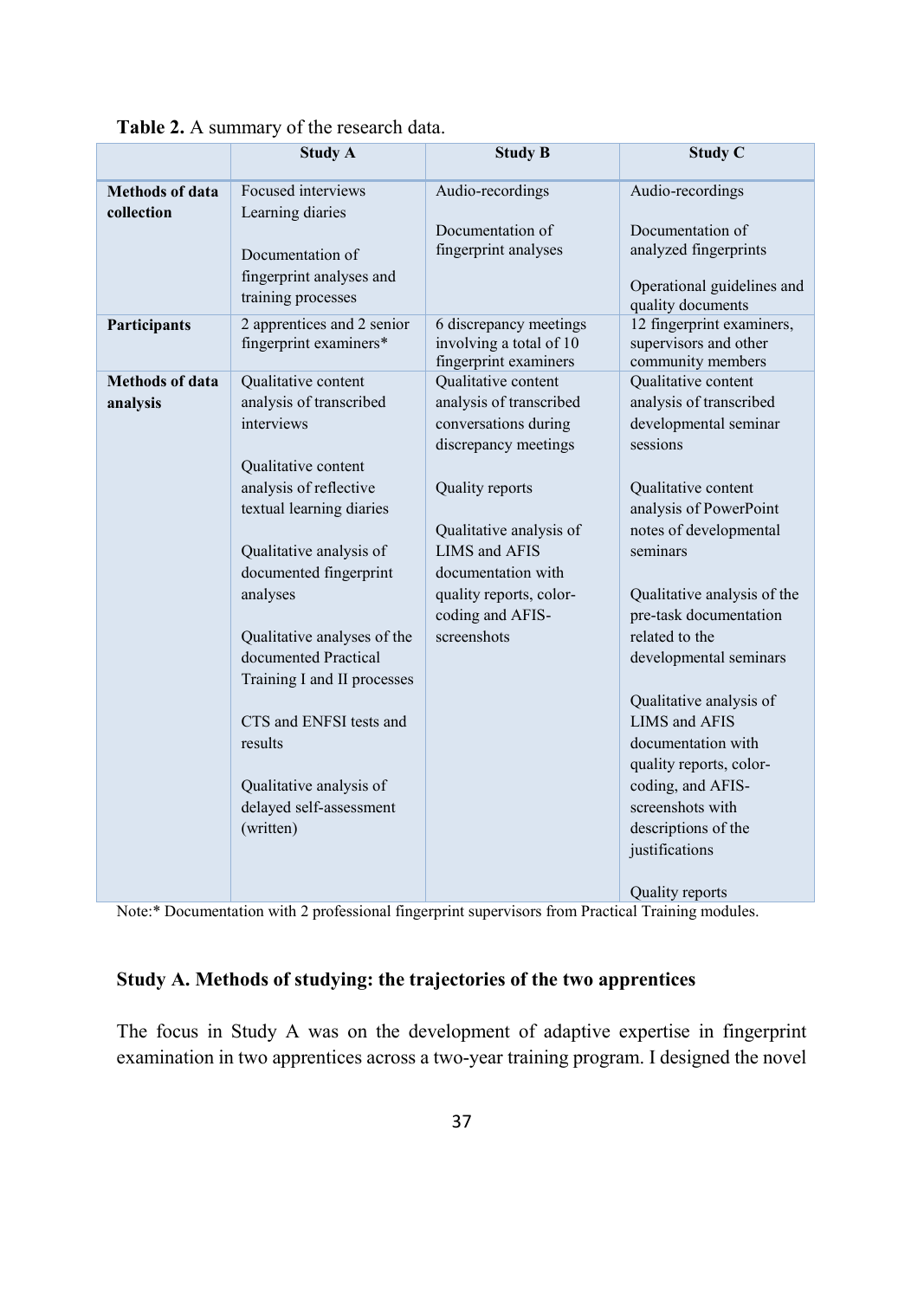training program for the fingerprint experts (see Mustonen & Himberg, 2011) and also supervised the application of the training process as a whole.

The analysis focused on the development of adaptive expertise beyond the straightforward adoption and mastery of rigid routines. The study was based on the qualitative analysis of the participants' written and spoken reflections. We traced and identified the principal themes, carefully read the material related to each theme, adjusted and modified the categorization formed on the basis of the data, and used excerpts to illustrate key issues identified in the process under study.

The encoded material included the apprentices' reflections on how the examination practices related to their professional knowledge, the skills and competences required of fingerprint examiners, ideas and reflections concerning how methods of fingerprint examination should be tested, and the various challenges and frustrations encountered. Attention was also paid to the ways in which the apprentices built their personal professional networks within the NBIFL, and how they familiarized themselves with field units working at crime scenes. The categories emerging from the analysis corresponded closely to the instructions given to the participants regarding issues they should address in their learning diaries. Because the diaries were already partially structured according to the corresponding themes, the analysis was rather straightforward, and divergent interpretations were easily identified.



**Figure 8.** The analysis process in Study A.

The analysis proceeded in four phases (see Figure 8). My aim in the first phase was to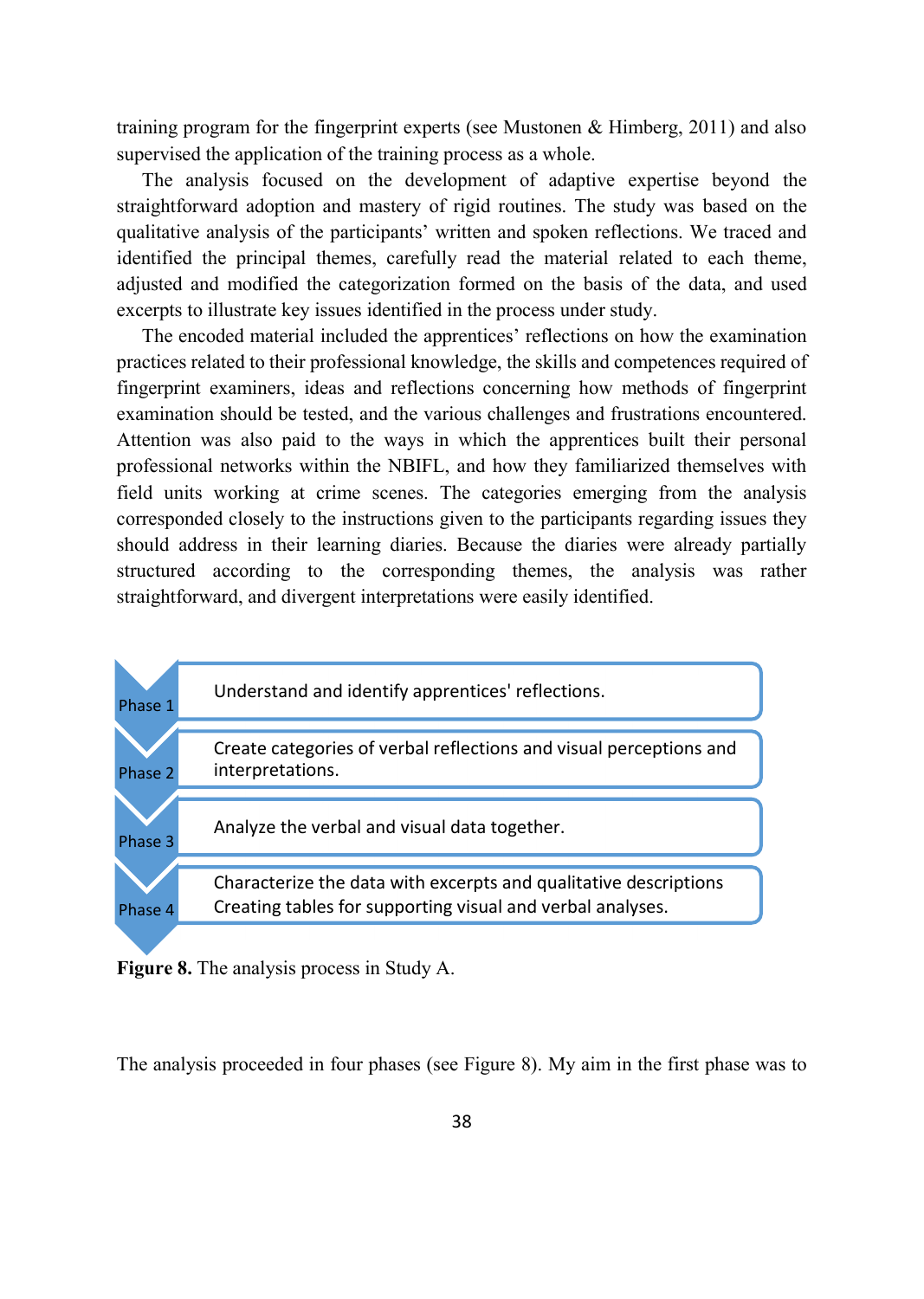understand and identify the apprentices' reflections, perceptions, and interpretations, which involved reading and analyzing the verbal and visual data. The goal in the second phase was to identify the themes of the apprentices' reflections from the learning diaries. The verbal, written and visual data were categorized according to relevant text segments so as to assess the apprentices' professional development according to Goodwin's (1994) categories of professional vision, complemented with more inductively formed analytical categories. The interviews and self-assessments were semi-structured and covered issues such as self-development criteria, criticality, questioning, and knowledge building. Nine months after completing the training the apprentices were asked to reflect on their professional development and expertise in delayed self-assessments based on semi-structured questions. They were also asked to acquire feedback from experienced fingerprint examiners about their professional development and socialization into the fingerprint community.

In accordance with Goodwin's (1994) framework of professional vision, I analyzed how the apprentices carried out their visual analyses: they coded, highlighted, and produced material representations in the process of examining hundreds of latents in practical training modules. I selected seven samples of fingerprint cases from the Practical Training II data for detailed analysis, including several fingerprints and color codings. These materials facilitated the identification of coded minutiae, pattern types, AFIS finger searches and the relevant material, and AFIS orientation. Figure 9 shows one apprentice's example of a color-coding task.



**Figure 9.** An example of color-coding done by an apprentice (green stands for goodquality minutiae, yellow for mediocre-quality minutiae, red for uncertain or poor-quality minutiae, and orange for minutiae marked during the comparison stage). In compliance with NBI safety policy, the image has been manipulated to preserve anonymity.

The learning diaries and the Practical Training I and II materials were analyzed side by side in the third phase to facilitate examination of the practical outcomes and the apprentices' reflections during the module. Analyses of the fingerprints and the AFIS search strategies from the written and visual materials were cross-compared among all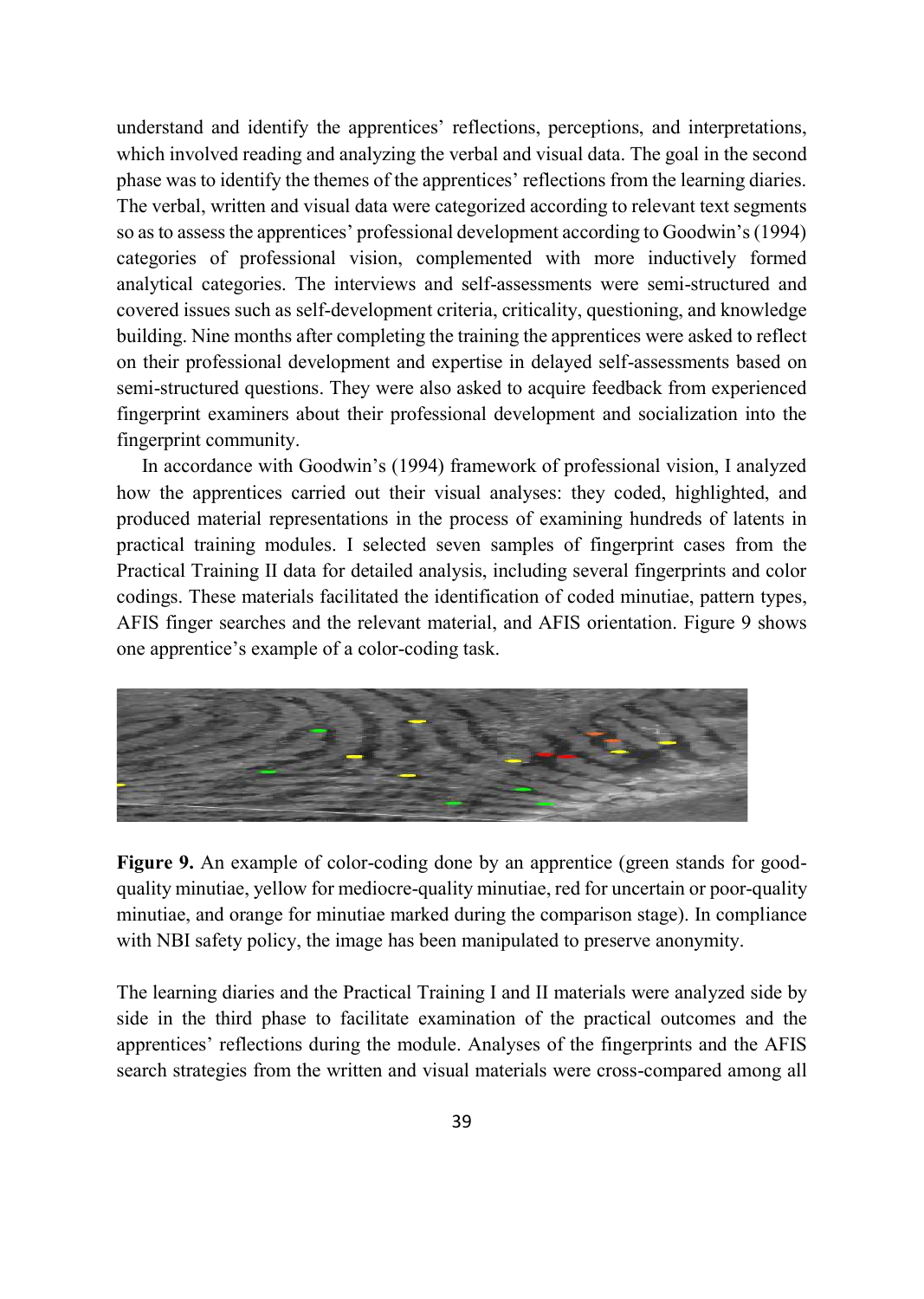of the participants (apprentices and experienced examiners). The comparison focused on the development in terms of forming a professional vision (documented coding, highlighted perceptions, and annotated interpretations) of the individual apprentices compared with one another and with their instructors. Selected excerpts taken from verbal and visual data illustrated the analysis in the fourth phase.

In sum, the method used to analyze the data revealed deepening reflections, perceptions, and interpretations among the apprentices. More specifically, it showed how they reflected on their learning processes. The cross-comparisons between the apprentices and the experienced examiners further revealed similarities and differences, perceptions and coding interpretations, and showed evidence of development in the apprentices' professional visual capability and vision.

#### **Study B. Methods of analyzing discrepant judgement and decision-making**

The aim of Study B was to analyze the fingerprint examiners' investigative practices in the context of discrepant, challenging latents during fingerprint analysis and identification. I analyzed five discrepancy meetings involving six examiners, some of whom were involved in more than one discrepant case, thereby increasing the number of individual participants in the meetings to ten. The audio-recorded sessions were transcribed word by word and content-analyzed. The parts of the meetings that concerned professional development in general and did not relate to the analysis of fingerprint cases were not transcribed.

The analysis included three main phases (see Figure 10). The transcribed portions of text were read several times during the first phase to give the researchers an understanding of the fingerprint examiners' discussions and to define the categories according to the themes. Some initially considered categories were eliminated from the analysis because of ambiguous content or unsystematic occurrences.

All the researchers involved in the study read the data carefully and iteratively several times during the second phase to deepen understanding of the discussions, and tried out different kinds of pre-coding from the various perspectives. With the help of ATLAS.ti qualitative-data-analysis software we categorized a large number of text segments representing three "families" of more specifically coded fragments: interpreting fingerprint information, manipulating images, and making a decision. Several subcategories were also identified in each group, resulting in eight specific thematic categories. Excerpts and qualitative descriptions supporting the data were added in the third phase.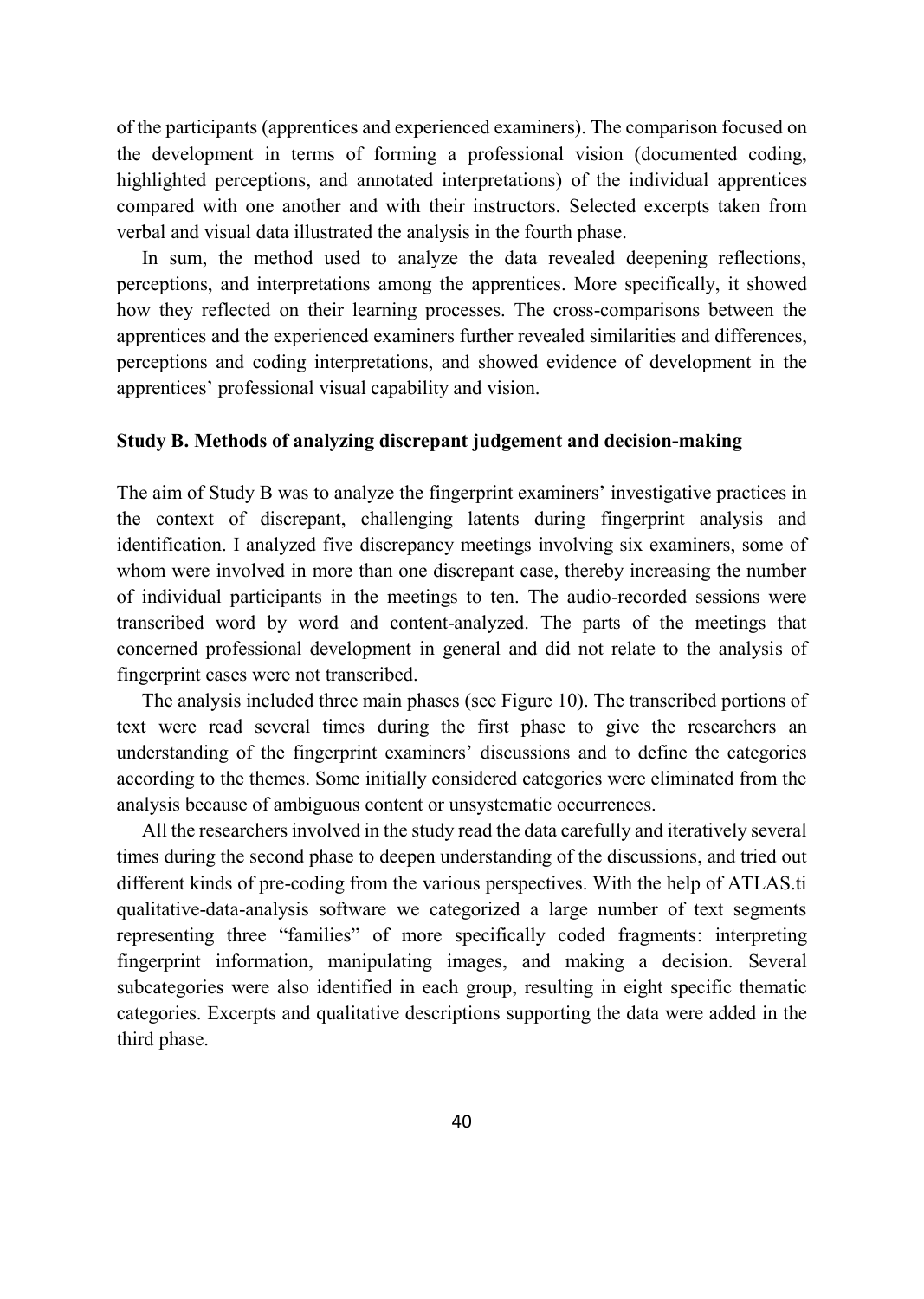

**Figure 10.** Phases of the analysis process in Study B.

Organizational quality reports and LIMS documentation (e.g., amounts of minutiae or quality definitions) were used to support the interpretations derived from the abovementioned analysis. The quality reports comprised analyzed fingerprint images with color-coding and AFIS-screenshot documentation, as well as written descriptions of justifications of decisions regarding the identification process. Figure 11 refers to the different discrepancy-case examples included in Study B, and illustrates the work of two examiners who analyzed and documented the same latent, one with the help of Photoshop and other using AFIS markers.



**Figure 11.** Case examples of discrepant latents. Images a and b show the different codings of two examiners. They were also differently manipulated (green stands for good-quality minutiae and yellow for mediocre-quality minutiae; the orange circles are AFIS minutiae markers added during the comparison stage). In compliance with NBI safety policy, the images have been manipulated to preserve anonymity.

The methods allowed a detailed analysis of the fingerprint-examination process, which revealed new aspects in the making of judgements and decisions. For example, examiners supplemented information by adding, picturing or modelling missing details of the latent in line with their own inferences.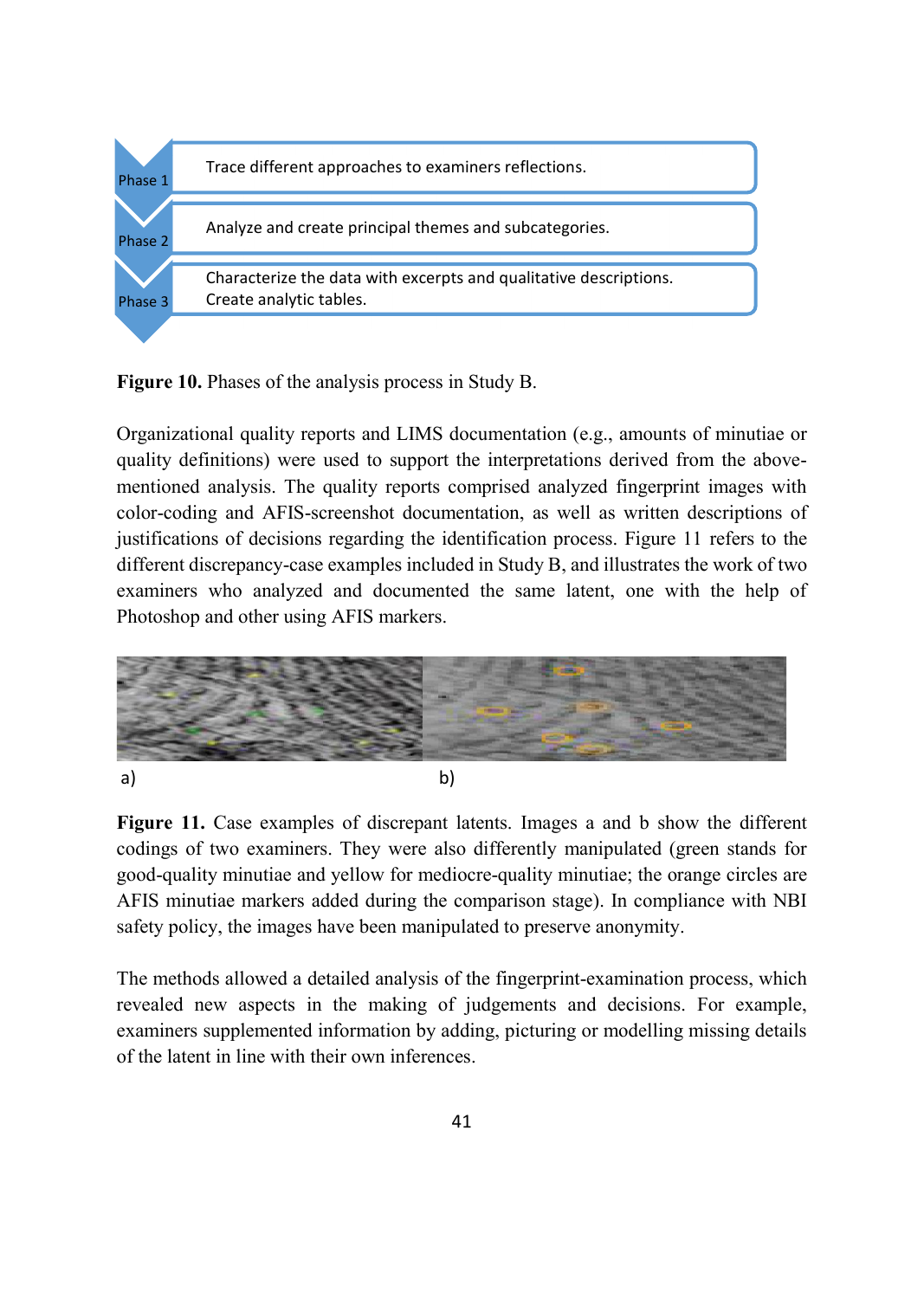#### **Study C. Methods of studying organizational development and rule construction**

The purpose of Study C was to find out how the challenges related to the digitalization of fingerprint investigation in Finland were addressed in the developmental seminars held in the NBIFL. My colleagues and I analyzed the data collected from a series of 10 developmental seminars in a fingerprint laboratory during which fingerprint examiners jointly discussed and developed their work processes, analytical methods, decisionmaking criteria and rules of documentation. A total of 12 examiners specialized in working with fingerprints participated in these seminars, including ten print (registering) and latent fingerprint examiners.

All ten developmental seminars were audio recorded. The sessions that were closely connected with the topic of the research were transcribed word for word, and those that were more remotely related to the analytical themes were transcribed selectively, focusing only on the sections that concerned the analytical themes under study. General discussions on professional development, organizational issues and the treatment of specific documentation (e.g., OSAC guidelines and ENFSI best-practice manuals) were excluded.



**Figure 12.** Phases of the analysis process in Study C.

The transcribed data were content-analyzed, supported with ATLAS.ti software, and the main discussion themes were traced (see Figure 12). The detailed reading and coding of the seminar transcripts facilitated the systematic categorization of the data in two closely related analytical "code families": 1) rules and criteria and 2) technical tools and the division of labor among the examiners. Complementary bodies of data (other transcribed discussions, PowerPoint slides, preliminary tasks, LIMS and AFIS documentation, selfassessments) were used to support the analysis. During the workshops, the examiners were engaged in parallel but independent coding of challenging latents (see Figure 13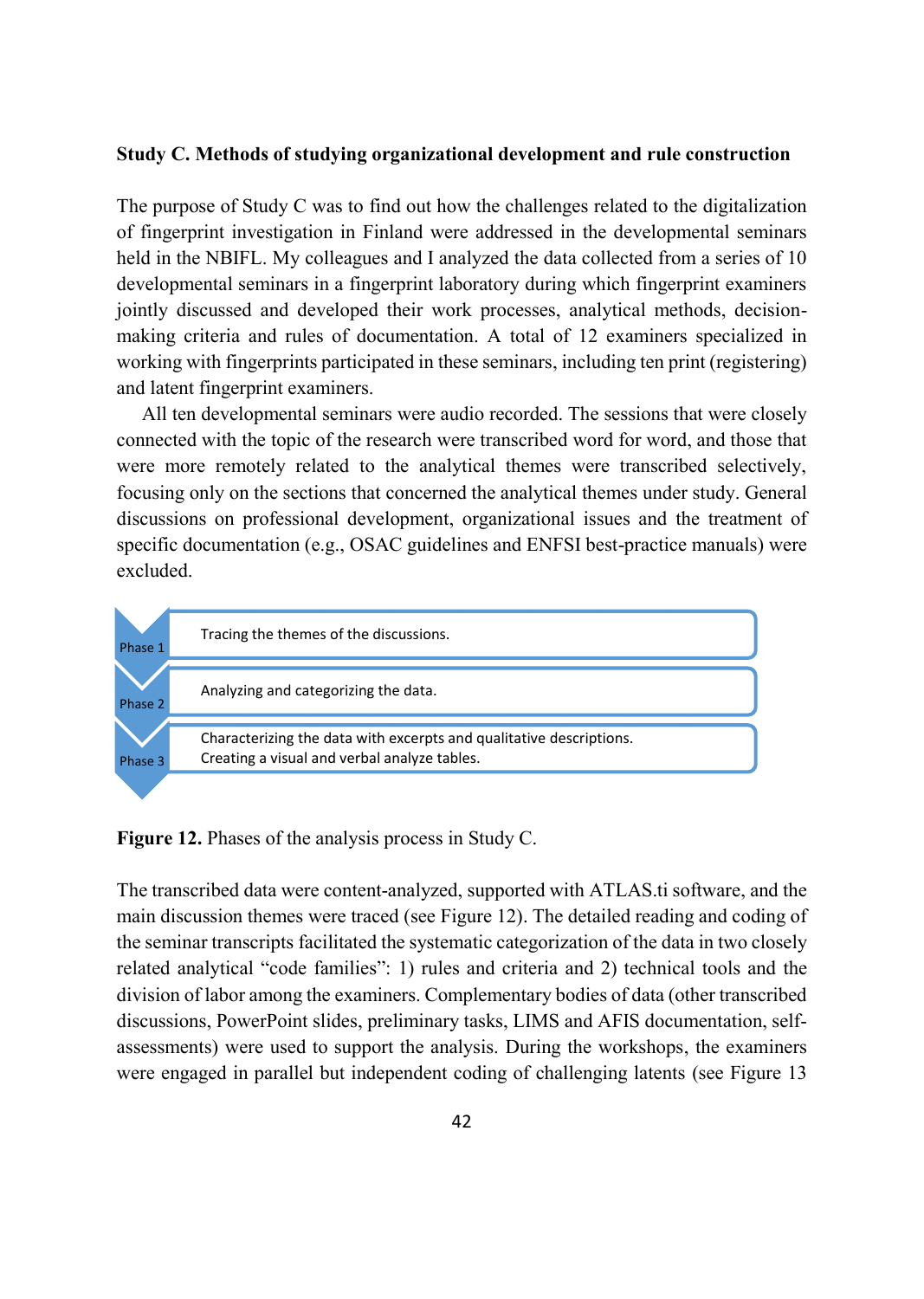for an example). Images a, b and c represent diverging highlighting of the same latent by three examiners. The examiners also produced written justifications for their coding.



**Figure 13.** A preliminary task for the examiners to analyze and assess as being of value or of no value. Three examiners produced divergent highlighting of the same latent. (Green stands for good-quality minutiae, yellow for mediocre-quality minutiae, and red for uncertain, poor quality). In compliance with NBI safety policy, the images have been manipulated to preserve anonymity.

The images in Figure 14 represent six examiners' divergent ways of coding the same latent given as a preliminary analytical task during the set of developmental seminars.



**Figure 14.** The professionals were given a preliminary task in the developmental seminars and were asked to color-code one (the same latent) with all the information analyzed (green stands for good quality, yellow for mediocre quality, red for uncertain, poor quality). The images represent six examiners' divergent ways of coding the same latent. In compliance with NBI safety policy, the images have been manipulated to preserve anonymity.

The workshop focused on the criteria for coding latents and documenting examinations. The following themes were selected for detailed analysis: criteria for no-value fingerprints, color-coding of latents, practices of using AFIS and LIMS systems, documenting the associated fingerprint-examination process, and the division of labor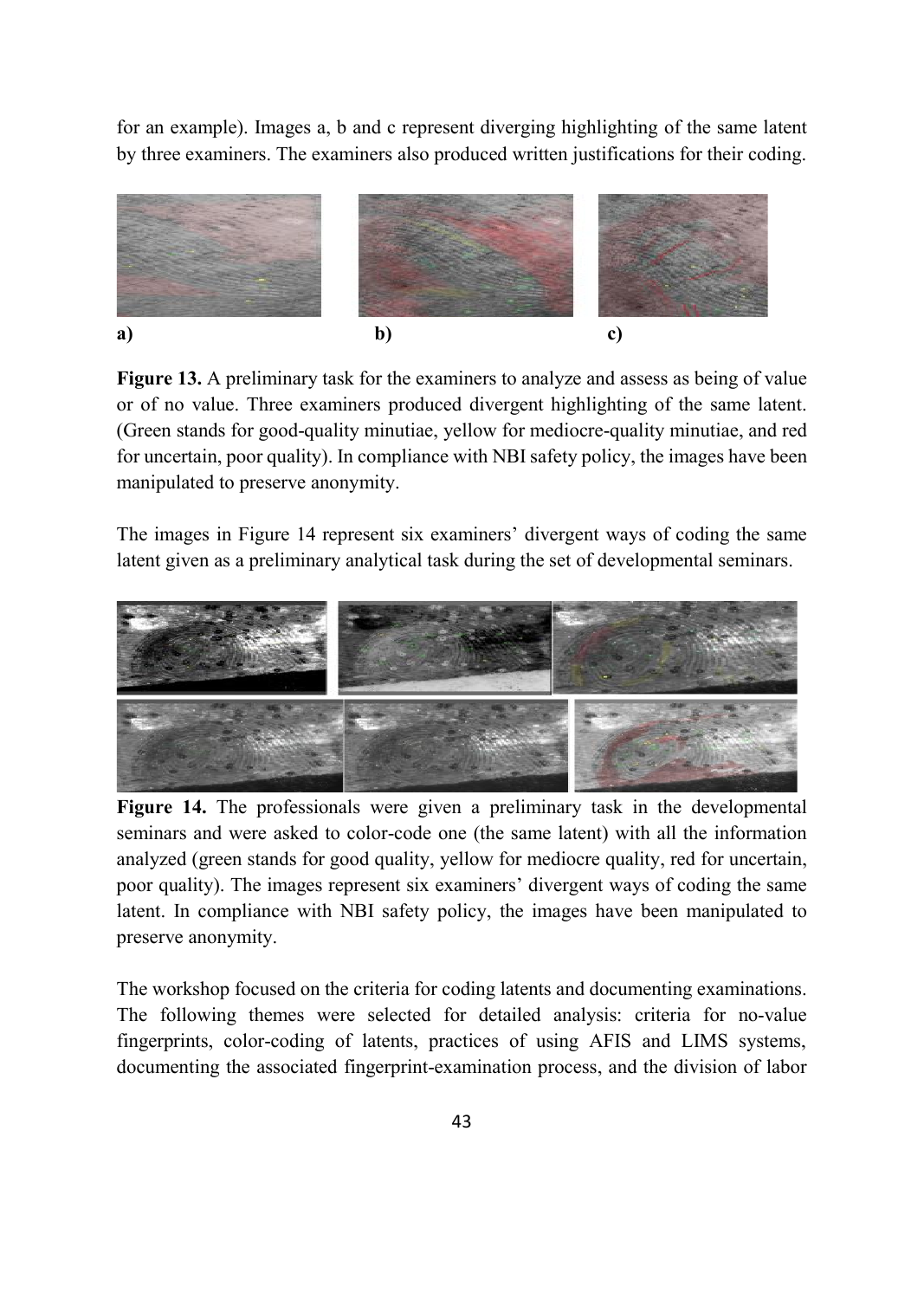between examiners during this process. To ensure the reliability and validity of the analysis, the authors read through all the data several times, determined the main themes, and identified important issues to be addressed in the seminar discussions. All the authors were involved in all aspects of the data analysis.

In sum, the data from the developmental seminars helped to make the justifications and decisions of the fingerprint examiners more transparent, better documented visually, and more clearly verbalized. The examiners collectively constructed the criteria both for no-value fingerprint decisions and for documenting their justifications and decisions. The data reveals that that the examiners' ways of using digital tools become more harmonized during the period under investigation.

### **5.3 Research method**

Multiple methods were used in analyzing the processes and practices of fingerprint investigation and associated personal and collective learning discussed in this dissertation. I relied especially on multiple-case-study and action-research methodologies. Case studies are suitable for empirically investigating complex phenomena in real-life contexts (Yin, 2009). The multiple-case studies undertaken focused on the professional-development trajectories of two apprentices (Study A), and pairs of fingerprint examiners taking part in discrepancy meetings (Study B). Analyzing the content-rich cases appeared to provide in-depth understanding of the participants' professional learning and practices on the personal as well as the social level. Action research was involved in all the studies comprising this dissertation in terms of implementing interventions related to apprenticeship training (Study A), discussing cases of discrepant latents (Study B), and developing organizational rules and regulations (Study C). The action-research approach facilitated analysis of the practical problems of fingerprint investigation, and promoted collective development, assessment and reflection with regard to work practices.

The data in each study were collaboratively subjected to qualitative content analysis (Saldaña, 2012; Krippendorf, 2013), supported with ATLAS.ti 7.0 software designed to foster qualitative data analysis. Qualitative content analysis is well suited to the study of contextual processual learning and activity, facilitating the systematic analysis of heterogeneous bodies of complex, content-rich and meaningful data. The data used in the present dissertation consisted of a) written texts, b) transcribed interaction episodes and c) visual coding, highlighting, and written annotations made during fingerprint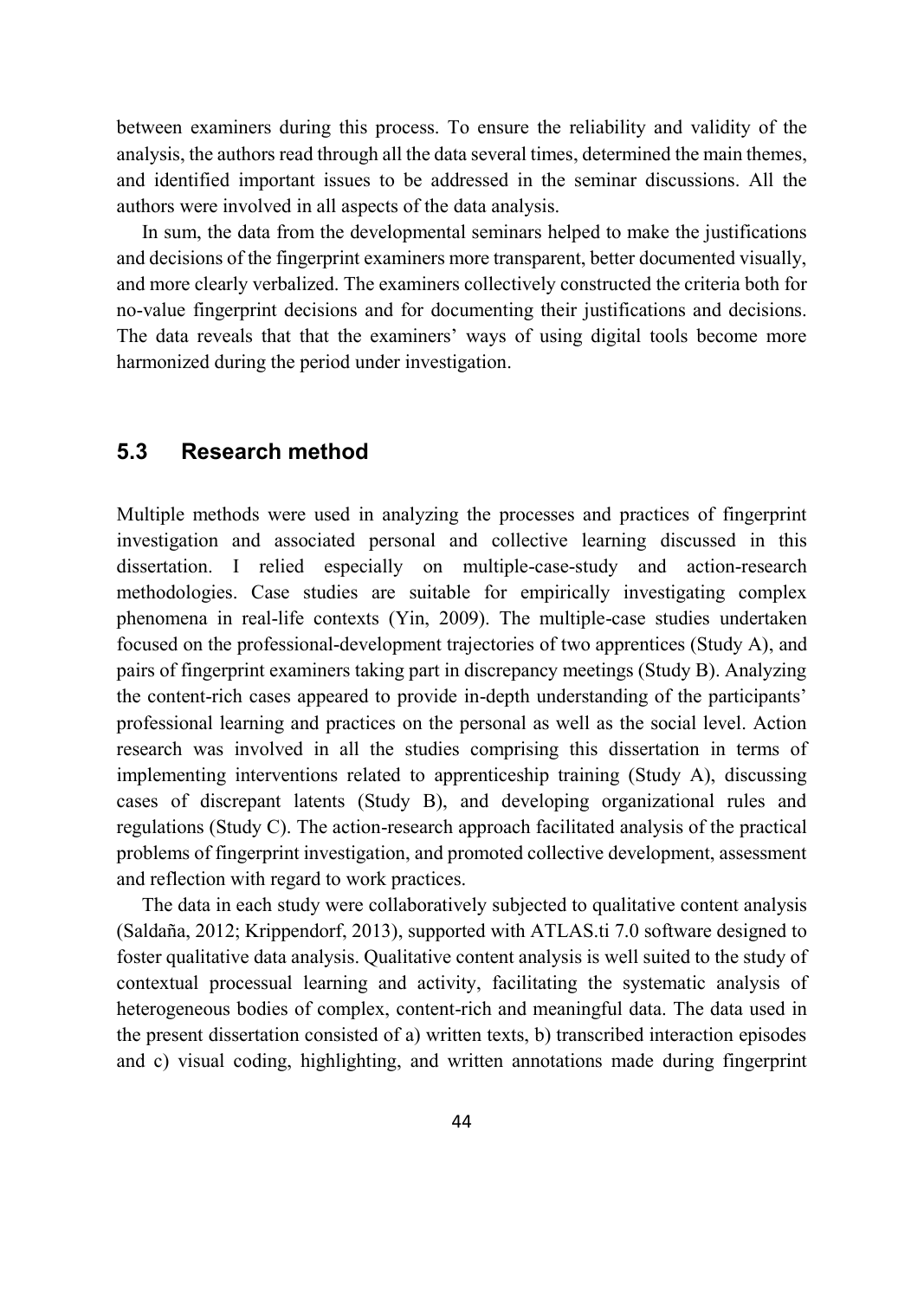investigations. The chosen method was deemed adequate for the purpose because it is well suited to analyzing relevant units of language-based or visual data from texts, images, voices and other observables from different analytical perspectives. The unit of analysis could be episodes, encounters, roles, groups, or social organizations, for instance (Saldaña, 2012). The analyst is well advised to reduce the sampling to a manageable and conceptually representative set of units. Text can be read and analyzed on several levels, including words, sentences, and paragraphs, or as concepts, frameworks, issues or genders, and so on. Qualitative research demands deep reflection on the emergent patterns and meanings of human experience and conduct (Saldaña, 2012), and analyses should focus on similarities, differences, frequencies, sequences and correspondences in the coded data (Saldaña, 2012). This kind of analytical approach is necessary to create a durable and analyzable record of otherwise transient phenomena. If the results are to be comprehensible to other scholars it is necessary to explain the interpretative steps taken during the analysis so as to formulate answers to the research questions (Saldaña, 2012).

Interpretations emerged in the present dissertation through successive steps of reading the data and categorizing its specific contents, supported by my forensic expertise as well as concepts and theories adopted from research literature. The analyses relied on a close reading of the texts and other data. The transcribed audio-recorded discussions were read several times, simultaneously with the coding of the main themes and the defining of recurring issues that would enhance understanding and facilitate explanation of the fingerprint examiners' activities. There is also a risk of biased interpretation because the analyst's own experience and understanding may affect the findings (Krippendorf, 2013). To avoid structural redundancy and prevent "noise" and the favoring of one outcome over another, the qualitative analyses were carried out collectively among the co-authors and supervisors in numerous iterative cycles. My long experience in forensics and our joint insights into the theoretical literature and the data analyses were thus integrated so that we could answer the questions posed in this dissertation. In the following chapter I explain in more detail the setting of each study, and the data collection and analysis.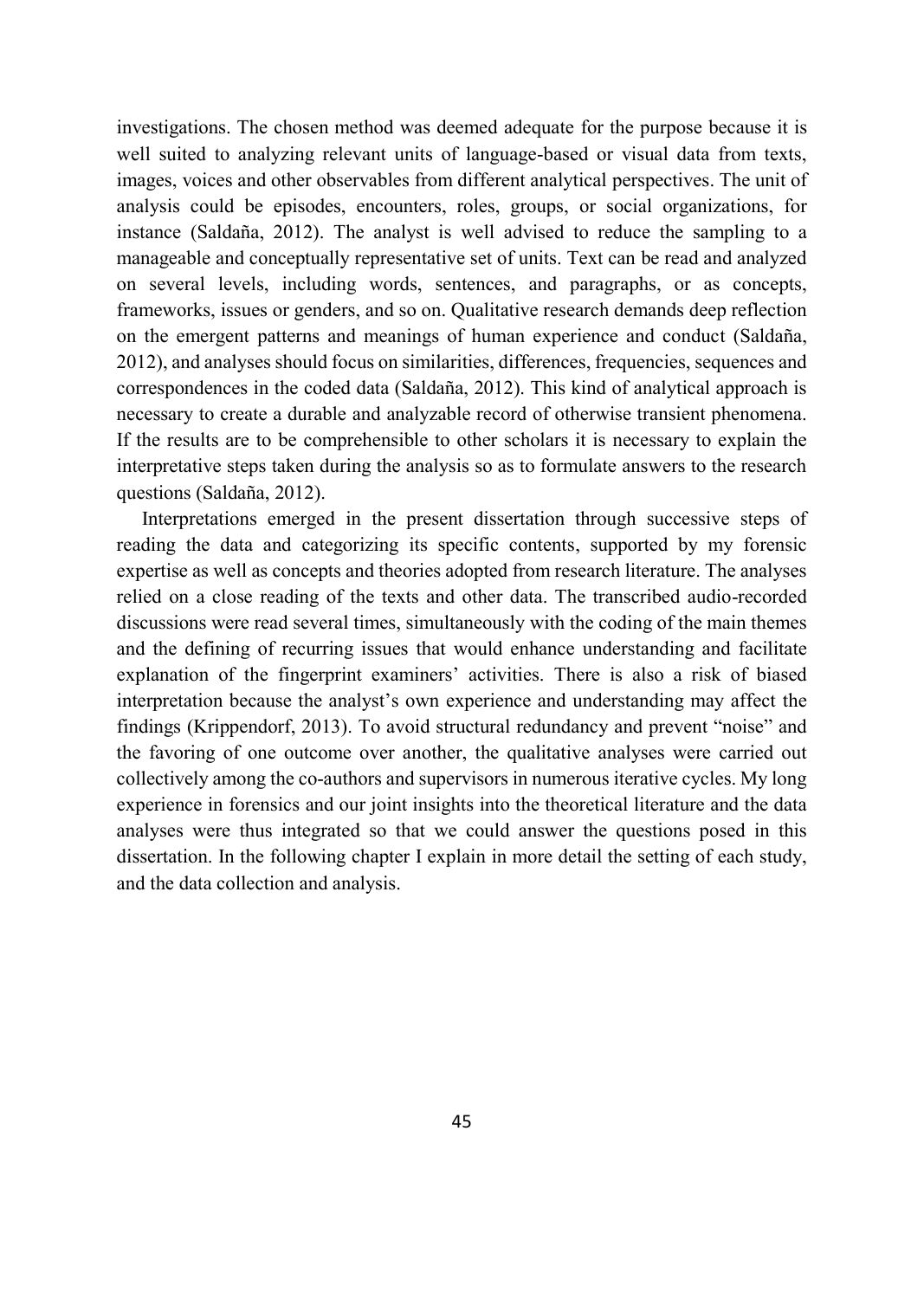# **6 The main findings of the research**

In the following sections I summarize the main findings reported in the three published articles. The original articles provide a more detailed account of the research results.

# **6.1 Study A: Tracing two apprentices' trajectories toward adaptive professional expertise in fingerprint examination**

The purpose of Study A was to develop a new training program for fingerprint investigation and to examine two trainees' trajectories in developing their adaptive expertise. Renewal of the examination system required a transformation of the traditional procedure based on sustained practical workplace learning. As part of the NBIFL developmental action, I modernized the training program for fingerprint experts in 2009, introducing features such as apprenticeship-type learning, intensive reflection in as well as on action, and the social development of expertise (see Mustonen & Himberg, 2011). The program was designed to provide theoretical knowledge and ample opportunities for collectively shared learning so as to minimize subjective influences and locally generated practices that characterized the previous mentor-novice type of training. Although cultivated individual skills are critical, they are not enough, and need to be embedded in well-articulated shared frameworks and practices complying with national and international quality standards. The main findings of Study A were as follows:

First, the analysis revealed that the apprentices developed strong visual, practical and conceptual capabilities of fingerprint examination. In the case of good-quality latents, the coherence of their coding improved and there was less variation between apprentices and experienced examiners in coding minutiae. They also developed adequate skills in color coding and AFIS search strategies. The coding of poor-quality latents varied between all examiners, from apprentices to the fully experienced. The author of this thesis continuously and carefully analyzed and compared all aspects of the apprentices' documentation.

Second, the strategy was to engage apprentices in the collective efforts of the fingerprint group and to socialize them to take in valuable tacit knowledge and avoid adopting maladaptive personal practices as much as possible. Continuous evaluation and feedback were given as an important part of social-reflective dialogical participation in the community. They adopted the new social role of competent examiner and became competent members of the fingerprint community by gradually assuming responsibility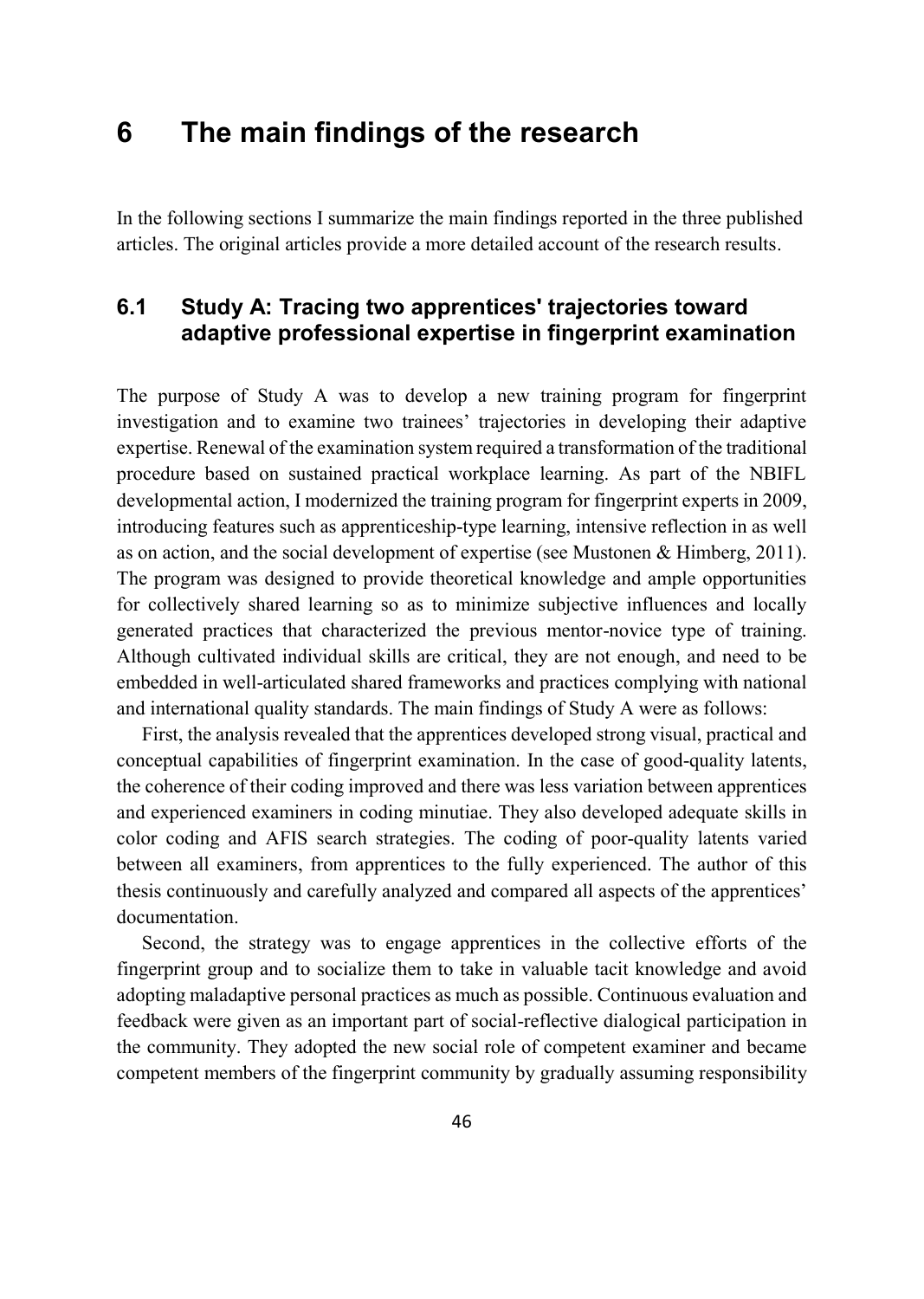for maintaining more demanding quality standards and engaging in developmental actions. The feedback from the experienced examiners confirmed the successful socialization of the new trainees. However, the data also revealed that one of the apprentices was also learning "bad habits" from experienced examiners, being reluctant to document investigations after reaching a conclusion.

Third, the apprentices showed evidence of critical and constructive reflection and active assessment related to their performance and skills. However, they differed in how they reflected on their professional performance. One of them reflected very openly on her professional development, whereas the other was more withdrawn in this regard. The latter was, at the same time, a very skilled examiner. There was not a straightforward relation between their self-reflections and the levels of performance reached at the end of the training: their long-term trajectories of professional development cannot yet be known.

Fourth, the training also fostered the building of an extended professional network. The program consisted of study modules with different NBIFL investigators, field training in crime-scene units, participation in developmental seminars and the collection of data from the network of forensic laboratories in Europe.

Fifth, the apprentices' competences were assessed in independent ENFSI fingerprint tests, and CTS confirmed their advancement. The term 'professional vision' appeared straightforwardly to fit with and characterize the visual competences relevant to fingerprint examination, including coding, highlighting, producing, and articulating associated material representations (e.g., documentation). The apprentices learned to use professional tools for representing, searching for, and comparing fingerprints, and also for producing associated material artefacts.

In sum, the apprentices' progress toward becoming personal, adaptive and competent fingerprint examiners was monitored with the help of a variety of data including selfreflection, exercises, continuous assessment and feedback. Overall, the results characterized them as interested, motivated, and capable of learning and becoming more deeply involved in the expansive activities of the fingerprint community. This appeared to allow the newcomers to adapt and also to critically view the knowledge and practices shared with them. At the same time, experienced examiners and apprentices were able to share their knowledge with one another. Such collective training practices appeared to make questioning and reflection easier in challenging professional situations.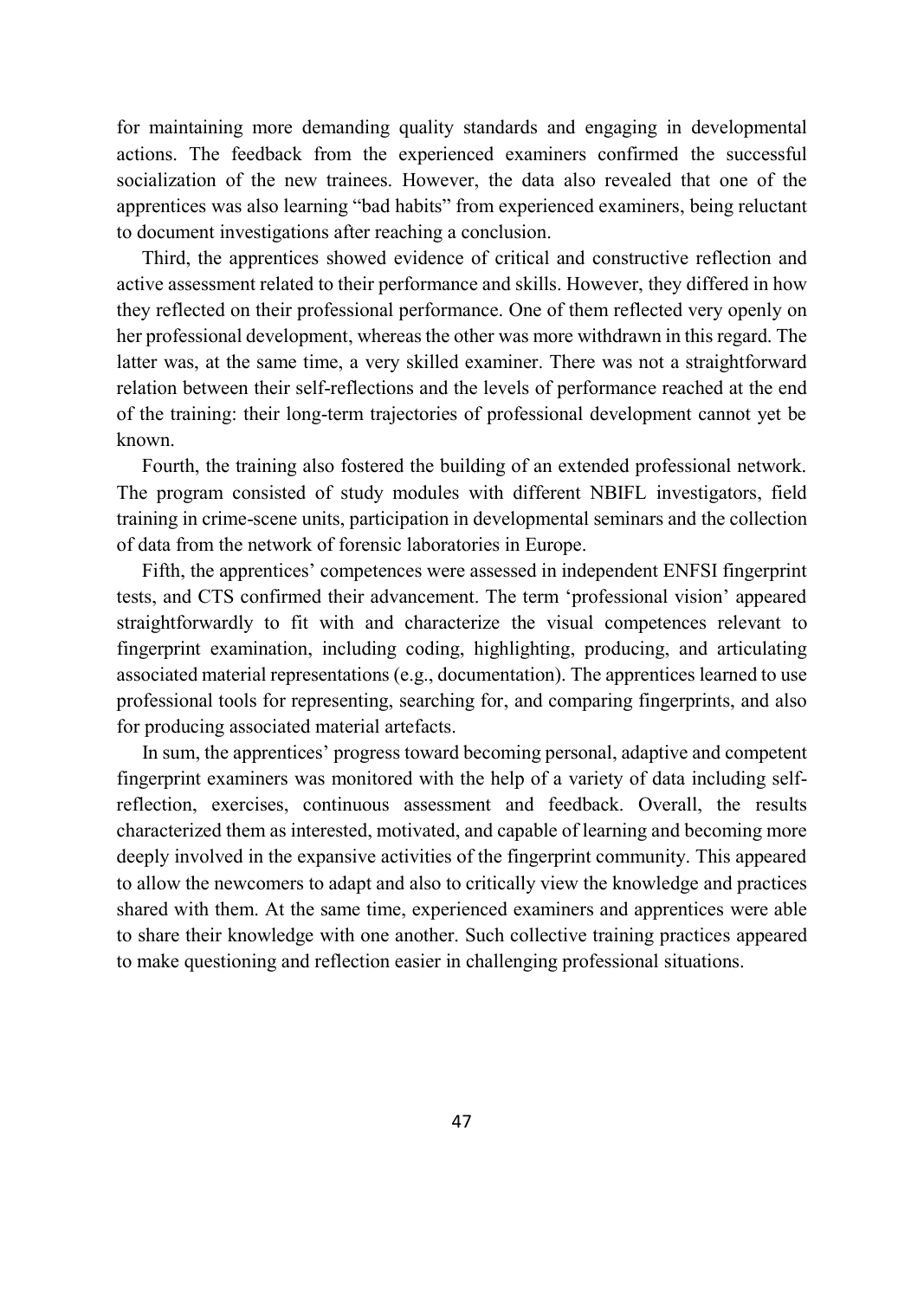## **6.2 Study B: Discrepancies in expert decision-making in forensic fingerprint examination**

The purpose of Study B was to analyze fingerprint examiners' investigative practices in the context of conflicting decisions. The aim was to see how a pair of examiners who analyzed the same latent and ended up with diverging interpretations had originally identified the fingerprint details, categorized the latent, and made the judgements and decisions during the fingerprint-identification process. The examiners were asked to provide written and annotated documentation supporting the analysis of their decisions. The discrepancy meetings focused on each examiner's articulation of what was to be seen in the latent and what features each of them had considered relevant to the analysis. The data made it possible to observe, understand and study how examiners constructed their decisions in discrepant cases of fingerprint examination.

In the past, decisions in discrepancy situations (diverging decisions reached by two different examiners regarding identification, or no identification) complied with the official organizational guidelines made according to conclusion of no identification. Such an approach encouraged examiners to rely on their subjective and personal approaches when dealing with difficult cases. There was no documentation on interpretations and no reflection on the reasons for the disagreements: the basis of the decision-making remained opaque.

Study B focused on discrepant decisions about problematic latents selected from a larger number of analyzed fingerprints. The examiners processed the fingerprint images in various ways to enhance them and make the minutiae easier to identify. They used partial and limited information, making judgements while they coded the images using the GYRO (see Langenburg & Champod, 2011) procedure so as to distinguish between the poor and good areas of the latent, and to highlight selected minutiae and details. Their different ways of manipulating the images appeared to affect their later interpretations and decisions to some degree, and this process was neither transparent nor documented. Although processing facilitated the analysis of the latent, the fingerprint examiners faced various practical obstacles in their daily work related to digital image processing, and tended to be reluctant to document their decisions.

The examiners used professional tools and practices to interpret fingerprint information, manipulate images, and guide their decision-making. They differed in how they technically manipulated images according to their personal criteria and ways of using symbolic communication tools such as color coding. They also focused on different aspects of the latents, and consequently ended up with different and incongruent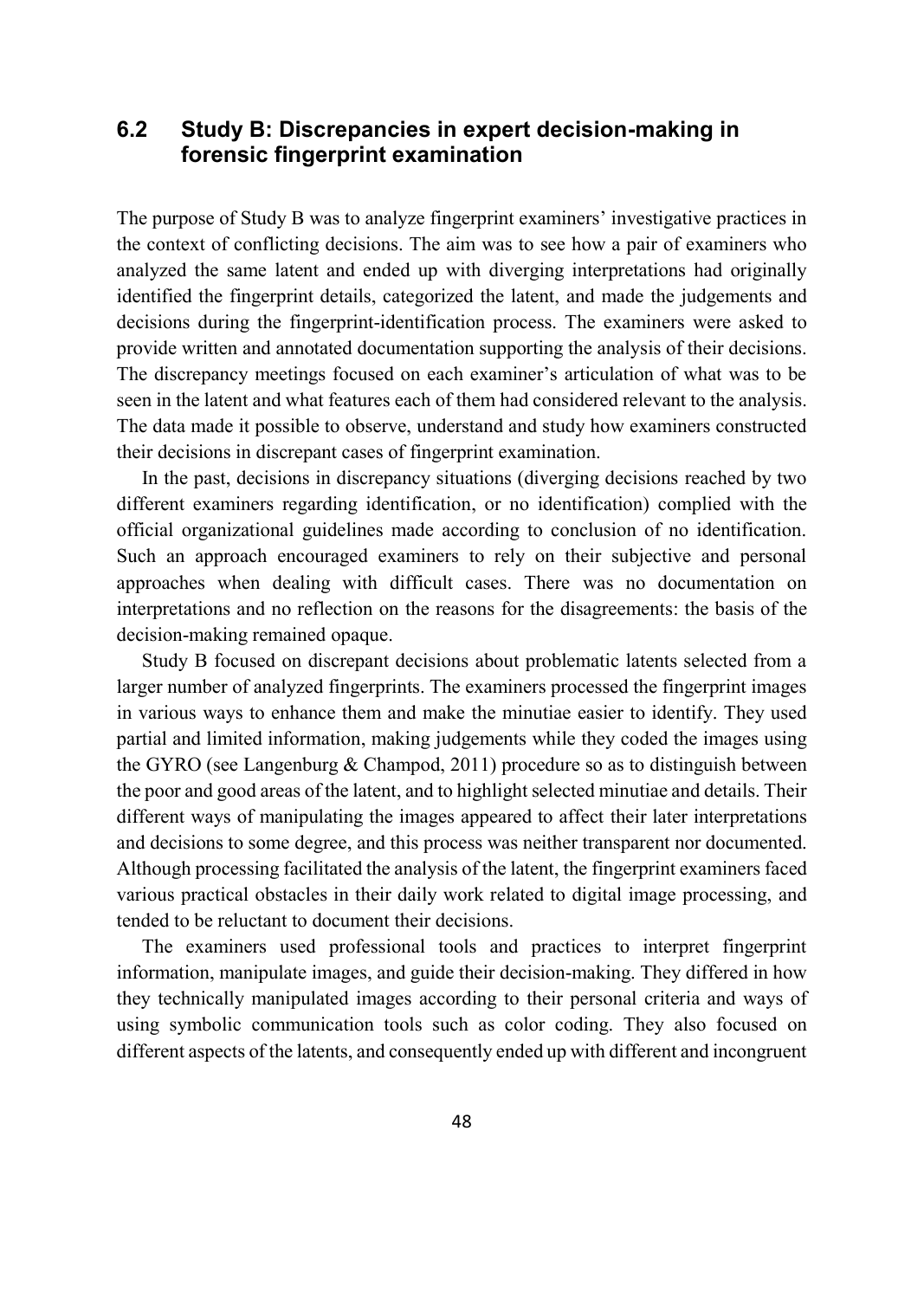interpretations. The results thus reveal the examiners' varying ways of analyzing and categorizing the data, shaping outlines, identifying traces and noise, as well as supplementing information. Such practices represented their constructive work of "modelling" fingerprints and making personal inferences. It appears from the data that they mentally imagined the significant details and filled in missing parts of the latent images that were typically blurred, distorted or messy. This imagining turned out to have minor value in the final decision-making, but it raised serious concerns about bias in the examiners' work. One consequence of the results of Study B was the decision to revise the NBIFL's standard operating procedures and further develop practices of documenting decisions.

## **6.3 Study C: Organizational learning in forensic fingerprint investigation - constructing community rules to overcome critical challenges**

The main purpose of Study C was to examine various aspects of organizational learning involved in constructing collective rules of fingerprint examination aimed at enhancing the quality of investigations in the NBIFL. As a part of the developmental actions, I organized a series of seminars aimed at engaging the whole fingerprint community in reflecting on the development of joint principles of investigation practice.

The digitalization of the fingerprint-examination process under the new Laboratory Information Management System (LIMS) facilitated more effective and rigorous quality work. To that end, the processes, documentation, and application of rules and criteria within the fingerprint community were refined. The digitalized process made it possible for examiners to go beyond the former, often vague, methodological criteria and further develop rules of practice.

Study C focused on the above-mentioned developmental seminars, which took place in a situation in which the digitalization of forensic investigation had induced a major transformation in the tools and instruments used. The seminars provided a context and framework for facilitating expansive and organizational learning in fingerprint investigation. Intervention data provided empirical evidence of the formation of such reflective ways of working.

During the seminars, the fingerprint examiners jointly discussed and developed their analytical methods, decision-making criteria, rules of documentation, and work processes. The results revealed the complex ways in which they shared their practical professional knowledge and collectively developed decision-making criteria and rules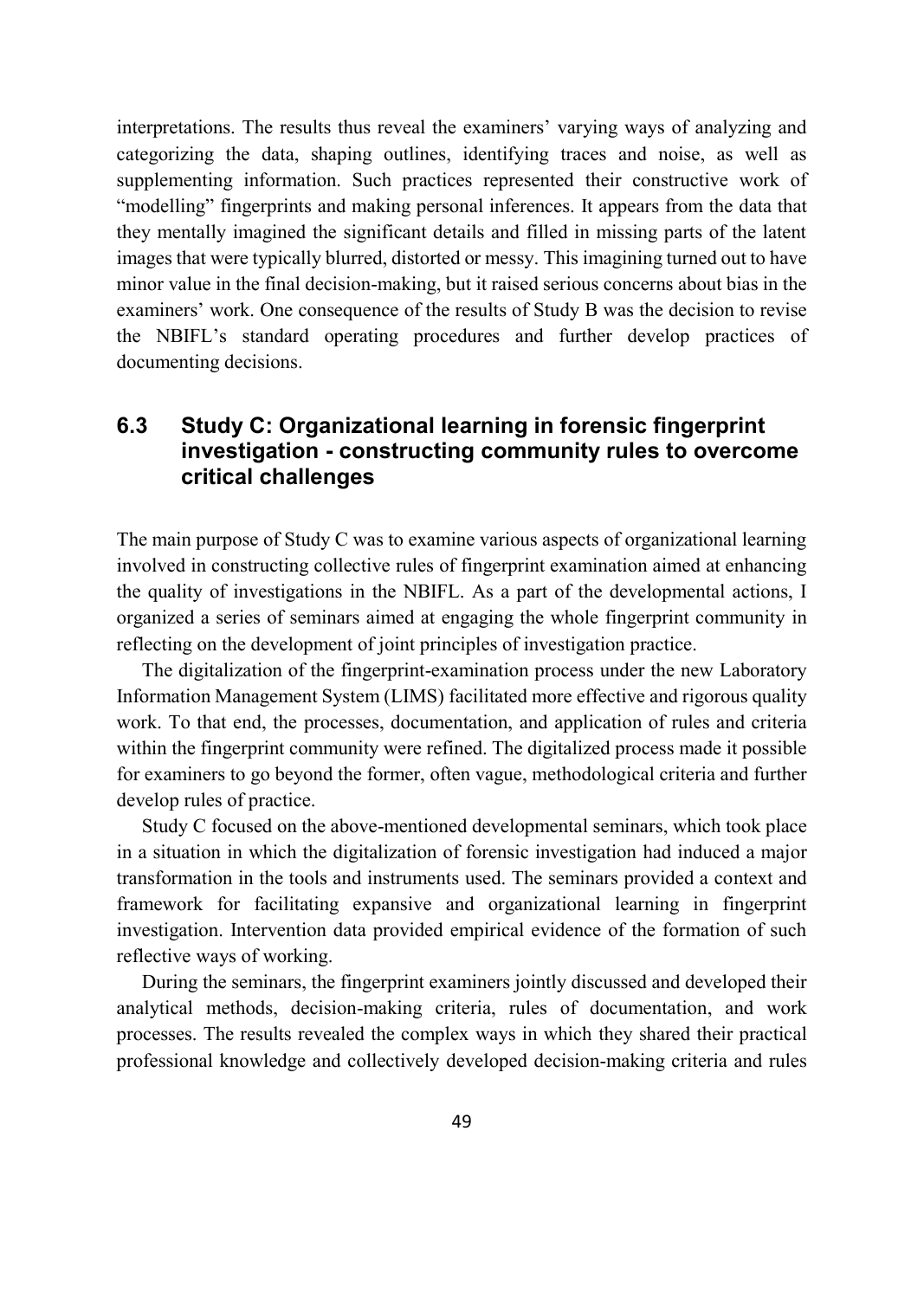of practice. New rules and practices were needed to adapt to and comply with the changing quality requirements and evolving international standards.

In sum, the developmental seminars facilitated the elaboration of shared strategies and norms of working with the evolving set of digital instruments. Challenges arising from the encountered tensions related to the digitalized investigative practices were jointly resolved. As a result of the seminars, the fingerprint examiners constructed tentative criteria for no-value fingerprints, but were not open to new possible decisionmaking scales. They also constructed criteria for the levels of color-coding to be used during the examination process, and to be documented when reporting examinations. They worked out operational procedures for using color-coding to indicate the clarity and quality of the fingerprint. In cases of poor- and mediocre-quality fingerprints it was decided to document the minutiae with the help of Photoshop. In the case of high-quality fingerprints, it was decided that AFIS screenshots would facilitate the documentation. Visual documentation was not necessary in cases of no-value latents, which only required justification of the decision. The criteria and procedures for the discrepancy meetings were collectively constructed during the seminars, and the resulting feedback and ideas were utilized. The preliminary tasks given to different groups of examiners were used in the process of working out digitalized examination practices and procedures. The examiners identified best practices of working with AFIS, in search strategies, for instance, developed practices for using LIMS, elaborated documentation practices, and articulated further aims of developmental quality work. One of the main aims achieved through the seminars was to continue developing the LIMS process.

As a result of the developmental seminars the fingerprint examiners collectively succeeded in their efforts to verbalize and construct their perceptions and interpretations toward defined, joint understandings of the criteria of no-value fingerprints, criteria for color-coding, and procedures for dealing with discrepant judgments and decisions. The NBIFL also found the discussions useful: it decided to include some of the new rules in its operational guidelines and quality requirements, and devised new instructions governing professional activities in the laboratory.

The results show how experienced, senior examiners actively reflected on and verbalized their activities and their justification with the apprentices at the seminars. This supported the developmental orientation of the community and the verbalization of various aspects of fingerprint investigation. The findings also revealed the complex ways in which fingerprint examiners share their practical professional knowledge, and collectively draw up decision-making criteria and rules of practice. New rules and practices were suggested to ease their adaptation to changing quality requirements, evolving international standards, and the challenges of digitalization and documentation.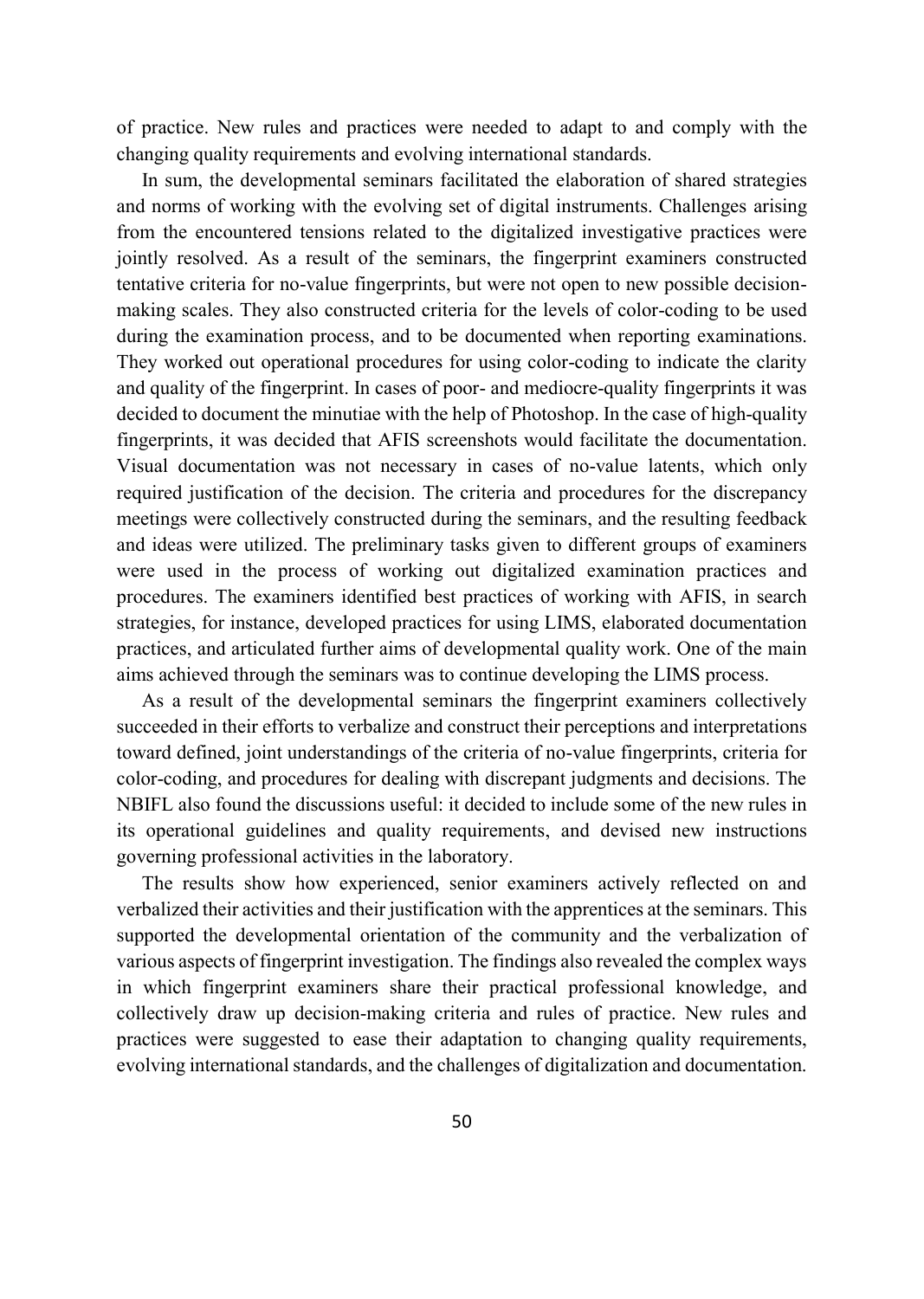## **6.4 A summary of the findings**

This dissertation focuses on a variety of issues: aspects of adaptive expertise, challenges related to decision-making, organizational learning in various investigative processes, shared rule construction, as well as individual and collective knowledge creation and decision-making in the NBIFL. The main findings are summarized below.

First, there is evidence of a radical transformation in the instrumental practices and social organization of fingerprint investigation, which the forensic community went through during the course of the study. The challenges related to personal competences and collaborative working practices were too complex to be resolved immediately, therefore I had to carry out a series of studies, collect multi-faceted data, and engage the whole examination community in finding ways of enhancing processes and operational methods. Conducting action research in a forensic context requires social creativity, collective reflection, and joint deliberation so as to generate novel ideas for improving professional practices.

Second, a professional vision emerged as a very important analytical concept that structured and made visible the interpretations and justifications of the fingerprintexamination process. Although the studies were qualitative and interpretative in nature, all of them relied on the in-depth analysis of numerous fingerprints either individually or jointly. I traced the examiners' coding practices, highlighting and annotating the latents being analyzed and using the resulting information to constrain interpretation.

Third, the articles included in the dissertation revealed hidden problems and limitations of prevailing examination practices, such as opaque local practices that became increasingly transparent through digitally mediated activity. Durable digital representations and processes made many tacit aspects of forensic investigation visible and subject to collective reflection and transformation. Fingerprints are content-rich entities. Variation between examiners in operational procedures is not likely to lead to erroneous conclusions in the case of high-quality latents. With regard to the more difficult latents, however, the reluctance of experienced examiners to document their examination processes reduced the likelihood of identifying weaknesses and learning from other examiners' experiences.

Fourth, the results confirm the importance of renewing the training of fingerprint investigators, and especially of cultivating adaptive experts capable of reflecting on their activity and with a sophisticated professional vision. I reported the results of developing such a training program in Study A, and described the trajectories of two apprentices. The training program appeared to be successful in terms of engaging apprentices in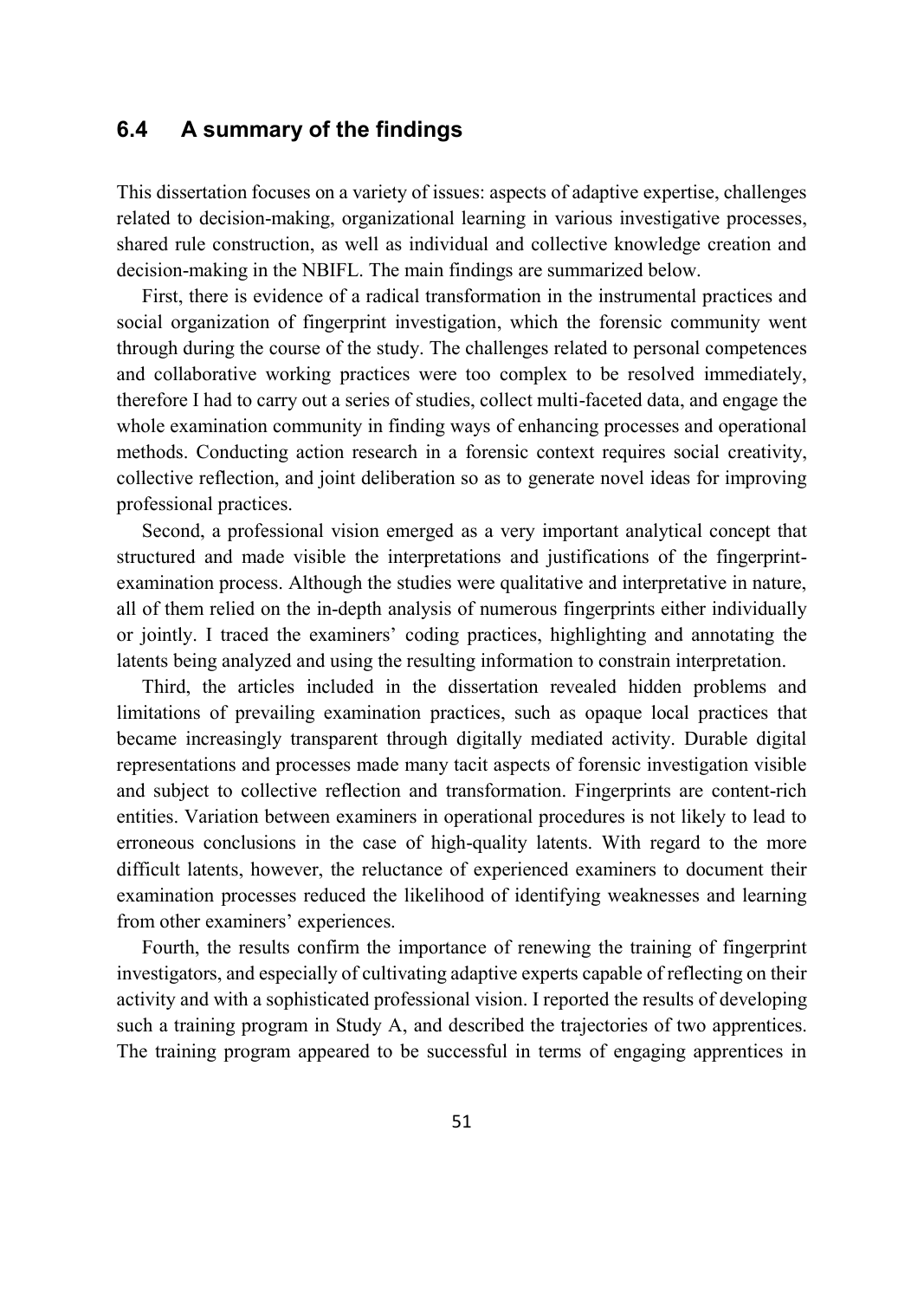intensive reflection in and on activity, actively seeking learning opportunities, and building extended professional networks. A large number of training tasks as well as standardized fingerprint-examination tests revealed that the apprentices acquired a sophisticated professional vision. It was critical to involve experienced examiners in the training of the apprentices so as to support the sharing of their knowledge with newcomers. Many of them had not trained apprentices before so they had to challenge themselves. The knowledge-sharing process was also a learning curve for the experienced professionals. Professionals have to share their historical and social knowledge, and frameworks and perspectives that sustained their engagement in the activity in a meaningful way. The newcomers not only learned new skills, however, but also appeared to adopt some maladaptive habits, such as the reluctance to document judgments and decisions. Another challenge was that experienced examiners, who acquired their professional skills when engaged in their daily practices several years after their apprentice-mentor training, demonstrated the variation in professional vision. In spite of these limitations, however, the novel training program with its structured and transparent, collective way of working enabled the effective socialization of newcomers into the community. In fact, NBIFL has hired one new apprentice and this training program has been updated. The basic structure remains the same, but some developmental revisions between and within the modules have been carried out. This update was implemented by the apprentices who were trained in the program reported in this study.

Fifth, the results revealed how the digital work process collectivized the fingerprintinvestigation procedure in terms of distributing analyses among several independent examiners. The analysis of the discrepancy meetings conducted in Study B revealed the reasons behind the fingerprint examiners' divergent interpretations and decisions, and how they justified them. It seems from the findings that they often relied on partial or incomplete information – in accordance with Goodwin's professional-vision framework - when making judgements about difficult and distorted latents. Sometimes they even mentally "repaired" low-quality, poor latents by supplementing the missing information. Although their constructive inferences did not appear significantly to distort the final decisions, one should be aware of the subjective-bias risks involved. One implication arising from this dissertation study is that overly vague or limited organizational and international guidelines, as well as a lack of knowledge about different kinds of bias effects, may lead to personal characterizations and interpretations of poor-quality latent decisions and conclusions. It is therefore necessary to develop operational procedures though which to work out transparent, repeatable and accurate ways of analyzing challenging fingerprint cases, justifying decisions, and documenting examination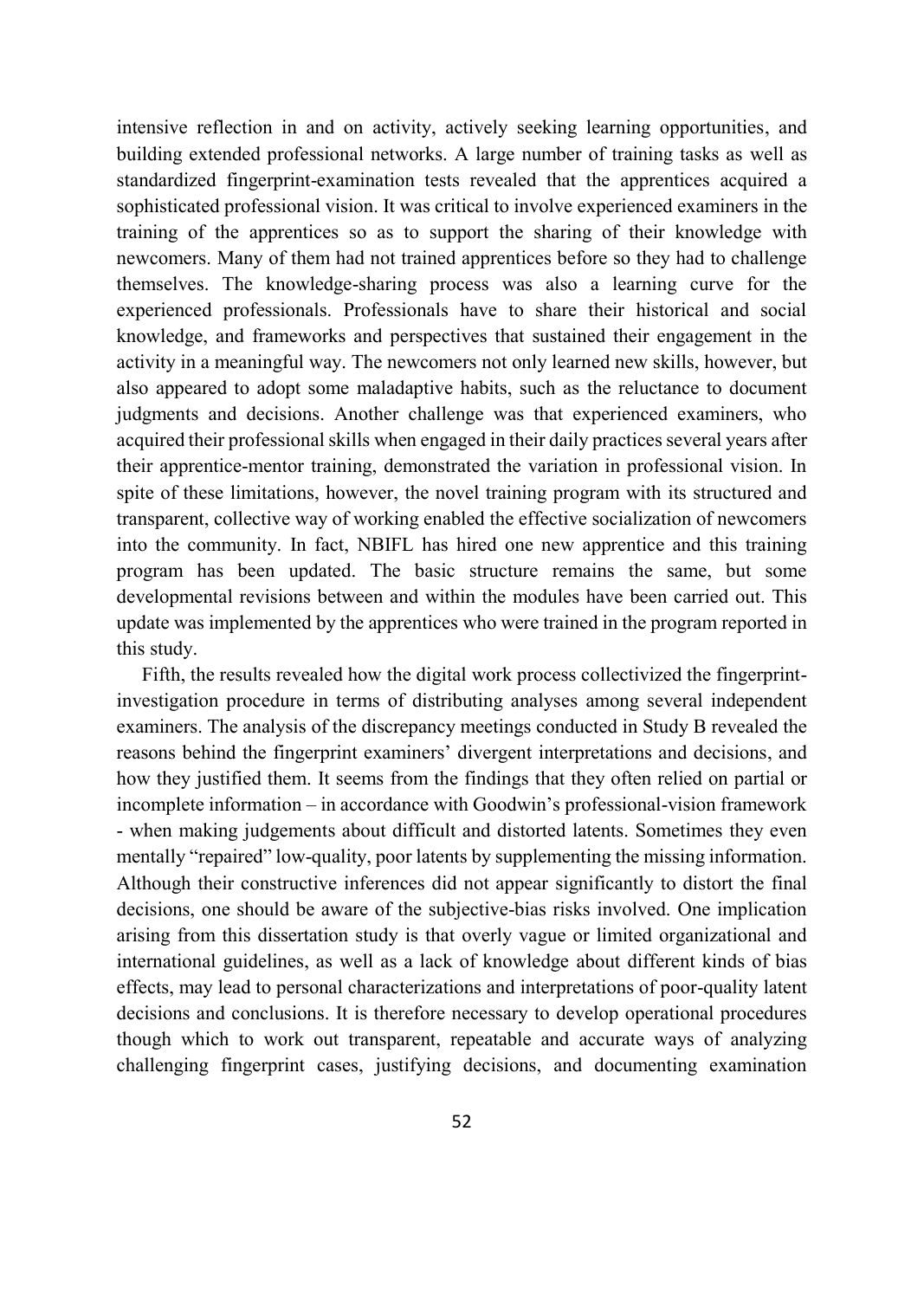processes. It is essential not only to improve pre-service training but also to provide more effective professional-development opportunities. International studies such as Dror (2017), and the suggestions of ENFSI provide a variety of tools for resolving these kinds of challenges (see enfsi.eu). Further studies on the interpretative work of examiners are warranted.

Sixth, Study C reported action research that involved engaging the fingerprint community in collectively addressing the challenges through joint discussions and reflections on professional practices and quality improvements. I organized communal activities for forensic investigators to enhance their understanding of the new challenges and to find productive ways of improving quality when using new technology-mediated tools and instruments. The results revealed how the community elaborated shared criteria and rules of fingerprint examination, and agreed about joint practices in their work with digital instruments and environments. Discussions among fingerprint examiners produced rich data that facilitated deeper investigation into the basis of the decisionmaking and the overtones, and identified the challenges inherent in the processes, methodologies, rules and overall guidelines of fingerprint analysis. The seminar discussions resulted in the renewal of workflow processes and operational practices involving the use of technical instruments and tools.

It is quite rare in a normative culture for traditional top-down managerial methods to foster reflective and transformative processes. A major motive for promoting reflectivity in an organizational context is to create a supportive setting in which people share experiences, build capacity and agentic involvement, and jointly overcome challenges and contradictions (Schulz, Kajamaa & Kerosuo, 2015). The NBIFL decided to use the results of the present study in the further development of examination practices, and to include some of the rules devised during the seminar in its new operational guidelines. The results emphasize the importance of common training and the need to devise unified analytical practices that comply with transparency and reliability requirements, and to exploit decision-making opportunities. Digitalization offers no new solutions in forensics without high-quality multi-dimensional research. The developmental seminars revealed the need for shared strategies and norms when working with digital instruments.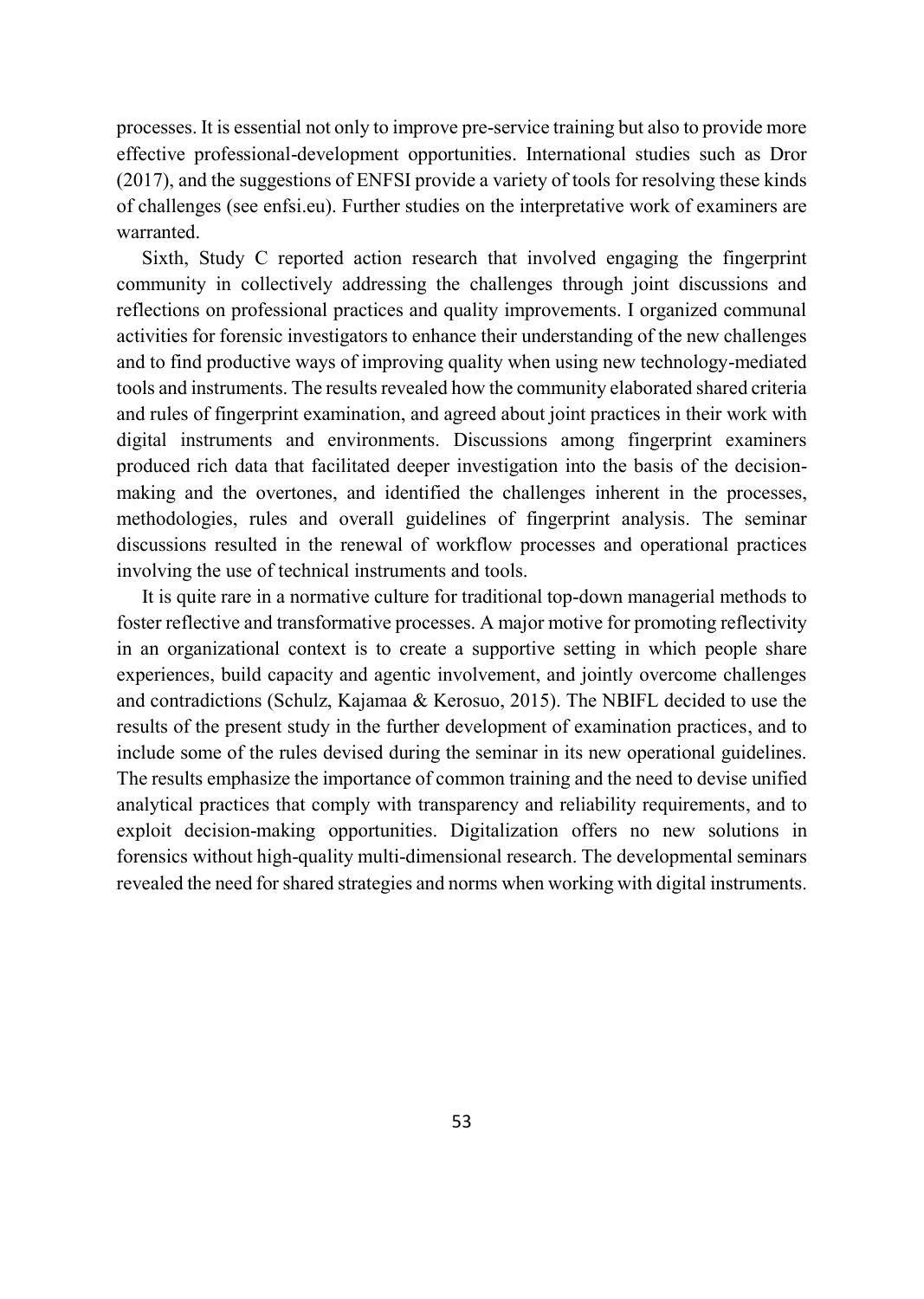# **7 General discussion**

The purpose of this investigation was to provide an in-depth understanding of the personal and collaborative expertise of professionals specialized in fingerprint examination, and to facilitate interventions with them that would support the organizational transformation of practices of learning and working in forensics. Fingerprint examination is a domain that has been radically transformed through digitalization and the introduction of international standards and quality requirements. The present dissertation addresses the various ways in which this transformation affected the practices of individuals in the field of fingerprint examination in Finland. Its main scientific contributions are as follows: 1) Working out methods suitable for the training of adaptive and collaborative experts in fingerprint investigation; 2) Developing and testing an organizational approach to dealing with serious problems in practice, specifically with regard to conflicting interpretations of fingerprints and arriving at justifiable decisions based on mutual negotiation; and 3) Developing and testing an approach to organizational learning designed for the fingerprint-investigation community and based on a series of developmental seminars. The intervention efforts reflected multiple aspects of the vision presented in European Forensic Science 2020, as well as recommendations of NAS (2009) such as developing novel training and educational models, enhancing examination and evaluation processes, improving methodological procedures, and justifying decisions. The discussion in this final chapter covers the theoretical, methodological, and practical implications of the research.

# **7.1 Theoretical implications**

The present dissertation examines expertise in the institutional practice of fingerprint investigation from a sociocultural perspective and as a socially distributed process mediated by shared tools and practices among expert communities and networks.

The notion of a *professional vision* (Goodwin, 1992) offers a quality perspective enabling experts to explain how they interpret significant events from their investigative material, and provides a communicative vehicle in a court of law. As a concept, it has emerged as a major explanatory factor that is perfectly suited to the context of fingerprint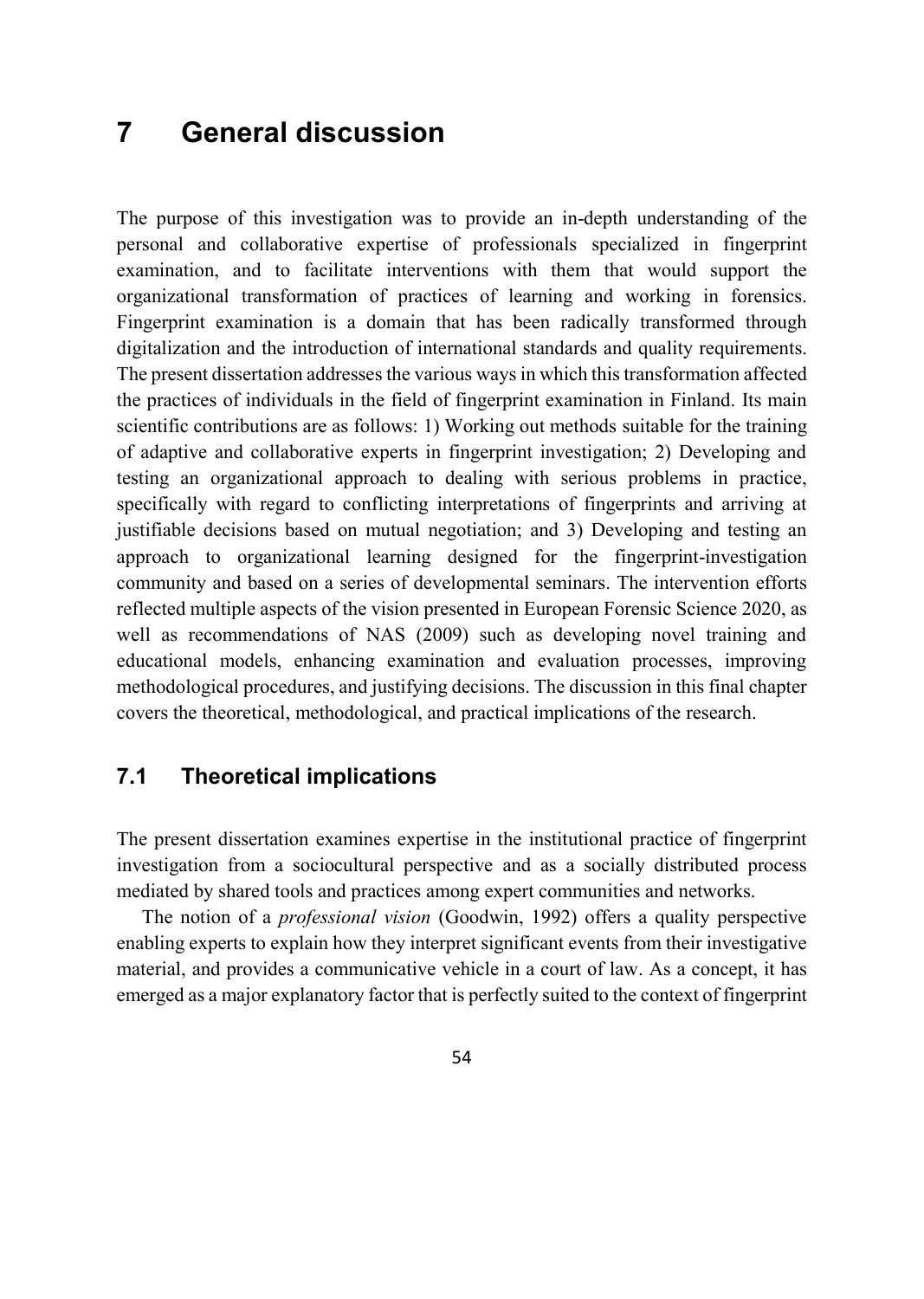investigation and allows the expert to explain his or her interpretations and visionary practices. Fingerprint investigators need to have sophisticated visual capabilities developed through sustained training (Billett, 2006). Referring to a professional vision helps them to conceptualize socially mediated ways of coding, highlighting, and annotating fingerprints. In a very concrete sense, visual analysis was not a passive flow of information from external images to the minds of examiners: the data revealed the examiners' constructive efforts in supplementing (repairing, modelling missing details) and manipulating images. The present dissertation confirms the value of Goodwin's (1994) conception of a professional vision in enhancing understanding of and explaining expertise in visualization-rich domains such as fingerprint investigation. Having a professional vision requires personally cultivated visual competences that are mediated by shared instruments and practices, revealing the interdependence between individual and social aspects of expertise (Billett, 2006). As far as I know, the important role of a professional vision in understanding expertise in fingerprint investigation has not been acknowledged in earlier studies: it appears to be suited to several areas of forensic investigation, including tool marks, shoe prints, and handwriting, for example.

Fingerprint investigation is a complex problem-solving activity, a competence that, to a great extent, is based on sustained personal training and experience. Fingerprints are information-rich, and contextual factors affect many aspects of their analysis. Because the analytic practices rely on visual competences, many aspects of associated expertise are not well articulated or expressed in words and guidelines. Although forensic science is considered trustworthy, many of the enacted practices are based on *implicit, tacit, and local knowledge* accumulated through extensive experience and are, therefore, somewhat "encrypted" in nature. These practices may resist insights into component processing. Many studies have addressed the vulnerability and subjectivity of fingerprint examiners' work in terms of expert judgement, decision-making, cognitive bias, and methods of fingerprint comparison. The limitations of experience-based approaches became evident in the transformation to digitally mediated investigation practices that make divergent interpretations and heterogeneous justifications more transparent and explicit. Both research and experience indicate that an individual examiner's personal skills and competences play a crucial role in the reaching of reliable and valid conclusions. Keeping up and improving professional competence requires strong community support, however, so as to make transparent, reflect on, and improve investigative practices.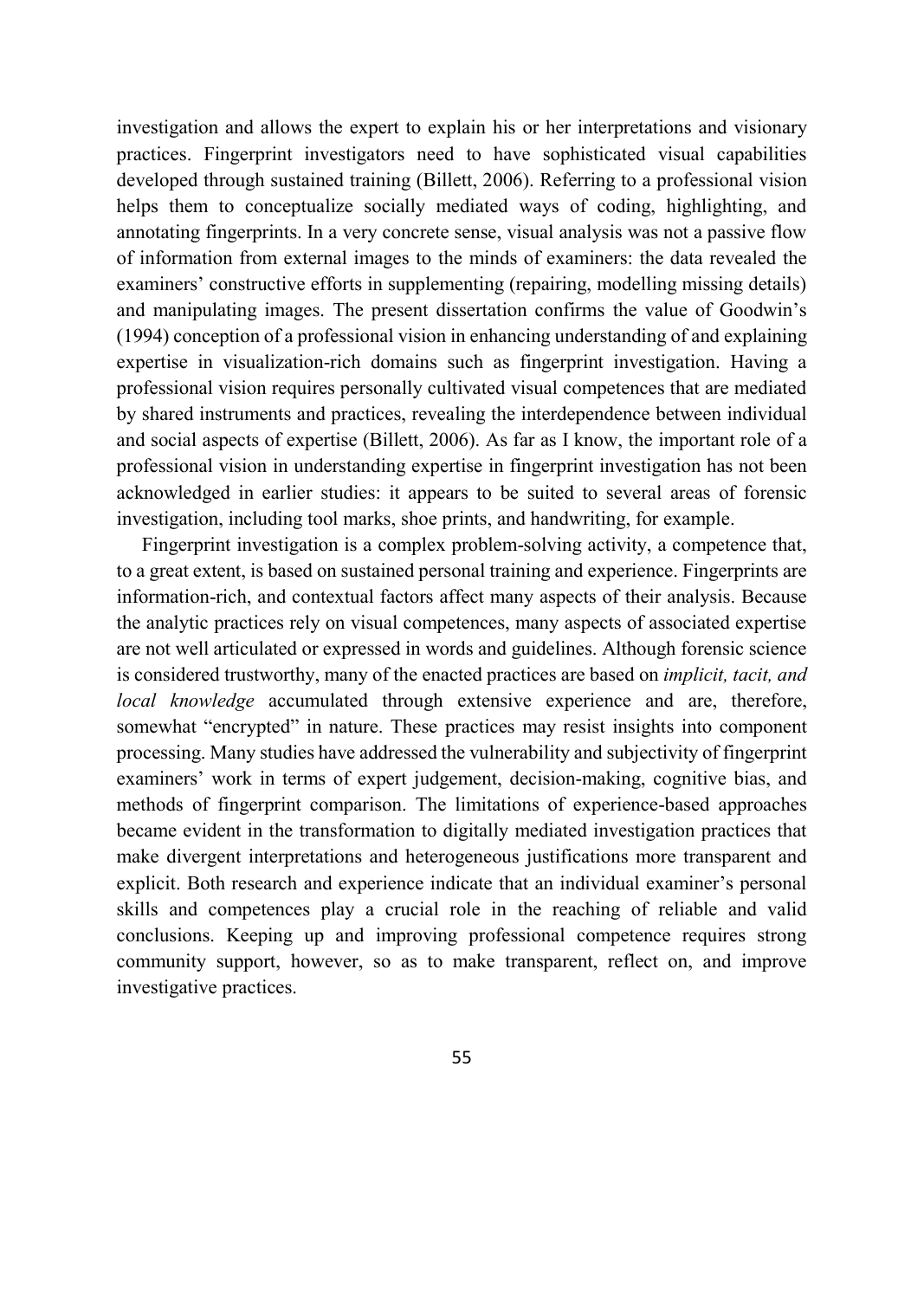The present dissertation also demonstrates the importance of collective practices that foster *adaptive expertise* in both novices and experienced professionals. My own orientation toward adaptive expertise changed during the dissertation process. At first, I saw it as an individual problem-solving capacity, and later began to understand the importance of shared practices of reflecting and conceptualizing professional activity, identifying and overcoming challenges, and directing efforts to improving and transforming joint practices. It involves second-order activity (Engeström, 1987), eliciting proactive adaptation to the transformative requirements of fingerprint work. Adaptive expertise, therefore, is not only a matter of personal professional competence but also, and to a significant degree, represents collectively shared practices and methods among expert cultures and networks (Bereiter & Scardamalia 1993; Hakkarainen et al. 2004). In an effort to elicit adaptive expertise I engaged the apprentices in the textual practices of building and comparing their learning diaries and discussing critical issues of fingerprint examination with senior examiners and the supervisor (Mustonen  $\&$ Hakkarainen, 2015). Beyond the fast cycles of pattern recognition and case interpretation, the apprentices were invited to participate in deliberated analyses of their professional activity to foster the building of professional knowledge (Eraut, 2010). It is assumed that such social practices are helpful in adaptively explicating and re-mediating evolving professional competences. It appears to me that the apprentices in question did indeed appropriate practices of adaptive expertise in terms of cultivating their epistemic agency (Billett 2011), in other words their interest in, motivation for, and capability of learning and deepening participation in the expansive activities of the fingerprint community. Earlier theories of expertise tend to be individualistic in nature, but recent scientific discourse has emphasized its *socially distributed nature* (Hakkarainen et al., 2004; Engeström, 1992; Edwards, 2010). At the same time, however, individually mastered competences also matter because professionals cannot productively participate in expert communities and networks without having sophisticated actionable knowledge, contextual understanding, and operational competences of their own (Edwards, 2010). Expertise develops in stages, from following given rules and instructions as a novice with limited knowledge to becoming increasingly flexible, situationally sensitive, goaldirected and skilled in strategic planning. Professional development also involves negotiation between collective norms and practices, and personal, evolving subjectivities and identities (Billett, 2011). As a result of these efforts, adaptive expertise came to be seen as a socio-epistemic practice that shaped the apprentices' learning and practices in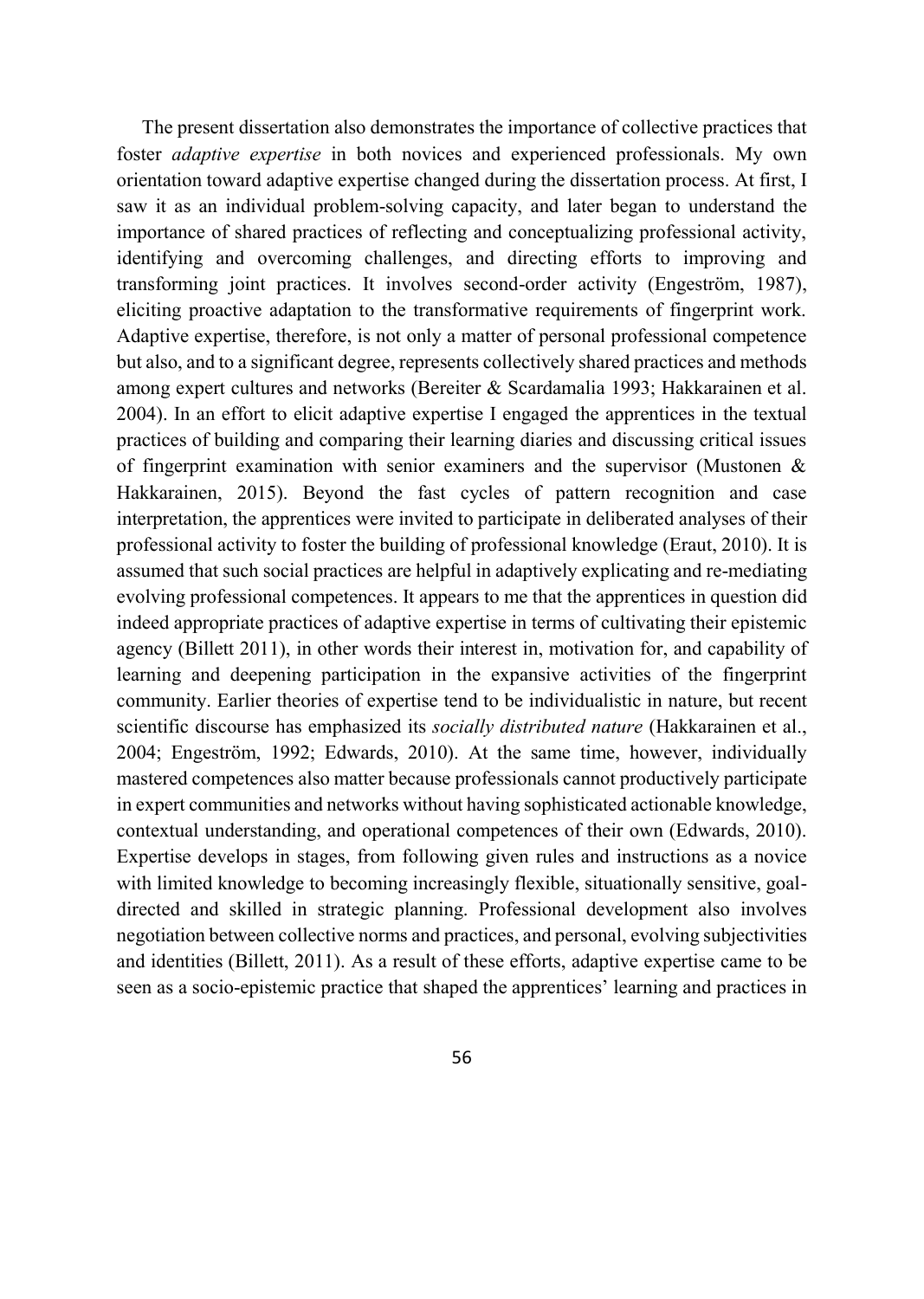mutual engagement with senior examiners.

This dissertation has also brought to light the importance of rules governing the repeated-examination activities involved in fingerprint investigation. The developmental processes that were facilitated involved moving from implicit and local regulations toward more explicit and collectively elaborated, organizational rules. These rules cannot be straightforwardly or mechanically applied, however, because of the ethnomethodological nature of the forensic material (the complexity of fingerprints, clarity challenges, and variation in latent print development methods, for example), and the context has to be considered. Collective reflection and common guidelines are necessary, too, because any rule can be followed in multiple ways in practice (Wittgenstein, 1953). I have reported on the combined efforts of the current fingerprint-examination community to work out joint operational rules related to using instruments, assessing fingerprint quality, and making decisions. Moving from traditional subjective and nonreflective examination procedures to more transparent, socially constructed practices (guided by more explicit and jointly agreed rules) requires major collective efforts.

The present study was also inspired by *Engeström's expansive learning approach* (2001, 2009), which facilitates the analysis and conceptualization of organizationaltransformation processes and means of action. I did not systematically apply this framework in my study, but certain aspects of it are reflected in my intervention efforts. I used activity theory to promote reflection on the old and the new processes of forensic investigation, and followed the ongoing changes in tools, rules, subjects, communities and the division of labor, and the mediating objects of professional work. The process involved many mini-cycles of organizational development that were reminiscent of activity theory but also shared some characteristics of action research. I organized a series of intervention-based developmental seminars in which tensions and challenges related to past, current and future work were reflected on. The activity-theoretical focus on tension, ruptures and breakdown motivated me to organize discrepancy (or initially "contradiction" meetings) among experienced professionals. Examiners modelled, tested, and concretized their perceptions and processes in accordance with verbalized new rules and criteria, and implemented new models in their activities. Overall, the results confirm the relevance of an activity-theoretical focus in studies focusing on the role of tools, practices, and tension in organizational transformation.

I have also shown how the methods of fingerprint investigation were profoundly transformed through digitalization, which made the processes transparent and durable,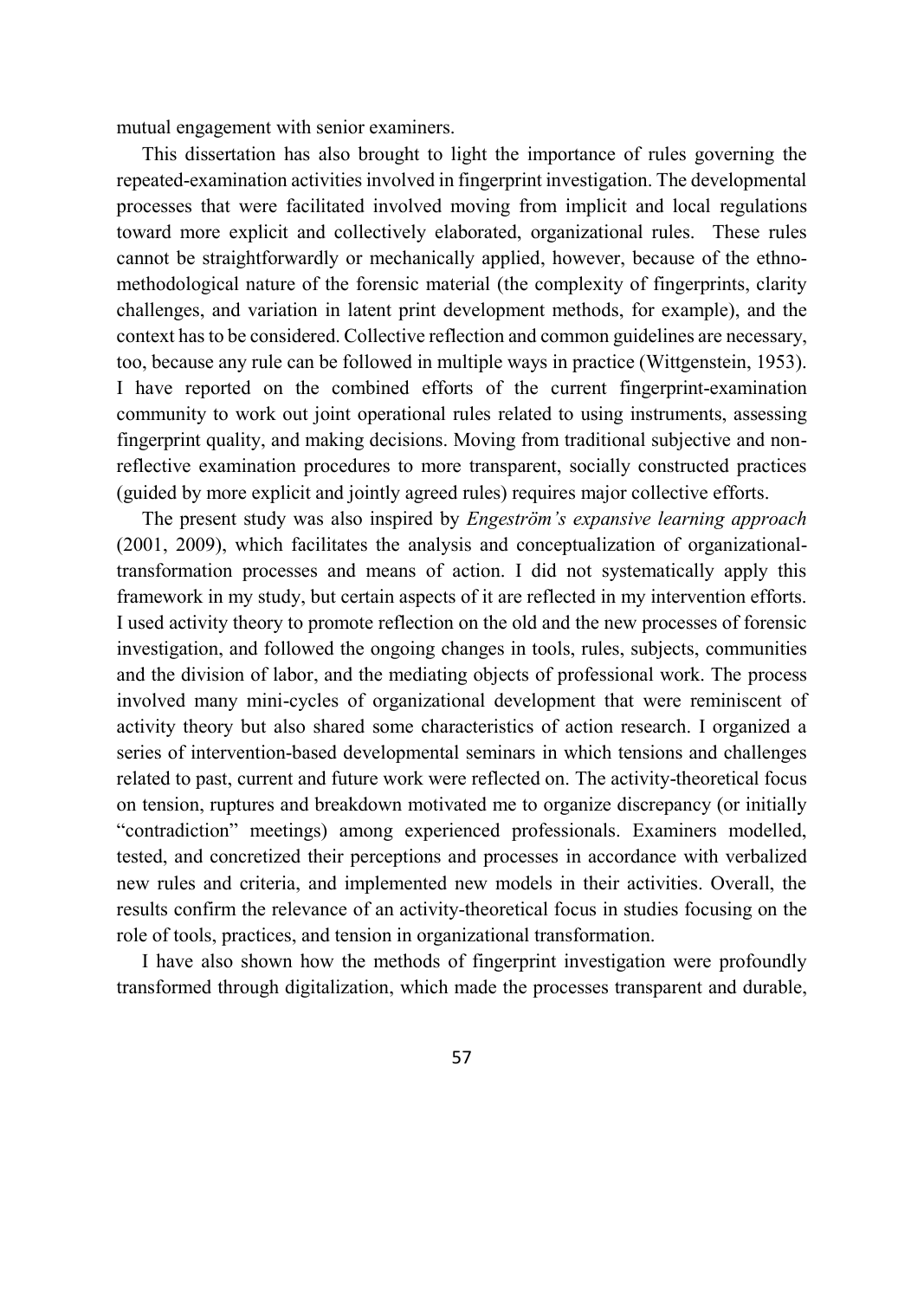and thereby subject to collective reflection and deliberate improvement. The transformation was related to intensify international efforts to standardize expert work, increase accountability and improve quality. Novel *epistemic professional cultures* are needed to adapt to such challenges, as Nerland (2012) points out (see Knorr Cetina & Reichmann, 2015; Edwards, 2012; Mørk, Aanestad, Haseth, & Grisot, 2008). This dissertation reports my efforts to implement associated interventions at NBIFL through developing a new training system and engaging the workplace community in developmental seminars. The new training program engaged newcomers in intensive reflection, as well as in active participation in developing novel investigative methods in interaction with national and international expert networks. The developmental seminar encouraged the fingerprint-investigation community deliberately to reflect on, make visible and transform its professional practices in line with internationally shared instruments, guidelines, and standards. In sum, the present dissertation attests to the importance of investigating socio-epistemic practices of professional communities, and gives an empirical account of an epistemic professional community in action in the field of fingerprint investigation.

# **7.2 Methodological reflections**

The purpose of the present dissertation was to analyze the personal, collective, and organizational aspects of expertise and learning related to fingerprint investigation in the context of digital transformation. The dissertation comprises three studies: Study A follows two apprentices in the process of becoming professionals (within-person development); Study B concerns discrepancies between examiners who make conflicting decisions (inter-personal level); and Study C focuses on the developmental seminars (community-level).

The three studies complement one another and in combination give a comprehensive view of the transforming processes and practices of fingerprint investigation in the context of digitalization. Learning, which is a socially negotiated process embedded in inter-related personal and social practices and structures (Billet, 2006), should be examined on the individual and the collective level in the context of organizational change.

Organizational learning is a complex subject of study. It is history-dependent and mediated by transforming socio-technical instruments and practices. A multi-level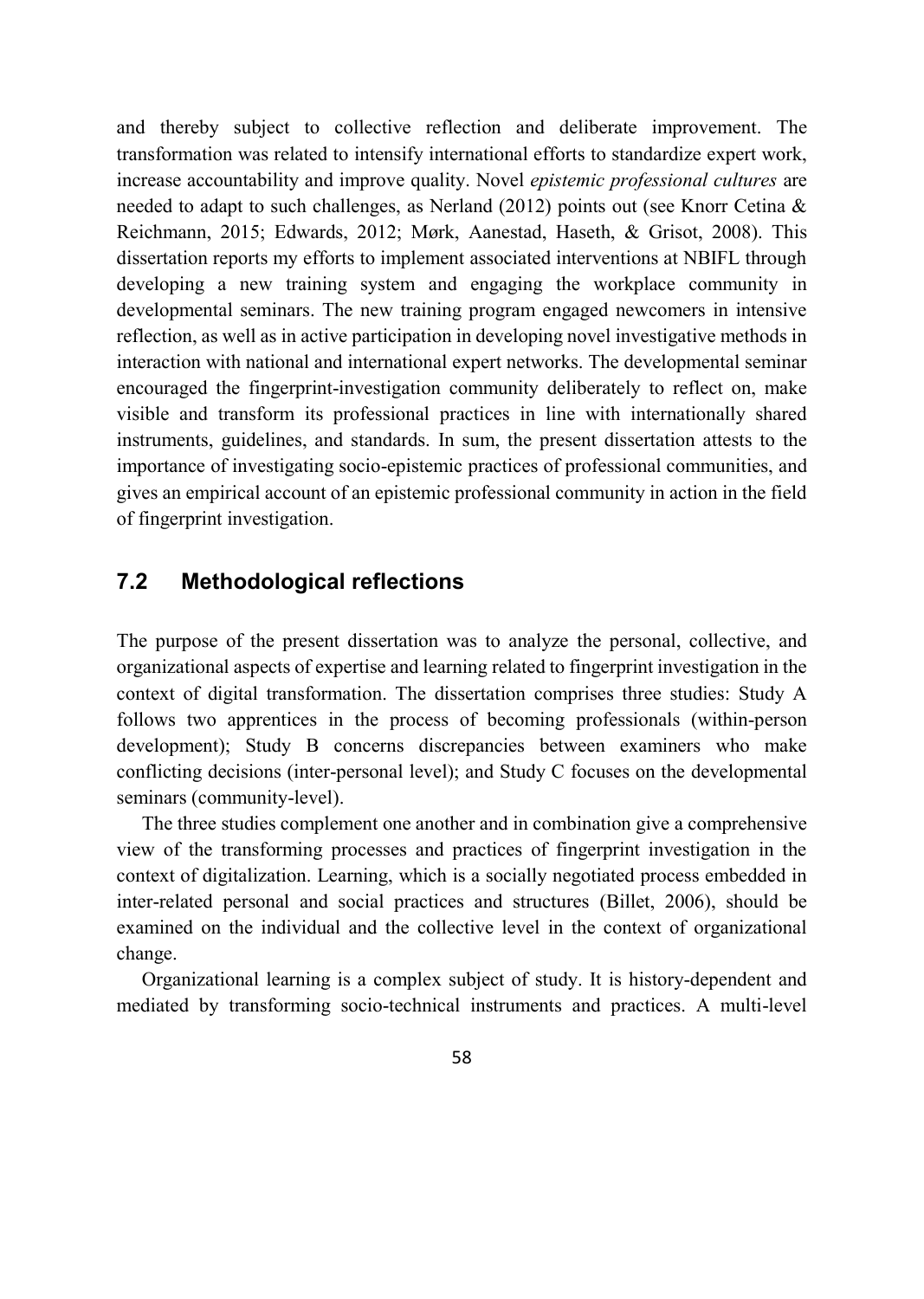approach that integrates theoretical and practical knowledge is needed to promote sociotechnical organizational change. It is necessary to study the organizational and situational conditions to identify potential boundaries in terms of learning. Negative boundaries are encountered when collaboration and learning through experimentation are blocked because errors cannot be openly discussed. An effective learning organization encourages and facilitates learning by structuring its policy and processes of strategy formation, evaluation, implementation and improvement. Such processes allow professionals to realize their potential to create a better future through more effective, dynamic and expansive learning (Argyris & Schön, 1996; Senge, 1990; Daft & Weick, 1984).

An organization that is willing to look horizontally beyond its own boundaries by means of scanning (data collection), interpreting (data and international guidelines), and learning (actions taken) is more likely to build open relationships and to foster learning across individual, collective, and organizational levels (Daft & Weick, 1984). Collaboration and open interaction are essential for achieving such aims, and also support the development of a professional learning culture. A collaborative community produces more valid information than non-cooperating individuals: it supports the making of informed choices and the assumption of collective responsibility for monitoring success in their implementation. Personnel with valid information are effective: they actively and flexibly pursue challenges and organizational change, which is possible in an open culture (Argyris, 1990).

This dissertation is based on *multi-level data* concerning individual knowledge and competence, peer interaction, and collective reflection. Multiple studies relied on complementary methods for triangulating the complex processes of fingerprint investigation. A crucial aspect of the data interpretation was the analysis of tens of fingerprints individually, in pairs, or as a community: this validated many of the assessments and conclusions presented in this dissertation. For confidentiality reasons, this core aspect of the analyses could not be fully reported in the published articles. Most of the data was qualitative, in accordance with the complex nature of the examination processes under investigation. It includes apprentices' written reflections, interviews, novices' and experts' annotations of fingerprints, protocols of discrepancy meetings, and documentation on relevant parts of the developmental seminars.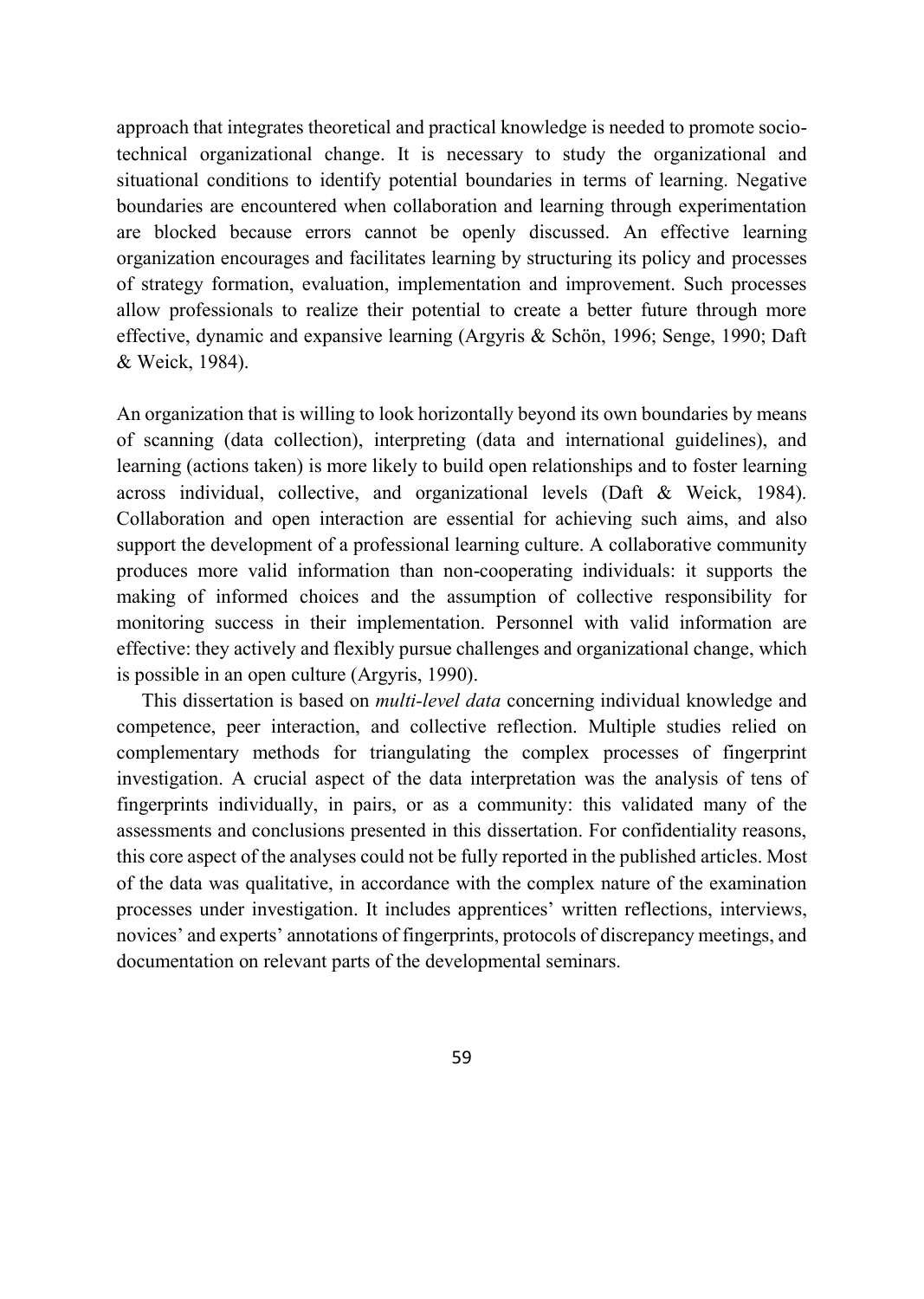*Intervention* methods were used extensively in this investigation, namely in implementing a new training program and assessing its effectiveness, engaging experienced professionals in the new practice of having discrepancy meetings, and involving the whole community of fingerprint examiners in collectively reflecting on and improving their practices. The present dissertation is exploratory, in accordance with the complex, multi-level, and systemic nature of fingerprint investigation. The study could be characterized as action research in terms of reflecting on prevailing practices, designing improvements, and making changes accordingly (Lewin, 1946). The development of fingerprint examination is nevertheless a long-standing and continuous process, of which the present research covers only a small part. One limitation is the lack of data on some of the effects of the interventions, such as how the new rules and operational procedures were put into in practice later on.

The *reliability* of this dissertation study lies in the use of multiple, complementary sources of data that reduced the impact of the limitations. These sources included interview talk, discourse interaction, documentation of learning and investigative processes, as well as the actual fingerprints that were being analyzed. The large amount of data required for each study was screened carefully and selected for further analysis according to its relevance: in many cases it would have been practically impossible to analyze everything.

The analysis and interpretation of the data involved an extended research community, comprising me and three supervisors, representing heterogeneous areas of expertise. Decisions regarding what to include and what to exclude were reached in collaboration with the supervisory team. Everyone involved read the data several times and decided on the analytical categories during several iterative cycles of reflection, category construction, and iterative refinement. Disagreements and divergent interpretations were sorted out through joint discussion and close examination of how the categories and the actual data were related. In the data analysis we followed the-categorization as closely possible, and provided extensive quotations from the participants' statements to allow their diverse voices to be heard. The possibility of alternative interpretations is also acknowledged. We critically evaluated the process, and the articles included in this dissertation have been reviewed in international publications.

The *validity* of the present dissertation relies, to a great extent, on the following process involving the re-analysis of fingerprints that a) the apprentices and the experienced investigators examined during training (Study A); b) the investigators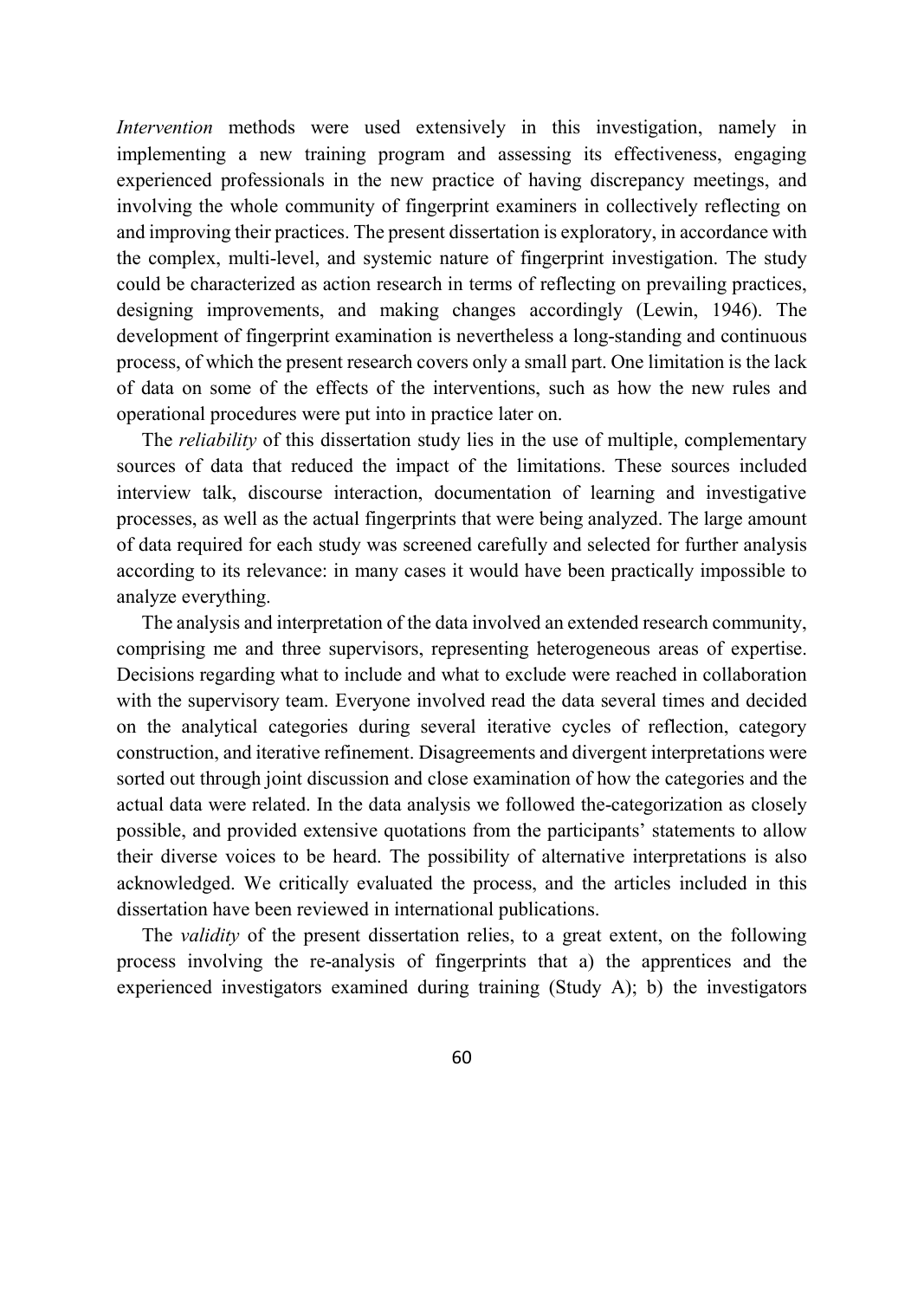analyzed in a discrepancy meeting (Study B), and c) members of the fingerprintexamination community independently scrutinized during the developmental seminars. In most cases, several independent examiners analyzed the fingerprints and compared their possibly diverging minutiae, areas of color coding, and documentation. Moreover, hard fingerprinting skills were assessed on standardized international fingerprintexamination tests taken by both newcomers and veterans. My decades of practitioner experience as a fingerprint examiner was a critical factor in enhancing validity in that I could relate the discourses and reflections to the investigative practices in question.

Whereas the *author's role* was crucial in analyzing the fingerprint-examination cases, the qualitative textual, the interview and the interaction data were analyzed collaboratively in numerous reflective sessions. Moreover, although the research was carried out as rigorously as possible, my involvement evidently affected the results and their interpretation, as well as the nature of the qualitative studies. I worked with a team of supervisors in distributing analytical tasks among team members to ensure the consistency of the analytical procedures and standards. This qualitative procedure involving recontextualizing, reinterpreting and redefining the research questions continued until a satisfactory interpretation was reached. The open-ended and tentative nature of text interpretation in part of the qualitative research gave me the opportunity to process and reflect on the data consistently and against uniform standards.

As explained in the section on methods, I assumed responsibility for carrying out the interventions. I functioned as the quality manager of the fingerprint community and initiated the current series of studies after becoming aware of the limitations and challenges of the fingerprint-investigation process. My participation in European and international collaboration with other fingerprint-examination communities significantly affected the direction of my efforts. I was also involved in selecting novel investigation instruments, such as AFIS, and was in consultation with the developers. Auditing other forensic-examination communities helped me to become aware of the limitations of our own methods. Having worked as a fingerprint examiner for two decades, I was very familiar with the traditional practices. Account should therefore be taken of my central role in shaping the investigations, analyzing the data and interpreting the results. I was constantly interacting with the professional examiners, and used my experience in directing future efforts. I was, for instance, personally responsible for guiding the training of the two apprentices. Study C, in turn, was carried out in close interaction with the fingerprint-examination community, and we collectively verified many inferences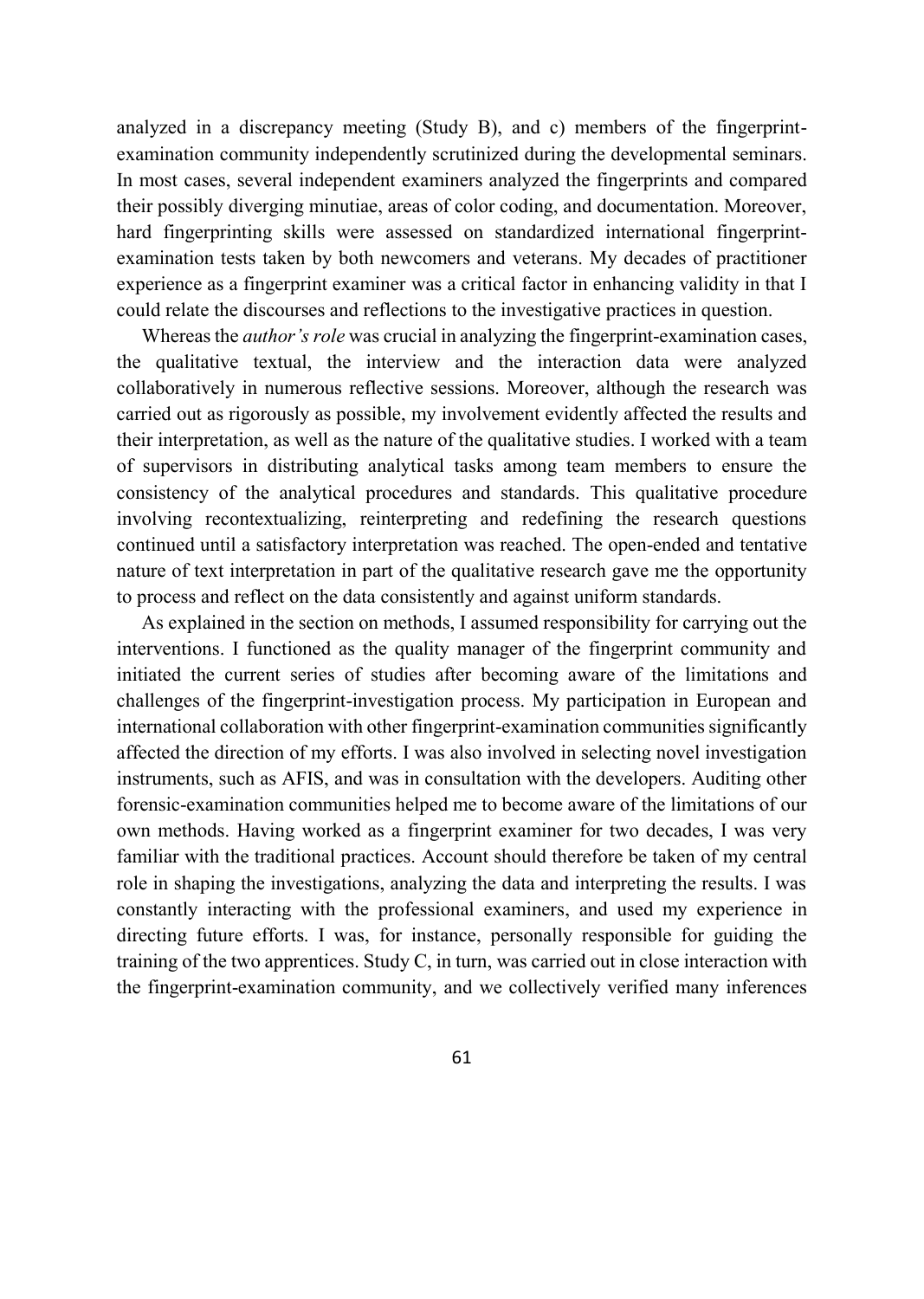and conclusions. Nevertheless, I assume full responsibility for all claims made in this dissertation.

It should be borne in mind when the present research findings are interpreted that the data were collected from the Finnish National Bureau of Investigation (NBI), which affects the degree to which the results are *transferable* to other contexts and settings. The research is anchored in socio-historically developed practices and processes developed at a Finnish forensic organization in general, and in their fingerprint analysis in particular. Consequently, the results cannot straightforwardly be *generalized* to other contexts or foreign organizations. Simultaneously, however, forensic research takes place in the context of intensive international interaction, which has also shaped the activities of the NBI. Many of the methods, instruments and practices are shared with international and European colleagues, hence many of the issues addressed in this dissertation are likely to resonate with international colleagues. Our own developmental efforts were inspired by the efforts of other communities, and many of the findings are likely to spark the interest of foreign investigators. Hence, despite the focus in this dissertation on the content-rich examination of forensic-investigation practices that are characteristic of the Finnish NBI, I believe that many of the findings could easily apply elsewhere, because the challenges addressed are common across international forensic communities.

In sum, qualitative content analysis with many case studies and action research based on context-sensitive methods appeared adequately to capture the many complex aspects of the fingerprint-examination process. A qualitative approach was adopted to make the analyses not only reliable and valid but also interesting to read, understandable, and easy to follow. Hence, it may be useful in the future to carry out further experimental and controlled studies on fingerprinting expertise.

# **7.3 Implications regarding the methods and practices of fingerprint examination**

During its history of over one hundred years the field of forensics has witnessed the development of new investigative methods and the introduction of digital tools and instruments. However, there have been no major breakthroughs in the forensic sciences as a whole, and service providers have failed to reach a consensus on matters such as methods, investigation processes, decision-making guidelines, reporting decisions,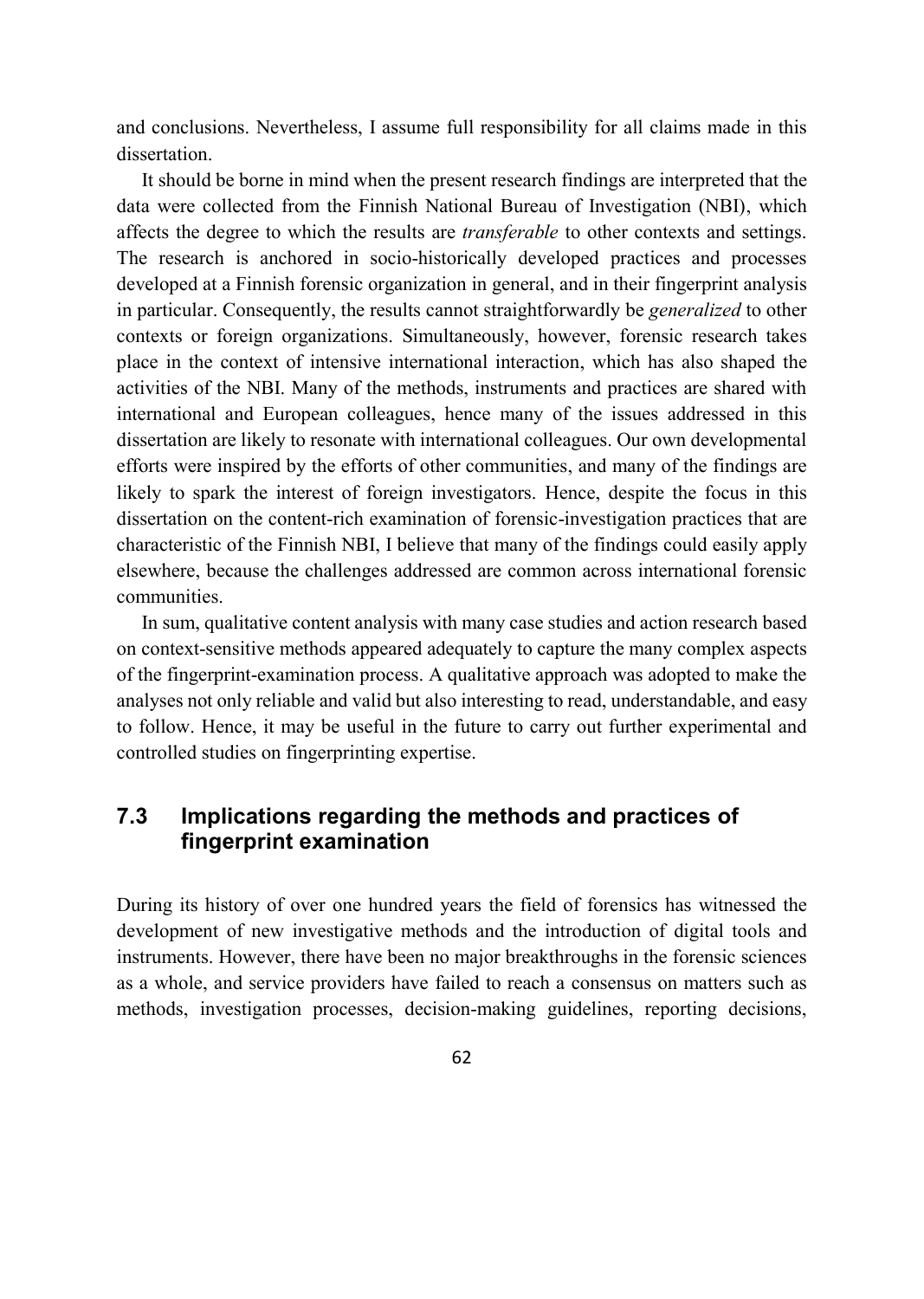documentation, and training programs. Given these uncertainties, and criticism from inside and outside the forensic community, service providers are actively trying to resolve the complex challenges related to fingerprint investigation. To that end, novel digitally mediated and collaborative processes are being developed and tested. Thus far, however, many of the pressing problems addressed in the present dissertation remain unresolved. In the following I recommend certain key actions to be taken if progress is to be made in the field of fingerprint examination.

#### **A vision and a strategy for advancing forensic investigation**

Advancement in the methods and practices of fingerprint examination requires the initiation of active collaboration among multidisciplinary networks of international scientists. The Vision for European Forensic Science 2020 (Council of the European Union, 2011) advocates the fostering of cooperation among authorities to make collaborative progress, and the report, *Forensic Science in Criminal Courts: Ensuring Scientific Validity of Feature-Comparison Methods* describes the steps taken following the publication of the NAS report (2009) in the USA. In addition, organized scientific and non-scientific forensic networked groups such as the National Institute of Justice (NIJ), the National Institute of Standards and Technology (NIST) in the USA, and the European Network of Forensic Science Institutes (ENFSI) have been fostering developmental activity in forensics. After the publication of the NAS report (2009) by the US Department of Justice, forensic laboratories became aware of the need for a global breakthrough in the cultivation of transparent and collaborative professional practices mediated and enhanced through innovative ways of using digital tools and instruments. Current digital tools and instruments, including new virtual-knowledge resources, facilitate the systematic tracing of analytical and decision-making processes. There is an urgent need to enhance the validity and reliability of scientifically established and objective forensic methods.

In Europe, the ENFSI has invited member states to implement its vision of developing the forensic-science infrastructure, and together with various working groups and organizations has published best-practice manuals and guidelines for European Forensic Laboratories. However, currently these best practices do not provide adaptive, coherent tools that will enable organizations to solve problems related to identification, operational methods, the bias effect, and decision-making, nor do they cover developmental aspects such as using novel digital technologies and virtual-knowledge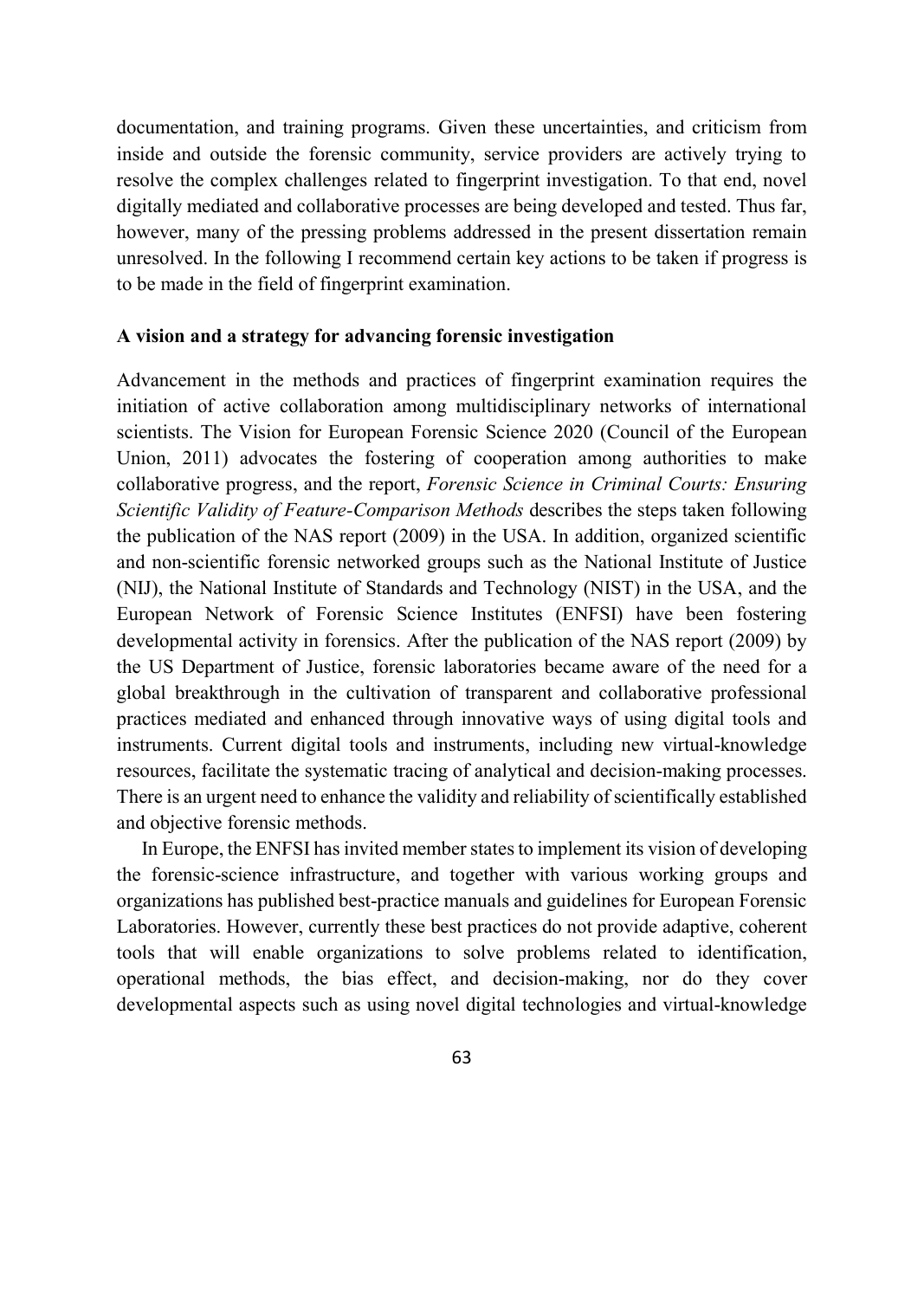databases. It is essential that experts representing multiple disciplines collect, understand and analyze the comprehensive digital data that characterizes forensic investigation. The aim in the present study was to tackle these challenges by shedding light on the work of forensic experts, providing tools for finding novel solutions, and enhancing the validity and reliability of fingerprint investigation and other forensic work. However, divergence in national organizations and forensic disciplines (in terms of administration, economic situation, levels of education, and digital tools, for example) has led to the present complex situation. An international vision and a strategy statement about fostering highquality forensic services do not guarantee real action on the national level. National commitment to the drawing up of a strategy and action plan, and implementing it by mutual agreement are prerequisites if the challenges identified in this dissertation are to be met.

### **Fostering a culture of organizational learning**

Organizational learning as a strategy should be introduced and developed on the individual, the collective and the institutional level. An effective learning-oriented organization encourages and facilitates professional development in its policy and strategy formation, and in its evaluation, implementation, and improvement processes. Effective collaboration and open interaction are essential in achieving such aims. Developing the organizational capacity to do so requires capitalizing on advances in multidisciplinary scientific knowledge, as well as promoting individual, social and organizational transformation. Open interaction in collective knowledge-creation processes supports the building of novel development-oriented cultures, which the forensic industry urgently needs. The following is one example. The documentation produced by the examiners during the fingerprint-investigation process varies in quality. Documenting these examinations is a demanding task, but it is necessary for improving the quality of the investigation on every level. Storing data in LIMS, verbalizing and color-coding could be used as tools for building a culture that is open to socially shared, transparent fingerprint-investigation practices, and hence enhances organizational learning. Documenting fingerprint examinations in detail also makes it easier for other examiners openly and consistently to assess the accuracy and validity of the work. Longterm professional change and quality-enhancement actions are needed to foster open and reflective as well as reliable and valid collective examination practices.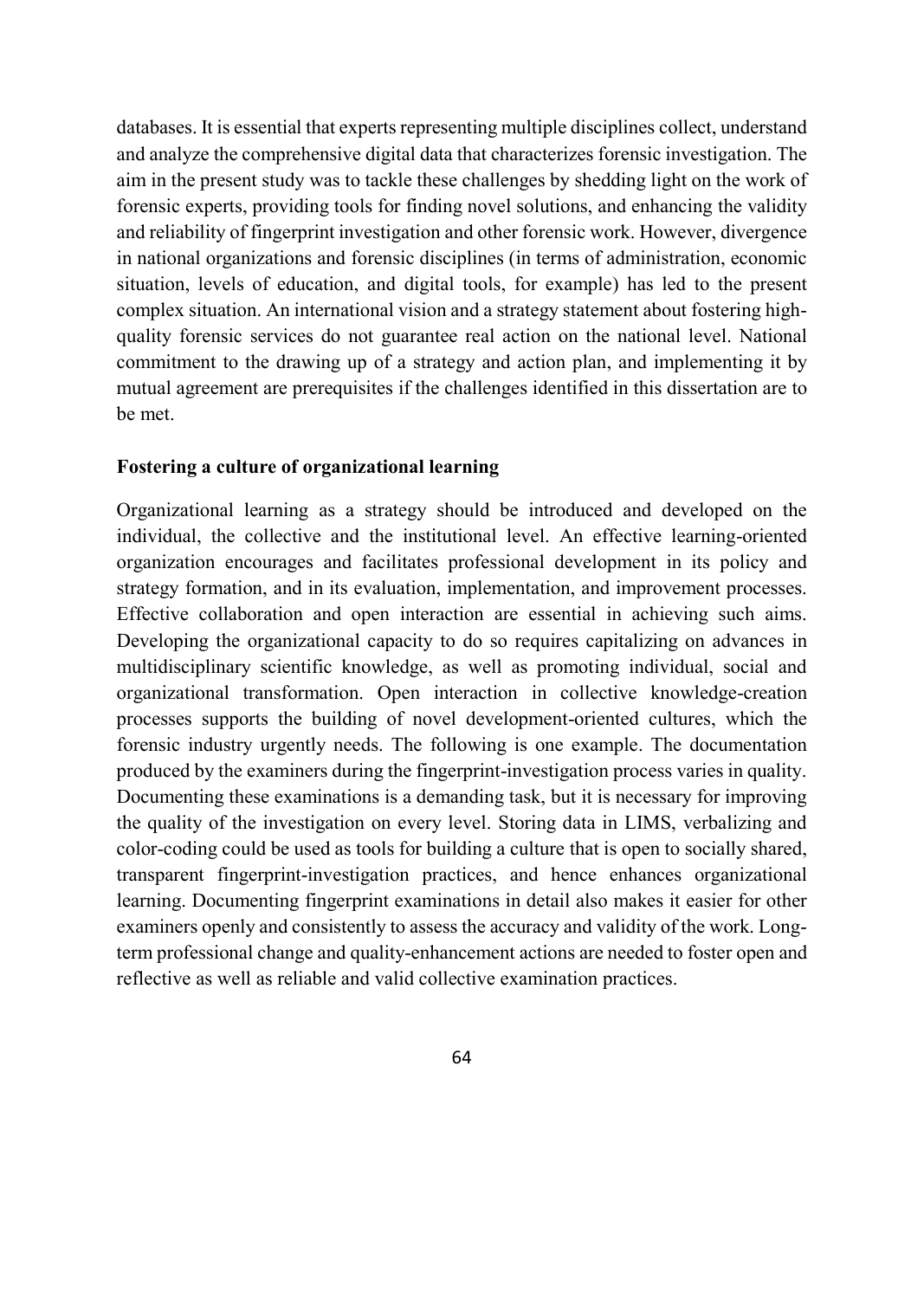## **Emerging challenges related to digitalization**

Digital instruments facilitate the flexible scanning and analysis of data on different levels, making processes more transparent and allowing the introduction of novel services. Digital processes are currently developed in accordance with evidence-based material (ten prints and case/latents). However, the integration of these processes does not accord with the reality of the practices. Experts have to work with diverse digital tools in different environments and following various processes, often without adequate interconnection and integration between digital systems. There are no common methods or straightforward guidelines for assessing the digital quality of the evidence material. Digital information systems (e.g., AFIS, LIMS) are used in socially constructed, ad hoc, and inefficient ways because of the structure of the software and the contextually varying processes. Developing collaboratively constructed ways of using the digital tools and instruments, and developing roles, practices and processes related to adaptive expertise would benefit providers of forensic services.

Digital tools provide quite a flexible basis on which to modify and shape operational procedures: they make it possible, for example, to capture latents at the scene of the crime and automatically transfer them to AFIS-mediated analytic processes. These new tools and services will benefit the whole criminal-investigation community in speeding up the crime-solving process and helping to prevent national and international organized crime. The future-oriented transformation to the digitally mediated analysis of fingerprints and other pieces of evidence from the scene of the crime will require systematic efforts in terms of developing organizational practices. It will be vital to reflect on and systematically develop customer-driven and user-friendly services based on highly integrated digital systems, and anchored in quality requirements and shared examination frameworks.

Challenges related to the quality, validity, and reliability of evidence that affect the whole process, from the scene of the crime to the activities of the NBIFL, should be addressed, and improvements should be made. As a starting point, providers of forensic services could develop their processes to cope with sophisticated routines and the adaptive aspects of expertise. Current technology would allow the automation of some forensic-investigation processes. This would presuppose the more effective use of personnel, and would require training for productively merging human activities with technological systems. However, Finland's examiners have open-mindedly confronted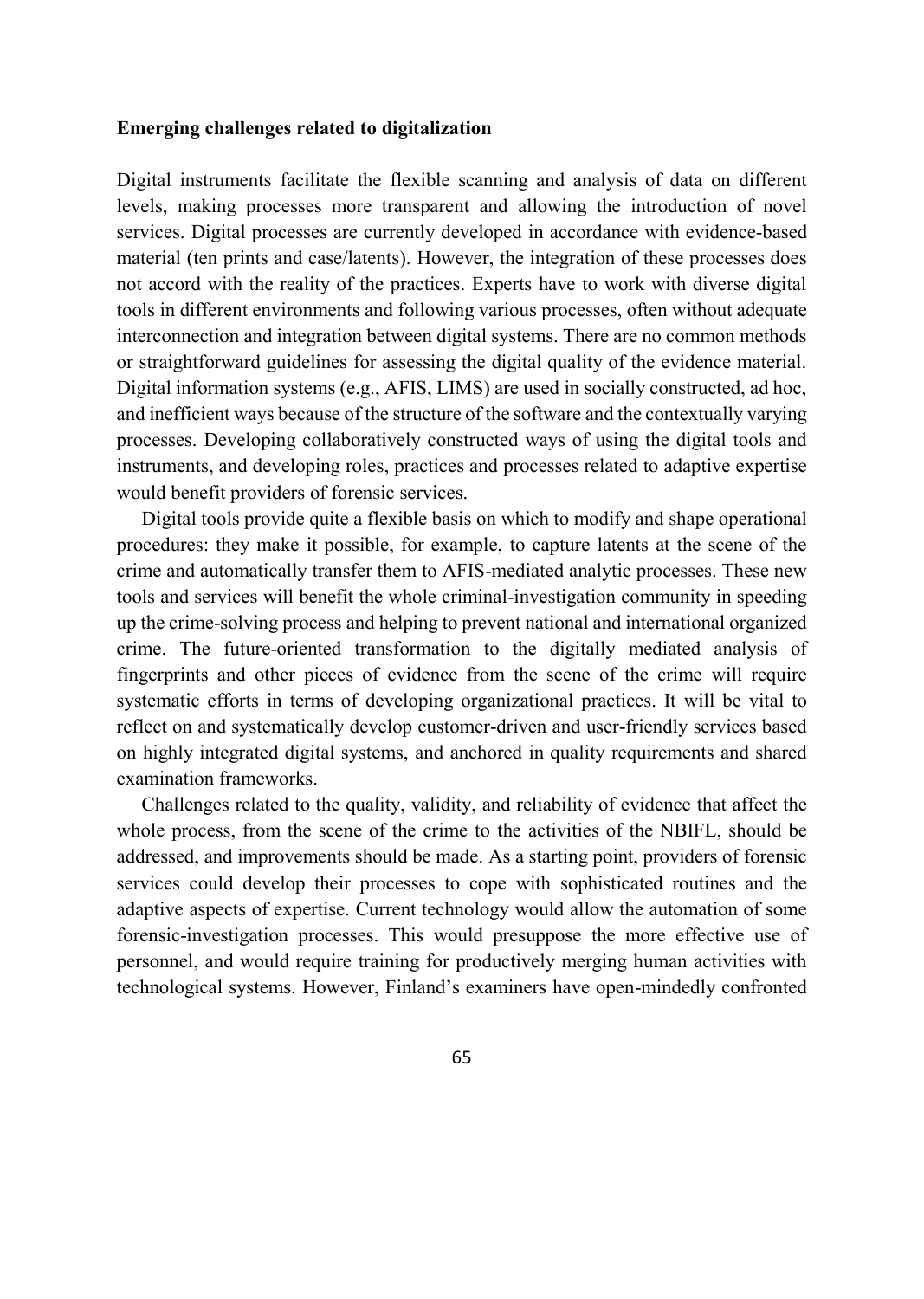existing challenges and constructed a novel digital tool (LIMS) to manage work flows, as well as to document interpretations of decision-making. LIMS is excellent in terms of identifying and confronting challenges, but there is still much to do. For example, the problem of digital-image "noise" in different decision-making phases should be resolved.

It is inevitable that digitalization will bring major challenges (e.g., 4D technology, the use of artificial intelligence in pattern and speech recognition, the field of computer vision, the virtual personal assistant, touch screens, and smartphones) to practices of forensic investigation, and will lead to the decentralization of routine processes at every stage. These challenges are forcing service providers to find new ways of organizing the work flow within forensic laboratories, as well as on the international level. The extensive exchange of DNA and fingerprint information between European countries, and on the global level has brought new unprecedented challenges and risks to countries that have signed contracts to exchange biometrics and information, and this will only intensify. Large-scale national and international exchange of other forensic information, even in the cyber and intelligence division, is commonplace. Such collaboration relies on shared instruments based on modern digital platforms tailored to the requirements of each case. It is also the reality that digitalization makes it easier to work and buy services across borders: for instance, fingerprints or even X-ray images can be analyzed and statements can be written anywhere. Expert work is no longer dependent on the place or even the country. Networking with external service providers and using collective tools would already be possible if it were not for national legal restrictions and data-protection regulations, but some kind of future-orientated forensics must be prepared for.

#### **New decision-making frameworks**

Forensic examiners repeatedly face challenges in terms of understanding the variety of decision-making options requiring extensive knowledge. Scientific researchers and international scientific groups have come up with various suggestions for solving these decision-related problems.

Researchers have also devised models reflecting the bias effects that may cognitively contaminate forensic experts' interpretations and conclusions (Dror, 2016; 2017). There is a wide variety of decision models, including statistical, Bayesian probability and likelihood-ratio approaches, verbal scales and descriptions of decision phases, and also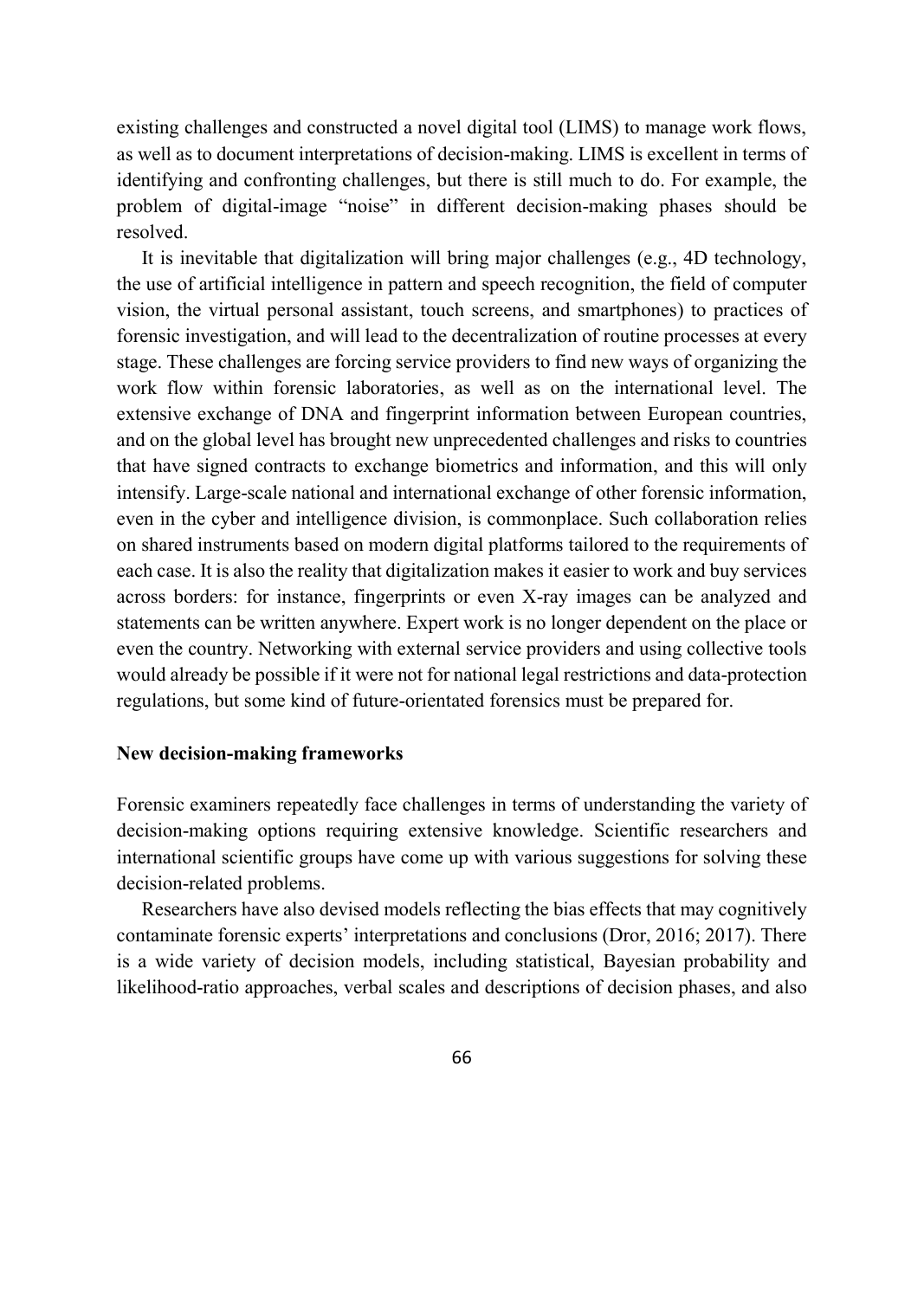a variety of documentation guidelines. ENFSI has recently recommended the use of likelihood ratio for measuring the value of forensic results. This is not an imperative, but it gives a strong incentive to unify decision and report models. Optional recommendations such as this allow forensic laboratories to decide in their own, sometimes incoherent, way about how they report their conclusions.

Verbal scales have been used as a communicative decision-making model for years in many forensic disciplines. A verbal scale is understandable and logical, and serves well in reporting and communicating forensic results in court, for instance. Given the lack of high-quality hard, "big" data in Finland, verbal scales would facilitate the communication of probative values among experts. They could also be of help to laboratories seeking to improve their evaluation practices and develop their entire reporting format. At the same time, the NBIFL should train experts to assess probabilities in casework. There are interpretation risks involved in using unified verbal scales, but the important thing is to be aware of them, and to build a common understanding so as to improve communication between scientists and non-scientific communities (Marquis et al., 2016). Verbal scales with likelihood estimation is a technique of statistical analysis that adds elements of certainty to propositions. The use of unified verbal scales is also worth considering, as is their use in service requests or low-quality evidence. Finland has been developing its forensic services for years, and the adoption of verbal scales with novel digital tools would be another step forward.

## **Cultivating adaptive forensic expertise**

Improving the quality of forensic investigation requires higher levels of expertise, including the mastery of scientific knowledge and methods. Experts have to be skilled in advanced knowledge processing, critical thinking and non-routine problem solving, as well as in using, applying and accumulating scientific knowledge to justify their decisions to society. New demands for quality, training, and transparency create the need for a novel type of multidisciplinary, adaptive forensic expertise. The traditionally rigid requirements related to the qualifications and basic education of forensic experts, as well as the absence of national training programs have led to international confusion regarding forensic competence. The need for scientists with a high level of expert knowledge and the ability to find new solutions to novel problems is growing because forensic disciplines are facing major transformation in the form of "robotization",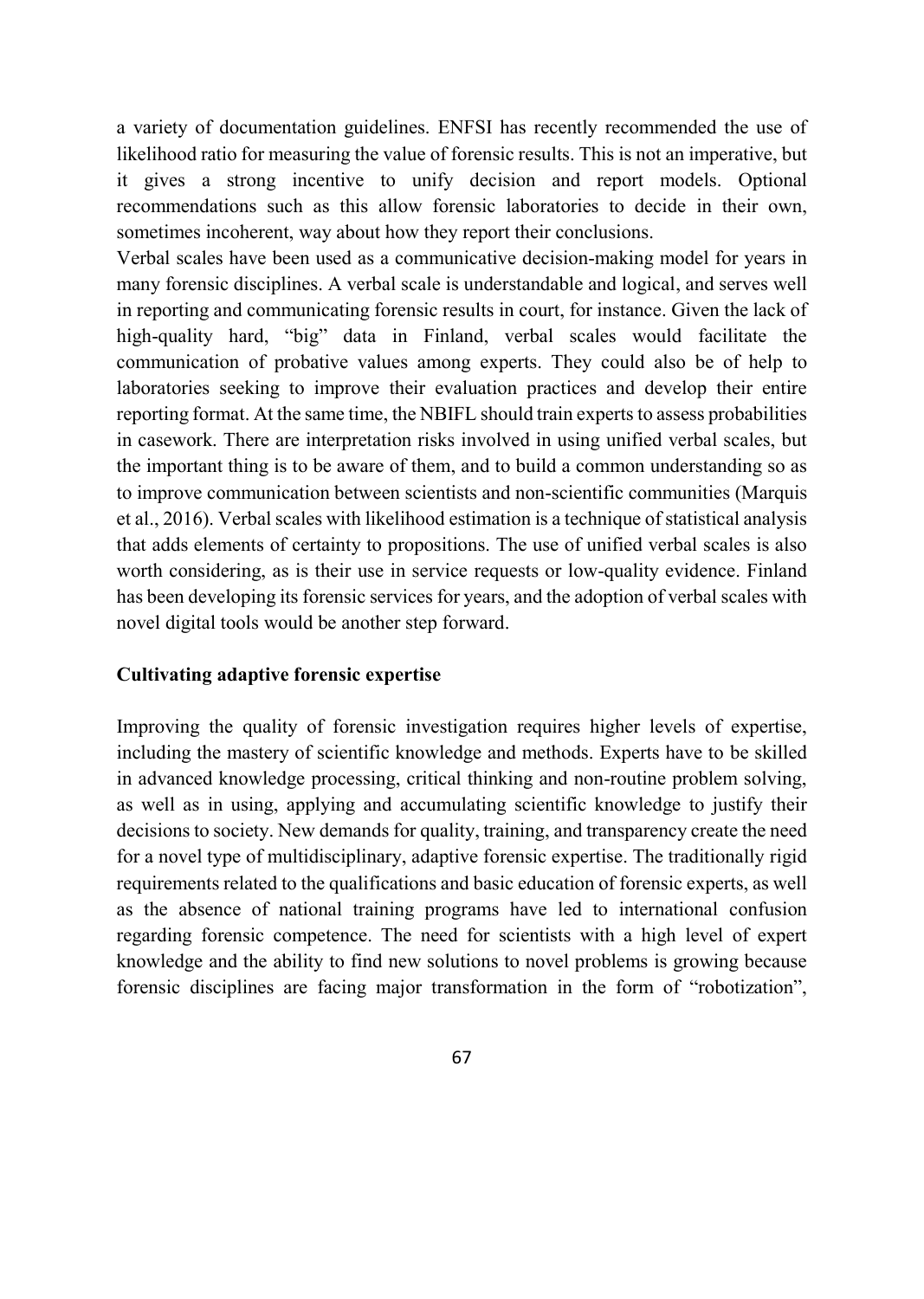digitalization and scientification, and with it new quality and transparency requirements. Although routine fingerprint-examination processes will be digitalized, forensic investigators with a high level of adaptive expertise and multi-professional competence will still be needed to analyze poor-quality, distorted latents, make justifiable decisions, and engage in the further development of methods and practices. An adaptive expert is active in networking, oriented toward knowledge advancement, and continuously learning in pursuit of organizational and technological improvements.

Forensic expertise entails a high level of responsibility for protecting human rights and observing national laws and decrees. Thus far, international forensic institutions do not agree with regard to training requirements for fingerprint examiners. Most of the training is carried out in-house with no or only a few quality-assessment tools and futureoriented pedagogic structures. There are some international fingerprint-identification tests (e.g., CTS, ENSFI) for fingerprint examiners, but they test only some aspects of reliability in the examination of individuals. In Finland, however, elements of certification have been built into the training program (see Mustonen & Hakkarainen, 2015; Mustonen & Himberg, 2011). According to Mustonen and her colleagues, it is critical to engage apprentices in the systematic cultivation of adaptive expertise in terms of integrating professional and scientific knowledge, engaging in transparent examination practices, and deliberately reflecting on professional practices that will enable them to sort out conflicting decisions (Mustonen et al., 2015).

As noted earlier, Finland has had its own fingerprint-expert training program since 2010. This novel program can be adapted to suit the laboratories' strategy, and implemented across all comparable forensic disciplines. It may be easily adaptable and suited to other practice-based areas of forensic investigation, such as tool marks, documents, and handwriting. Its application in other workplace training activities is also encouraged. In addition, international agreement in terms of structure, roles, and competence requirements in the acquisition of routine and adaptive expertise, as well as nationally implemented modules and international courses, would ensure progress in the right direction.

To ensure quality, training should be implemented within a national, official education system offering the advantages of high-quality educational planning and implementation. In addition, national and international universities offering study programs in mathematics, adult education, philosophy and psychology, for example, should incorporate forensic studies into their educational programs, in mutual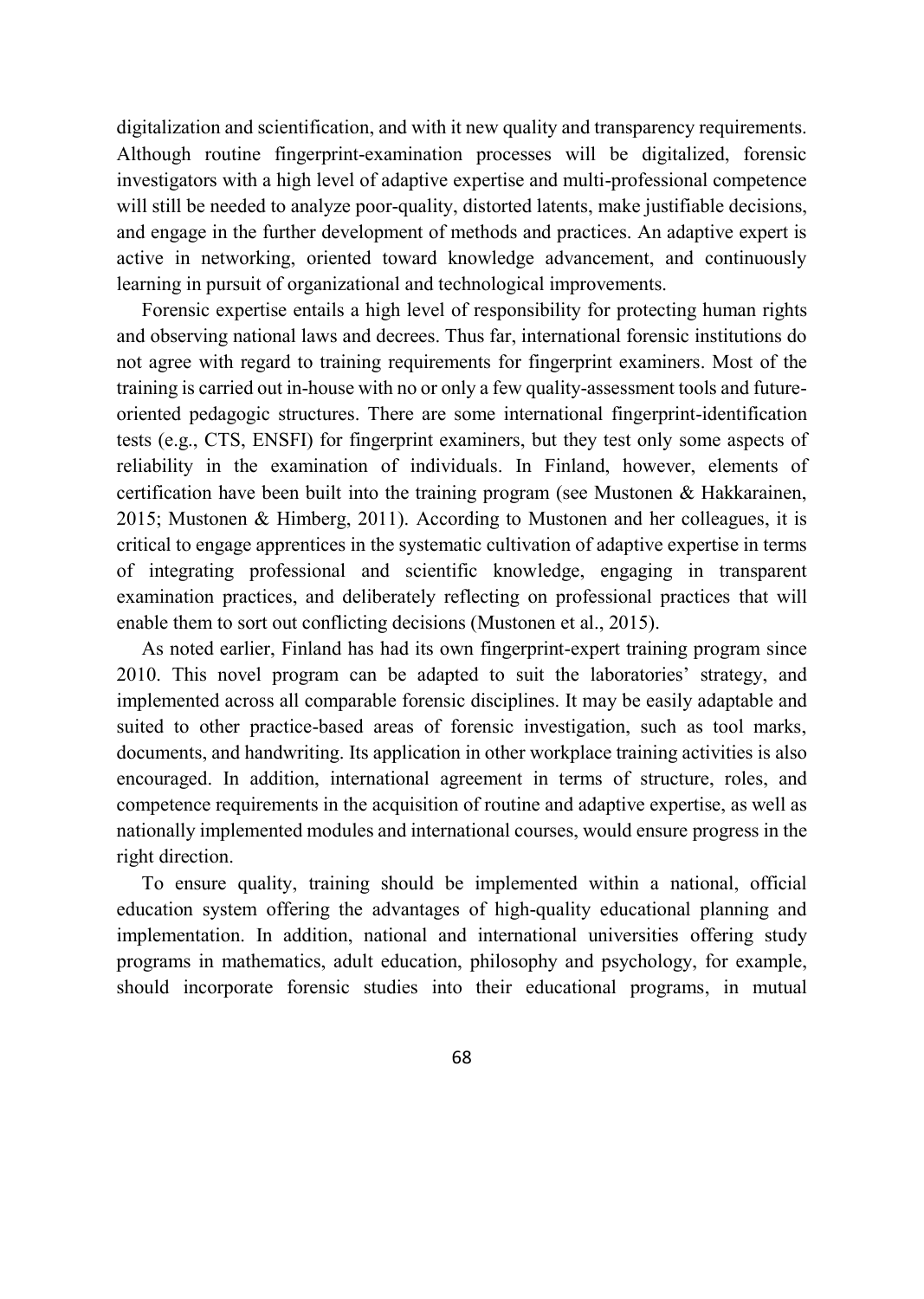cooperation between universities and forensic institutes.

In sum, reforming the education and training should be the major aim to ensure the reliability and validity of forensic investigation in the future. Cooperation across all levels has to be promoted. The training program also offers suggestions for revising the modules according to emerging needs and the organization's operating environment. Current modules should include elements of statistical concepts, the different approaches of scientific studies, and taxonomies of various sources of bias contamination. Lawenforcement educators should construct novel curricula that address the challenges of integrating professional and academic knowledge. The Police University College in Finland, for instance, as well as other educational institutes, should open up channels through which professionals with an academic and multidisciplinary education qualify as a police officer or investigator. Technology-supported and practice-oriented learning should also be encouraged via e-learning, gamification, blended learning and other modern educative tools and pedagogies. These actions should be implemented as soon as possible to ensure the availability of proactive operators in digital environments.

#### **Building adaptive communities**

Rapid transformation in the tools and technologies of forensic investigation, and in associated patterns of organizational activity, highlights the need for more flexible adaptive experts, and for adaptive leadership in multi-professional expert communities. Organizations are actively seeking new solutions to overcome emerging technological, social, and organizational challenges, and have to face, diagnose and resolve situations of which they have little or no experience or know-how. Sophisticated communication and negotiation competences are needed to support the articulation and explication of professional know-how with regard to forensic investigation. It will not be possible for forensic experts to solve complex problems without a solid grounding in formal, procedural and self-regulative knowledge acquisition. Leading experts in rapidly changing professional environments require reflective dialogue and transformative capabilities to develop effective personal and social learning strategies. The ability to work across boundaries and a problem-solving orientation support the building of communal knowledge and the development of shared innovative solutions. Adaptive leadership and management play a crucial role in meeting the challenges of forensic investigation. At this point, I should point out the relevance of a multidisciplinary and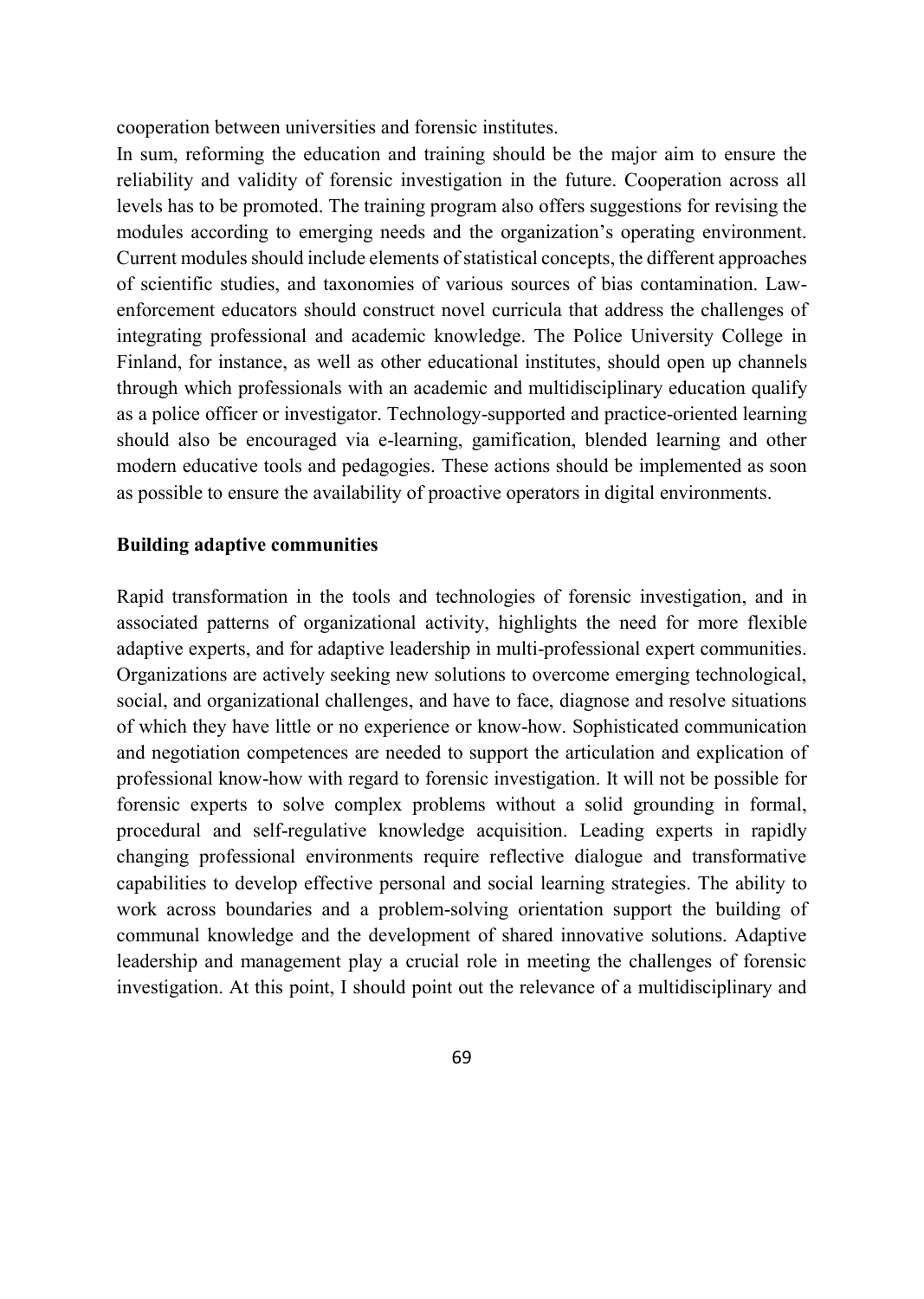reflective understanding of human learning, personal and social motivation, and professional epistemic cultures to forensic investigation.

In this respect, the cultivation of a learning-oriented organizational culture is more of a necessity than formerly assumed. Forensic investigation takes place in interorganizational boundary zones in which knowledge has to be exchanged: there are challenges when two or more expert communities represent multiple areas of professional knowing. Such networks represent diverse conceptions, interests, priorities, professional languages, epistemic conceptions, and assumptions. This in combination with different levels of status and power have resulted in communication difficulties, and even in conflicting understandings of the supply of and demand for forensic services. There needs to be a solid scientific basis of activity together with an awareness of international developments in the field. Within this framework, networking interaction plays an important role in terms of improving the quality of forensic investigation. Finland has taken advantage of the internationalization of the field, and actively participates in the international scientific working groups focused on forensics. The country has a great deal of experience and accumulated knowledge to be shared with international colleagues. The new, collective, forensic practices, developed to overcome the challenges of digitalization, should also conform to emerging quality requirements.

The present dissertation focused on locally situated forensic activities at NBIFL. I have reported on systemic efforts to develop a more collective approach to forensic investigation, and to engage examiners in developing their associated professional practices. My central role in initiating and monitoring the present organizational improvement has been very rewarding. It has been especially inspiring to be involved in transforming research into practice in the course of the present series of studies. I hope this dissertation sheds light on the challenge between research and practice, while at the same time encouraging other forensic investigators to apply and implement the methods and findings in their own organizations. My vision is to work in a transparent, open, and growth-oriented atmosphere that nourishes the motivation in experts to learn, to develop their collectively shared expertise, and to assume a significant role in meeting the emerging challenges to improve the quality of forensic investigation.

#### **Future challenges**

The global fourth industrial revolution is transforming professional work across various fields, including forensic investigation. Digitalization is forcing us to modernize,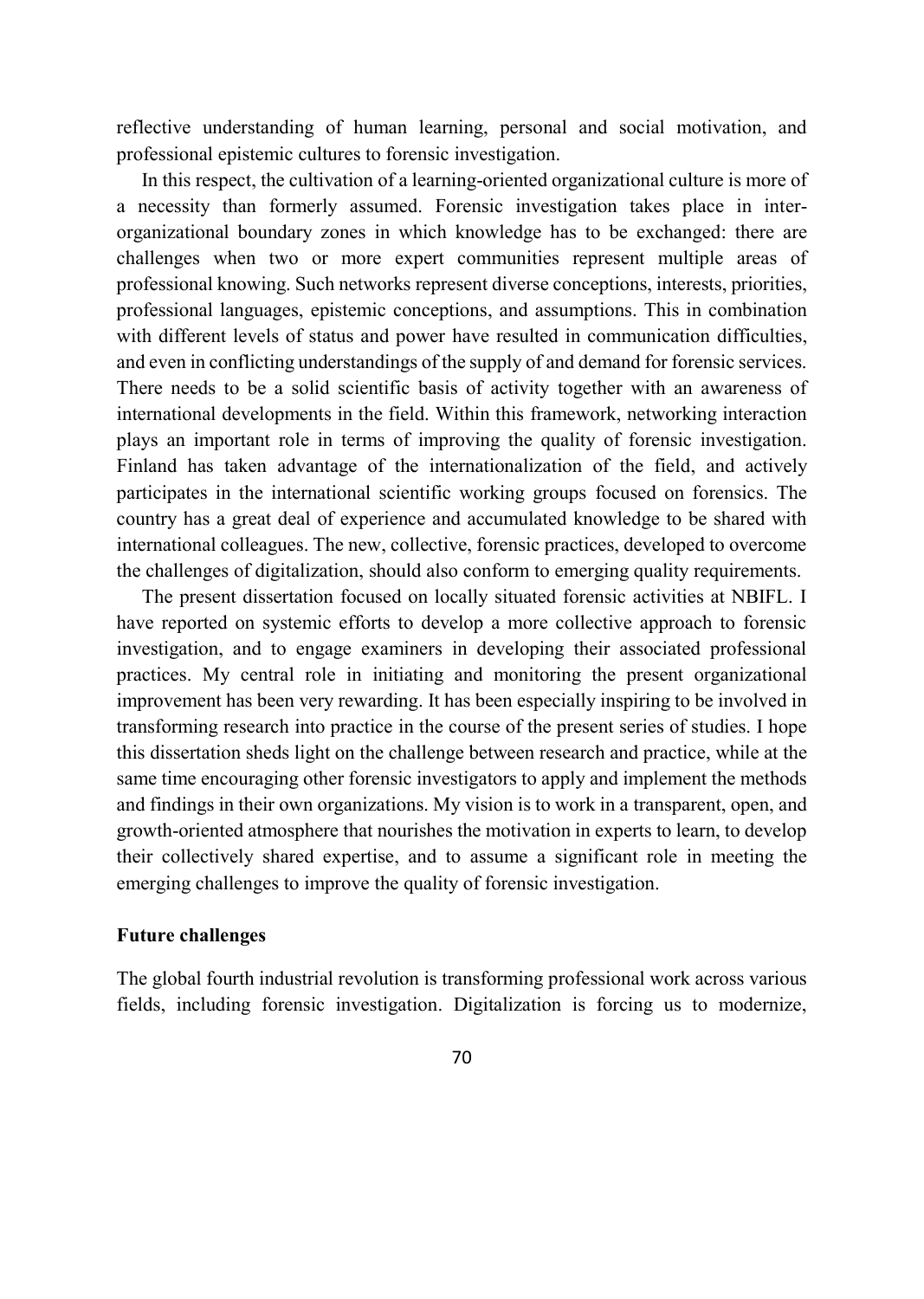digitalize and automatize many aspects of professional work. New strategies are needed because relationships are becoming totally reshaped across various levels: the roles of expertise, working processes and tools, relationships with customers and citizens, and the organizational structures of the forensic industry. At the same time, digitalization is in novel forms of industrial innovation such as machine learning, robotics, and artificial intelligence, and in novel hybrid digital evidence and huge data resources. Digitalization is challenging the public sector on every level. The risks concern the difficulties human experts have fully to understand the digital instruments and systems with which they are working and on which they increasingly rely. There are also emerging risks such as digital terrorism that threatens the security of public infrastructure, identity theft, and the influence of biometric or novel elements on digital economic crime.

Information and digital storage have been moving to the "cloud", and this trend is expanding rapidly. Novel innovations in work processes are controlled by various organizations and different kinds of software with elements of artificial intelligence. This kind of digitalization is changing the roles of and the relationships between experts, technical instruments and processes, as well as the places in which the examinations are carried out. It brings the global aspect into real-life processes and practices. A major challenge is to build novel transformative bridges from old socio-technical systems to new ones by ensuring both high levels of security and the development of transformative professional expertise. Forensic service providers should be aware of the whole field of forensics and its complexity, and should be familiar with novel forms of collaboration between different forensic industries and associated areas of expertise. Forensics as a service industry is expected to orchestrate its own future.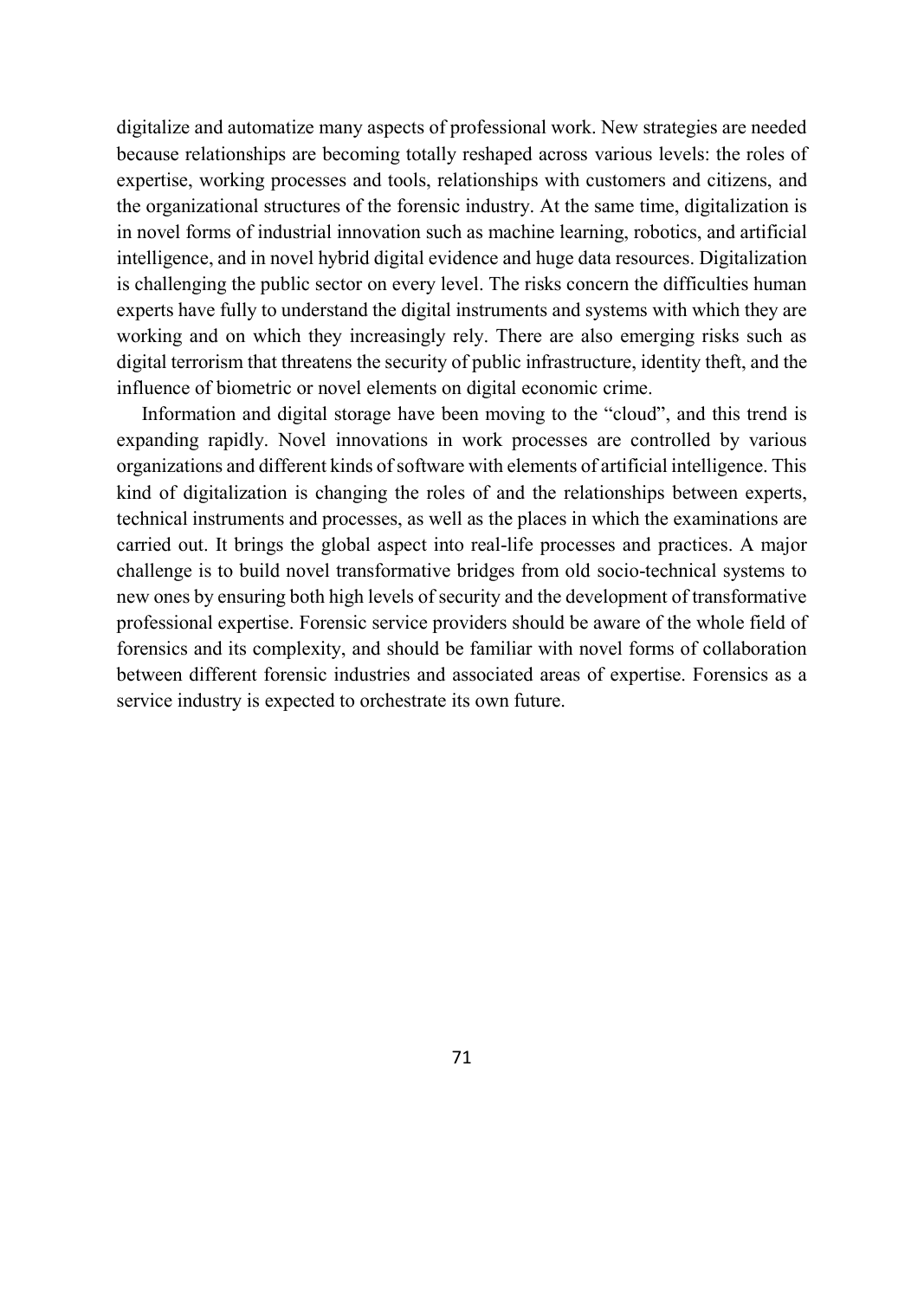# **References**

Anthonioz, A., Egli, N., Champod, C., Neumann, C., Puch-Solis, R., & Bromage-Griffiths, A. (2008). Level 3 Details and Their Role in Fingerprint Identification: A Survey among Practitioners. Journal of Forensic Identification, 58 (5), 562-589.

Argyris, C. (1990). Overcoming organizational defenses: Facilitating organizational learning. Needham Heights, MA: Allyn and Bacon.

- Argyris, C., & Schön, D. A. (1996). Organizational learning II: Theory, method and practice. Reading, MA: Addison-Wesley.
- Ashbaugh, D. (1999). Quantitative-Qualitative Friction Ridge Analysis: An Introduction to Basic and Advanced Ridgeology. New York: CRC Press LCC.
- Bereiter, C. (2002). Education and mind in the knowledge age. Hillsdale, NJ: Erlbaum.
- Bereiter, C., & Scardamalia, M. (1993). Surpassing Ourselves: An Inquiry Into the Nature of Expertise. Chicago: Open Court.
- Billett, S. (2006). Relational Interdependence between Social and Individual Agency in Work and Working Life. Mind, Culture and Activity, 13(1), 53-69.
- Billett, S. (2011). Subjectivity, self, and personal agency in learning through and for work. In M. Mulloch, L. Cairns, K. Evans, & B. O'Connor (Eds.). The SAGE Handbook of Workplace Learning (pp. 60-72). Los Angeles, CA: SAGE.
- Black, J. P. (2012). Is There a Need for 100% Verification (Review) of Latent Print Examination Conclusions? Journal of Forensic Identification, 62 (1), 80-100.
- Brown, J. S., & Duquid, P. (2001). Knowledge and Organization: A Social-Practice Perspective. Organization Science, 12 (2), 198-213. DOI: 10.1287/orsc.12.2.198.10116.
- Cole, M. (2007). Giyoo Hatano's Analysis of Psychological Tools. Human Development, 50, 73-80.
- Cole, S. A. (2001). Suspect Identities: A History of Fingerprint investigation and Criminal Identification. Cambridge, MA: Harvard University Press.
- Collins, H., & Evans, R. (2002). The Third Wave of Science Studies: Studies of Expertise and Experience. Social Studies of Science, 32 (2), 235-296.
- Collins, H., & Evans, R. (2007). Rethinking Expertise. Chicago, IL: The University of Chicago Press.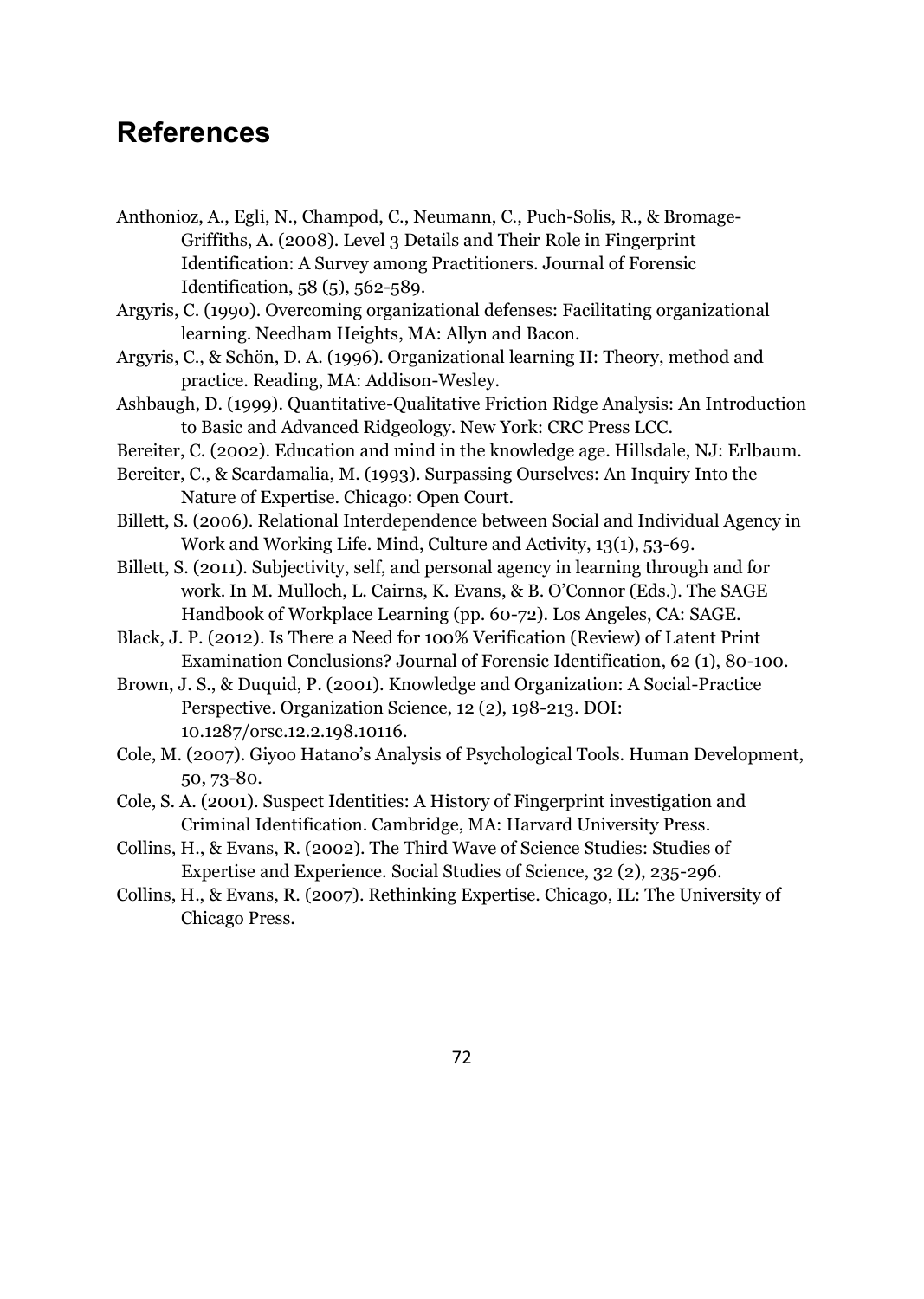Council of the European Union. (2011). Council conclusions on the vision for European Forensic Science 2010 including the creation of a European Forensic Science Area and the development of forensic science infrastructure in Europe. Resource document:

https://www.consilium.europa.eu/uedocs/cms\_data/docs/pressdata/en/jha/1 26875.pdf.

- Daft, R. L., & Weick, K. E. (1984). Toward a Model of Organizations as Interpretations systems. Academy of Management Review, 9, 284-295.
- D'Andrade, R. (1992). Schemas and motivation. In R. D'Andrade & C. Strauss (Eds.), Human Motive and Cultural Models (pp. 23-44). Cambridge, MA: Cambridge University Press.
- Dror, I.E. (2013). Practical Solutions to Cognitive and Human Factor Challenges in Forensic Science. Forensic Science Policy & Management, 4(3-4), 1-9.
- Dror, I. E. (2016). A Hierarchy of Expert Performance. Journal of Applied Research in Memory and Cognition, 5, 121-127.
- Dror, I. E. (2017). Human expert performance in forensic decision making: Seven different sources of bias, Australian Journal of Forensic Sciences. DOI: 10.1080/00450618.2017.1281348.
- Dror, I. E., & Charlton, D. (2006). Why Expert Make Errors. Journal of Forensic Identification, 56 (4), 600-616.
- Dror, I. E., & Cole, S. A. (2010). The vision in "blind" justice: Expert perception, judgement, and visual cognition in forensic pattern recognition. Psychologic Bulletin & Review, 17 (2), 161-167. DOI: 10.3758/PBR.17.2.161.
- Dror, I. E., & Hampikian, G. (2011). Subjectivity and Bias in Forensic DNA Mixture Interpretation. Science and Justice 51, 204-208.
- Dror, I. E., & Mnookin, J. (2010). The use of technology in human expert domains: challenges and risks arising from the use of automated fingerprint identification systems in forensic science. Law, Probability and Risk, 9 (1), 47- 67.
- Dror, I. E., Péron, A., Hind, S.-L., & Charlton, D. (2005). When Emotions Get The Better of Us: The Effect on Contextual Top-down Processing on Matching Fingerprints. Applied Cognitive Psychology. 19 (6), 799-809.
- Dror, I., & Stoel, R. (2014). Cognitive forensics: human cognition, contextual information and bias. Encyclopedia of Criminology and Criminal Justice, 353.363, Springer.
- Edwards, A. (2000). Looking at Action Research through the Lenses of Sociocultural Psychology and Activity Theory. Educational Action Research, 8(1), 195-204. DOI: 10.1080/09650790000200104.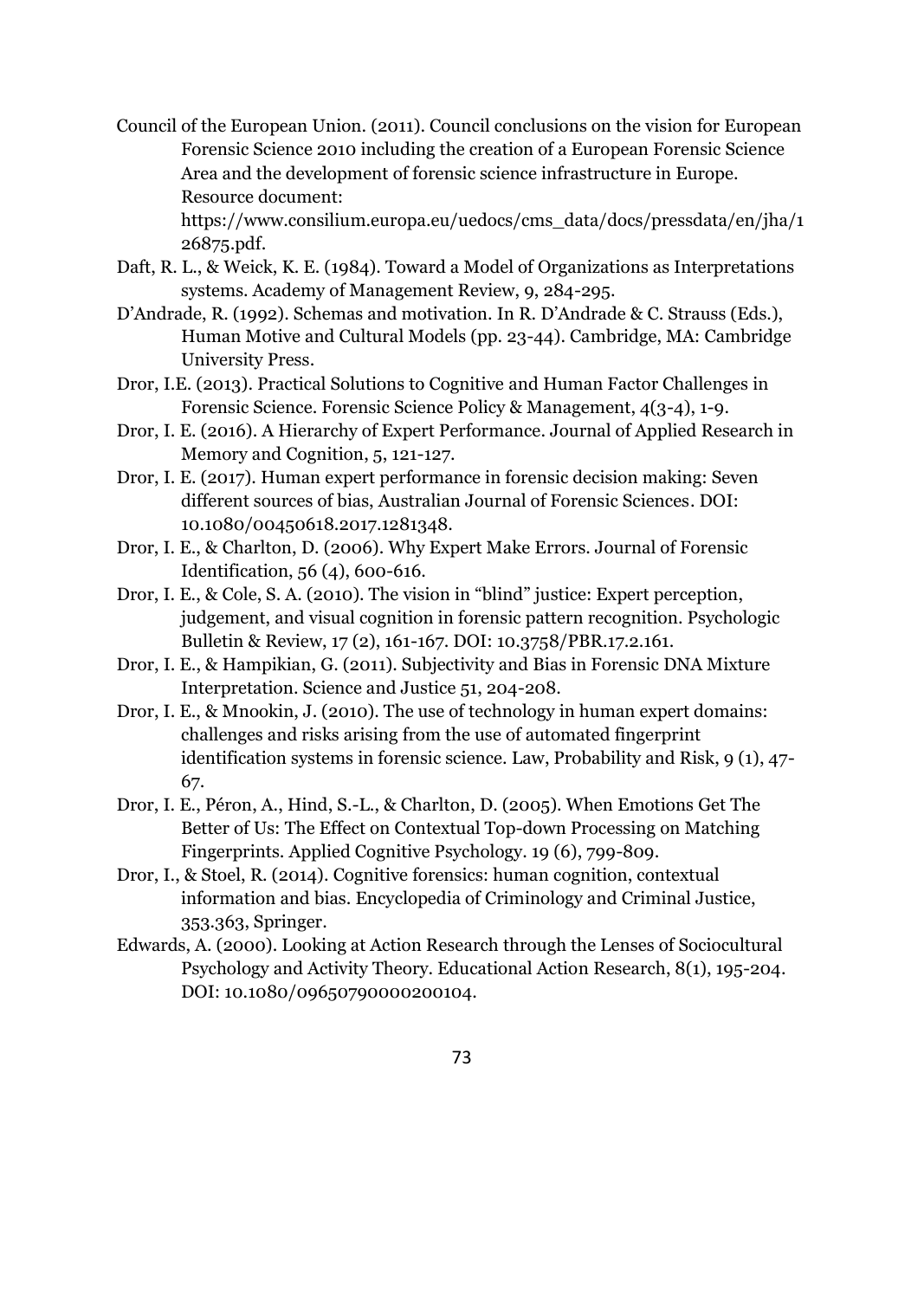Edwards, A. (2010). Being an expert professional practitioner. London: Springer.

- Edwards, A. (2011). Building Common Knowledge at the Boundaries between Professional Practices: Relational Agency and Relational Expertise in Systems of Distributed Expertise. International Journal of Educational Research, 50, 33-39. DOI: 10.1016/j.ijer.2011.04.007.
- Edwards, A. (2012). The Role of Common Knowledge in Achieving Collaboration across Practices. Learning, Culture, and Social Interaction, 1, 22-32.
- Ellonen, R., Blomqvist, K., & Puumalainen, K. (2008). The role of trust in organisational innovativeness. European Journal of Innovation Management, 11 (2), 160-181. DOI: 10.1108/14601060810869848.
- ENFSI. http://www.enfsi.eu/
- Engeström, Y. (1987). Learning by Expanding: An Activity-Theoretical Approach to Developmental Research. Helsinki: Orienta-Konsultit.
- Engeström, Y. (1992). Interactive expertise. Studies in Distributed Working Intelligence. Research Bulletin, 83. Helsinki: Yliopistopaino. Retrieved: http://files.eric.ed.gov/fulltext/ED349956.pdf.
- Engeström, Y. (1999). Innovative learning in work teams: Analyzing cycles of knowledge creation in practice. In Perspectives on Activity Theory: Cambridge University Press, 377-404.
- Engeström, Y. (2001). Expansive Learning at Work: Toward an Activity Theoretical Reconceptualization. Journal of Education and Work. 14:1, 133-156. Retrieved: http://dx.doi.org/10.1080/13639080020028747.
- Engeström, Y. (2009). Implementation to Activity Systems and Expansive Learning. An International Journal off Human Activity Theory, 2, 17-33.
- Engeström, Y. (2016). Studies in expansive learning. Learning what is not yet there. New York: Cambridge University Press.
- Eraut, M. (2010). Knowledge, Working Practices, and Learning. In S. Billett (Ed.), Learning through Practice: Models, Traditions and Approaches. Dordrecht: Springer.
- Ericsson, K. A. (2006). The Influence of Experience and Deliberate Practice on the Development of Superior Expert Performance. In K. A. Ericsson, N. Chariness, P. Feltovich, & R. Hoffman (Eds.) The Cambridge Handbook of Expertise and Expert Performance, 683-704. Cambridge, MA: Cambridge University Press.
- Ericsson, K.A., & Pool, R. (2016). Peak secrets from the new science of expertise. The Bodley Head: London.
- Fenwick, T. & Nerland, M. (2014). Reconceptualizing professional learning: Sociomaterial knowledge, practices and responsibilities. London: Routledge.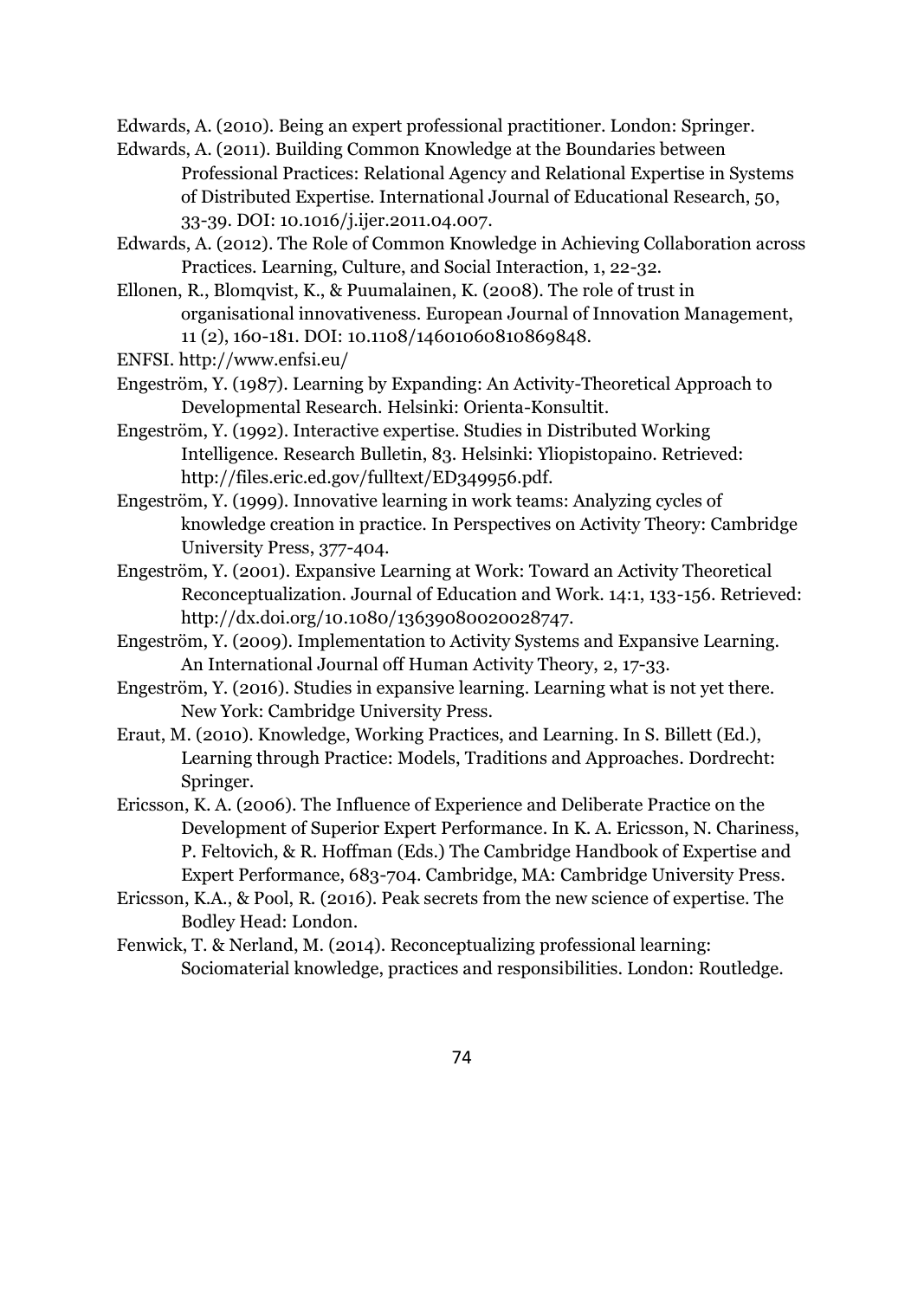Fleck, L. (1979). Genesis and Development of a Scientific Fact. Chicago, IL: The University of Chicago Press.

- Fuller, A., & Unwin, L. (2004). Young people as teachers and learners in the workplace: challenging the novice-expert dichotomy. International Journal of Training and Development, 8 (1), 32-42.
- Fuller, A., & Unwin, L. (2011). Apprenticeship as an evolving model of learning. Journal of Vocational Education & Training, 63 (3), 261-266. DOI: 10.1080/13636820-2011-602220.

Goodwin, C. (1994). Professional Vision. American Anthropologist, 96 (3), 606-633.

- Guile, D. (2011). Apprenticeship as a model of vocational "formation" and "reformation": the use of Foundation Degrees in the aircraft engineering industry. Journal of Vocational Education & Training, 63 (3), 451-464.
- Hakkarainen, K., Hytönen, K., Vekkaila, J., & Palonen, T. (2016). Networked expertise, relational agency, and collective creativity. In A. Edwards DEd.]. Collaborating on complex problems: cultural-historical accounts of relational work. Cambridge: Cambridge University Press.
- Hakkarainen, K., Palonen, T., Paavola, S., & Lehtinen, E. (2004). Communities of Networked Expertise: Professional and Educational Perspectives. Oxford: Elsevier.
- Hakkarainen, K., Lallimo, J., Toikka, S., & White, H. (2011). Cultivating collective expertise within innovative knowledge-practice networks. In S. Ludvigsen, A. Lund, I. Rasmussen and R. Säljö (Ed.). Learning Across Sites. New tools, infrastructures and practices. Routledge: NY.
- Hatano, G., & Inagaki, K. (1992). Desituating cognition through the construction of conceptual knowledge. In Context and cognition: Ways of knowing and learning. New York: Harvester.
- Heritage, J. (1984). Garfinkel and Ethnomethodology. Cambridge: Polity Press.
- Houses of Parliament. (2015a). Unintentional Bias in Forensic Investigation. The Parliamentary Office of Science and Technology, POSTbrief 15. Retrieved: www.parliament.uk/post.
- Houses of Parliament. (2015b). Unintentional Bias in Court. The Parliamentary Office of Science and Technology, POSTNOTE 512. Retrieved: www.parliament.uk/post.

Hutchins, E. (1995). Cognition in the wild. Cambridge, MA: the MIT press.

Jensen, K. (2012). The desire to learn: An analysis of knowledge seeking practices among professionals. In K. Jensen, L. C. Lahn, M. Nerland (Eds.). Professional learning in the knowledge society. Rotterdam, Netherlands: Sense.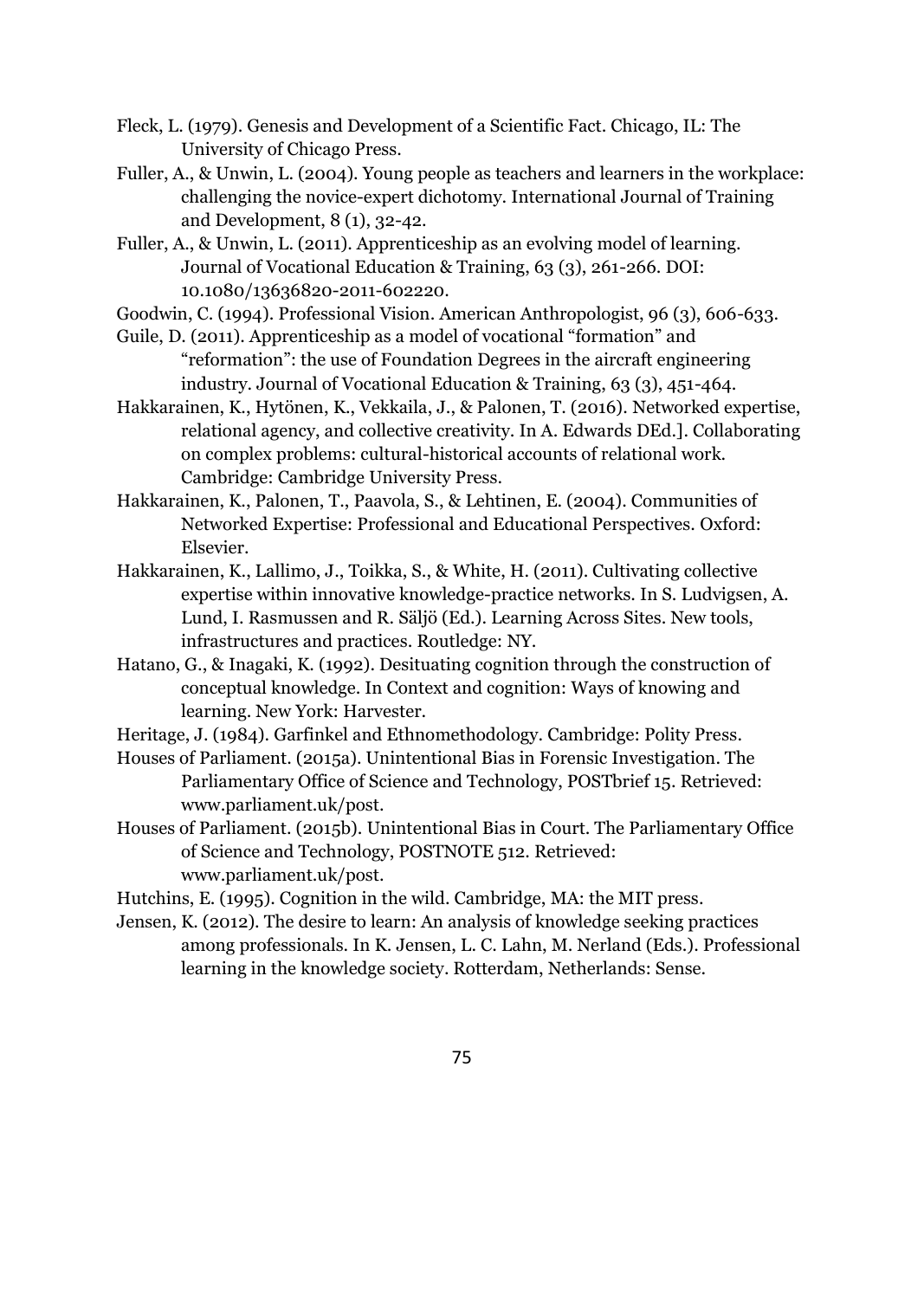- Jensen, K., & Nerland, M. (2015). Knowledge dynamics in higher education. In I. Langemeyer, M. Fischer, M. Pfadenhauer (Eds.), Epistemic and Learning Cultures. Beltz Verlag: Weinheim Basel, 46–60.
- Kastenhofer, K. (2007). Converging epistemic cultures? A Discussion drawing on empirical findings. Innovation: The European Journal of Social Science Research, 20, 359-373. DOI: 10.1080/13511610701767908.
- Knorr Cetina, K., & Reichmann, W. (2015). Professional Epistemic Cultures. In I. Langemeyer, M. Fisher, M. Pfadenhauer (Ed.). Epistemic and learning cultures, 18-33.
- Krippendorf, K. (2013). Content Analysis: An Introduction to Its Methodology. Los Angeles, CA: SAGE.
- Kruger, J. M., & Dunning, D. (1999). Unskilled and Unaware of It: How Difficulties in Recognizing One's Own Incompetence Lead to Inflated Self-Assessments. Journal of Personality and Social Psychology, 77, 1121-1134.
- Lahn, L. C., & Christiansen, B. (2012). Good work in accounting, engineering, nursing and teaching: from practice-based to standard-based assessment. In K. Jensen, L. C. Lahn, M. Nerland (Eds.). Professional learning in the knowledge society (pp. 125-142). Rotterdam, Netherlands: Sense.
- Langenburg, G., & Champod, C. (2011). The GYRO System A Recommended Approach to More Transparent Documentation. Journal of Forensic Identification, 61 (4), 373-384.
- Latour, B., & Woolgar, S. (1979). Laboratory Life. Princeton, NJ: Princeton University Press.
- Lave, J., & Wenger, E. (1991). Situated Learning: Legitimate Peripheral Participation. Cambridge, MA: Cambridge University Press.
- Lehtinen, E., Hakkarainen, K., & Palonen, T. (2014). Understanding learning for the Professions: How theories of learning explain coping with rapid change. In S. Billett, H. Gruber & C. Harteis (Eds). International Handbook of Research in Professional Practice-based Learning (pp. 199-224). Springer.
- Leiter, K. (1980). A Primer on Ethnomethodology. Oxford: Oxford University Press.
- Lewin, K. (1946). Action Research and Minority Problems. A Journal of the Society for the Psychological Study of Social Issues, 2 (4), 34-46. DOI: 10.1111/j.1540- 4560.1946.tb02295.x.
- Lin, X., Schwartz, D., & Bransford, J. (2007). Intercultural Adaptive Expertise: Explicit and Implicit Lessons from Dr. Hatano. Human Development, 50, 65-72.
- Lynch, M., & Cole, S. (2005). Science and Technology Studies on Trial: Dilemmas of Expertise. Social Studies of Science, 35(2), 269-311.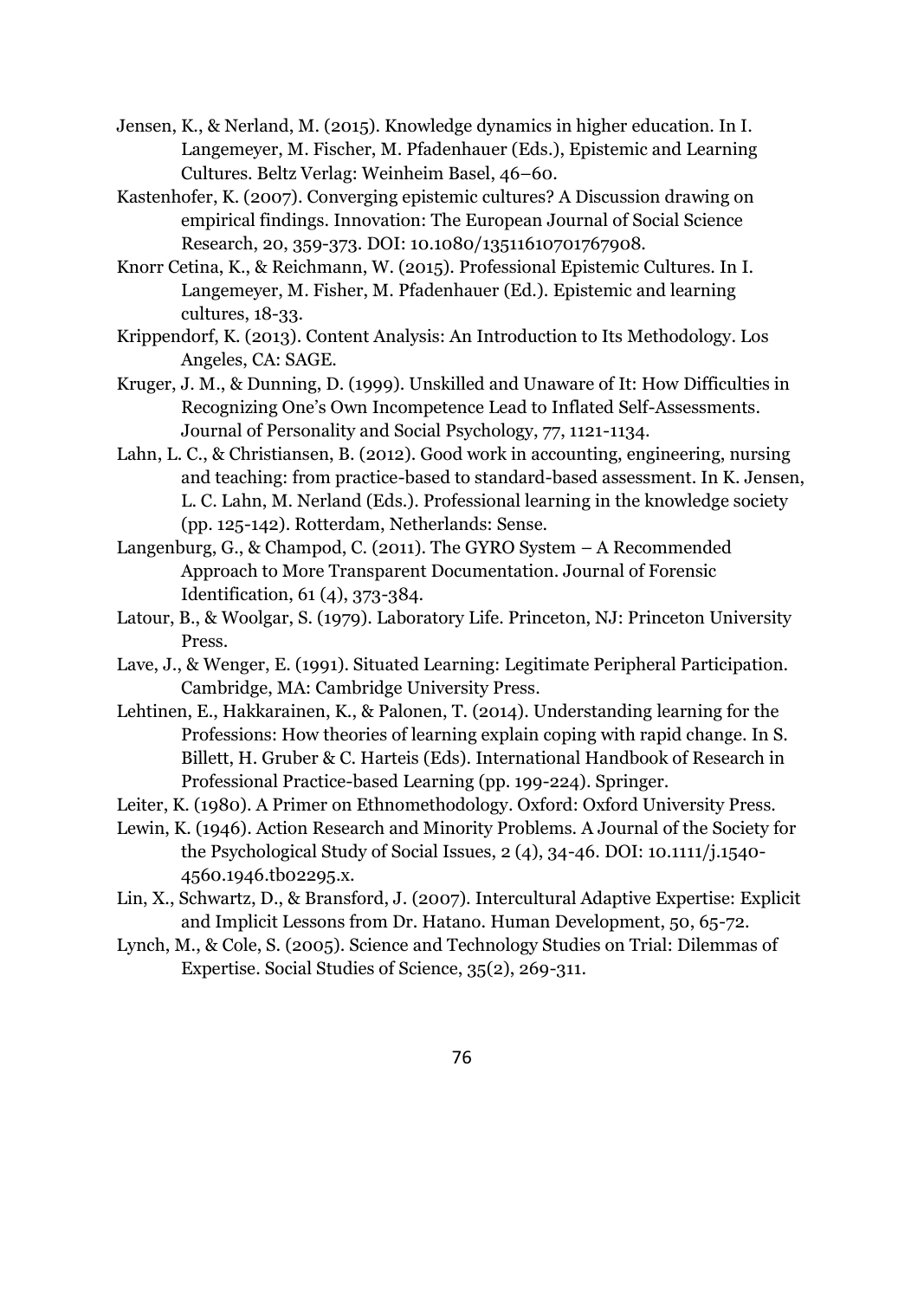Markauskaite, L., & Goodyear, P. (2017). Epistemic Fluency and Professional Education. Springer.

- Marquis, R., Biederman, A., Cadola, L., Champod, C., Gueissaz, L., Massonnet, G., Mazzella, W.D., Taroni, F., & Hicks, T. (2016). Discussion on how to implement a verbal scale in a Forensic Laboratory: Benefits, pitfalls and suggestions to avoid misunderstandings. Science & Justice, 56 (5), 364-370. DOI: 10.1016/j.scijus.2016.05.009.
- Mustonen, V., & Hakkarainen, K. (2015). Tracing Two Apprentices' Trajectories toward Adaptive Professional Expertise in Fingerprint Examination. Vocations and Learning, 8:185–211. DOI 10.1007/s12186-015-9130-7.
- Mustonen, V., Hakkarainen, K., Tuunainen, J., & Pohjola, P. (2015). Discrepancies in Expert Decision-making in Forensic Fingerprint Examination. Forensic Science International, 254, 215–226.
- Mustonen, V., & Himberg, K. (2011). A Novel Approach to the Education of Fingerprint Experts. Forensic Science Policy and Management: An International Journal, 2  $(1), 28-35.$
- Mustonen, V., Tuunainen, J., Hakkarainen, K., & Pohjola, P. (2017). Organizational learning in forensic fingerprint investigation examination: Solving critical challenges with organizational rule construction. Learning, Culture and Social Interaction. DOI: 10.1016/j.lcsi.2017.03.001.
- Mørk, B. E., Aanestad, M., Haseth, O., & Grisot, M. (2008). Conflicting epistemic cultures and obstacles for learning across communities of practice. Knowledge and Process Management, 15 (1), 12-23. DOI: 10.1002/kpm.295.
- National Academy of Sciences (NAS). (2009). Strengthening Forensic Science in the United States. A Path Forward.

https://www.ncjrs.gov/pdffiles1/nij/grants/228091.pdf.

- National Institute of Justice (NIJ). (2010, 15 January). Education and Training in Forensic Science; A Guide for Forensic Science Laboratories, Educational Institutions, and Students. NIJ Special Report. National Institute of Justice, U.S. Department of Justice. Resource document: http://www.ncjrs.gov/pdffiles1/nij/203099.pdf.
- National Institute of Justice (NIJ). (2017, 13, May). The Fingerprint Sourcebook. U.S. Department of Justice. Resource document:

https://www.ncjrs.gov/pdffiles1/nij/225320.pdf.

- Neisser, U. (1976). Cognition and reality. New York, NJ: W. H. Freeman.
- Nerland, M. (2012). Professions as Knowledge Cultures. In K. Jensen, L. C. Lahn, M. Nerland (Eds.). Professional learning in the knowledge society, 27-48. Rotterdam, the Netherlands: Sense.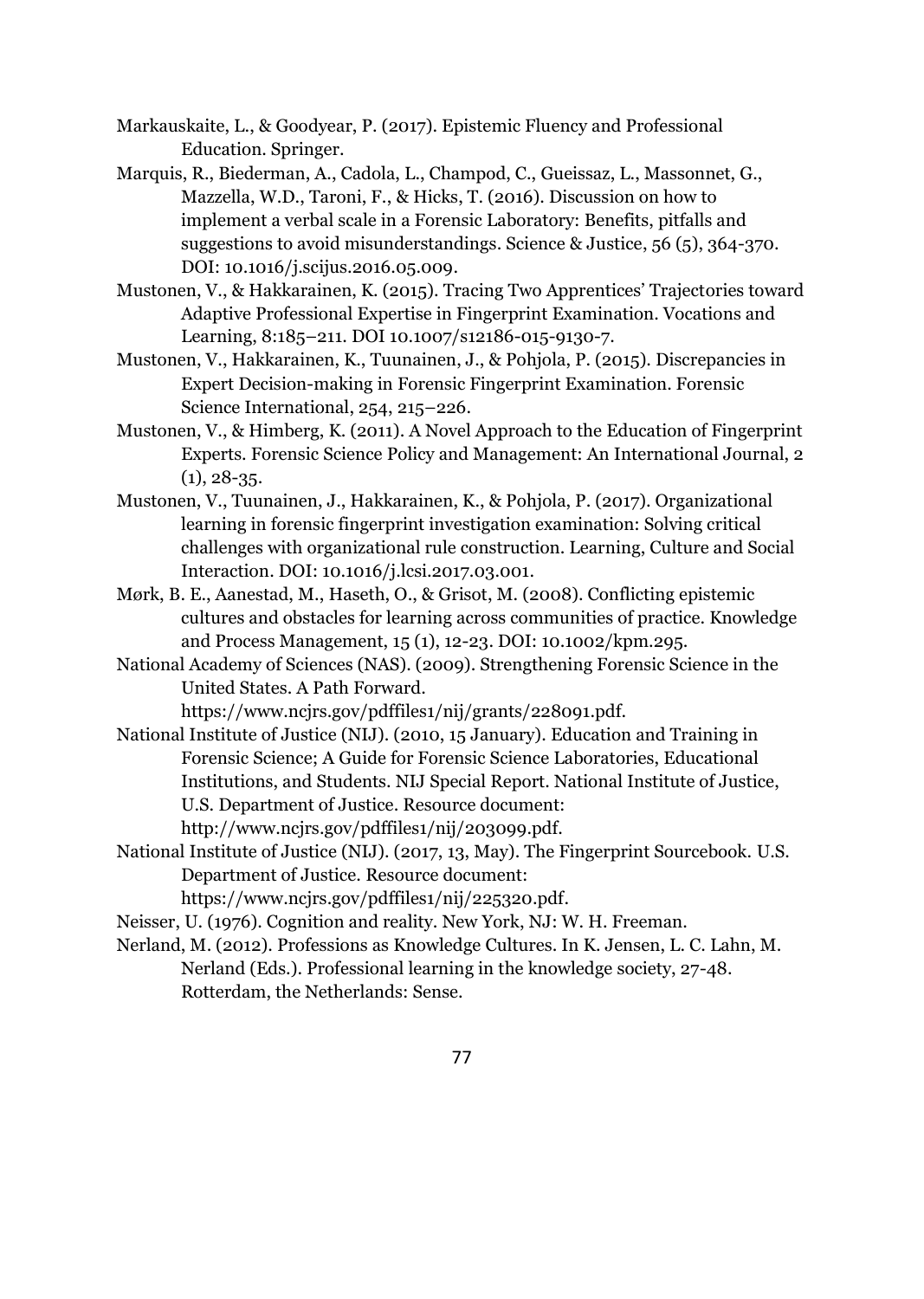- Noffke, S., & Somekh, B. (2009). The SAGE handbook of Educational Action Research. Sage: London.
- Nonaka, I., & Takeuchi, H. (1995). The knowledge creating company. How Japanese companies create the dynamics of innovation. New York: Oxford University Press.
- Organization of Scientific Area Committees (OSAC) for Forensic Science. https://www.nist.gov/topics/forensic-science/organization-scientific-areacommittees-osac.
- Paavola, S., Lipponen, L., & Hakkarainen, K. (2004). Modelling innovative knowledge communities: A knowledge-creation approach to learning. Review of Educational Research, 74, 557-576.
- Palonen, T., Boshuizen, H. P. A., & Lehtinen, E. (2014). How expertise is created in emerging professional fields. In T. Halttunen, Koivisto and S. Billet (Eds.). Promoting, Assessing, Recognizing and Certifying Lifelong Learning: International Perspectives and Practices, Lifelong Learning Book Series 20, Springer, 131-149. DOI: 10.1007/978-94-017-8694-2 8.
- Phelps, C., Heidl, R., & Wadhwa, A. (2012). Knowledge, networks, and knowledge networks: A review and research agenda. Journal of Management, 38, 1115- 1166.
- Polanyi, M. (1966). The Tacit Dimension. Gloucester, MA, Peter Smith, reprinted 1983.
- Rittle-Johnson, B., Star, J.R., & Durkin, K. (2012). Developing procedural flexibility: Are novices prepared to learn from comparing procedures? British Journal of Educational Psychology 82, 436-455.
- Saks, M. J., & Koehler, J. J. (2005). The Coming Paradigm Shift in Forensic Identification Science. Science New Series, 309(5736), 892-895.
- Saldaña, J. (2012). The Coding Manual for Qualitative Researcher. Los Angeles, CA: SAGE.
- Schatzki, T. R. (1996). Social Practices: A wittgensteinian approach to human activity and the social. Cambridge: Cambridge University Press.
- Schatzki, T. R. (2002). The Site of the Social. Pennsylvania University Press.
- Scultz, K-P., Kajamaa, A., & Kerosuo, H. (2015). Creating innovative work practices through reflexive interventions. Int. J. Work Innovation, 1 (2), 143-160.
- Schön, D. A. (1987). Educating the reflective practitioner: Toward a new design for teaching and learning in the professions. San Francisco, CA: Jossey-Bass.
- Senge, P. M. (1990). The fifth discipline: The art and practice of the learning organisation. New York: Doubleday Curency.